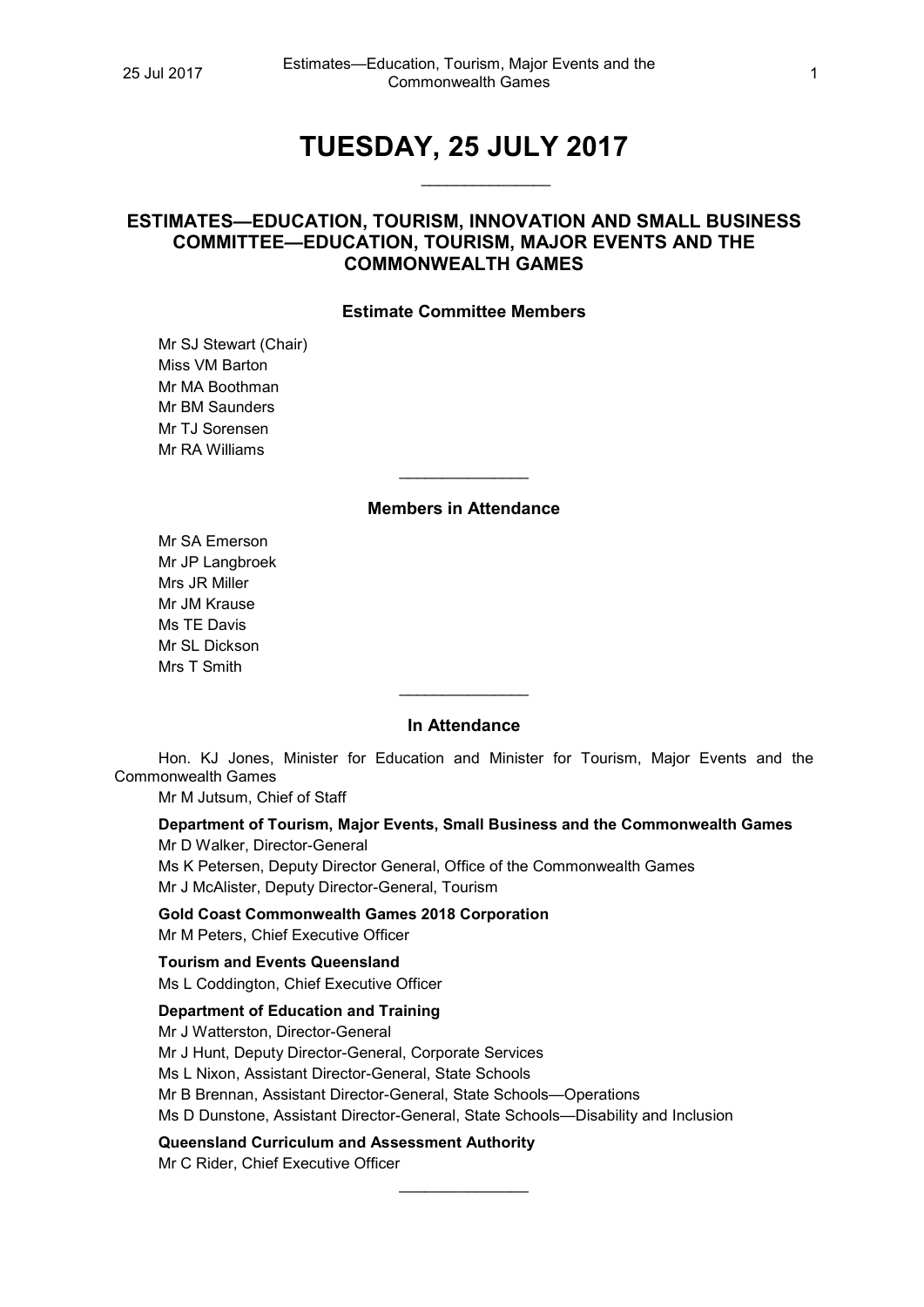#### **Committee met at 9.00 am**

≌. **[CHAIR:](http://www.parliament.qld.gov.au/docs/find.aspx?id=0Mba20170725_090109)** Thank you and good morning everyone. I declare open this hearing of the estimates for the Education, Tourism, Innovation and Small Business Committee. I would like to acknowledge the traditional owners of the land on which we meet and pay my respects to elders past, present and emerging. I would like to introduce the members of the committee. I am Scott Stewart, the member for Townsville and chair of the committee. Ms Verity Barton, the member for Broadwater, is the deputy chair. The other committee members here today are Mr Mark Boothman, the member for Albert; Mr Ted Sorensen, the member for Hervey Bay; Mr Bruce Saunders, the member for Maryborough; and Mr Rick Williams, the member for Pumicestone. The committee has granted leave for non-committee members to ask questions in this hearing today, so other members may be present over the course of proceedings.

Today, the committee will consider the Appropriation Bill 2017 and the estimates for the committee's area of responsibility. I remind everyone present that a person may be excluded from the proceedings at my discretion as the chair. The committee has authorised the guidelines for camera operations that will apply to this hearing. Copies of the guidelines are available from committee staff if necessary. I ask that mobile phones or electronic devices be turned off or switched to silent mode. I also remind you that food and drink are not permitted in this chamber.

The committee will examine the portfolio areas in the following order: the Commonwealth Games from 9 am to 10.30 am; Tourism and Major Events from 10.45 am to 12.15 pm; Education from 1 pm to 4.45 pm; Innovation, Science and the Digital Economy from 4.45 pm to 6.15 pm; and Small Business from 6.15 pm to 7.15 pm. The committee will suspend proceedings for the following breaks: from 10.30 am to 10.45 am; 12.15 pm to 1 pm; and 3.30 pm to 3.45 pm.

The committee will now examine the proposed expenditure contained in the Appropriation Bill 2017 for the portfolio areas of the Minister for Education and Minister for Tourism and Major Events and the Commonwealth Games. The committee will examine the minister's portfolio of the Commonwealth Games until 10.30 am; the portfolio areas of Tourism and Major Events from 10.45 am to 12.15 pm; and the portfolio area of Education from 1.00 pm to 4.45 pm.

Visiting members present today are Mr John-Paul Langbroek MP, the member for Surfers Paradise and shadow minister for the Commonwealth Games, and the member for Bundamba, Mrs Jo-Ann Miller. I remind those present today that these proceedings are proceedings of the parliament and subject to the standing rules and orders of the parliament. It is important that questions and answers remain relevant and succinct. The same rules that apply for questions in parliament also apply to this hearing today. I refer to standing orders 112 and 115. Questions should be brief and relate to one issue and should not contain lengthy or subjective preambles, argument or opinion. I intend to guide proceedings so that the relevant issues can be explored and there is ample opportunity for questions from government and non-government members.

On behalf of the committee, I welcome to the hearing the minister, the Hon. Kate Jones MP; Mr Damien Walker, the director-general of the Department of Tourism, Major Events and Small Business and the Commonwealth Games; departmental officials and members of the public. For the benefit of Hansard, I ask departmental officers to identify themselves the first time they answer a question referred to them. I now declare the proposed expenditure for the portfolio area of the Department of Tourism, Major Events, Small Business and the Commonwealth Games, the Gold Coast 2018 Commonwealth Games Corporation—GOLDOC—open for examination. The question before the committee is—

That the proposed expenditure be agreed to.

Minister, you may make an opening statement of up to five minutes.

**Miss BARTON:** Point of order, Mr Chair. Earlier today, I put a request into the committee that the State Archivist be compelled to appear before this committee during its consideration of the estimates for the Science, Innovation and the Digital Economy portfolio. I again move—

That this committee compel the State Archivist to appear before the committee today and be compelled to appear and answer questions.

**CHAIR:** There is no point of order. The committee does not deliberate in public. I now call the minister to make her opening statement of up to five minutes.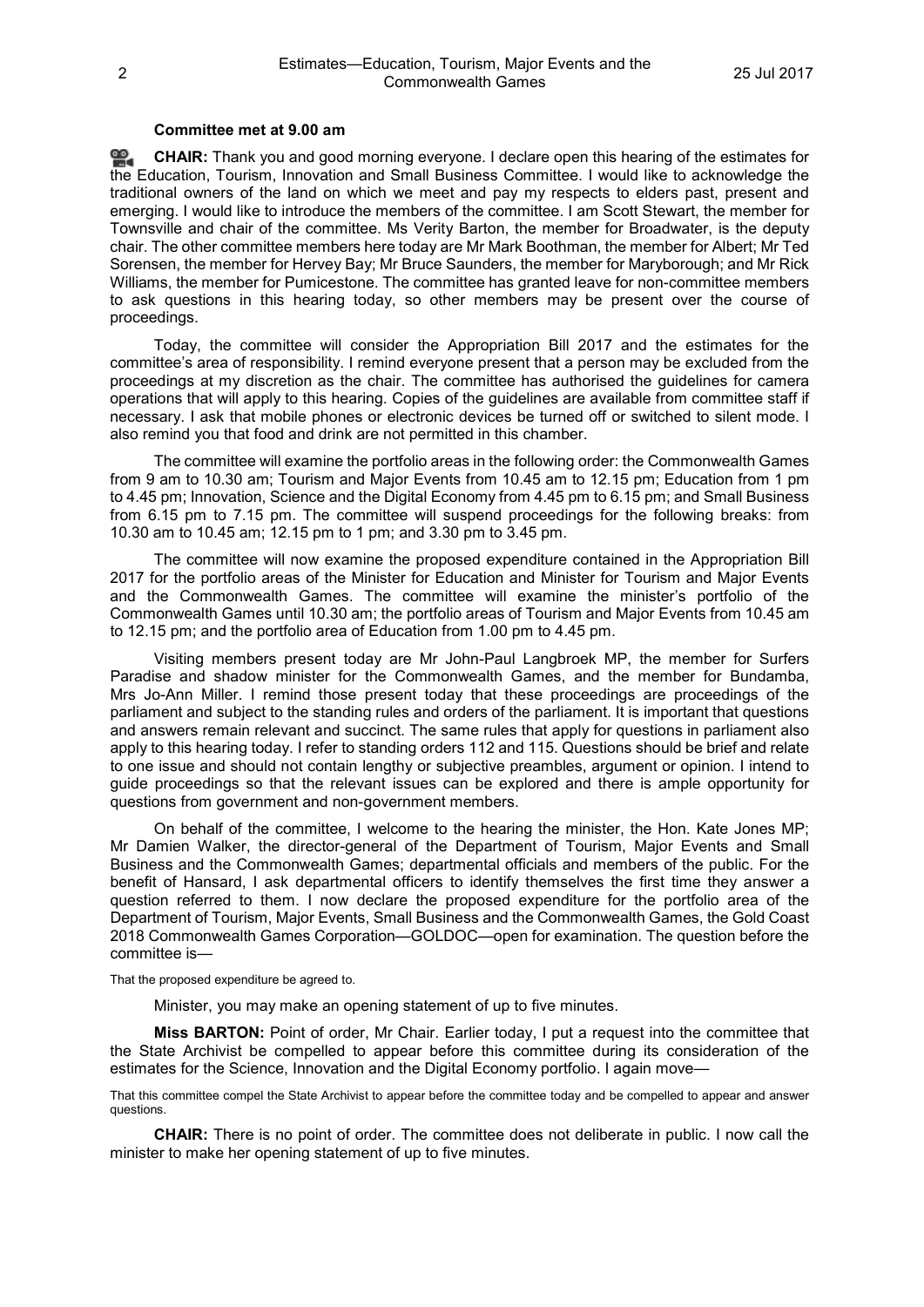**Ms JONES:** Thank you. I am so excited to be talking about the Commonwealth Games, given that this is the Commonwealth Games segment of the estimates hearing today, as I am sure are other members. As the honourable member said, it is a very exciting time as we lead up to the Commonwealth Games. There are just 253 days to go until we will be hosting the largest event ever in Queensland, the Gold Coast Commonwealth Games, in 2018.

As we sit here today, the Queen's baton is making its way around the Commonwealth nations and territories across the globe. Today, the Queen's baton is in Bermuda. As I said, we know that the games will be not only the largest event that Queensland has ever held but also the largest event in Australia this decade. In 2009, I was very proud to be part of a Labor government that launched our bid for the Commonwealth Games, because we knew that it had the potential to grow jobs, infrastructure and tourism on the Gold Coast and for Queensland. With an international audience estimated at 1.5 billion, we committed \$1.5 billion to deliver the games. I am pleased to inform the committee that the games are on track, on time and on budget. That was the formal tick of planning approval from the Commonwealth Games Federation at the most recent coordination commission review. All of our sporting venues are now complete. Our \$320 million games construction program delivered three brand-new world-class venues and major upgrades to seven venues. This supported more than 1,000 construction jobs. It was great to officially open the most recently completed venue earlier this month, the Gold Coast Hockey Centre, with the Gold Coast mayor, Minister Ciobo and the member for Southport.

Momentum is building. We know that we are in for big crowds and a great atmosphere when the Commonwealth Games gets underway on 4 April 2018. Already, hundreds of thousands of ticket have been sold. Most finals are sold out, but there are still great opportunities for families and people to secure tickets in the earlier rounds of competition. My family and I have purchased tickets to attend the squash, the boxing and the athletics. The creative team of Jack Morton Worldwide are busy preparing the opening ceremony.

This year, thousands of Queenslanders are already getting involved in the games. We have received more than 47,000 applications for people wanting to be volunteers at the games and thousands of nominations for baton bearers for the Queen's baton relay. Off the back of the Queen's baton relay, we are making the most of the opportunities to explore trade opportunities and attract investment from our major Commonwealth trade partners. Our Commonwealth Games trade legacy program, Trade 2018, which was launched in London—and I want to thank the shadow minister for his attendance at that launch—it positions Queensland to engage with new international business partners. The opportunities are endless.

We are also making the most of the opportunities to drive social change through the games with the global One million Stars to End Violence project and the Women of the World program to celebrate the achievements of women and girls across the Commonwealth. This is the first time ever that the Commonwealth Games has had the same number of medal events for men and women. It is the first ever Commonwealth Games with a reconciliation action plan, which guides our efforts to acknowledge Aboriginal and Torres Strait Islander values, culture, heritage and advance outcomes for Aboriginal and Torres Strait Islander people.

Finally, I would like to acknowledge the strong partnership that we have to ensure that we deliver the best Commonwealth Games ever on the Gold Coast. I want to thank the shadow minister for his support for the games, both in his role as the shadow minister and as the member for Surfers Paradise; the City of Gold Coast and the mayor, Tom Tate; Townsville mayor Jenny hill; Cairns mayor Bob Manning; the Brisbane Lord Mayor, Graham Quirk; the federal government and its investment—and last weekend it was great to have the Prime Minister up here seeing for himself some of the venues the Commonwealth Games Federation; Commonwealth Games Australia, GOLDOC and its CEO, Mark Peters; and, of course, most importantly, the Gold Coast community, Queenslanders and Australians. Together, we will leave a lasting legacy for the Gold Coast. We look forward to sharing the dream with you all.

**Mr LANGBROEK:** My first question is to the CEO of the Commonwealth Games. How many priority tickets were given to Commonwealth Games partners—tickets that were exempt from the public ballot?

**Mr Peters:** Overall, there were a number of categories. As in the tradition of the games, certain partners are allowed to access tickets to purchase. That is across sponsors: the Commonwealth Games Association, the CGF and the key partners, the state government, the federal government and the council. What we do at the time is we look at what has happened in past games and we look at the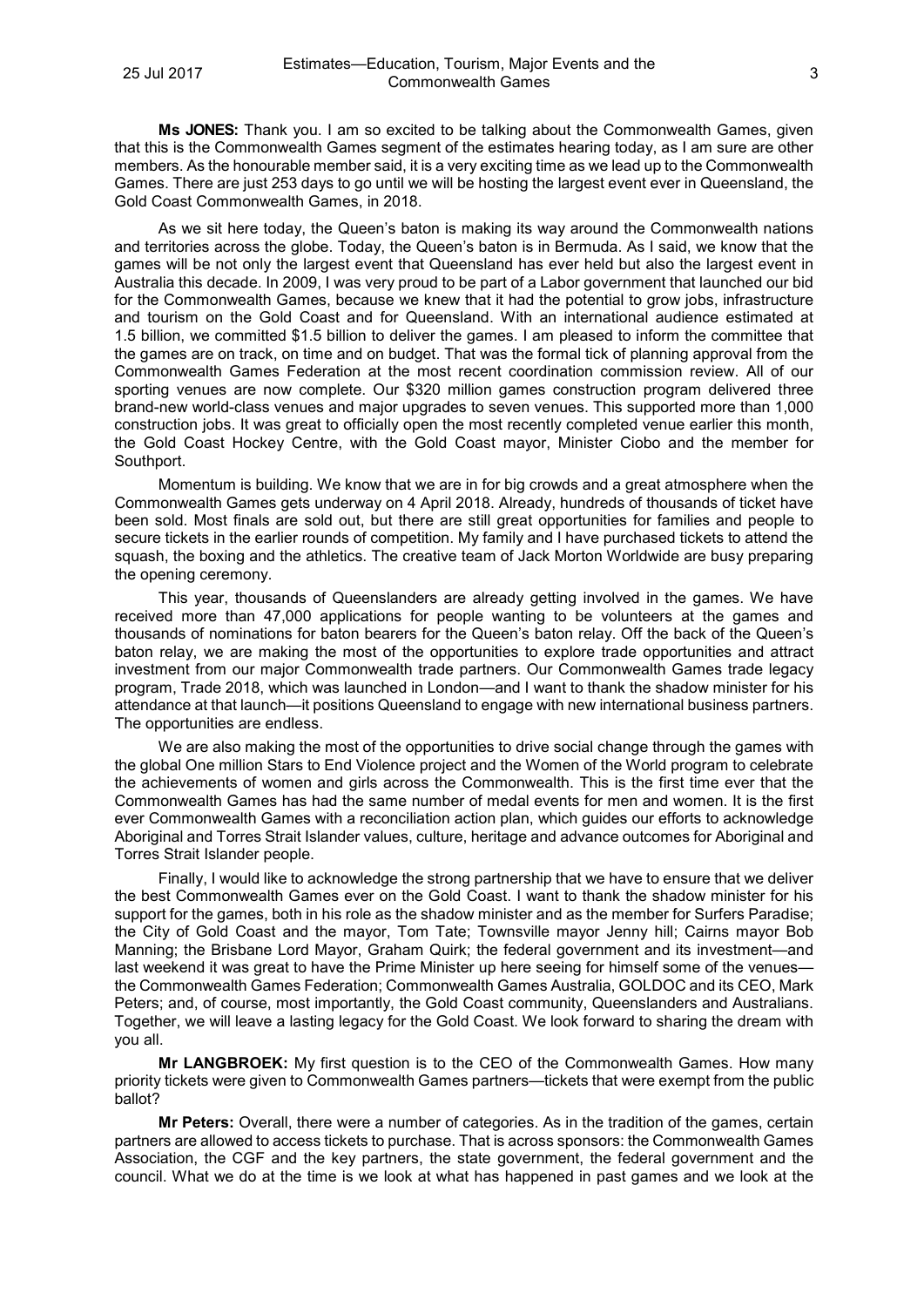opportunities that may present themselves, always wanting to maximise the number of tickets that are made available to the public, which is around 80 per cent. We go out to the partners and ask, 'Can you let us know how many tickets you may wish to purchase to use for different purposes during the games?' We ask them to respond, certainly, around September. All the tickets that are not taken up are then put back to the public ballot on 1 November. We went out. We have had those responses. Obviously, the city council has announced that it will not use all of its tickets. Now, we are looking at having the finalisation of the numbers that the other entities will require.

**Mr LANGBROEK:** Can you expand a little bit on the hospitality provisions? I think in your answer you mentioned that up to 20 per cent of total tickets are potentially for hospitality. I presume that at particular venues there are portions of stands that are not public ticketed at all; they have been quarantined for use by either sponsors and/or government officials and departments, which I would like to ask about in a moment.

**Mr Peters:** One of the benefits that you put forward for particularly the sponsors is the fact that they can have access to buy tickets and those tickets can be in prime areas. When you say 'hospitality', they have the opportunity to buy the tickets and that will give them a seat in the stadium. That is the same with all the other partners, whether that be the state government, the federal government, local government, the Commonwealth Games Association and the Commonwealth Games Federation. They will have an area in the stadium that is designated for the seats that they require. That goes together with other tickets, which starts to get a bit complicated. The athletes have the ability to come in and watch other sports if they wish. That is a particular area set aside as well. It does not include hospitality. The ticket requests stage was which of our partners would like to purchase how many tickets and that gives them a ticket in the stand.

**Mr LANGBROEK:** The tier 1, 2, or 3 categories of sponsorship does not include packages of tickets for particular sponsors?

**Mr Peters:** Those sponsors have the right to purchase a seat. There is another program that our commercial team will run, which is about hospitality suites that may be available. We are working through that at the moment. If you look at Metricon Stadium, there are sponsors' boxes there for the Suns. Under a corporate hospitality program, we utilise the ability for those to be sold to corporate sponsors. They may want to go to just one session and buy a box. That includes them purchasing the tickets and then they can purchase food packages, or whatever, similar to a normal sport. It can be successful. It can be a challenge as well. That is the process that we work through with our sponsors.

**Mr LANGBROEK:** Mr Peters, can you advise how many tickets have been given to state government departments, public servants and senior executives?

**Mr Peters:** No tickets have been given to anyone. Every ticket is purchased. At the moment, we have asked our partners, including the state government. They have nominated around 2,000 tickets, subject to the finalisation of that, and we have held those tickets waiting for the business cases. I read this morning the process that the state government has put in place. We will look forward to seeing that final order being confirmed around September so that then we can put whatever tickets that are not used back into the public arena. As I said earlier on, we looked at what happened in previous games. If you look at Glasgow, the city council purchased around 6,000 tickets and the Scottish government around 5,000. So far the requests that we have received are far lower than what happened in Glasgow.

**Mr LANGBROEK:** Thank you. My next question is to the minister. It is about this ticket issue again. Mr Chair, I seek leave to table an answer to a question on notice that was asked on 10 May. I think it is pretty straightforward. There is a copy there for the minister as well. I asked the minister at the time about how many tickets have been quarantined for Queensland government officials and what is the total cost of the tickets. I note that that is an answer we received just a month ago and there was no detail and today we see a significant announcement about the public register. I wonder if you could expand on the progress of that over the last month? A month ago there was no specific answer able to be given but today there is a little more detail but not a lot.

**CHAIR:** Before you respond. Leave is granted. Please respond.

**Ms JONES:** As I said, today I am very pleased to announce that our government is going to deliver the most open and transparent ticketing policy when it comes to public officials of any Commonwealth Games ever. This goes to the legacy that we have about delivering and saying that in all decisions that we make we want to have the best Commonwealth Games. As I said, we will be working very closely to ensure that we deliver transparency, but can I also make it very clear that there are no free tickets at this Commonwealth Games. That has been consistently said by the CEO and the chair of GOLDOC as well as the Premier of Queensland. Any ticket to the Commonwealth Games must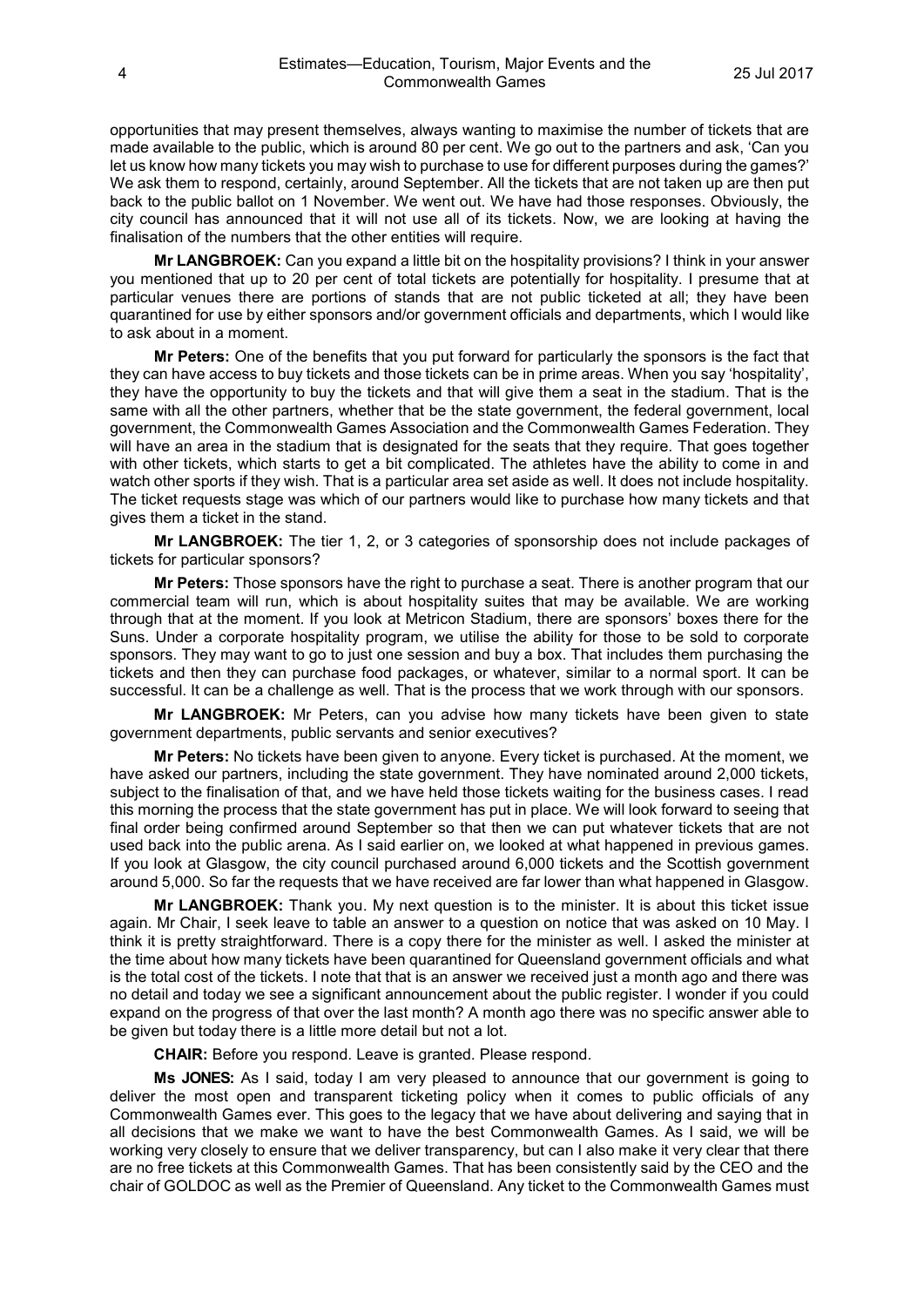be purchased, whether that is a sponsor, whether that is officials, including, for example, the director-general when we host, for example, royalty that will be visiting, as well as also trade delegations and heads of state. There are more than 70 Commonwealth nations and territories, as I spoke about, that have been invited to the games. We are still hearing back from those Commonwealth nations about who they will be sending to the Commonwealth Games. We will have a clearer understanding of exactly what each ticket will be used for as we hear back from those nations and territories around the Commonwealth.

As you have just heard from the CEO, our policy and our approach is consistent with previous Commonwealth Games, but the policy that we have announced here today provides new rigour in regard to having a panel, that will be a shared assessment panel, to approve any ticket that is purchased by the Queensland government. This will include representatives from the Department of Tourism and the Commonwealth Games and also the Premier's department. Together they will assess the allocation of every single ticket that is finalised for purchase for the Commonwealth Games.

**Mr LANGBROEK:** My next question is also to the minister. Is the minister confirming that this policy announced today is a policy that has come about as a result of the issues over the last month between the chair of GOLDOC and the mayor of the Gold Coast?

**Ms JONES:** No. This has been a work in progress for our government in regard to making sure that we have a very clear policy in place. I can confirm that this has been the consequence of work over a number of months.

**Mr LANGBROEK:** Thank you. I note that there was no reference to this particular policy just a month ago when we received that answer to question on notice 548, but I will move on. Can I then refer to this issue about ticketing has actually arisen since the stoush—I suppose we can call it tartgate between the chair of GOLDOC and the mayor. Do you support political commentary about the Gold Coast City Council by the chair, Peter Beattie.

**Ms JONES:** I have already made public comment about that and I had the great opportunity to meet with both the mayor and the chair of GOLDOC last Saturday at the official opening of the last venue to be completed well in advance of the Commonwealth Games being delivered in 253 days from now. They have kissed and made up. I support that. I think that anyone who knows Tom Tate and anyone who knows Peter Beattie, and I know that you know both well, knows that they are both very passionate men and what they are most passionate about is delivering the best Commonwealth Games ever.

**Mr LANGBROEK:** It is still pretty unprecedented though, is it not, for a chair of one of your statutory authorities under your control to make political commentary, and I say that as a former minister for education. If the chair from the Queensland Curriculum and Assessment Authority were to make political commentary would you have the same view?

**Ms JONES:** Yes, but I am also very aware that when I became the minister my first estimates was dominated by the fact that the former Commonwealth Games minister did not have a very good relationship with the mayor at the time either. In actual fact, that was highlighted in the Auditor-General's report and the reporting at the time that there had been a breakdown in the relationship between the state government and the mayor of the Gold Coast. I took it upon myself in the very early days of becoming the minister for the Commonwealth Games to repair that relationship.

In actual fact, one of the very first meetings I had was with the mayor of the Gold Coast because I understood as the mayor of the city in which we were going to deliver the Commonwealth Games it was crucial that we work hand in glove. I am very pleased to be sitting here as the minister who has repaired that relationship. I actually feel that we have a very good relationship not only with our federal colleagues on the Gold Coast but also the mayor of the Gold Coast, the City of Gold Coast and, indeed, the state government. I think we are in a very good position leading into the Commonwealth Games. As I said, I was very fortunate to have the Prime Minister come and visit to see first hand the Commonwealth Games venue. He had very nice things to say as well. I think he repeated them at the Suns game that night. I think that we are in a very good position and I want to assure all Queenslanders and Gold Coasters that we are definitely on track to deliver the best Commonwealth Games ever.

**Mr LANGBROEK:** Have you had any feedback from the Commonwealth Games Federation about concerns on the political commentary by the chair?

**Ms JONES:** I have not received any.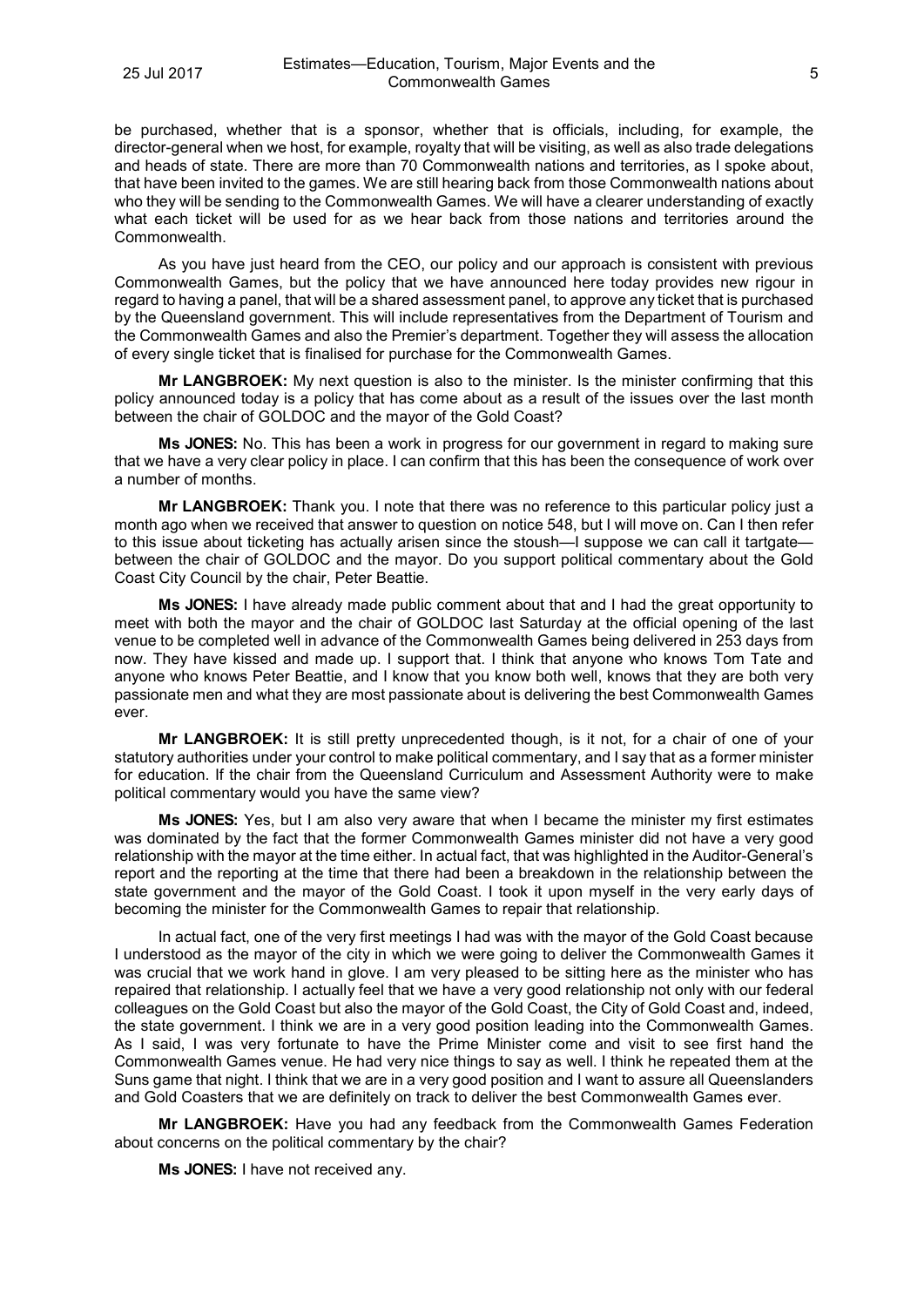**Mr LANGBROEK:** It is just that the chair, when concerned about the ticket sales, was talking about the international ramifications of what the council allegedly had done in its purchase of tickets. You did mention in your opening statement about the CGF having had a most recent visit and I am interested as to whether there have been any ramifications?

**Ms JONES:** No, there have not been.

**Mr LANGBROEK:** Have you sought any or reassured them?

**Ms JONES:** No, because they have not sought clarification. I do not think it is a big problem, to be honest with you. As I said, the mayor and Peter Beattie met last Saturday. They have put it behind them. They have both said that. As you saw, we were all hugging, laughing and smiling at the opening of the new venue. I do not think there are concerns. As I said, I think we are in a much better position than when I became the minister two and a half years ago and we saw repeated commentary weekly in the *Gold Coast Bulletin* with the honourable member for Currumbin attacking the mayor of the City of Gold Coast. That was happening every single week. That no longer happens because the state government now has a very strong relationship with the City of Gold Coast.

**Mr LANGBROEK:** There was definitely never that level of coverage between the chair and the former minister compared to what happened with the chair and the mayor only three weeks ago.

**Ms JONES:** I do not agree with that, if you don't mind me saying so. I talked a lot about this at my first estimates hearing when I became the minister: that the most recent CoCom report had talked about the fact that there was not enough coordination between the state government and the City of Gold Coast. I worked really hard to address that by changing the governance arrangements that were in place and as a consequence two and a half years later I think we are in a much better position.

Also can I say that the Commonwealth Games Federation, in its most recent public statements, said—

It is hard to believe that Peter Beattie has only been in the post heading up Gold Coast 2018 for just over a year.

So much progress has been made across the partnership.

I would like to thank Peter, his team and the Games' partners in the Queensland Government, the City of Gold Coast and Commonwealth Games Australia for their leadership and commitment to the Games.

I was just thinking as I said that, that this stands in stark contrast to what the mayor Tom Tate said when Jann Stuckey was the minister. I think if I recall he said that he felt like he was a mushroom left in the dark when Jann Stuckey was the minister. I certainly do not think we are in that position any more.

**Mr LANGBROEK:** When was the date of that CGF statement about the chair and have you counselled the chair?

**Ms JONES:** Yes, I have counselled the chair and that also got publicity in your local paper and the *Sunday Mail*.

**Mr LANGBROEK:** The date of that?

**Ms JONES:** The rave review about the honourable chair, I think that was 8 June.

**Mr LANGBROEK:** Before the ticketgate issue.

**Ms JONES:** Let us be honest, my job here is to deliver the best Commonwealth Games ever. I am absolutely committed to that. I also know for a fact that Tom Tate is committed to that, the shadow minister is committed to that, as is Peter Beattie. To be frank with you, I think there are going to be a lot more people heading out to the Commonwealth Games who want to be sharing in the limelight. I understand that and I get that. I am sure there are going to be a lot of people claiming that they have delivered the best Commonwealth Games ever and I am happy to take all of you on board because you are all part of the committee that has been a real key process in ensuring that we are delivering an accountable games. I hope you have all bought your tickets and I look forward to seeing you there.

**Mr WILLIAMS:** Minister, on page 3 of the SDS, the Palaszczuk Labor government is creating jobs and delivering infrastructure. I ask: given the Commonwealth Games are only 253 days away, will the minister provide an update on the competition venues, the athletes, the officials and visitors going to the Gold Coast?

**Ms JONES:** I thank the honourable member for the question. As you said, it is really exciting because we are 253 days away from the Commonwealth Games yet every single one of our competition venues has now been delivered. We have 18 new and updated venues as part of our record investment in the Commonwealth Games. All venues have been completed and the Palaszczuk government has delivered the competition venues on time and on budget.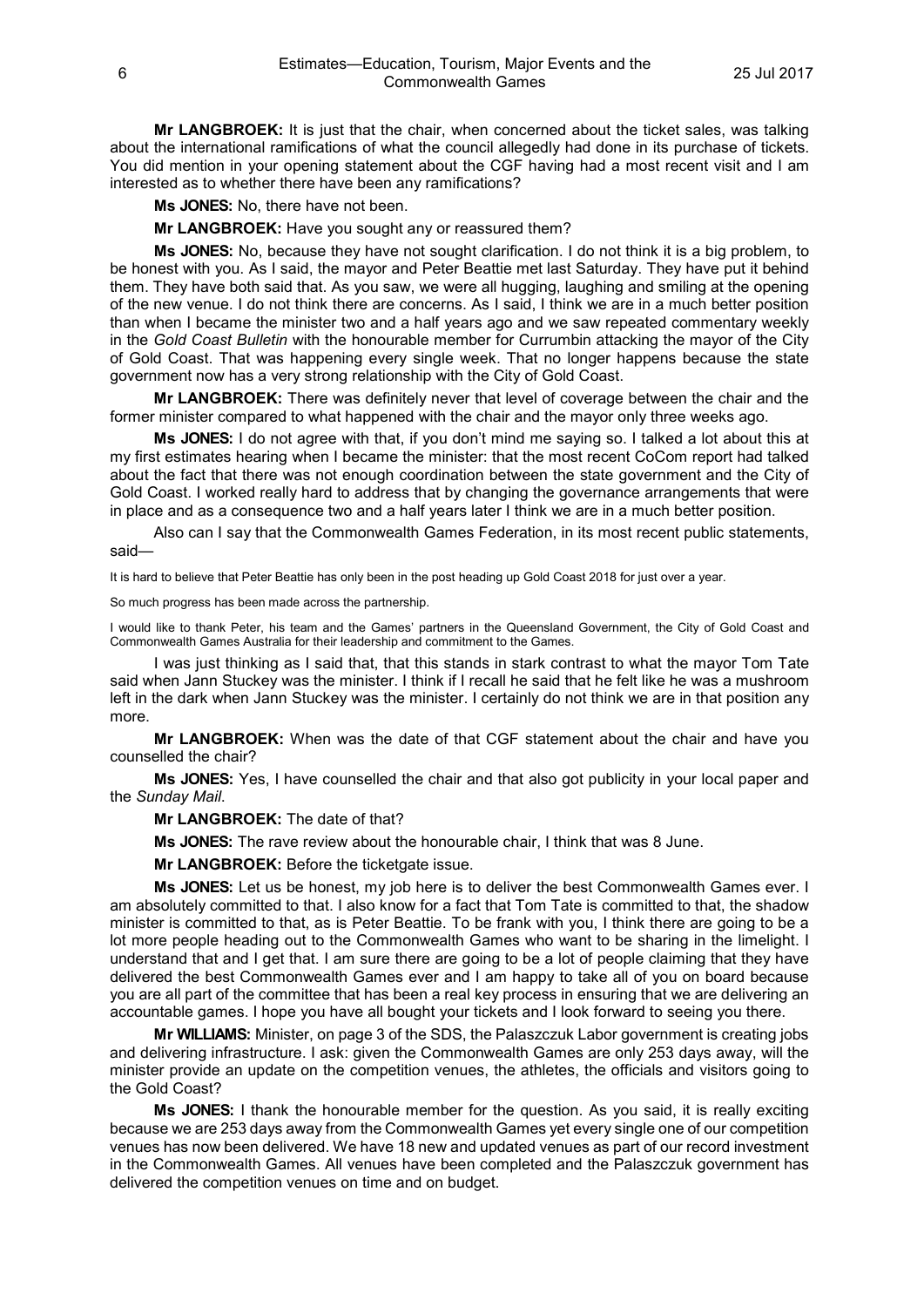Our government is focused on delivering benefits by creating jobs. We know that through the construction program for the Commonwealth Games that this has supported the creation of around 1,000 jobs. Forty-six per cent of contracts went to Gold Coast businesses and 94 per cent of contracts went to South-East Queensland businesses. Our focus from day 1 was about saying that we would deliver, wherever possible, local content and I am very pleased to be sitting here today saying that we have achieved that. I want to commend the officers of the Department of Commonwealth Games as well as the CEO and the chair of GOLDOC for putting into practice and reality the purchasing of local content. We have many success stories in that regard.

The new venues, as we talked about, are the Gold Coast Sports and Leisure Centre at Carrara, which is a \$105 million investment, and that was officially opened in April. I note that the shadow minister was in attendance. This will host the badminton, wrestling and weightlifting. Already we have had the Sudirman Cup there. I talked about that the year before last. It was the first time the Sudirman Cup has even been held outside of an Asian country here in Australia. That is a huge win for us. We know that it reached a global audience of more than 500 million people. The Anna Meares Velodrome in Chandler, a \$60 million investment, I am very pleased to report to the committee has just won the 2017 Queensland State Architecture Award. Congratulations to Cox Rayner Architects for their outstanding work. The Coomera Indoor Sports Centre will be hosting the gymnastics and netball. It is a \$40 million investment. We have also seen upgrades to another seven venues, including the Broadbeach Bowls Club in the honourable shadow minister's area. That was something that he personally advocated for to get a good outcome for his local community as well and I want to acknowledge that publicly.

**Mr SAUNDERS:** I refer to SDS page 25 which makes reference to the Commonwealth Games workforce and I ask: will the minister please provide the committee with an update on the jobs generated by the Commonwealth Games and the economic benefits for Queensland?

**Ms JONES:** I thank you very much for that question. As I said, the Queensland government has invested \$1.5 billion in delivering the Commonwealth Games. Since estimates last year GOLDOC has grown significantly, as we anticipated that it would. Now that we have moved from the phase of planning into delivery we will continue to see a ramp up at GOLDOC. I know that Mark is working very hard. We expect GOLDOC will grow by another 800 employees this year. The Office of the Commonwealth Games has grown from 61 employees to 85 and OCG expects to have another 12 employees by games time.

With works now completed on all competition venues, we can talk about the 1,000 jobs with the Commonwealth Games Village construction that is happening there. There is a further 1,500 jobs. Up to 16,000 men and women have played a role in the construction of the Commonwealth Games Village and games venues. Excitingly, at least 90 per cent of construction contracts for the games village and venues have been awarded to South-East Queensland businesses.

In my opening remarks I mentioned that this is the first ever Commonwealth Games to have a reconciliation action plan. We are already getting very good feedback from other Commonwealth nations and territories, talking about how they can get learnings from our reconciliation action plan. I know that this is an area that is very personal for you, member for Townsville, in your advocacy on behalf of the Aboriginal and Torres Strait Islanders who live in your community. So far, we have included 147 Indigenous employees from over 24 Indigenous businesses. Thousands more have benefitted from the broader supply chain. I think that is a great win. The Meet the Buyer event encouraged local and Indigenous businesses to partner with prime contractors.

Eighty per cent of the contracts awarded by GOLDOC have gone to Gold Coast and Queensland businesses, with over \$260 million being spent in our local community. The tender for the Queen's Baton was awarded to Designworks, a local Brisbane business. The local member and Deputy Premier and I visited West End, where the baton was designed and manufactured. As a state and as a government—and I know this is something that would have bipartisan support—we want to see as much of this work being spent in local economies, supporting local jobs. I am very pleased to be sitting here today saying that we have done that.

In fact, in answering the question of the honourable member for Pumicestone we talked about the venues. With one of the venues, for example, we had a very good outcome—and I spoke about this previously—delivering the new sound stage at Village Roadshow. Today's *Courier-Mail* quotes the studio boss of Marvel as saying, '... I don't know if there's something in the water there in Australia; if that's the crews; but that's a fact'. He was also quoted as describing the set as 'by far the happiest, most pleasant, most effective set that I've ever been on'. That is a direct legacy of our Commonwealth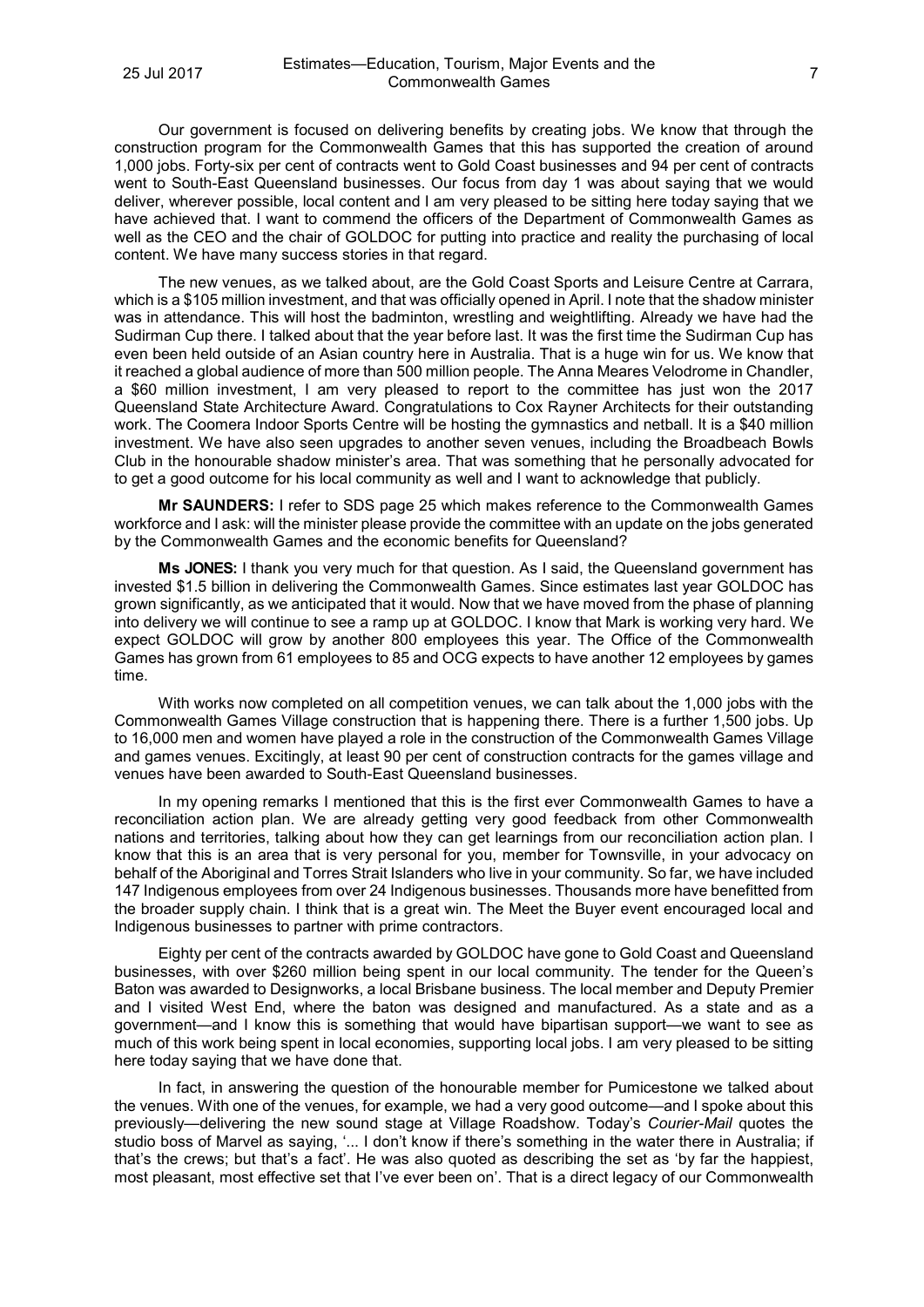Games investment. He was in America, talking about how he will be promoting having more films produced on the Gold Coast, because of the investment we made in that sound stage. If it means that we get Thor back, all the better for Queensland.

**CHAIR:** I refer to page 24 of the SDS and the key strategic priorities to ensure the success of the games with the sale of over one million tickets after the launch of the ticketing program in April this year. Minister, will you provide a progress report on ticket sales and requests for tickets for the Commonwealth Games?

**Ms JONES:** As I said very clearly, there are no free tickets for the Commonwealth Games in 2018. As I said earlier, our ticketing policy ensures strong accountability and transparency. Any tickets that will be purchased by the Queensland government under the policy that we have released today will be used to host dignitaries, advance economic and trade partnerships and support community programs. As I said in my earlier remarks in answering the questions of the honourable shadow minister, there will be an assessment panel of both the department and the Department of the Premier and Cabinet to assess all allocations and every single ticket that will be allocated. There will also be a public register, with allocations published online.

Excitingly—and I think this is the overwhelming story when it comes to ticket sales—we have seen really strong public interest in ticket sales, with more than 1.2 million ticket requests during the very first phase. In the first phase, where some of us dipped out, we sold tickets to each of the 274 ticket sessions across the 11 days. People like myself who did miss out on the first phase were given an opportunity to purchase tickets in the second round, which went live on 5 July. I was very pleased to be able to do that myself.

I am pleased to report that through that process we have sold hundreds of thousands more tickets to the Commonwealth Games. We had a lot of deliberations about ticketing and making sure that we got the appropriate cost to keep prices low, so that families from all over Queensland and Australia can come with their children. With ticket prices starting as low as \$10 for children and \$20 for adults, I think we have struck the right balance through this policy and we have seen strong interest and overwhelming sales. Getting that ticket price point right has made it very inclusive. I am very pleased that we continue to see people wanting to come to the Commonwealth Games and continuing to buy tickets.

**Mrs MILLER:** As many people cannot afford the ritzy five-star accommodation at the Gold Coast, I ask this question on behalf of workers, retirees and the campers and caravanners of Queensland. For the Commonwealth Games, is there enough accommodation in Gold Coast caravan parks for caravanners and campers?

**Ms JONES:** Like the honourable member for Bundamba, I am absolutely committed to ensuring that people who are on minimum wages or low wages—or do not have a wage—have an opportunity to come to the Commonwealth Games. We have done that at a number of decision-making points, as I was saying before you asked your question. One is by making ticket pricing fair and reasonable, with prices as low as \$10 for children and \$20 for adults. Included in that ticket price is free public transport. Not only do you get entry to the venue and to the event; you can also access free public transport.

In addition to that, one of the things we looked at in making a decision about whether we could host the Commonwealth Games on the Gold Coast was whether there would be the accommodation available. As Gold Coast members would know—and we have a number of Gold Coast members on this committee, quite rightly—the Gold Coast boasts a very broad range of accommodation. Yes, there is some wonderful high-end accommodation, but what is great about the Gold Coast—and I know many people who have holidayed at the Gold Coast in modest accommodation year in, year out—is that there are more than 30,000 accommodation offerings. That was actually one of the things they looked at when making a decision as to whether the City of the Gold Coast, which is the first regional city ever to host a Commonwealth Games, was able to cater for that. I believe there will be enough accommodation and options around being able to get to the venue and back for day visits to cater for everybody across the market.

**Mrs MILLER:** With respect, you did not answer my question, Minister. I am particularly asking about those who have caravans and tents.

**Ms JONES:** In answer to that, as someone who grew up in a sole-parent household, certainly we could not afford a caravan, but mum could probably have afforded to bus us down there, pay \$10 for a ticket and bus or train us back. There is a broad range of people. Certainly people who can afford caravans will be able to access caravan parks on the Gold Coast. I think there is another group of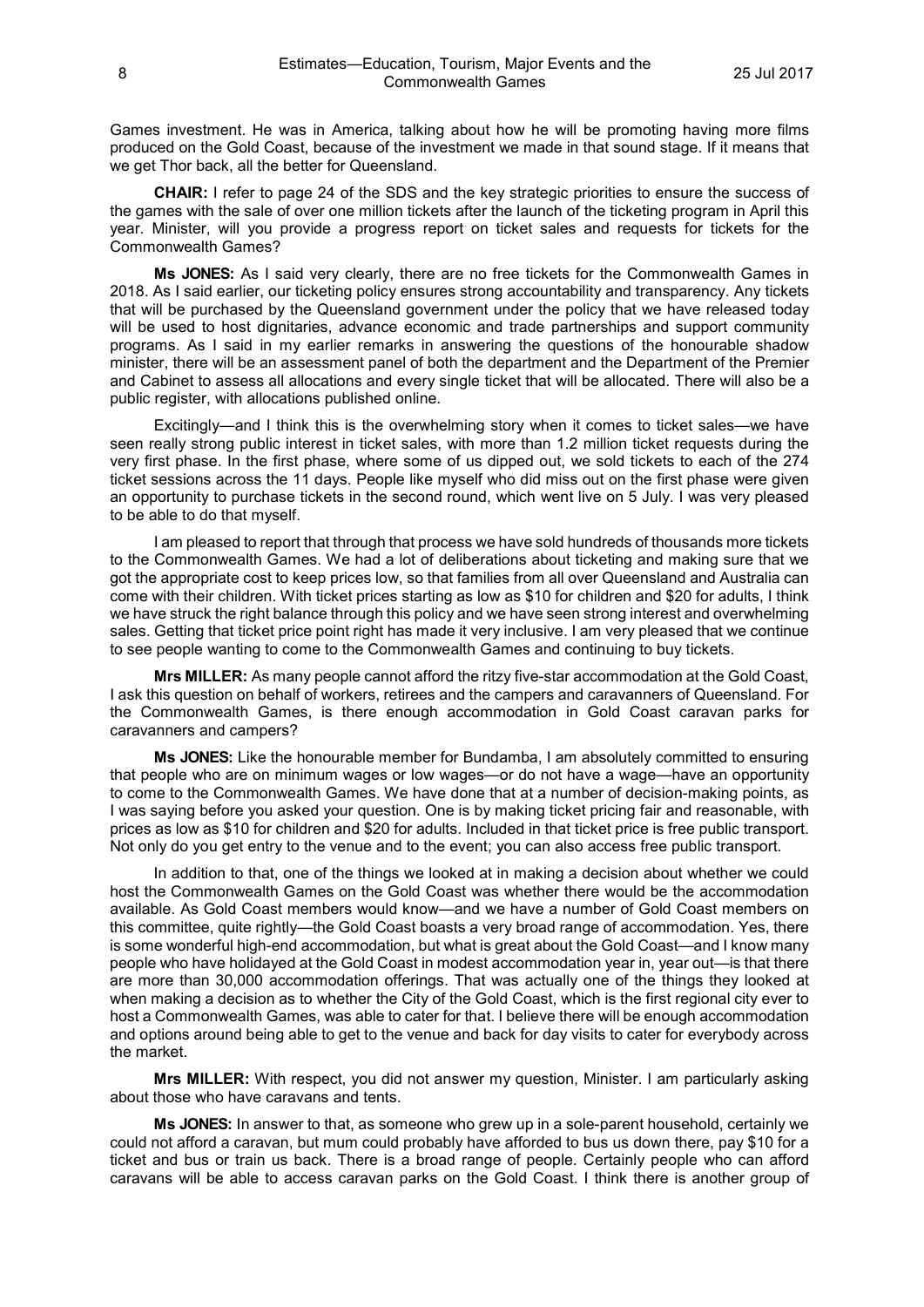people who could only dream of being able to afford a caravan and I feel we have catered for them. You can buy a \$10 ticket and you get free public transport, so family members get the opportunity to experience that. As you can see, that is something that I am very passionate about.

**Mrs MILLER:** So there is not enough accommodation.

**CHAIR:** I call the member for Surfers Paradise.

**Mr LANGBROEK:** My next question is about the fairly sensitive issue of security. Minister, I thank you for allowing me to have a number of briefings with the director-general and senior staff, as well as police and security. Have you had any meetings with police or security in the last five months to talk about games security, because no meetings have been recorded in your official ministerial diary?

**Ms JONES:** Thank you for asking that question, because it gives me the opportunity to clarify. The Police Commissioner and the deputy commissioner who is responsible for counterterrorism both attend the Commonwealth Games and tourism subcommittee of the cabinet. At the Commonwealth Games subcommittee of the cabinet we discuss those matters directly with the Premier, as well as the Police Commissioner and the deputy commissioner. Our next meeting is scheduled for next week, when we are governing from the Gold Coast. The Police Commissioner will be in attendance at that meeting next week.

**Mr LANGBROEK:** Would you agree that the security threat at the moment in 2017 is higher than it was in 2015, given events that we have seen around the world and locally?

**CHAIR:** Order, member for Surfers Paradise. You are asking for an opinion. Can you rephrase that question, please?

**Mr LANGBROEK:** My question refers to your answer to question on notice No. 18 for the estimates prehearing, which says that the security budget was updated to reflect the current security threat level in 2015. Could you explain why there has been no uplifting of the security threat level, because I think most Queenslanders would think we have a significantly different security threat to 2015?

**Ms JONES:** At the first estimates hearing in 2015 I talked about the fact that we had seen a lifting of the security threat from 'possible' to 'probable'. At that estimates hearing we also described it going to 'high'. I assure all Queenslanders, all Gold Coast residents and, indeed, all Australians and other people intending to attend the Commonwealth Games that I believe we have a strong response to security to ensure that everyone has a safe and secure games. As part of that, as the honourable shadow minister is aware, we have been working very closely with the relevant offices at a federal level, including of course the Australian Federal Police, which are primarily responsible for the counterterrorism threat, as well as working with ASIO and other organisations and the Queensland police.

I absolutely believe that we have the very best minds working on this in a collaborative fashion. I know that the Prime Minister also made that comment when he was on the Gold Coast on Saturday. He said that he felt there was a good collaborative approach when it comes to security. As part of the security response we will be employing more than 10,000 people including security officers, Queensland police, Australian Federal Police and the Army. I might ask Mr Peters to add to that, as the person with primary responsibility for delivering a safe games.

**Mr Peters:** It is certainly a great partnership between the federal government, the state government and GOLDOC. It works on three tiers: national security is the responsibility of the federal government, the Queensland police have all of the out-of-venue responsibilities around the games and GOLDOC, as an organisation, has all of the security responsibilities within venue. Everyone operates cooperatively. It has been recognised by the CGF as one of the best models around the games. Recently there was a meeting in Canberra of all of the agencies, with the conclusion that the planning for the security around our games is of the highest order. Obviously there is no room for complacency, but the cooperation between the three levels around security certainly is first class and has been recognised that way.

**Mr LANGBROEK:** My next question, and I do not mind if the minister or Mr Peters answers it, is about contingency funding for enhanced security. Can you explain where that may come from and what line item it is in the budget? We have seen that contingency funding of \$19 million had to be allocated for beach volleyball. I am interested in where the line item is for the committee's consideration for contingency for security, as well as for the changes in venues.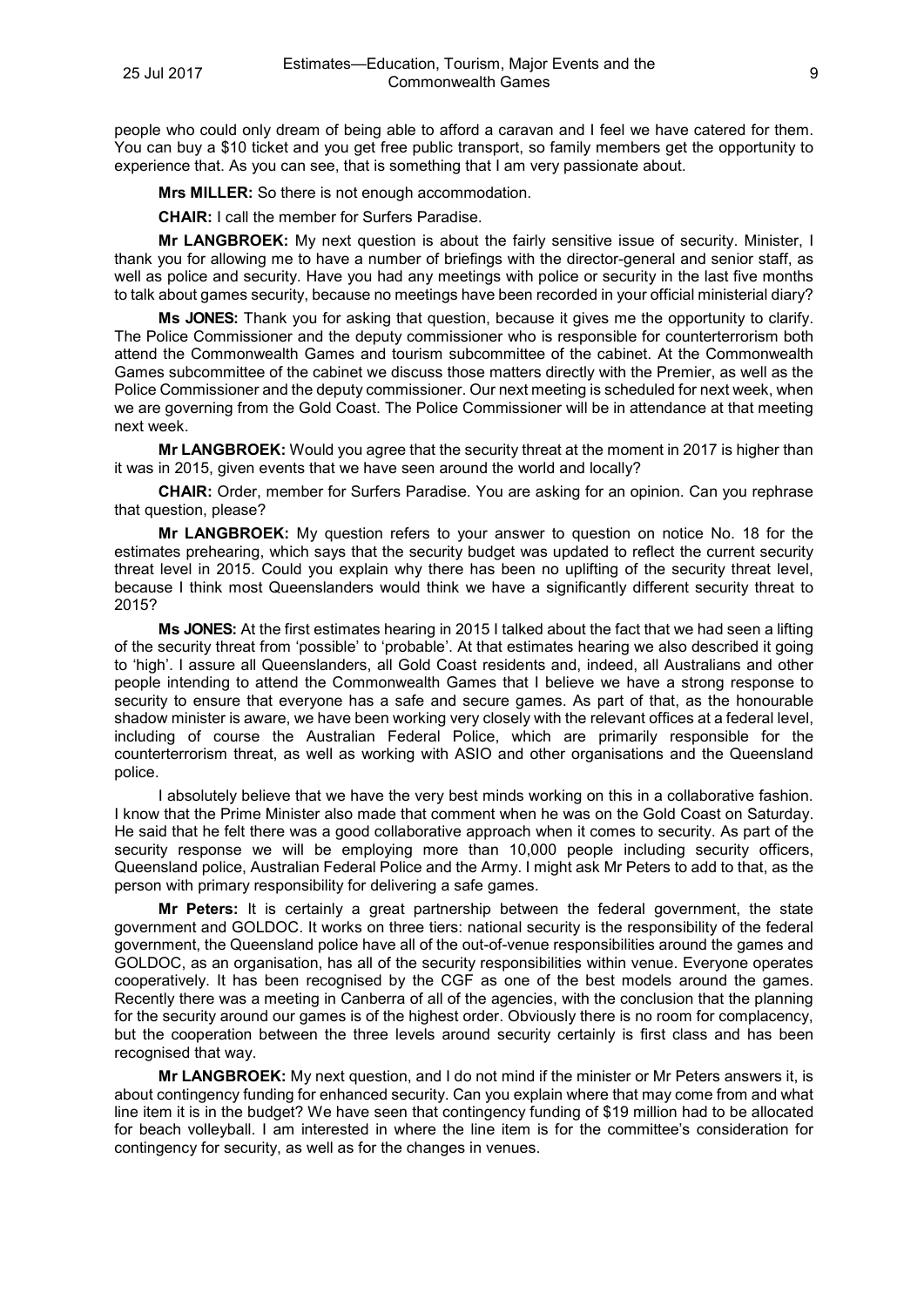**Mr Peters:** One of the challenges around any major international event such as the Commonwealth Games, and in this case our games, is that we had to prepare a budget in 2010 for a games that is in 2018 and we then look at the economic and budget pressures over that period. I was lucky enough to lead the bid. We looked at past games, we looked at Australia's situation, we worked with the agencies involved and we determined a budget. We then put in 10 per cent for what we did not know and 10 per cent for contingency. The role of GOLDOC is how to run the most efficient games and how to reduce the impost on the taxpayers of Queensland. As we go through each year and we go out to tenders or review delivery mechanisms, we look to save funding wherever we can and then utilise that in other areas where costs may go up.

The example from the bid stage until where we are now, with the support of the government, was that there were savings identified around the original village model. When the security rating went from 'possible' when we put the bid budget in to 'probable', there was funding used from the savings on the village to actually put additional money into security. That is what we do all the way along. Similarly with beach volleyball, we are looking to efficiently run the games and, hopefully, we can fund the beach volleyball from within that allocation. Always, as in good governance, there is a contingency fund. We hope never to have to use it, but it is always there to make sure that we deliver the best games we possibly can deliver.

**Mr LANGBROEK:** I am just looking for some clarification. Given that the security threat has changed from high to probable, or whatever you said in your previous answer, does that contingency funding mean that extra funding has already been provided for security arrangements or it is potentially there, given the advice from the police and security people?

**Mr Peters:** In your planning you always plan for the next level of security. In the bid stage it was possible, but we were planning with police and with our own security people to go to probable. When it did go to probable, the ability to find money from within the existing budget met the request from Queensland Police and also our own security people to put us at a comfortable level. We are now continuing to review with the federal government what happens at the next stage. Ultimately, that is why contingency exists. The difficulty is that if it does go to the next level that means that something is likely to happen. Certainly with the minister's support and the government's support we are not going to put anything in jeopardy in terms of having this the safest possible games.

**Mr LANGBROEK:** I come now to capital works. You mentioned the savings on the village. Could you advise the committee about the savings that have been made on the village that have enabled the beach volleyball to be funded? I have a couple of questions about other projects which have cost more than they were originally going to?

**Mr Peters:** Perhaps to clarify, the savings from the village were not in relation to beach volleyball. The example I was trying to use is that we will look at savings through procurements. There will be overs and unders. We will look to find the funds.

When we put the bid book in Mark Stockwell, a well-known developer a Brisbane, was the Chairman and we had a more permanent style village with permanent buildings rather than a temporary village, which is often the case. There were discussions about whether we should go for a more temporary village. There was additional funding required for the temporary nature of a village. That was reviewed again and we went back to the original model. Money had actually been put in the budget for a temporary village. That is where the saving was in terms of the ability for the government to distribute that funding back into the security budget.

In terms of the beach volleyball and other expenses, I point out that as an example at the moment we have gone out for fencing. That has come in well over budget. We negotiate that budget down and we look for savings in other areas. It very much involves constantly negotiating with suppliers and trying to do sponsorship deals so that we can get value in kind. That is our life every day.

**Mr LANGBROEK:** It sounds like a wonderful life—balancing the budget.

**Mr Peters:** If it all adds up at the end of day, yes.

**Ms JONES:** Put it this way: he has \$1.5 billion and that is it. He has to do everything within that remit.

**Mr LANGBROEK:** I want to specifically ask about the Gold Coast Hockey Centre. I seek leave to table a media release and an Embracing 2018 website statement. There are a number of things that are not contentious. I seek leave to table those documents.

**CHAIR:** Leave is granted to table those.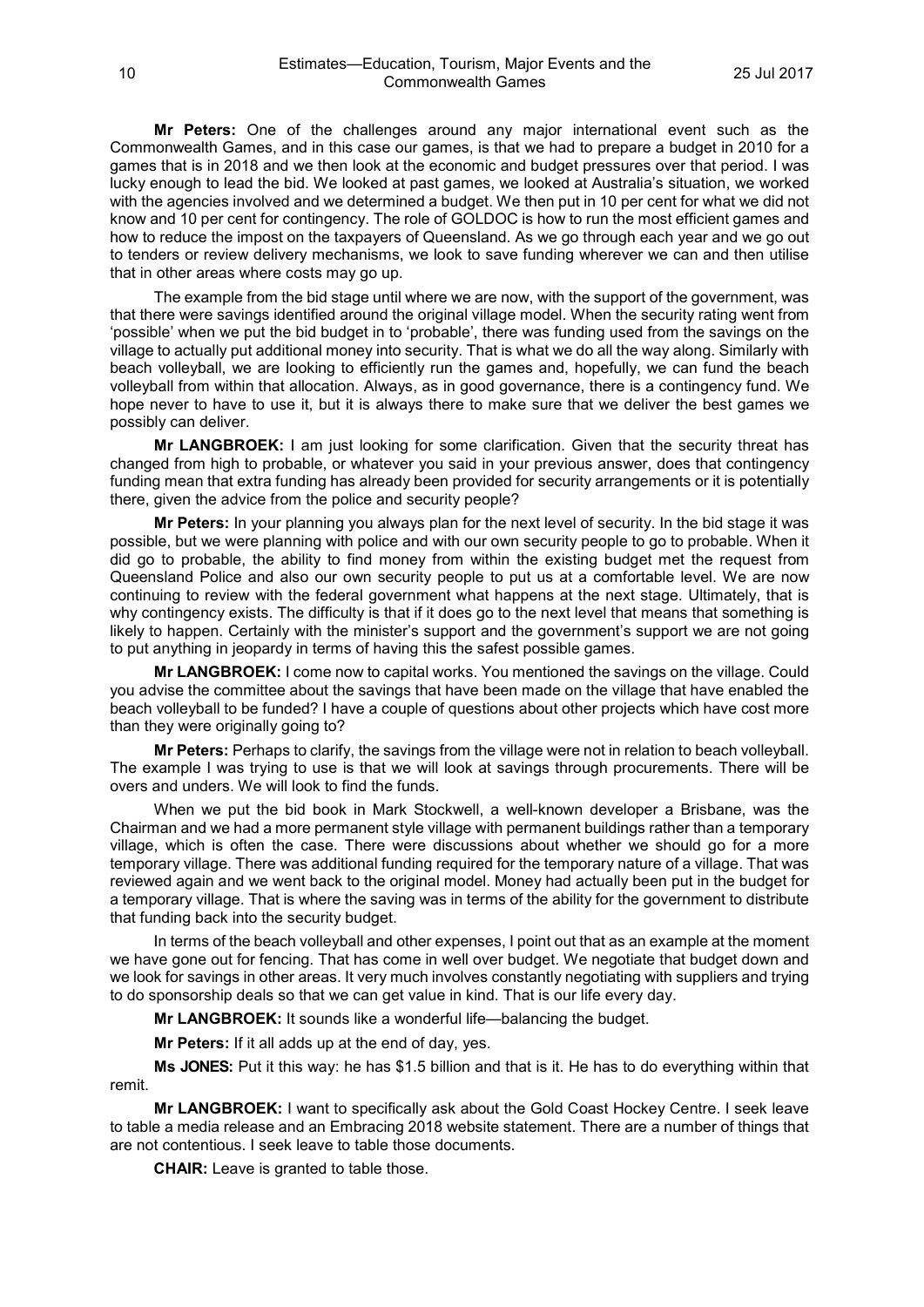**Mr LANGBROEK:** In February 2016 the Gold Coast Hockey Centre was a \$14.5 million project. The Embracing 2018 website said it was \$15.8 million. At the opening on 15 July it was a \$16.5 million venue redevelopment. I was wondering whether the minister can explain this \$2 million variation in cost, notwithstanding the things that the CEO has explained about changing costs? We are talking about just over a year and we are talking about a 15 per cent increase for the hockey centre.

**Ms JONES:** As I said, we are delivering the Commonwealth Games within a budget envelope of \$1.5 billion. We have said that from day one. Similarly, for construction the envelope was \$320 million. As I said in my opening remarks, we have delivered all of those venues 253 days ahead of the Commonwealth Games. They have been delivered within the budget allocated the construction of venues.

**Mr LANGBROEK:** Can you confirm the date that the Gold Coast Hockey Centre was due for completion in its original contractual form?

**Ms JONES:** I can get that information for you.

**Mr LANGBROEK:** The release that I tabled in the previous question states that the Gold Coast Hockey Centre was scheduled for completion in early 2017, 12 months ahead of the games. Given that the venue was unveiled on 15 July this year—I think you referred to coming down to the coast last weekend—more than three months after the scheduled completion date, can the minister confirm that the project was due to be delivered by 4 April 2017 in its contractual form and what are the arrangements for late delivery?

**Ms JONES:** There are a couple things I want to say. As I said in my opening remarks, this is the largest event that will ever be held in Queensland. It is also the largest event that will happen in Australia in the next 10 years. Our government, in bidding for the Commonwealth Games—there were knockers at the time; I know members of the LNP criticised the Labor government for getting our priorities wrong and committing \$1.5 billion for the Commonwealth Games-

**Mr LANGBROEK:** I did not, Minister.

**Ms JONES:** I know you did not.

**Mr LANGBROEK:** I was the opposition leader and I endorsed it 100 per cent.

**Ms JONES:** He did. I will put that on the record. Absolutely he did; he showed true leadership in that regard. Maybe you can go for another leadership bid. When it comes to venues we have also taken a programmatic approach, which is basically saying that we want to make sure that this is the money that is allocated for venues—the \$320 million that I have talked about—and we will deliver those venues well ahead of the games so we can utilise opportunities.

With regard to the issues that you have raised, my understanding is that the predominant issue was with soil. There were unforeseen issues with regard to soil. That meant that there was a change in time frame. We had the opening of that venue this year and the Commonwealth Games is still 253 days away. We are the first Commonwealth Games, as I understand it, to have all venues completed and upgraded this early. That means that the people of the Gold Coast predominantly, as well as the broader community, get the opportunity to use those venues not only for training leading up to the Commonwealth Games but also for community use. The hockey centre is in the same situation.

**Mr LANGBROEK:** Apart from the village, are there any other venues that cost less than were budgeted for? Will you provide details to the committee?

**Ms JONES:** For clarification, the delivery of the venues was the responsibility of the department. I will either get the director-general or Kerry Petersen—who also delivered Suncorp Stadium on time and on budget; high five—to answer that.

**Mr Walker:** The minister touched on the fact that we have a venues program of \$320 million and it was a programmatic approach. We have overs and unders across that venues program. In terms of the detail you are after, could you please repeat that part?

**Mr LANGBROEK:** I was just asking whether there were any venues that cost less than originally budgeted for. I have asked about the hockey centre which cost more. The CEO has indicated that the village cost less. I am looking for details for the committee about venues that cost less than the original budget. You can give us as much programmatic specificity as you like?

**Mr Walker:** I am thinking that might be something that we come back to the committee on towards the end of the session, if that is possible. It is a detailed program.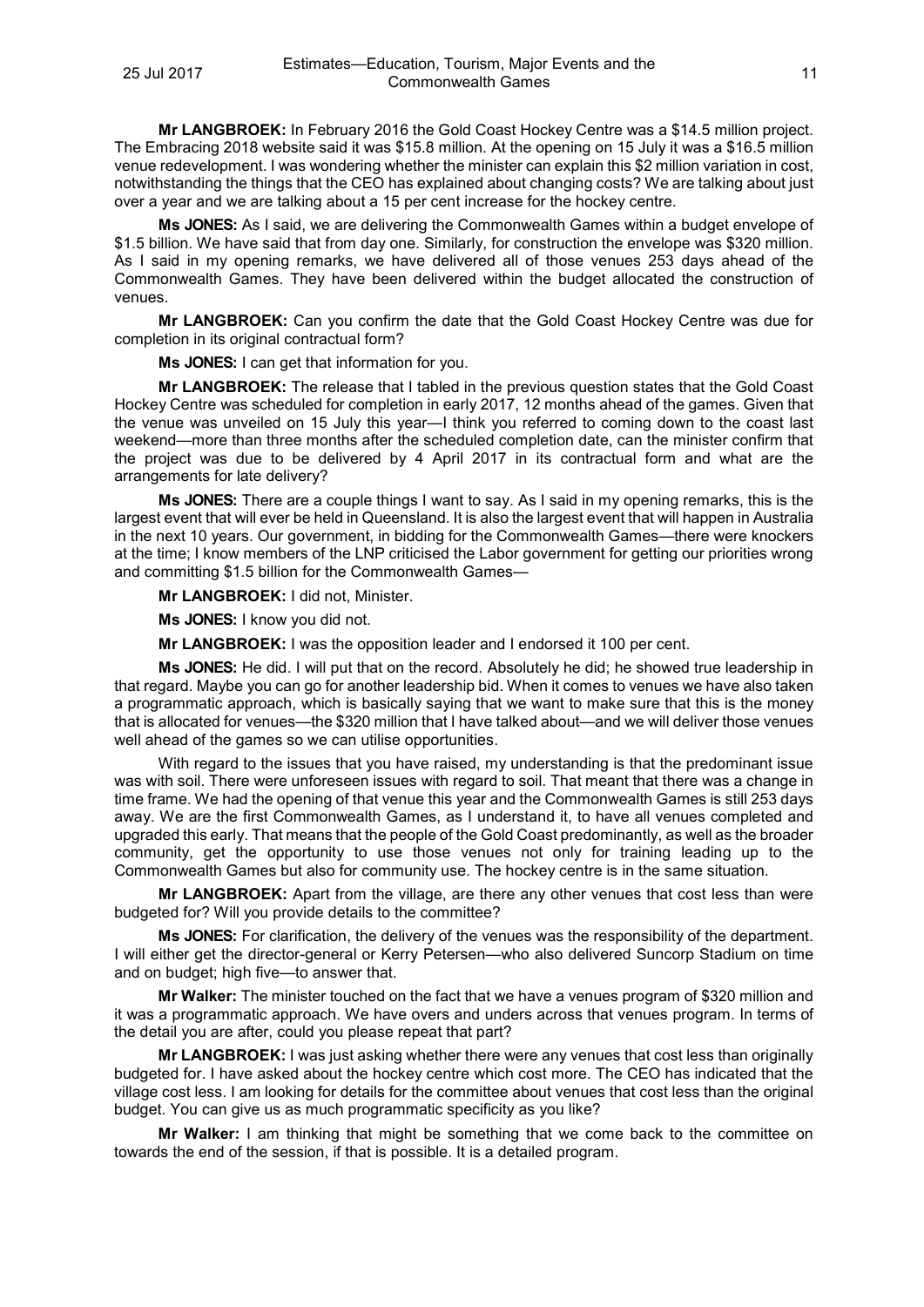**Ms JONES:** I want to give confidence to all committee members that we have delivered all the venues within the original budgeted expectations.

**CHAIR:** I call the member for Pumicestone.

**Mr WILLIAMS:** I refer to page 24 of the SDS and the use of integrated planning, event logistics, competition planning, infrastructure delivery which are all designed to give us a great games and an economic benefit and meaningful legacy for all Queenslanders. Will you provide an update on the support of sponsors in helping the Queensland government to deliver a successful games?

**Ms JONES:** As we have said from day one, having sponsors come on board was a crucial part of delivering a successful games. It also talks to confidence in the event when you get major sponsors who choose to associate themselves with the Commonwealth Games. Some honourable members have tried to use the logo without approval, but I think that was dealt with a couple of years ago. It shows the interest in people wanting to associate their brand and name with the winning brand of the Commonwealth Games.

I am very pleased to report that we have 44 sponsors on board to date, representing 67 per cent of revenue—an increase of 25 per cent since last estimates. We are well ahead of previous games, including Melbourne and Glasgow, when it comes to having this many major sponsors on board at this stage of the lead-up to the games.

I want to acknowledge and thank the Gold Coast community in particular for coming on board in such a significant way. Star, for example, is one of our tier 1 sponsors. As you know, they are an accommodation and entertainment provider and have invested as part of the legacy from the Commonwealth Games \$850 million to renovate the old Jupiters on the Gold Coast. They are also one of our tier 1 sponsors. Griffith University is another. I know that the honourable shadow minister has a very strong relationship with the university and their vice-chancellor. It is fantastic to see that Griffith University has taken a real leadership role not only with regard to being a tier 1 sponsor but also in creating opportunities for more than 250 university students to have internships with GOLDOC.

TAFE Queensland has also come on as the official training partner. I acknowledge the great work that TAFE has done with regard to the training of our volunteers. TAFE has been coordinating a lot of the training of the thousands of volunteers we are going to need. Longines has come on as a tier 1 sponsor and official timekeeper.

Tier 2 sponsors include KPMG. I want to acknowledge them. As you all know, they are a professional services provider. MinterEllison lawyers have also come on board as well as Seek, which is an recruitment advertiser. I think it is crucial that we have Ticketek as a sponsor. They have also worked hard with us on ticketing sales. As I said earlier, we have seen strong ticket sales to date. They are the best in the world when it comes to ticketing and making sure there is robustness with regard to ticket sales.

Hard Yakka is the official uniform provider. That is a big job for this event because there are going to be 15,000 volunteers and a workforce of 1,500 workers. They will be wearing 200,000 items from Hard Yakka. We expect to unveil the uniforms of the volunteers in October.

Optus has also come on as the official telecommunications provider. They will be delivering high-speed telecommunications infrastructure to more than 30 games sites and providing high-speed video and audio services at 23 broadcast locations. RGS Events has come on as the official furniture supplier.

We also have tier 3 sponsors including Tourism Australia. I want to acknowledge the federal government and their support through Tourism Australia. The list goes on. Speedo, a well-known brand that many of us have seen at many Commonwealth Games and Olympic Games, has come on board for our athletes. It is an exciting time. We have a number of businesses that want to associate themselves with the Commonwealth Games through their sponsorship arrangements.

**Mr SAUNDERS:** I refer to page 24 of the SDS where it refers to building safe, caring and connected communities by engaging a volunteer workforce. Minister, will you please update the committee on the selection and training of volunteers who will assist with spectator services, uniforms and other services to help ensure the Commonwealth Games is the best games ever?

**Ms JONES:** In April this year we officially opened the volunteer selection centre at Burleigh. I have had the privilege of going there a number of times now. We know that our volunteers are going to be absolutely crucial to, as the honourable member said in his question, delivering the best games ever.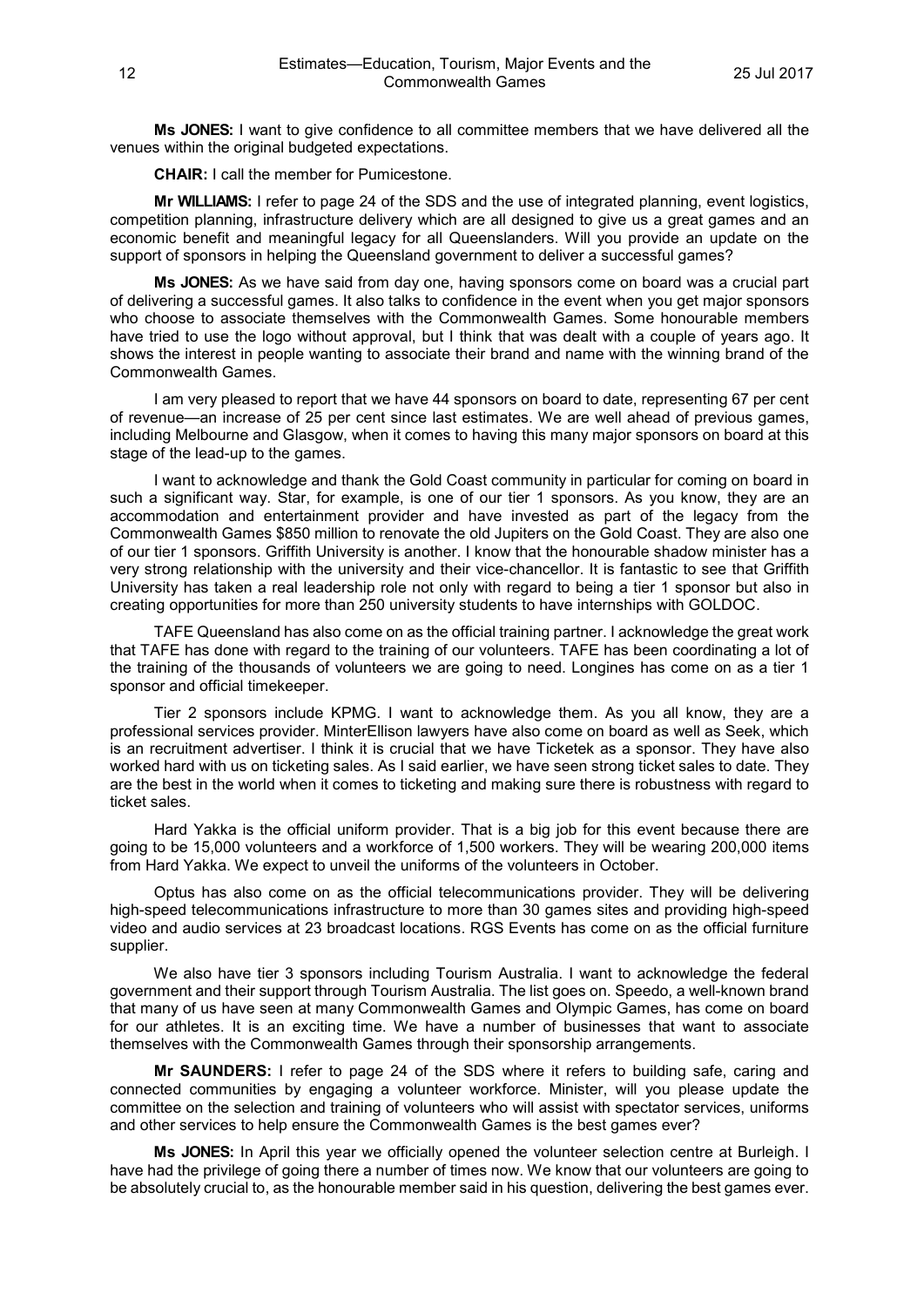We estimate that we are going to need around 15,000 volunteers. We have received more than 47,000 applications. The majority of those are Queenslanders. I want to give another shout out to the Gold Coast because we have seen a strong response from Gold Coast local residents who want to participate in the games in a volunteer capacity.

We actually received applications for volunteering from people from over 117 countries around the world. The youngest volunteer application was from a 16-year-old and the oldest volunteer application was from a 91-year-old. Interviews began in May this year and GOLDOC have already interviewed more than 14,000 applicants. In my visits to Burleigh I have met a number of applicants. Some of them have previously worked at Olympic Games. Some of them have worked at the Commonwealth Games when it was held in Brisbane in 1982 and have very fond memories of that. We have well-trained volunteers.

I had the opportunity of meeting Declan Roe again—I had met him at his school in my other role as Minister for Education. He is the school captain at Benowa State High School and he has previously volunteered at schoolies and Surf Life Saving. He was one of the first volunteers that we welcomed into the fold.

In the coming months, GOLDOC will continue to make thousands of offers to volunteers. They are recruiting a whole range of volunteers for a whole heap of roles including specialist volunteers who have specialist knowledge and skills—with qualifications in sport, for example, and also in the medical field, so doctors and nurses.

To help stage the biggest sporting event in Australia, as I said, TAFE Queensland, one of our sponsors, will be providing 360,000 training hours leading up to the Commonwealth Games. This is a great legacy of the Commonwealth Games not only from the perspective of getting volunteers involved in the games but also by virtue of the fact that we are going to have that many Queenslanders and others getting the opportunity of training.

Each volunteer will receive a free uniform from Hard Yakka, which, as I said before, will be providing more than 200,000 pieces of clothing. Volunteers will also receive free public transport to get to and from the games and free meals during the games. We are looking forward to seeing them there.

**Mr WILLIAMS:** On page 24 of the SDS a key strategy is the Queen's Baton Relay. Given that the baton will travel through 70 nations and territories before it arrives on the Gold Coast, can the minister provide an update for the committee on the benefits to Queensland in staging the relay on that scale?

**Ms JONES:** I think your last comment about scale is really important because, as the longest ever baton relay, we do not do anything in half-measures here in Queensland. It is very Gold Coast to always go for the biggest and the best. The baton will travel to 70 Commonwealth nations and territories before landing here in Australia. As I said, this is the longest in the history of the Commonwealth Games. It will be travelling around the world for 388 days in total. On Commonwealth Day, 13 March, the baton was launched from Buckingham Palace. Once again, I want to acknowledge and thank the shadow minister for attending that event. I think it was really important that we showed to the world a bipartisan approach to the Commonwealth Games being delivered here in Queensland.

The baton was delivered to the palace by Commonwealth Games Ambassador and Paralympian champion Kurt Fearnley, who is someone many of us know. As I said, the Premier was there, as was the Gold Coast mayor and the shadow minister. The Premier also had the opportunity—and this goes to the heart of your question, honourable member for Pumicestone—to launch as part of our trade and investment program. In the unprecedented times that we find ourselves in globally, I have already heard politicians in the UK talking about the fact that this is a unique time for us as Commonwealth nations to use our economic block across the globe in a new way. What do we estimate it to be around? Is it \$6 billion or \$6 trillion? It is a lot. The buying power of the Commonwealth nations around the world is significant. I think there is a bit of a renaissance in having the Commonwealth nations working collaboratively together. We are in the box seat by having the Commonwealth Games post Brexit here in Queensland.

The baton will land in Australia on Christmas Eve and spend the first 30 days travelling to major events across the country. The baton arrives in Queensland on Horn Island on 5 March, commencing its 33-day journey around our state. There will be opportunities for the Queen's baton to come to Queensland and other venues in January as well. Some of the communities that will be visited—and I am very pleased to report to the chair and the member for Pumicestone—are Townsville, Hervey Bay, Maryborough, Caloundra, Ipswich, Redcliffe and the Gold Coast.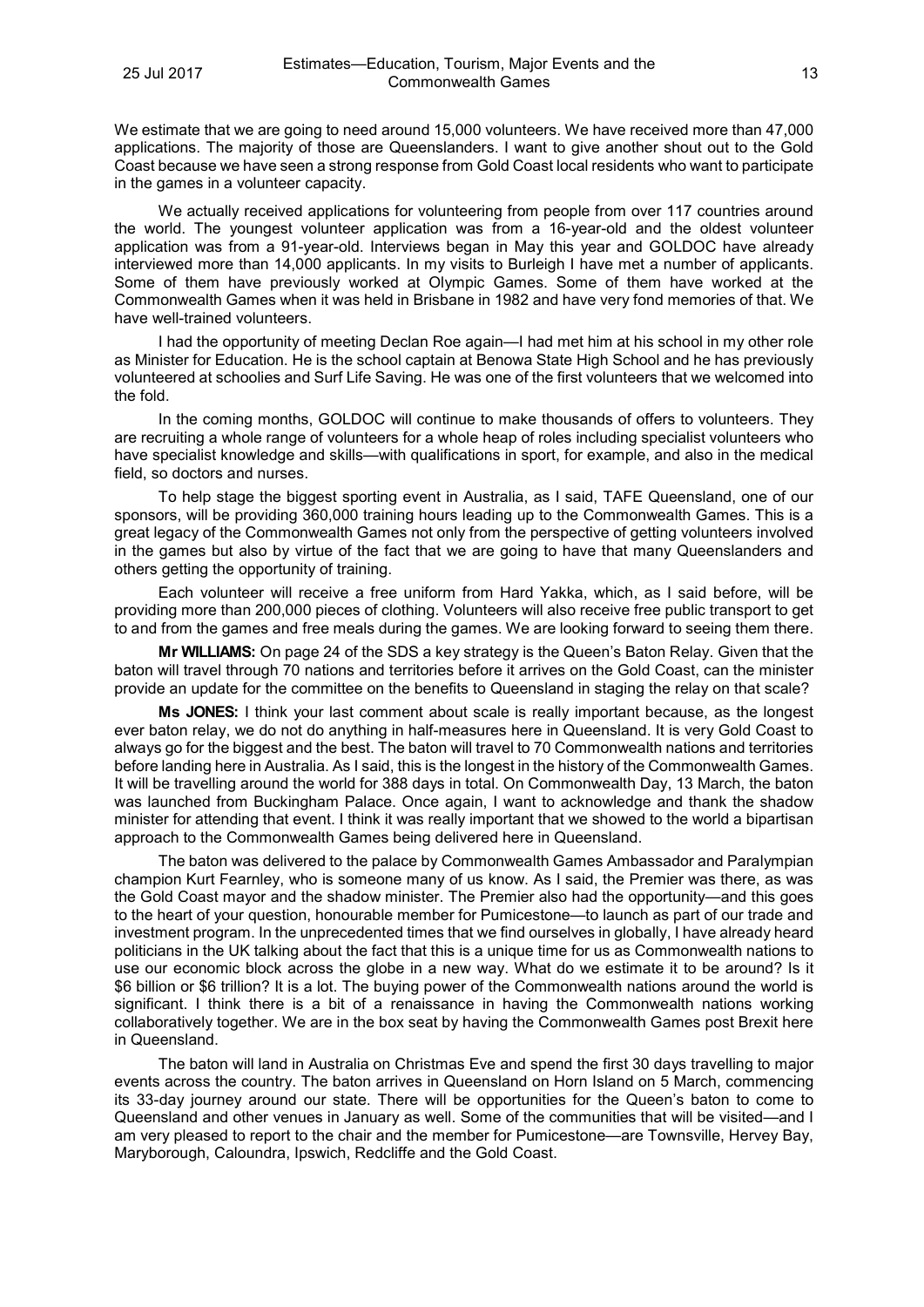There is a unique opportunity for us as Queenslanders to mobilise around the baton relay. More importantly, as I said in my opening remarks—it is currently in Bermuda—we have to have activation in every single country that we visit around our trade and investment program. I want to acknowledge and thank the trade department, the Deputy Premier's department, which has been working closely with us, as well as the tourism division.

**Mrs MILLER:** Minister, Bazza and Dogger from the Royal Mail Hotel at Goodna have asked if you could please answer a question in relation to 'no free tickets'. For example, you have said quite firmly that there are no free tickets. Will the Queen or Prince Charles and Camilla be invoiced for their attendance at the games care of Buckingham Palace, London, or will they be issued with free tickets?

**Ms JONES:** I thank the honourable member for her question. Before I answer that question, I want to say in regard to camping and campervans that we are working with a company called Campingninja, who are going to look at creating pop-up venues to provide more camping.

In answer to your question, I might be old school and a bit traditional, but I think that if you invite someone, as the Premier did, to come to the Commonwealth Games then they should be provided with hospitality. There is a longstanding process for royalty that, through the Commonwealth Games Federation internationally, they will be accredited through that process.

**Mrs MILLER:** So they will be getting free tickets?

**Ms JONES:** They will be part of the Commonwealth Games Federation allocation, which is the case for every single Commonwealth Games.

**CHAIR:** I call the member for Surfers Paradise.

**Mr LANGBROEK:** My first question in this block, Minister, comes back to your answer about the hockey centre. You mentioned there was an issue with the soil there. Is that something that means that whoever was providing it had an out in terms of providing compensation for late delivery? Can I get details from the director-general, who is responsible for delivering the projects, if he has them or if you have them?

**Mr Walker:** We have used the Department of State Development for the on-ground delivery of the venues. A matter of that detail around the contract itself is something that I would need to seek some advice on from DSD with regard to how that was undertaken.

**Mr LANGBROEK:** I am happy to have it taken on notice. I am not talking about the amount of money that might be involved. If it were delayed three months, would the contractor say, 'That is something we could not anticipate. Therefore, we will not be paying any compensation'? I am interested more in the principle about what happens with delivery of a project as to what is the 'out' clause for the contractor.

**Ms JONES:** I thank the honourable member for the question. I am happy to get some further detail on that. I know that the hockey club is in the electorate of the member for Southport and it is something that he was advocating for on behalf of the hockey club, as indeed was the hockey club. In responding to the community, the hockey club had asked for a slight change in scope to the project. In addition to the soil, there was also the fact that we were trying to respond—given this is about the long-term legacy. I certainly would not want my agency to be bullish in saying, 'No. We said this date and this date only,' given the reality that we need the venue for the Commonwealth Games, which, as I said, is 253 days away.

Where there was scope to make a change to the specification to respond to the local needs of the local Gold Coast community, then certainly I would much rather that we did that. My advice is that we did have a slight change in scope to the project to cater for the local hockey club in that local community. There was also wet weather at that time of year. Remember that at the beginning of this year we saw Cyclone Debbie and we saw significant rainfall on the Gold Coast and in Brisbane as a consequence of that weather event.

**Miss BARTON:** Just to clarify, Minister, you are happy to take the remainder of that question on notice?

**Ms JONES:** Yes, of course.

**Mr LANGBROEK:** Minister, you referred to sponsorship details. Without breaching commercial-in-confidence, could you provide some details about the number of sponsors that we have in tiers 1, 2 and 3 compared to, say, last year? Is it on track compared to projections et cetera?

**Ms JONES:** I think that is a legitimate question. As the shadow minister is well aware, sponsorship is a key part of delivering a successful games and obviously part of our revenue. I am very pleased to report that we have seen an increase of 25 per cent in sponsorship since we were last here at estimates.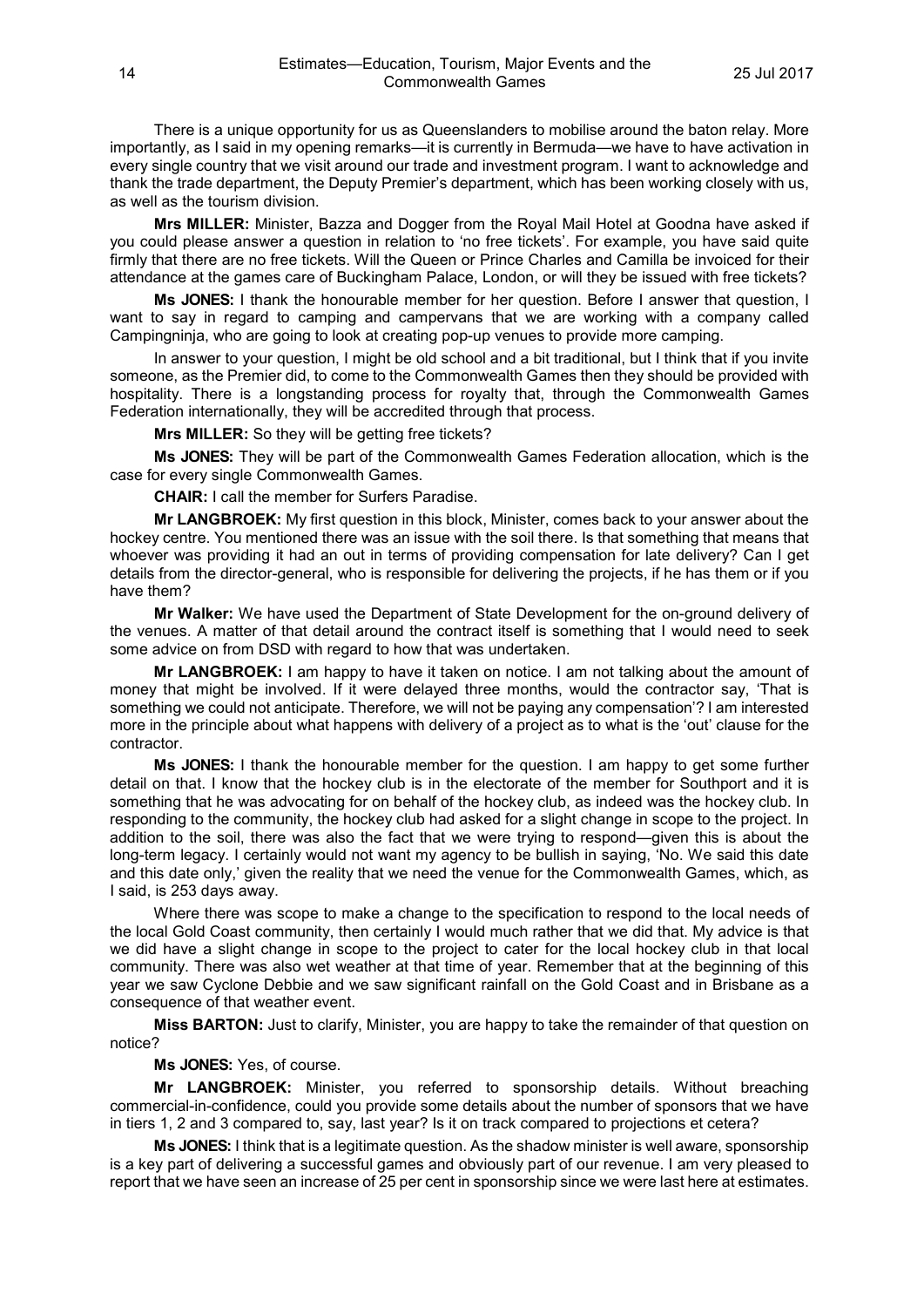As I said in my earlier remarks, we are ahead of where Melbourne and Glasgow were at this time leading up to their Commonwealth Games. Did you want to talk through each of the sponsors or the numbers per sponsor tier?

**Mr Peters:** As an overall summary, tier 1 is the highest level sponsor. What we have seen in recent years is that particularly banks, the automobile industry and airlines have not ventured into major sponsorship of events like the Commonwealth Games. As the minister said, we are very pleased and buoyed by the numbers—44. There is a lot of interest around tier 2 and tier 3—much bigger than Melbourne already. Our next few months are about trying to look at a couple of those tier 1s, because they become crucial in terms of the final outcome.

We are still confident that we will get 100 per cent of the target, but we are working very hard, particularly with the banks in recognition that this is a way of going back into the community, particularly around the Queen's Baton Relay. The challenges for us are in that tier 1 area. Certainly, as the minister said, we can provide that overall summary to you about what our expectations were and where we are at the moment. Overall, it has certainly been a tremendous response from corporate Australia. We are now looking at that tier 1 area which would allow us to go beyond what our expectations are.

**Ms JONES:** What I am excited about, too, is that this is the first Commonwealth Games where we have had a university come on as a tier 1 sponsor. The fact that we are having the games on the Gold Coast—as I said, the first regional city to host a Commonwealth Games—has delivered new partners that we otherwise would not have had. It is a first. The Commonwealth Games Federation has been very interested in the fact that we have a different mix of sponsors coming into this Commonwealth Games. As I said, clearly having the Commonwealth Games on the Gold Coast has also meant that The Star has seen extreme value in that. I think we are at four tier 1 sponsors. I could count up all the tier 2 and 3 sponsors that I have listed here. Most importantly, at this stage we are advising the committee that we remain confident that we will get to the sponsorship targets that we have set for ourselves.

**Mr LANGBROEK:** CEO, did you say there were 44 in tiers 2 and 3?

**Ms JONES:** Forty-four in total.

**Mr LANGBROEK:** That is great. Is it possible to get the breakdown of tiers 1, 2 and 3?

**Ms JONES:** Absolutely. I can provide that for you at the end of the estimates, if you like.

**CHAIR:** Minister, would you like take that on notice?

**Ms JONES:** No, I do not want to take it on notice. I am going to provide it to the honourable member today.

**Mr LANGBROEK:** Is it common knowledge what the tier amounts are, CEO? Am I allowed to say what they are? I understand that tier 2 is \$1.5 million and tier 3 is \$500,000.

**Mr Peters:** We do not release that information because of the commercial-in-confidence and the competitiveness out there in the market.

#### **Mr LANGBROEK:** I apologise.

**Ms JONES:** As part of the sponsorship, we look at providing—for example, I talked about Longines coming on as the time sponsor. We build into the contract, as you would know, how we deliver the resources we need for the Commonwealth Games. It is not always just a cash amount; it is also in-kind support and support that we need to deliver the Commonwealth Games.

**Mr LANGBROEK:** When it comes to a potential contractor looking to get something like procurement for the overlay at the village, how much of a percentage of whether they are prepared to come on as a sponsor affects their ability to get that contract? Can you answer that, Mr Peters?

**Mr Peters:** It varies between procurement. We have what we call a sourcing document. We look at whether there are companies where we may be able to pick up some sponsorship. At the end of the day, the company has to be able to deliver in terms of 'this is what we require them to do and this is what we are looking for' in terms of their response to any procurement opportunity. If we see sponsorship opportunities in that then our sponsorship team will go and speak to them to see whether there is an opportunity. Is it the determining factor? No. They have to be able to deliver on the project and they have to be able to work preferably with companies on the Gold Coast or in Queensland. That is the discussion that we have with them.

Longines is the only company in the world that can deliver the timing equipment to such a scale. They are looking for their brand around the world to be associated with a major event. They will always come in as a sponsor. They were the negotiations we did. The Commonwealth Games Federation has had previous negotiations, so we knew there was an opportunity to go to them direct because they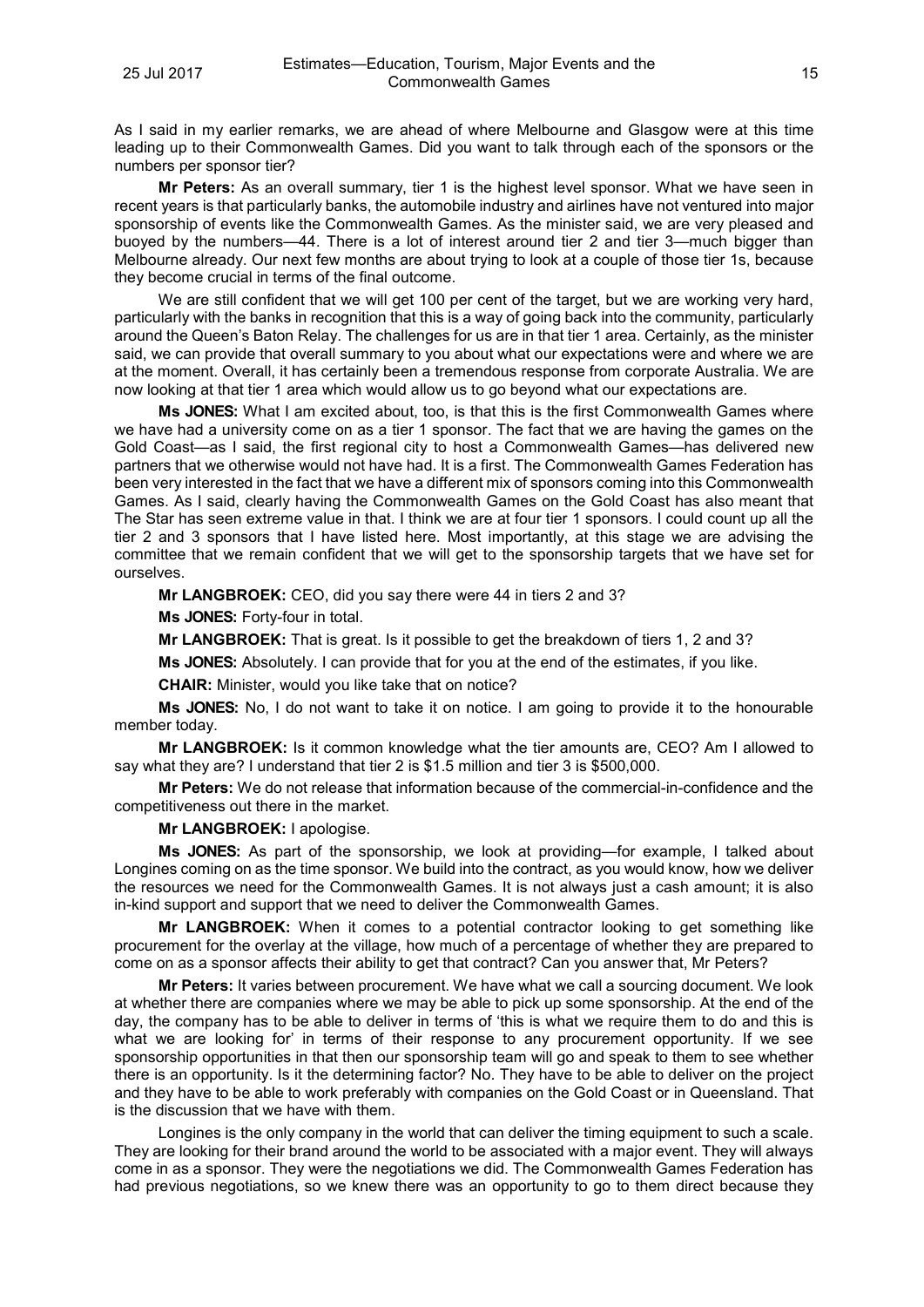were the only ones who could perform at the level we needed and sponsorship was attached to it. At the end of the day, value for money is the key proposition, as we know, under the state procurement policy.

**Mr LANGBROEK:** With some of the outstanding projects in the Capital Statement, I presume that the amounts still outstanding in the 2017-18 budget, at page 118 of the Capital Statement, are mainly for overlay. Director-General, could you clarify that for me, especially 'Other Games Projects' with still \$3.5 million to spend?

**Mr Walker:** Thank you for the question. If you do not mind, I might quickly touch on the question you asked earlier about the Gold Coast Hockey Centre and the contract itself and then move on to your most recent question. I have been advised that the contract with the hockey centre was a traditional contract which allows for extension of time to be granted. I think the minister touched on this. There were certainly some instances where extensions of time have been negotiated between the Department of State Development and the contractor—namely, the latent conditions the minister spoke about in terms of the ground; the wet weather caused by TC Debbie in the earlier part of this year; and some client changes to scope.

What has been useful is the way in which the Department of State Development, the Gold Coast Hockey Management Group and the contractor have worked together around the staged delivery of aspects of that facility. For instance, my understanding is that pitch 1 was provided in a staged way so that it would minimise impacts to the operations of GC hockey. In terms of the contract itself, it does permit for extensions of time within that contract. My understanding is that they were allowed for after those very significant events and changes that have been put forward.

In regard to your question, there are still some timing matters, as I understand, with regard to the capital payments for the venue's upgrade and new venues that are still to come through in this coming financial year. There is clearly moneys that need to be spent on overlay with regard to the Games.

**Mr LANGBROEK:** At the bottom of that table on page 118, other games projects is listed at \$3½ million. Could you provide us with some information on that? We have specific venues mentioned throughout that table but a general line item there for other games projects at \$3½ million. I am wondering if I could get some clarification. Given that the minister has already said that venues are ready, I acknowledge that overlay may well be part of what is still to come, but can we get some detail either here or on notice about those specific amounts please?

**Mr Walker:** I will hopefully get back to you towards the end of the session. I have been advised by the Deputy Director-General that it is the Carrara indoor stadium, the non-venue component, that is within that other games projects line.

**Mr LANGBROEK:** What does that mean?

**Mr Walker:** Because it is not a games venue, the others have all been listed specifically. Then under the heading of 'other games venue' there is the existing building, you will recall, at Carrara that is being used for other things during the games, not for the venue proper—not for use for sporting activities.

**Mr LANGBROEK:** I see. Thank you very much. I appreciate that. I want to ask about the cost of taking two Borobis to London for the official launch.

**Ms JONES:** It cost less than taking you.

**Mr LANGBROEK:** I do not know about that.

**Mr Peters:** Aware of the cost of travel, we always look to utilise any opportunity we can. The use of Borobi has become very much part of Tourism and Events Queensland's marketing campaign in some of the key markets. If we look at the UK, that is England, Wales and Scotland. The proposal was to have Borobi go to those particular countries, be used in television advertisements and to have some in-country promotions. We coincided that with the launch of the baton and Borobi became a star, as the member would know, having dignitaries up dancing in the foreground of Buckingham Palace, which is a sight never seen before.

**Ms JONES:** Did you dance?

**Mr LANGBROEK:** Badly, Minister—white man dancing.

**Ms JONES:** You should have sent the member for Mermaid Beach!

**Mr Peters:** Under our work health and safety rules, Borobi has to be accompanied by a chaperone. Borobi's character is not developed by someone just being there. It is actually people trained in dance and trained in hand movement. They are also trained in how to repair the Borobi suit. We did have an incident between London and Scotland with a fairly significant depressed head which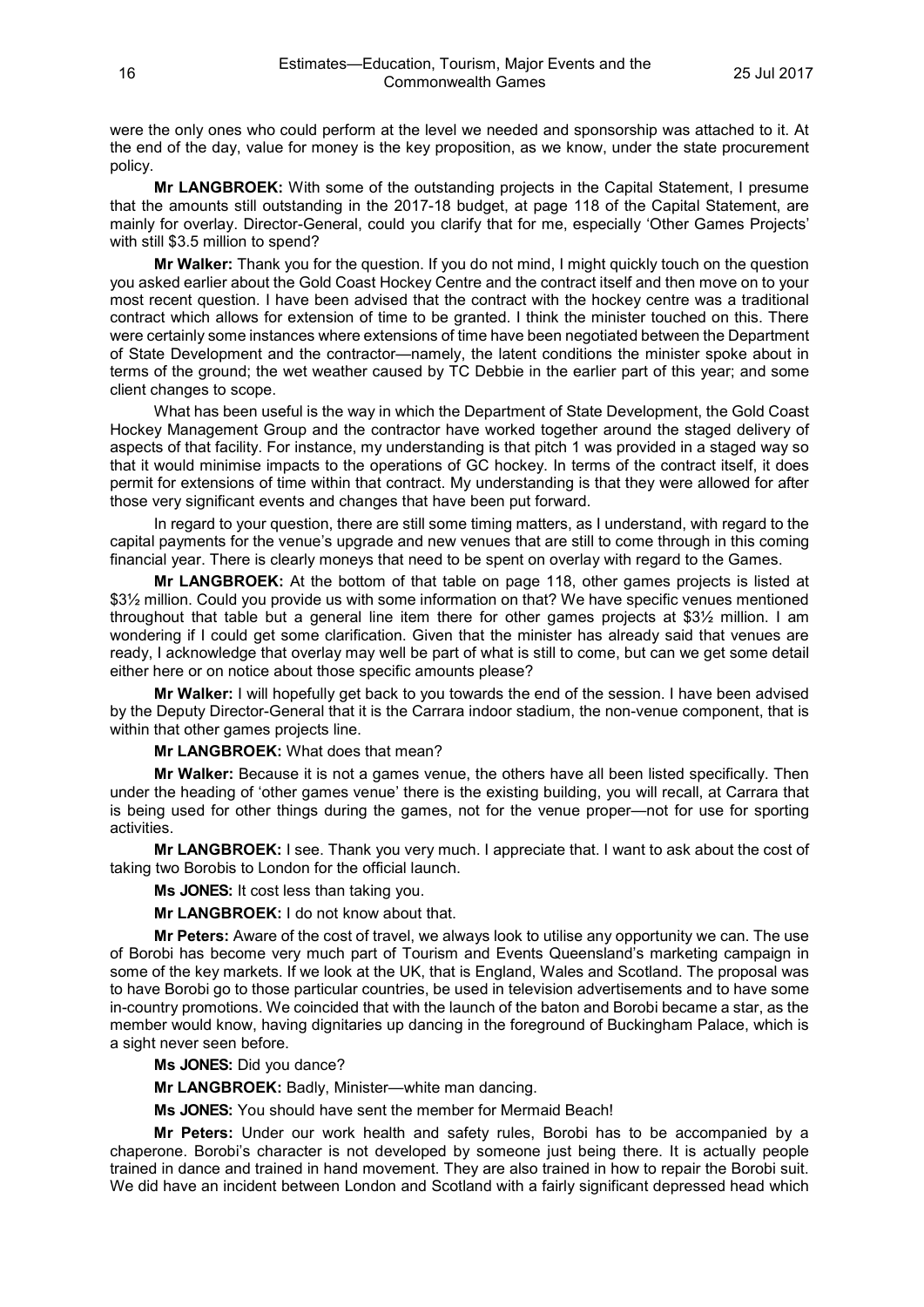had to be repaired, otherwise the entire program would have been in jeopardy. It is all about the skills of the people, not taking some English person and shoving them in the process. That information was provided to the media who wrote the article.

**Ms JONES:** They flew economy, by the way. In answering another question on sponsors, we have five tier 1 sponsors, 11 tier 2 sponsors and 19 tier 3 sponsors. We are currently in conversations with a further nine people at the moment which have not been announced yet, but I am happy to provide the individual sponsors for each of those categories.

**Mr LANGBROEK:** Thank you. I have a final question about the Queensland Rail timetable which we heard from Mr Peters has not been completed and will not be ready for some time. Can you advise in your negotiations with that particular department when the timetable is likely to be complete so that both Brisbane and local visitors have time to plan?

**Ms JONES:** Was that to Mr Peters?

**Mr LANGBROEK:** I am happy for you to answer it, Minister.

**Ms JONES:** The Commonwealth Games Federation have said that the timetable we are working towards to provide them with that detail is absolutely within the requirements of the Commonwealth Games Federation towards the end of this year, but I know and you know that the Minister for Transport answered a number of questions in regard to transport readiness for the Commonwealth Games. I share her comments that we are doing everything we can to ensure we provide as many public transport options as possible for people to travel to the Commonwealth Games including train travel as well as additional park 'n' ride facilities between Brisbane and the Gold Coast.

**CHAIR:** Minister, I refer to page 3 of the SDS and the Trade 2018 program which is designed to strengthen Queensland's trade and investment ties in international business profile, and I ask: will the minister please provide the committee with an overview of the Trade 2018 and the economic benefits that the program is expected to generate for Queensland?

**Ms JONES:** The Games, as I said, will feature a world-class sporting event—the largest event Queensland has ever hosted—to a global audience of more than 1.5 billion. This provides Queensland with a unique opportunity to leverage trade and investment through the Commonwealth nations I talked about earlier. I also mentioned, for example, in the post Brexit world the opportunity to establish and strengthen our ties with Commonwealth countries.

The Trade and Investment Program is one of the legacy pieces of the Commonwealth Games. In this part of the estimates hearing I want to acknowledge on the public record the great work of the Hon. Rob Borbidge, who is the chair of the legacy committee. He is doing a fantastic job. In the first phase of our Trade and Investment Program for Trade 2018, we will capitalise, as I mentioned earlier, on the Queen's baton relay and using mobilisation and the publicity that is generated through that. I take the CEO's point that Borobi has been a big part of doing that.

We will hold a series of events in priority markets including the United Kingdom—which has already happened—Canada, India, Malaysia and Singapore as the baton passes through. These events will allow Queensland to identify and encourage priority trade and investment partners. More importantly, heading into the next session, which is tourism, it will encourage people to come and visit Queensland and the Gold Coast. The department and Tourism and Events Queensland will be working on a separate program in regards to trying to capitalise on the tourism benefits of the Commonwealth Games.

In the second phase, key buyers and investors will be invited inbound for a trade mission. I talked earlier about trying to use the Commonwealth Games and events for trade and investment partners. Recently I had the opportunity with the Hon. Rob Borbidge to host the torch delegation from China with the Chinese Ministry of Science and Technology. The torch program has established more than 156 national level high-tech precincts hosting half a million businesses. This is certainly one that we think would be a great partnership in regards to the health and knowledge precinct on the Gold Coast. The businesses within the torch precinct produce 11.9 per cent of China's GDP in 2015—that is huge—and accounted for 18.5 per cent of Chinese exports to other markets.

In the third phase, the program of trade and investment events during the Games will connect international businesses and government visitors with local business partners. I have previously spoken in the parliament and at other venues about Commonwealth House. I had a meeting very early on as the Minister for the Commonwealth Games with the Governor-General of Australia and the mayor of the Gold Coast about how he believed we could do it better in regards to having a specific venue for heads of state such as himself. Governors of states around the world could have a place where we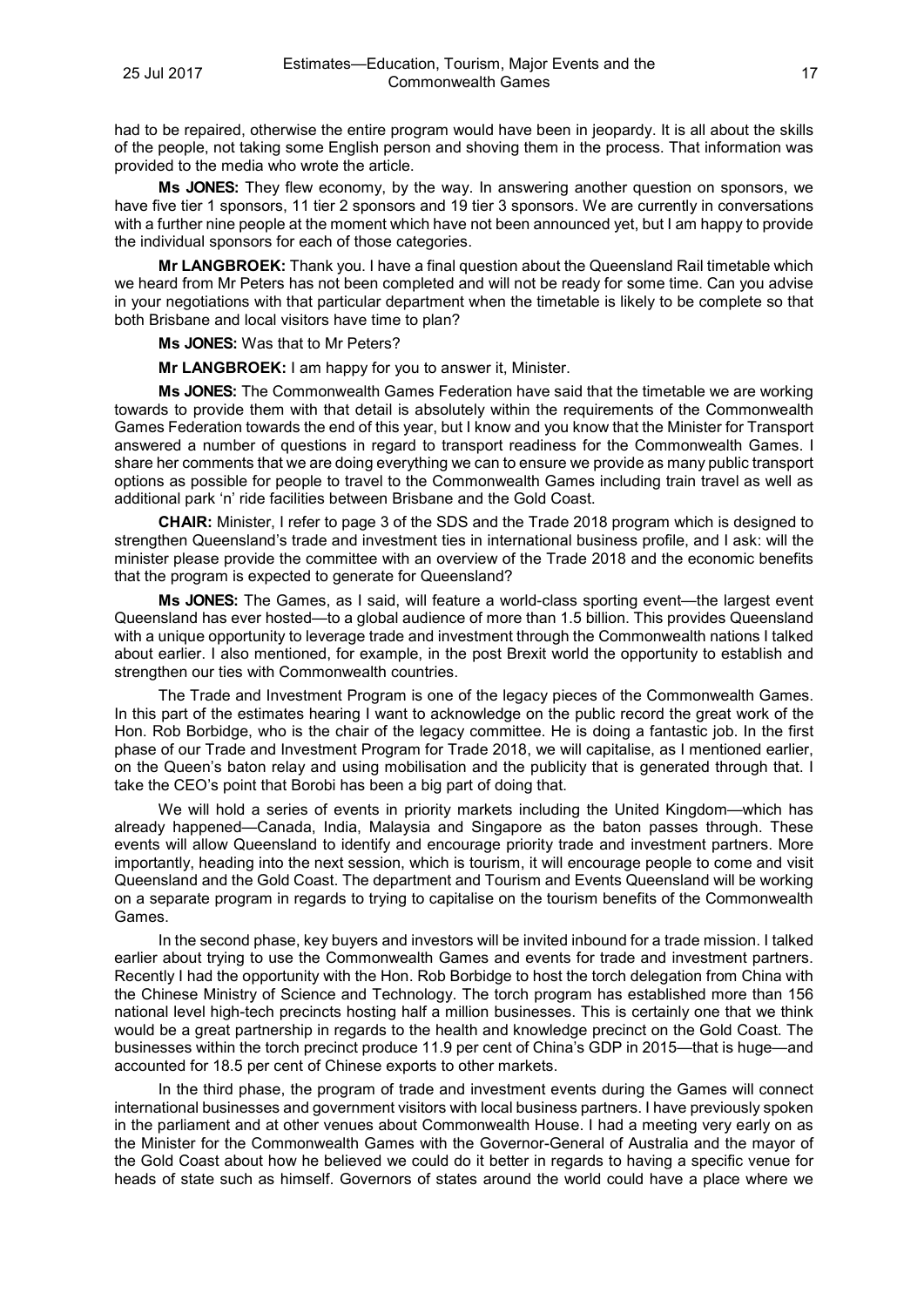could have engagement in a very meaningful level around trade and investment opportunities. This will be held in the heart of Broadbeach at a purpose-built international trade and investment centre, Commonwealth House. The tender for this is already out at the moment in market and Trade 2018, as I said, provides us with a unique opportunity.

I have just been advised, honourable member for Townsville, that James Cook University has just gained a foothold into Singapore—one of the priority markets that we are targeting. India is another important trade partner for us and one which we are working very closely with. Just recently the Indian High Commissioner to Australia met with the Office of the Commonwealth Games about those opportunities. The advice I have received is that he was greatly interested in the opportunities that Trade 2018 presents and was excited to learn about the information that we provided. In closing, I might ask Kerry Petersen to answer to finalise on some of the budget savings on venues.

**Ms Petersen:** To clarify on the venues, the bid was set in 2011. We have worked with basically the same budget that was set back in those days. During the course of the development over the past six years we have worked closely with all the stakeholders. Some of the budgets have changed and been adjusted but we still have some available contingency from the original budget. We have worked very closely with the athletes, the officials, GOLDOC—the organising committee—the police and transport stakeholders to ensure the venues that we now have are world class and meet everyone's needs. Without going to every single venue, we do have an available contingency left.

#### **Ms JONES:** Well done!

**Ms Petersen:** Thank you, Minister. We still have some projects now in defects liability period, which lasts for 12 months. If unforeseen issues arise, we still have a small amount of budget to ensure that they will be ready for the games.

**Ms JONES:** So there is money available in contingency still for venues?

**Ms Petersen:** Yes, and any unspent contingency that is available from the venues will be returned to the overall state contingency budget.

**Ms JONES:** Believe me, if you want someone to build your house on time and on budget, this is the woman for the job.

**Mr SAUNDERS:** I refer to page 24 of the SDS which refers to the delivery of infrastructure for the Gold Coast 2018 Commonwealth Games, and I ask: will the minister please advise the committee of the legacy benefits that will be achieved for Queensland beyond the Games?

**Ms JONES:** I thank the honourable member for the question. As I said, legacy is a key part of what we are trying to achieve in the Commonwealth Games. As I said, the legacy chair, the Hon. Rob Borbidge, has done a fantastic job in regard to that. We have talked at length about the legacy infrastructure—\$320 million worth of new venues and upgraded venues including the hockey centre and the Broadbeach Bowls Club in the shadow minister's electorate—and the Trade and Investment Program. We also have the Embracing 2018 Legacy Program, as I said, that is chaired by the Hon. Rob Borbidge. Its focus as a committee has been on enduring jobs, powering economic growth, accelerating the Gold Coast to a world-class boutique city, delivering in 2018 the inspiring games, and building active, engaged and inclusive communities.

We also have as part of the legacy the largest ever parasports program and equal medal opportunities for men and women. The Games will boost record visitation to Queensland. This is another massive legacy outcome: we will have more people visiting Queensland than ever before. We have spent \$320 million on infrastructure as part of our legacy, but there have also been significant transport infrastructure upgrades.

I know—and Malcolm Turnbull, the Prime Minister of our country, spoke to this—that the commitment the federal government made was to deliver the Gold Coast Light Rail stage 2 well ahead of the Commonwealth Games. We have also seen the duplication of the Brisbane to Gold Coast heavy rail corridor. As we know, the Joh Bjelke-Petersen government ripped up the line between Brisbane and the Gold Coast. I am very pleased that our government is delivering this heavy rail corridor.

The Trade 2018 program is another one as well as the reconciliation action plan that I talked about earlier. It was the first time at Buckingham Palace that we had a traditional owner and elder of the Yugambeh people of the Gold Coast speak at that event. The Premier did not speak. The shadow minister did not speak. It was the Yugambeh elder who spoke at that event. That was a moment which every single person who was there has said to me was very special and something they will always remember.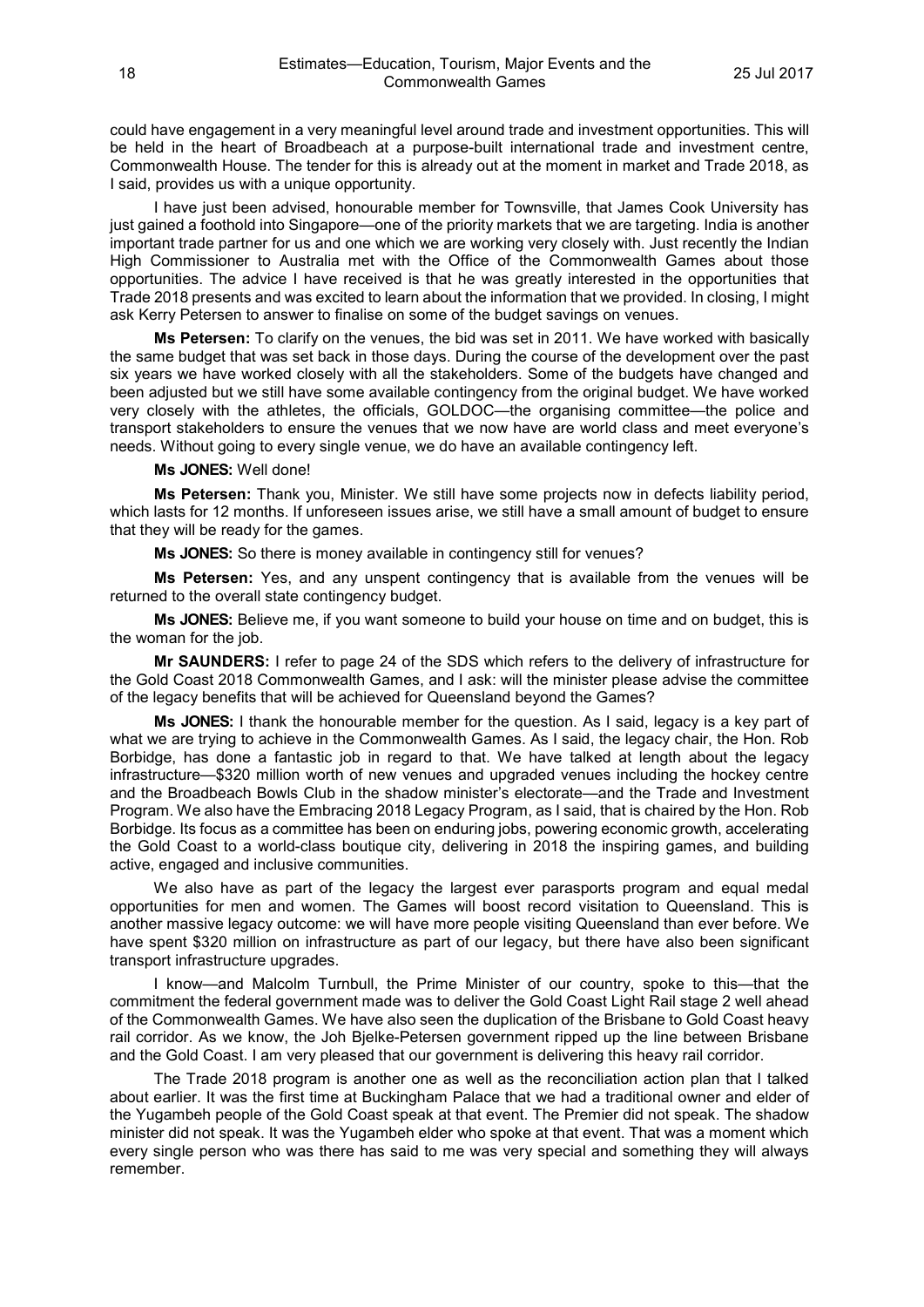The arts and culture program is another big part of the legacy that we will be delivering in Festival 2018. This will have activation right across our host cities including Cairns, Townsville, Brisbane and the Gold Coast. Once again, what we are really looking for is strong participation by art workers in creative talent. Am I out of time?

**CHAIR:** You may finish that sentence.

**Ms JONES:** There is also Women of the World celebrating the women of the Commonwealth. This is the centrepiece of Festival 2018. It will be a three-day festival for participants to find a way towards gender equality. I want to finish with one more thing, which is One million Stars to End Violence. I know many of the members here have already—

**CHAIR:** Minister, we are out of time. The time allocated for the consideration of estimates of expenditure for the Commonwealth Games portfolio in the Department of Tourism, Major Events, Small Business and the Commonwealth Games and GOLDOC has expired.

**Mr LANGBROEK:** Mr Chair, can I thank the committee for having me as a guest. I thank the minister, the DG, all ministerial staff and the Hansard staff. Thank you for having me here today.

**CHAIR:** Thank you, member for Surfers Paradise. I thank the minister and officials for their attendance. I think questions on notice have now been answered.

**Ms JONES:** I am happy if there is anything outstanding that you want me to get.

**CHAIR:** Thank you. The hearing will now adjourn. We will resume at 10.45 with the examination of estimates for Tourism and Major Events including Tourism and Events Queensland.

#### **Proceedings suspended from 10.31 am to 10.46 am**

옆. **[CHAIR:](http://www.parliament.qld.gov.au/docs/find.aspx?id=0Mba20170725_104737)** The hearing will resume. Welcome back, Minister and officials. The committee will now examine the estimates for Tourism and Major Events, including Tourism and Events Queensland, until 12.15 pm. Visiting members with us here today are Mr Jon Krause MP, the member for Beaudesert and shadow minister for tourism. Mr Nicholls, the member for Clayfield, will also be attending. Of course, we have Mrs Jo-Ann Miller, member for Bundamba, joining us. For the benefit of Hansard I ask officials to identify themselves the first time that they speak in answer to questions referred to them by the minister or director-general. I now declare the proposed expenditure for the portfolio area of Tourism and Major Events, including Tourism and Events Queensland, open for examination. The question before the committee is—

That the proposed expenditure be agreed to.

I call the minister to make an opening statement of no more than five minutes.

**Ms JONES:** Our government is laser focused on growing the tourism industry because we know it has great potential to expand our economy and support thousands more Queensland jobs. Under the Palaszczuk government tourism has gone from strength to strength. The industry is now worth more than \$25 billion, supporting 230,000 jobs. When we were elected we discovered the LNP did not listen to the concerns of industry. They ignored their pleas for funding to boost growth. Even before the election in December at a CBRC meeting chaired by Tim Nicholls the LNP failed to deliver adequate funding for tourism. When we were elected we absolutely delivered what industry have asked of us. We introduced our tourism funding guarantee. During our term of government we have committed more than half a billion dollars to tourism to grow tourism jobs in Queensland.

Since we were elected we have seen international visitors grow by 17 per cent, to 2.6 million visitors; international expenditure is up by more than \$1 billion, to a record \$5.2 billion; and more Australians than ever before are visiting Queensland. Since we were elected, domestic visitation has grown more than seven per cent, to 21.2 million visitors. Australians are also spending more when they come to Queensland—up 8.5 per cent, to \$15 billion. A quarter of the domestic tourism spend in Australia happens here in Queensland.

Our long-term investment in tourism, providing that funding guarantee, is delivering results. Our events calendar is punching above its weight. Since we were elected we have added more than \$220 million to the value of events, now worth more than \$600 million to the Queensland economy. Who could forget the epic 'Battle of Brisbane' that catapulted local teacher Jeff Horn to the world stage and beamed Queensland around the world? I know that the shadow minister for major events was watching that fight and was unequivocally, parochially Queensland in his tweets.

It is not just the events that are soaring. Through our Aviation Attraction Investment Fund we are securing more flights for Queensland. Since we were elected we have secured additional flights, bringing 640,000 new inbound seats to Queensland and generating up to almost half a billion dollars for our economy each year. We recognise that the growing middle class in Asia presents an awesome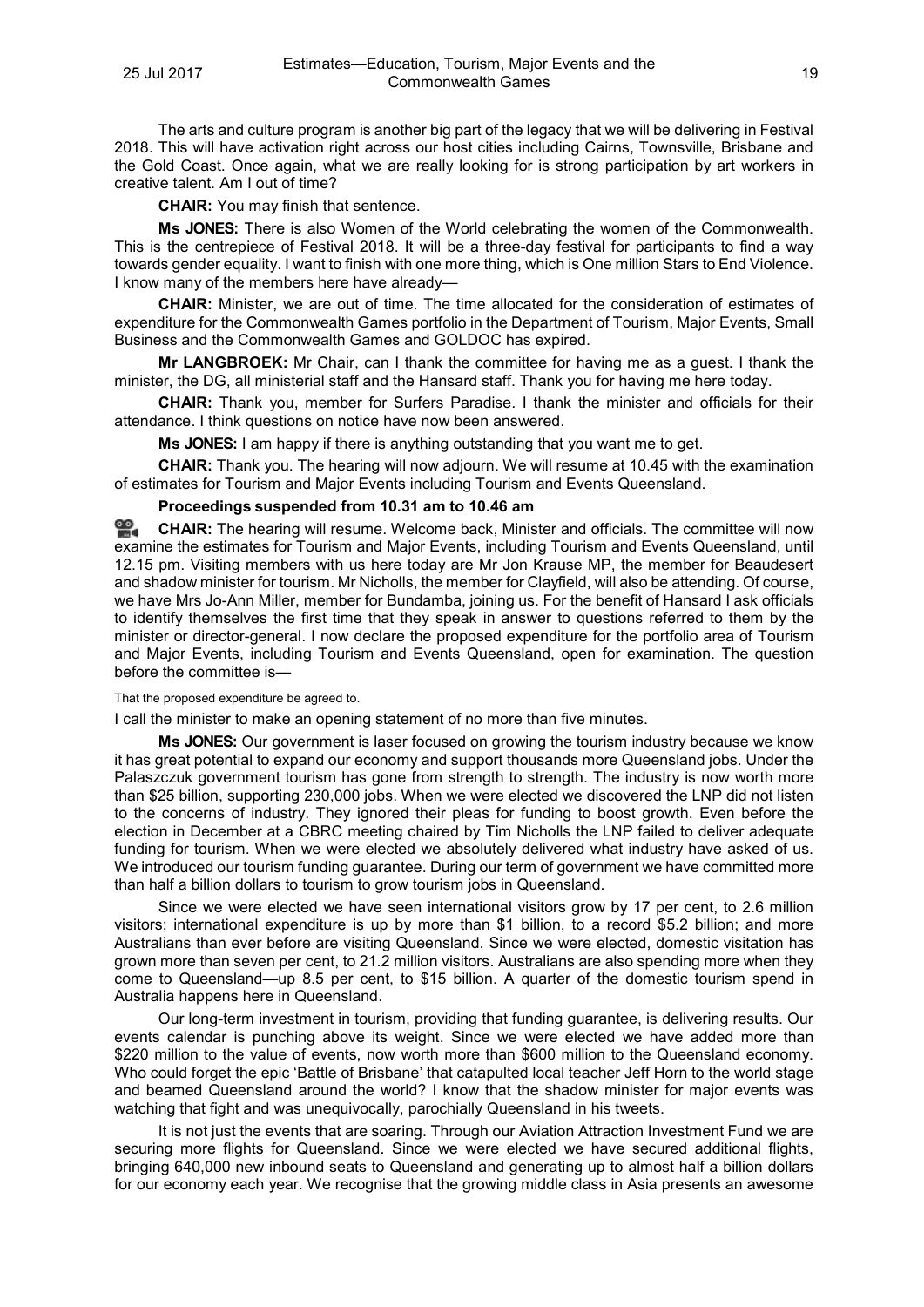opportunity for further growth. That is why we set up the \$33.5 million Connecting with Asia Fund, to partner with industry to grow tourist visitation from Asia. Through our Connecting with Asia Fund we have already announced that China Southern Airlines will fly three times a week direct to Cairns from Guangzhou. This is something that the local Cairns economy has wanted for years, and I am so proud to be the minister that has delivered it. This is the first direct flight to Cairns from mainland China ever. I want to acknowledge the great work of Tourism Tropical North Queensland as well as Tourism and Events Queensland.

Today I am also pleased to announce a new partnership with Flight Centre. We have entered into a new four-year, \$6 million deal with the travel retailer to market Queensland around the world. This partnership will bring new visitors to Queensland and help grow our tourism industry.

Wherever we go in Queensland, our tourism regions are experiencing new optimism and confidence. Our industry is riding high on record visitation and we have much to look forward to. I am very proud to be the Minister for Tourism in our great state of Queensland.

**Mr NICHOLLS:** I have a few questions in relation to the Major Events portfolio. I agree: it was great to see the 'Battle of Brisbane' take place. Of course, I also acknowledge the great work done by the Brisbane City Council and the Lord Mayor, because of his close relationship with Jeff Horn—not forgetting also some of the other great events that have occurred including the netball final—

**Ms JONES:** Hear, hear!

**Mr NICHOLLS:**—that took place, which I also attended with my daughter.

**Ms JONES:** Well done!

**Mr NICHOLLS:** That was a lovely thing to be able to do—

**Ms JONES:** I could not get tickets to the Commonwealth Games netball.

**Mr NICHOLLS:** Indeed. I refer the minister to page 4 of the SDS in relation to 'attract and coordinate government support'. Last year I asked a number of questions in relation to the Brisbane Baroque Festival, which had very public issues around performers not being paid. Subsequently, there was a media article stating that TEQ was offering to pay creditors money owed by the festival. Can Ms Coddington provide the final figure as to how much funding was paid to creditors by taxpayers arising out of that series of unfortunate events?

**Ms Coddington:** As we know, on 16 January 2017 Brisbane Baroque placed the company behind the festival into voluntary administration. TEQ does not owe any sum of money to Brisbane Baroque. TEQ has continued to liaise with the appointed administrators, Mayfields, and offered to contribute a voluntary payment to creditors equal to the post-event payment. TEQ made that payment of that voluntary sum to Mayfields on 15 June 2017. TEQ understands that Mayfields has commenced communication with the outstanding creditors to distribute the voluntary funds. TEQ remains committed to investing in events which drive the best tourism outcomes and deliver exceptional value for the people of Queensland. TEQ offered the voluntary payment to Brisbane Baroque's creditors, a sum equivalent to the post-event payment of \$30,000 that was referred to in the terminated event contract.

**Mr NICHOLLS:** Ms Coddington, I guess there will be a number of figures relating to the payments. The voluntary payment that you referred to—

**Ms Coddington:**—is equal to the post-event payment that was questioned.

**Mr NICHOLLS:** That is the \$30,000?

**Ms Coddington:** That is right.

**Mr NICHOLLS:** That is the final amount: \$30,000?

**Ms Coddington:** That is right. Correct.

**Mr NICHOLLS:** Can you identify for us the total amount of taxpayer funds provided to the Brisbane Baroque Festival including the voluntary payment? That is the contracted amount, the amount actually paid—that is, how much we physically paid if it is different from the contracted amount together with the payment made to the creditors?

**Ms Coddington:** As we discussed last year, the contracts that we have are commercial-inconfidence and we do not discuss the amounts within those contracts.

**Mr NICHOLLS:** So we do know how much the additional or ex gratia payment was—

**Ms Coddington:** Correct.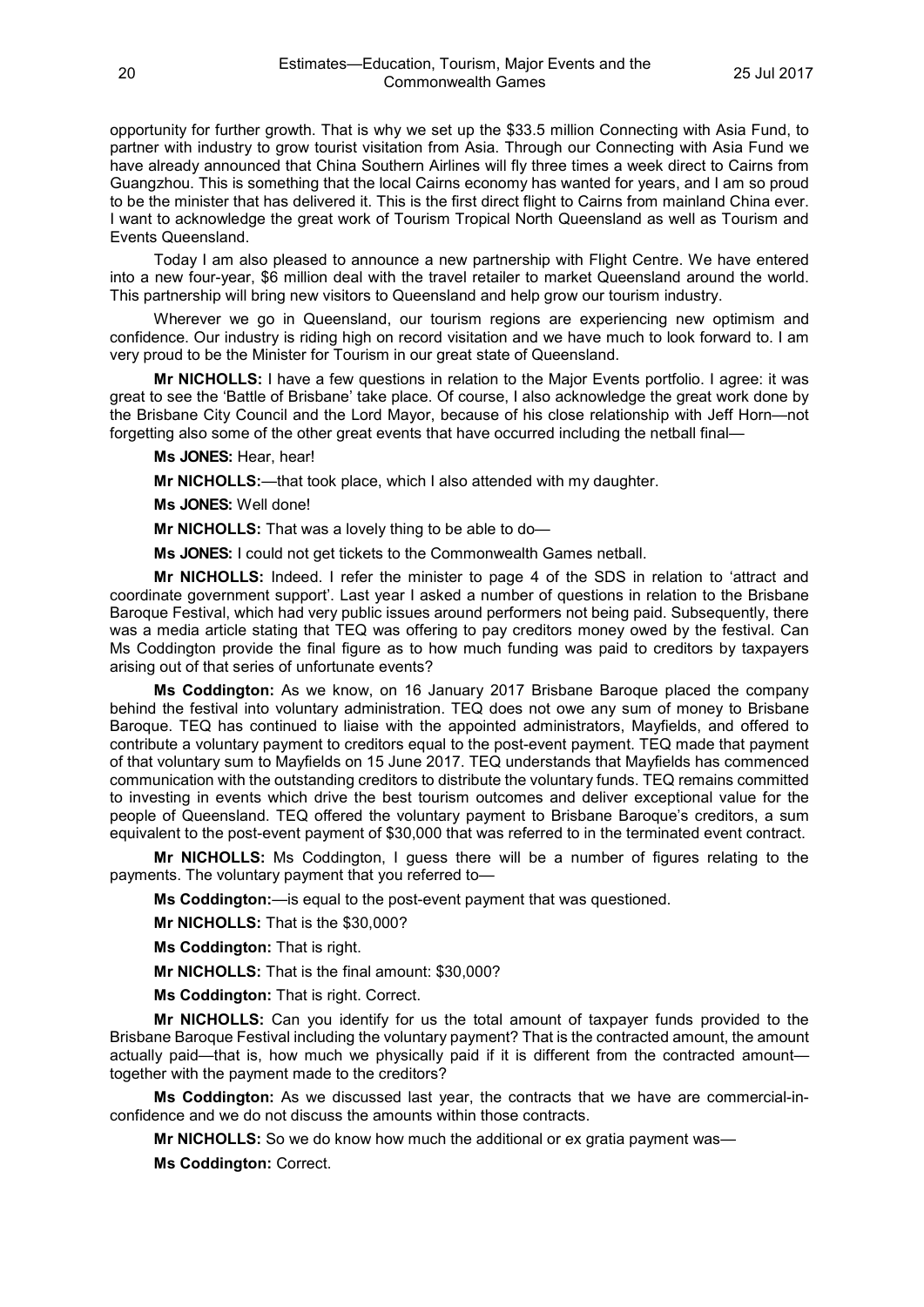**Mr NICHOLLS:**—but we do not know how much the total figure was in terms of the full funding paid for the contract with that organisation? I guess it is fair to say that that money has, effectively, gone for no or little benefit at the end of the day.

**Ms Coddington:** The event was held and we paid for the event, so no money was spent on—

**Mr NICHOLLS:** I understand—

**Ms JONES:** It is not like there was no Baroque Festival.

**Mr NICHOLLS:** I understand that, but it is not ongoing, so it is money that was paid for an event that is not going to continue to occur.

**Ms Coddington:** There have been two editions of the event; that is right. We will continue to look for events similar to that in the future.

**Mr NICHOLLS:** Ms Coddington, can you advise whether in the past financial year there have been any instances of financial impropriety that have been identified by Tourism and Events Queensland through the internal audit process in relation to events sponsored by TEQ? Has TEQ, through its audit process, identified any financial impropriety in relation to events that it may have sponsored?

**Ms Coddington:** Not that I am immediately aware of or that comes to mind. We will look at that and if there is anything I will notify you throughout the meeting.

**Mr NICHOLLS:** Can I ask the minister to take that on notice, then?

**Ms JONES:** Yes, I am happy to take it on notice, but I am not aware of any issues either. As I said, I am very proud that we have increased the events budget from around \$300 million and it is now valued at more than \$600 million today.

**Mr NICHOLLS:** Talking now of other events, I see there have been some notable appointments to the commission of the NRL today.

**Ms JONES:** I have not seen it. I have been doing estimates for the Commonwealth Games.

**Mr NICHOLLS:** Have you? Good. Of course we would like to see the grand final take place here in Queensland—and as many of them as we possibly could attract. I understand that ANZ Stadium in Sydney could be closed for up to two years. Are we negotiating for both grand final events over that period of the potential closure of ANZ Stadium, given that we want to see not just one but two potentially and even more take place up here, including in Townsville?

**Ms JONES:** One thing that the honourable shadow minister and I have in common is that we are mad Rugby League fans, although I think you really like—

**Mr NICHOLLS:** You might be mad, but I am certainly very keen. This is in the spirit of good nature, Minister.

**Ms JONES:** That is right. I am mad keen on getting an NRL grand final here to Queensland. I have been meeting extensively with the NRL on opportunities to grow the NRL calendar of events here in Queensland—not only the NRL grand finals but also any new product and opportunities that come along, for example, the very successful double-header that we delivered here in Queensland which was negotiated through our partners including the stadium, AEG Ogden and Tourism and Events Queensland. It was a great success and has been repeated as a consequence.

In relation to the NRL grand final, the honourable shadow minister is absolutely correct. The biggest hurdle we face here today is his colleagues in the New South Wales government. We are still waiting on clarity with regard to their building time frame. In the last conversation I had with Todd Greenberg, the CEO of the NRL, only a matter of weeks ago I was told that they are still seeking clarity on that time frame. We are in conversations about securing one, if not both opportunities that come up.

**Mr NICHOLLS:** Thanks, Minister. We know, for example, the Intrust Rugby League cup games that are played—and I think it was played last week in Mundubbera, if I understand correctly—are very successful throughout regional Queensland. Has TEQ or your office given any consideration to how games may be played in places such as Mackay, Cameron Munster's home town of Rockhampton or indeed Townsville?

**Ms JONES:** In answer to an earlier question I talked about how we were in continuous negotiations with the NRL to bring more NRL events to Queensland. We are doing this because not only do we know that Queenslanders love Rugby League but we also know they generate significant gains not only for major events held here at Suncorp Stadium—the best Rugby League stadium in the world which I was very proud to work with the Hon. Rob Schwarten to deliver—but also because it has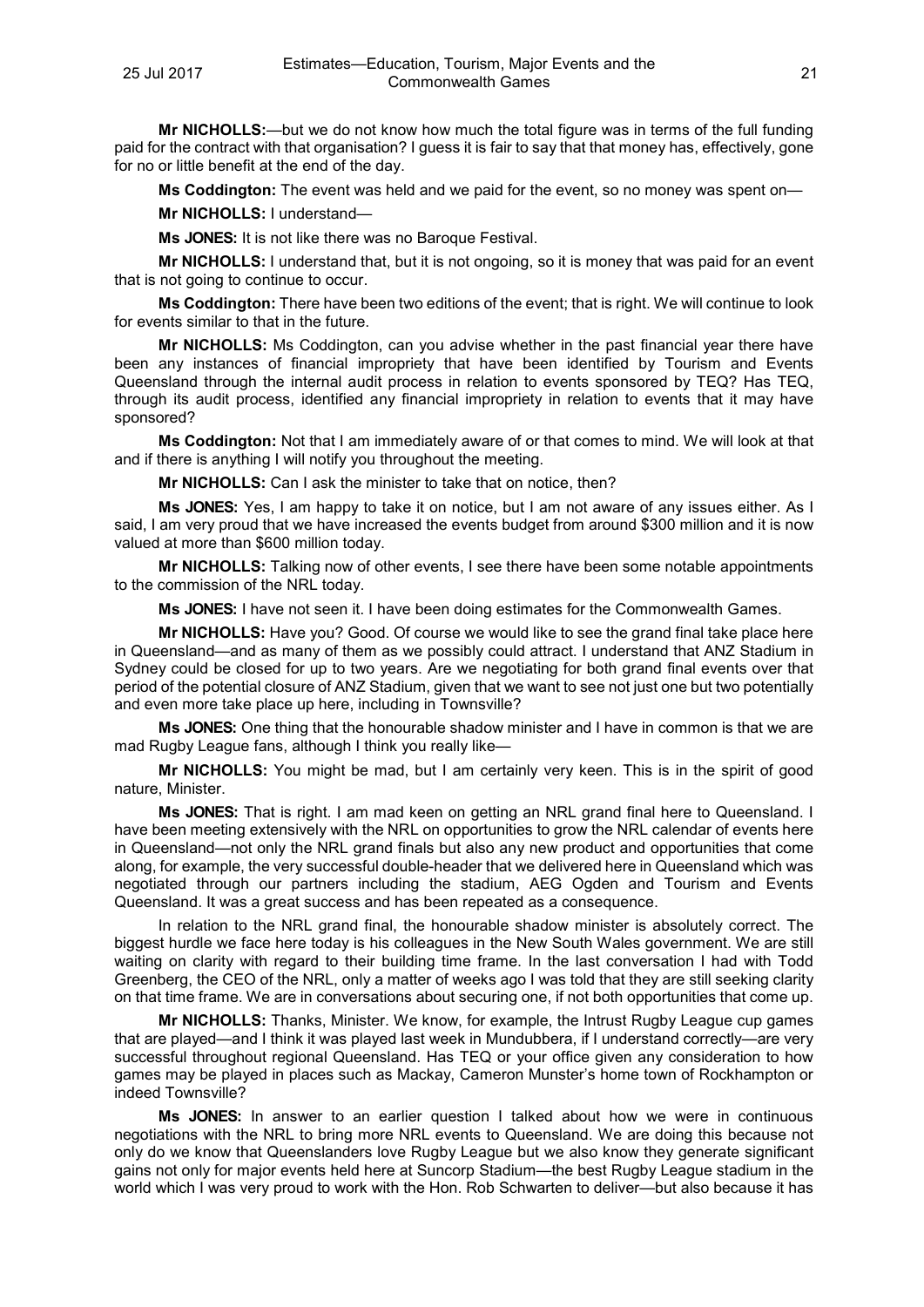a great economic impact, including in regional Queensland. I can confirm that, as part of the discussions that are ongoing with the NRL, we are looking at ways to deliver more content to regional Queensland. We are also the government that is delivering the new stadium in Townsville. That will give us an opportunity to host major NRL matches in Townsville for the first time.

**Mr NICHOLLS:** Finally on that topic, Minister, whilst a grand final in Brisbane would be terrific for Brisbane, of course the rest of the state may wish to participate in those celebrations and activities. Has any thought been given to things such as grand final breakfasts in regional towns or tours and travel by players as part of that process as well?

**Ms JONES:** I agree with the honourable member: I think there is really huge opportunity for activation. This year for the very first time as part of the State of Origin the Queensland government partnered with the QRL to deliver Maroon Fest. This was a festival that lasted for a week leading up to the win by us at the State of Origin. I think we are in 100 per cent in agreement that, not only do we talk specifically about the game and the event itself, but how is it that we can partner with the QRL and the NRL to create activation across Queensland. I think our government has demonstrated that we are committed to providing more opportunities for regional Queensland. As I said, our commitment to the new stadium in Townsville speaks volumes about our commitment do just that.

**Mr NICHOLLS:** With regard to the Horn-Pacquiao fight, given your discussions with the promoter is there anything you would like to tell the committee about the potential date of the next election, given that you have seen fit to discuss it with the promoter during a radio broadcast?

**Ms JONES:** I think Bob Arum is mad keen to see me re-elected, honourable member. I will keep on saying this because I am very proud: we have grown our events calendar by \$220 million. It now stands at more than \$600 million in economic benefits to Queensland. The fact that we had someone as well known around the world as Bob Arum, the promoter to Muhammad Ali as well as a personal friend of Hillary Clinton—he supported Hillary Clinton at the last election and not Donald Trump, like yourself, honourable member—is very exciting. Obviously we will be in the running for a rematch if there is a rematch. We are waiting on the honourable Senator Pacquiao to make a decision in that regard.

**Mr NICHOLLS:** Returning to Tourism and Events Queensland's funding of major events, can Ms Coddington provide a regional breakdown as to how many events were sponsored or funded in South-East Queensland in 2016-17 and how many events were sponsored outside of South-East Queensland?

**Ms Coddington:** I will have to get that regional breakdown for you, so I will come back to you on that.

**Ms JONES:** Can you answer the other question the member asked?

**Ms Coddington:** Yes. There is no financial impropriety that we are aware of across any of the events inside our portfolio.

**Mr NICHOLLS:** As a result of the internal audits that TEQ—

**Ms Coddington:** Yes.

**Mr NICHOLLS:** I would ask the minister to take that on notice.

**Ms JONES:** I think we have answered that in a question on notice, but I am happy to provide it again because I have already answered a question leading up to estimates on the breakdown of events. I am happy to provide that additionally. In my time as minister we have worked really hard to grow major events in regional Queensland. The Mount Isa Rodeo has been upgraded to a major event; similarly, the Carnival of Flowers has been upgraded to a major event. Two of the most iconic events that Queensland is known for have been upgraded to major event status under our government. I believe there is very strong demonstrated evidence as well as a commitment by our government to grow major events in regional Queensland.

I had the honour of attending the rodeo with the Governor last year and I am going to the Carnival of Flowers this year. During the recent school holidays I took my kids to Toowoomba to see all the great tourism opportunities there, so I want to assure the shadow minister that we have an active program of trying to deliver new and upgraded major events in regional Queensland.

**Mr NICHOLLS:** There have been changes to the Queensland Destination Events Program, which was previously the Regional Development Program. What mechanisms are in place to ensure that regional events do not lose out on a large share of the available funds to South-East Queensland given that, for example, the Brisbane City Council area is now part of the regional destination events program?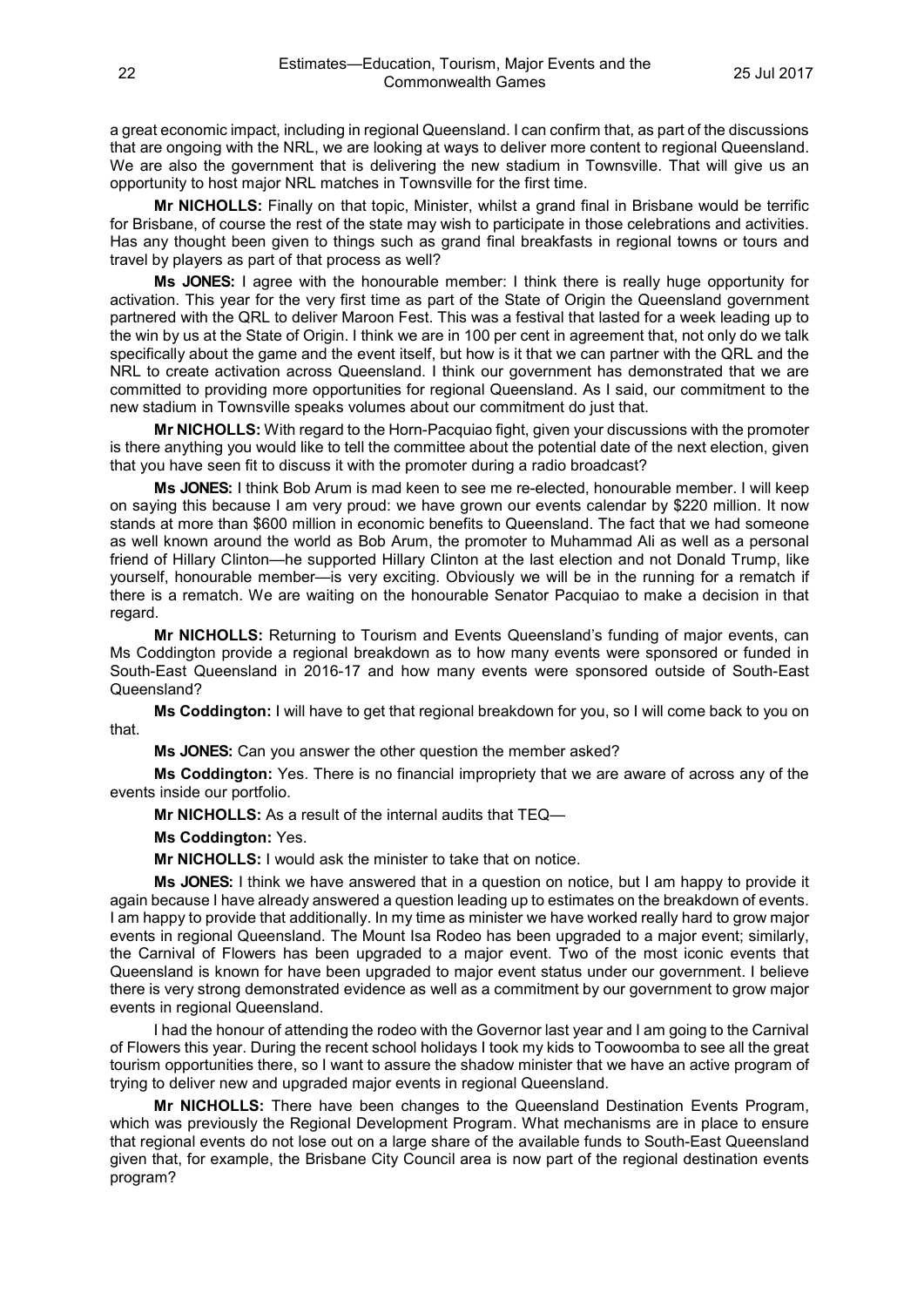**Ms JONES:** As I said in my opening comments, our government's commitment is all about driving not only an opportunity for all parts of Queensland but also value for dollar. We want to ensure that the events we sponsor deliver the best opportunities to deliver tourism and jobs outcome for Queenslanders. Leanne will specifically address some of the issues that the honourable member has asked.

**Ms Coddington:** The Queensland Destination Events Program is very much focused on getting events throughout all of Queensland and we have a wide spread of events through that. We have to remember as well that the Brisbane regional footprint extends beyond the inner core of Brisbane, so events like the Abbey Medieval Festival at Caboolture and the Quandamooka Festival at Stradbroke Island are inside the Brisbane footprint.

**Mr NICHOLLS:** My question was more directed to the mechanisms to ensure that occurs. What is the assessment process? How do you determine that takes place?

**Ms Coddington:** At the centre of any program is ensuring that we get the best return for taxpayers' money, so there is a thorough assessment process that we work through. There is a set amount of grant money put aside every year for that program, and we assess every event against the criteria that are in place. We work with the regional tourism organisations and the event proponents to ensure that we are delivering sound events across the state. We look for that balance, though the predominance is to ensure that we get the best events in the best destinations going forward. We also work very closely with our regions to ensure that events are coming through a pipeline. We have a mechanism called 'E minus 12', which means that we start working with event proponents 12 months out from the event to help nurture that event through to its fruition. We are continually working with them to grow their events so they do prosper.

**Mr SAUNDERS:** Minister, you made mention of Queensland's record visitor numbers in your opening comments, and I refer to page 3 of the SDS and the Palaszczuk government's commitment to growing tourism. Minister, can you expand on the growth in domestic and international visitors to Queensland?

**Ms JONES:** I can. As you know, our government—of which you are an active part and a very strong advocate for the people of Maryborough—is determined to deliver greater tourism opportunities for all of Queensland because we know that this is one of the megatrend industries in terms of growth across the globe. There are an unprecedented number of people movements. More people across the world have an opportunity to travel than ever before, and we want to make sure that we continue to see visitors choose Queensland as a destination. In 2016 we grew international visitors by 10 per cent to 2.6 million visitors, and consequently expenditure grew by more than \$5.1 billion. This growth was led predominantly by China. You will hear me talking a lot about the fact that in Queensland we are in a unique position—on the doorstep of China—for Australia to get not only direct flights but also to encourage more Chinese visitors to choose Queensland as a destination as well as traditional markets such as New Zealand, the US and Japan. It is true that China is now our largest and most lucrative market. Expenditure from Chinese visitors grew by \$1 billion in 2016; we also saw visitation grow by 24 per cent. This is significant growth, and I think that the industry as a whole should be commended for seeing the opportunity in China and capitalising on it and delivering jobs for Queensland.

International visitors also grew across every sector of the tourism market. Holiday expenditure in Queensland increased seven per cent to \$2.8 billion and holiday visitation increased 14 per cent to 1.8 billion. Business expenditure in Queensland—which is another other key market and one that we have been working very closely with Brisbane Marketing and the Lord Mayor on—increased five per cent to \$231 million. Visiting friends and relatives increased by four per cent to 600,000 visitors. We also saw records smashed when it comes to domestic visitors, with more Australians visiting Queensland than ever before. As I said in my opening statement, 20.8 million Australian visitors pumped more than \$15 billion into the Queensland economy. When you think about it on a day-to-day scale, that is delivering \$55 million a day for Queensland. We know that Australians are choosing to holiday in Queensland with close to half of our domestic market expenditure at \$7 billion.

We are determined to work with industry to fund Tourism and Events Queensland, as I said in my opening remarks, with half a billion dollars to tourism and events here in Queensland. We have put our money where our mouth is. We said that we would back tourism. We did not pretend it was a pillar and then underfund it. We have said that we would put the money in. We put the money in and it is driving dividends, which means jobs, jobs, jobs for Queenslanders.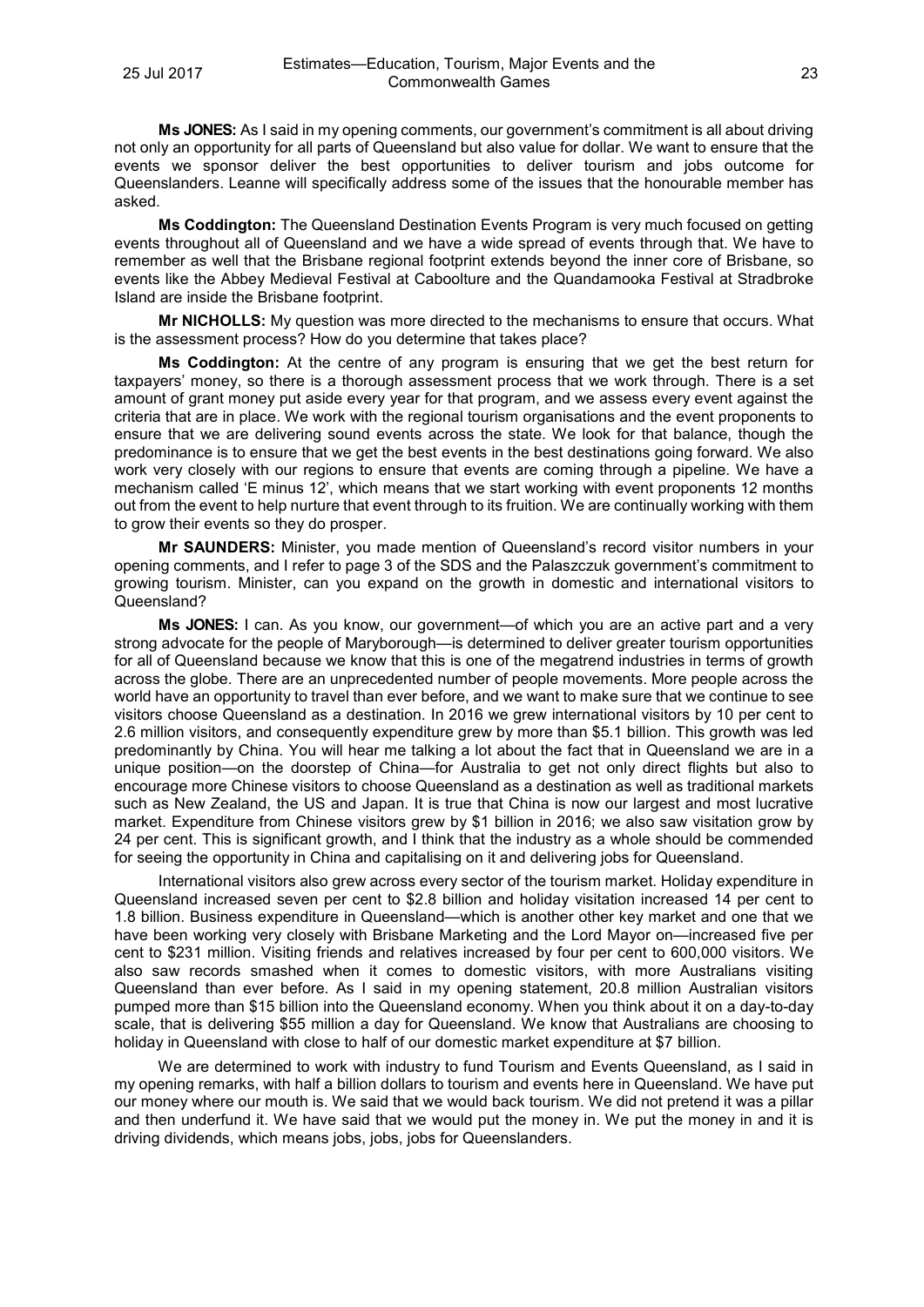**CHAIR:** I understand that one of the keys to international visitor growth is growing aviation access to Queensland. With reference to page 5 of the SDS, can the minister discuss how the Palaszczuk government is attracting new flights to Brisbane through the Attracting Aviation Investment Fund?

**Ms JONES:** The member is absolutely right in saying that we know one of the key things we can invest in to make a difference—and I recognise that we have bipartisan support for this approach—is aviation attraction. We know that by investing in supporting direct flights into the Queensland market we can encourage people to not only stay in Queensland longer but spend their money in the Queensland economy, and it gives us a competitive edge over other destinations. You will remember that at the election we promised we would boost the aviation attraction fund. That was a \$10 million commitment and we have been delivering that funding. It has already delivered dividends for Queenslanders. Through our Attracting Aviation Investment Fund we have secured 600,000 additional seats on flights directly into Queensland. Isn't that a great win for us? As I said, we know that this has delivered around half a billion dollars' worth of economic impacts. This is a really good example of where the government can use its contribution to leverage a much greater win for the economy.

We have secured: China Airlines daily flights from Taipei to Brisbane; Hong Kong Airline flights between Hong Kong, the Gold Coast and Cairns; Air Canada flights from Vancouver to Brisbane; EVA Air flights from Taipei to Brisbane; AirAsia X flights from Kuala Lumpur to the Gold Coast; China Eastern Airlines flights from Shanghai to Brisbane; JINAIR flights from Seoul to Cairns; and Singapore Airlines flights from Singapore to Brisbane. I listened to industry when they requested some flexibility while we are waiting for upgrades to the Brisbane Airport. I want to acknowledge Julieanne Alroe, CEO of the Brisbane Airport, and the great work they are doing to increase capacity at the airport, because that will also be a game changer for tourism going forward. We also did our first domestic deal, which is Tigerair from Melbourne to Townsville. Mr Chair, I know this is something you are very passionate about.

The reason I thought industry had a very valid point and I thought it was worth assessing this on a case-by-case basis is because if we can link that to an international flight and create a connection between us and Melbourne or Sydney, for example—the two major capital cities in Australia—and a market like Townsville, then we are opening up opportunities for Townsville. We are making it easier for the consumer to say, 'Do you know what? I will go to Townsville.' It is such a beautiful area why wouldn't you go to Townsville? I think this is a win, and we have already demonstrated that we have been able to deliver that. I know from feedback not only from you but other members in the Townsville area and the Townsville Airport that that has been a great win. I think this shows that, when we listen to industry and take industry advice, we can deliver great outcomes for regional Queensland.

**CHAIR:** Thank you, Minister. Why wouldn't you go to Townsville?

**Ms JONES:** I will be there Friday.

**Mr WILLIAMS:** Minister, page 4 of the SDS refers to the 'Advance Queensland: Connecting with Asia Fund'. Minister, in addition to your success in attracting new flights through the AAIF, can you advise how the Connecting with Asia Fund will help attract new international flights to Queensland and open up the state and our regions to new Asian markets?

**Ms JONES:** I thank the honourable member for this question. I am very proud we have been able to deliver this. I know that the honourable shadow minister has a good relationship with many of our RTOs across Queensland and he would know Alex de Waal very well. He would also know that Alex is a very passionate man and someone whom you cannot really say no to. I have to acknowledge and thank Alex for the great work that he did when he was at Tourism Tropical North Queensland. He has now taken another job in the tourism industry—thankfully we have not lost him from the industry—but I want to acknowledge that he was a big advocate for a new fund with a bit more scope and a bit more flexibility to provide new opportunities to provide flights directly from China.

We knew that if we were able to secure direct flights from China into Cairns this would be a game changer for the Cairns economy. This has seen a lot of media attention and also a lot of public acknowledgement. Through our new Connecting with Asia Fund, which I announced at or around estimates last year when I said that we would do this, I am very pleased to be sitting here today saying that we have done it. Here we are, and the first direct flight from Guangzhou to Cairns will deliver more than 30,000 visitors each and every year into the Cairns economy. We expect that from December, when China Southern Airlines will operate three flights a week from Guangzhou to Cairns, that will pump more than \$90 million into Cairns and the tropical North Queensland region. We actually think around 33,000 visitors a year will take advantage of this flight and, as I said, I think this really is a game changer for us.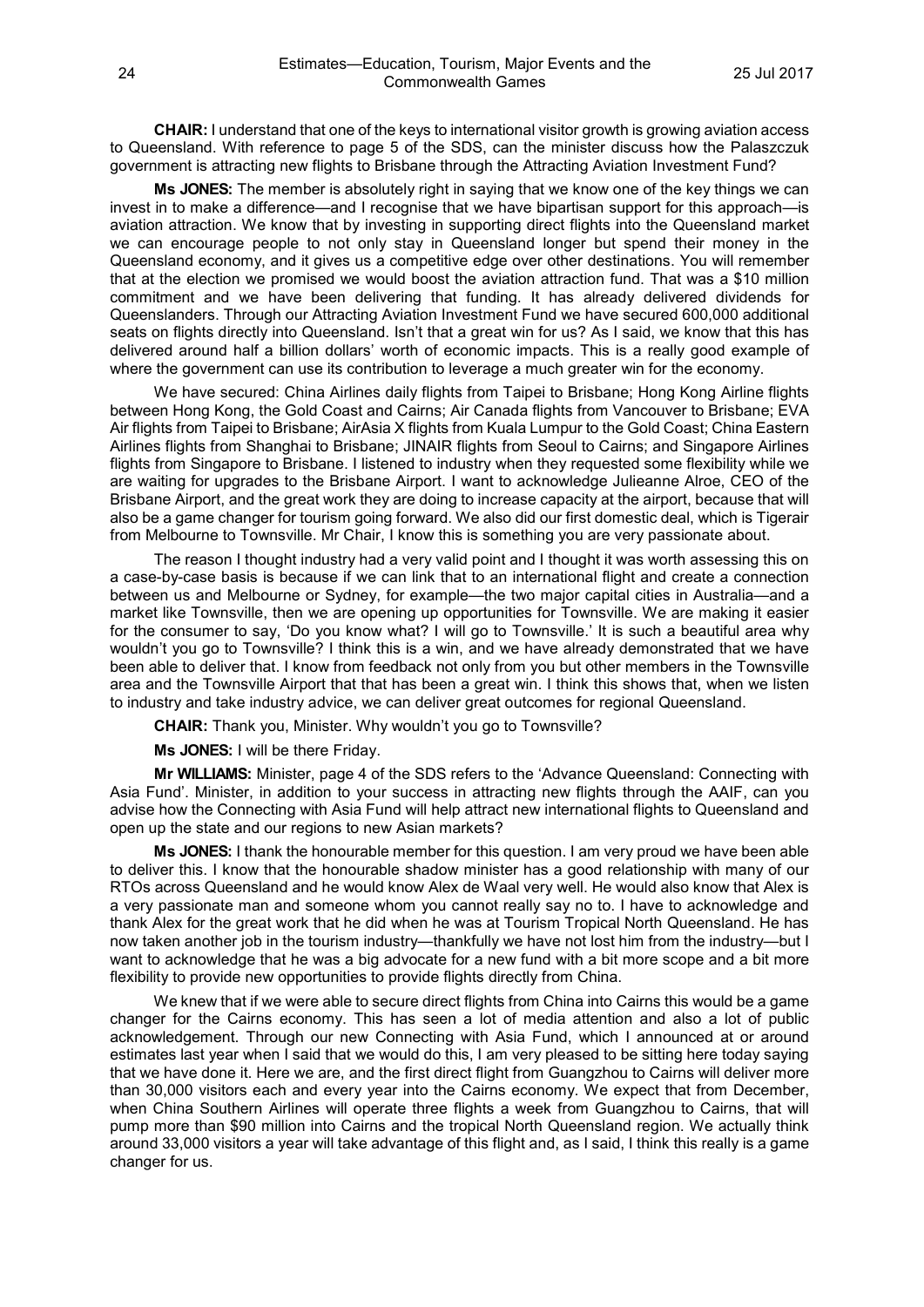I want to take this opportunity to thank on the record all of the partners that worked really closely with us and the *Cairns Post*. I think the *Cairns Post* have been a great advocate on behalf of their local community in saying how important this new flight would be. I also thank the Treasurer of Queensland, the honourable member for Mulgrave. This is something that I know he understands fully and he supported me heavily through the process because he knows what a difference it would make for that economy. I also thank Cairns Mayor Bob Manning and Cairns Airport Chief Executive Officer Norris Carter. I think it is wonderful that we have had Norris appointed to that airport; he has been doing a fantastic job since he has been there. I also want to welcome new CEO Pip Close, who has taken over from Alex de Waal. I had the privilege of meeting with her recently when I was in Cairns and she will do a fantastic job. I also thank Tourism Australia Managing Director John O'Sullivan and Leanne Coddington and her team.

This just shows you once again that in an industry like tourism it is really important that government works closely with industry, listens to industry and acts on what industry recommends. When I became the minister this was one of the first things I was lobbied about. I have listened. I managed to get the money through the CBRC process and get the money out the door. As a consequence, we now have a new \$90 million injection into the Cairns economy. It is a great win for Queensland.

**Mrs MILLER:** My question is in relation to overseas direct flights. What planning is in place for overseas direct tourism flights into the new Wellcamp Toowoomba airport given that one of the priority areas for marketing is Queensland lifestyle, culture and people and given that the Granite Belt is a tourism area of Queensland?

**Ms JONES:** I thank the honourable member for the question. One of the great things about our Connecting with Asia Fund and the aviation attraction fund is that we have record funding available for airports and airlines to come and talk to government about new opportunities. I think your point about the Granite Belt and that Toowoomba region is really important. It is a great tourism destination. As you heard me say earlier, I holidayed in Toowoomba during the school holidays with my children and they had a fantastic time.

I have not been approached about that opportunity at this stage, but we have funding available a record investment because of the government that you are a part of—to have that conversation. You and I should both be very proud that we have that funding now to have that conversation. At this stage I have not been approached about an opportunity there but would be happy to have those discussions.

**Mrs MILLER:** Will you approach them? Are you prepared to approach the Granite Belt Tourist Association and others, rather than them coming to you?

**Ms Coddington:** We are in ongoing conversations with South Queensland Country Tourism. That is the area where West Wellcamp is. We also have a very good relationship, I would like to think, with John Wagner and his team at Brisbane West Wellcamp. We have been out there. We have visited the airport and we have seen how he has designed that airport to enable it to expand over time and we will continually work with them. Bringing international direct flights into Queensland, or anywhere in the world, is not an easy task. It takes a long time for those flights to come to fruition. Two years on average around the world is how long it takes to bring a new direct flight into an area, so we will continue to work with him. West Wellcamp already has international freight flights, which is a fantastic start.

#### **Mrs MILLER:** Yes, I know that.

**Ms Coddington:** We need to work with the region to build the demand to ensure that the flights are sustainable. There is nothing worse than a new flight coming and it not being sustainable, so we need to ensure the demand is able to be sustained and that we have the right product on the ground for people when they come to the region. That work is ongoing in partnership with the regional tourism organisation and, as I say, we are also in conversation with John Wagner and his team on an ongoing basis.

**Mr SAUNDERS:** Minister, how is the Palaszczuk government growing tourism through its major events calendar?

**Ms JONES:** I thank the honourable member for the question. As I have mentioned a couple of times here this morning, we know that by investing in major events we can create jobs. That is why I want to thank the Premier for her support of the Major Events portfolio. One of the things that was raised with me when I first became the minister was the fact that under the former government there was no long-term funding guarantee. I want to raise this again because the events calendar goes to the heart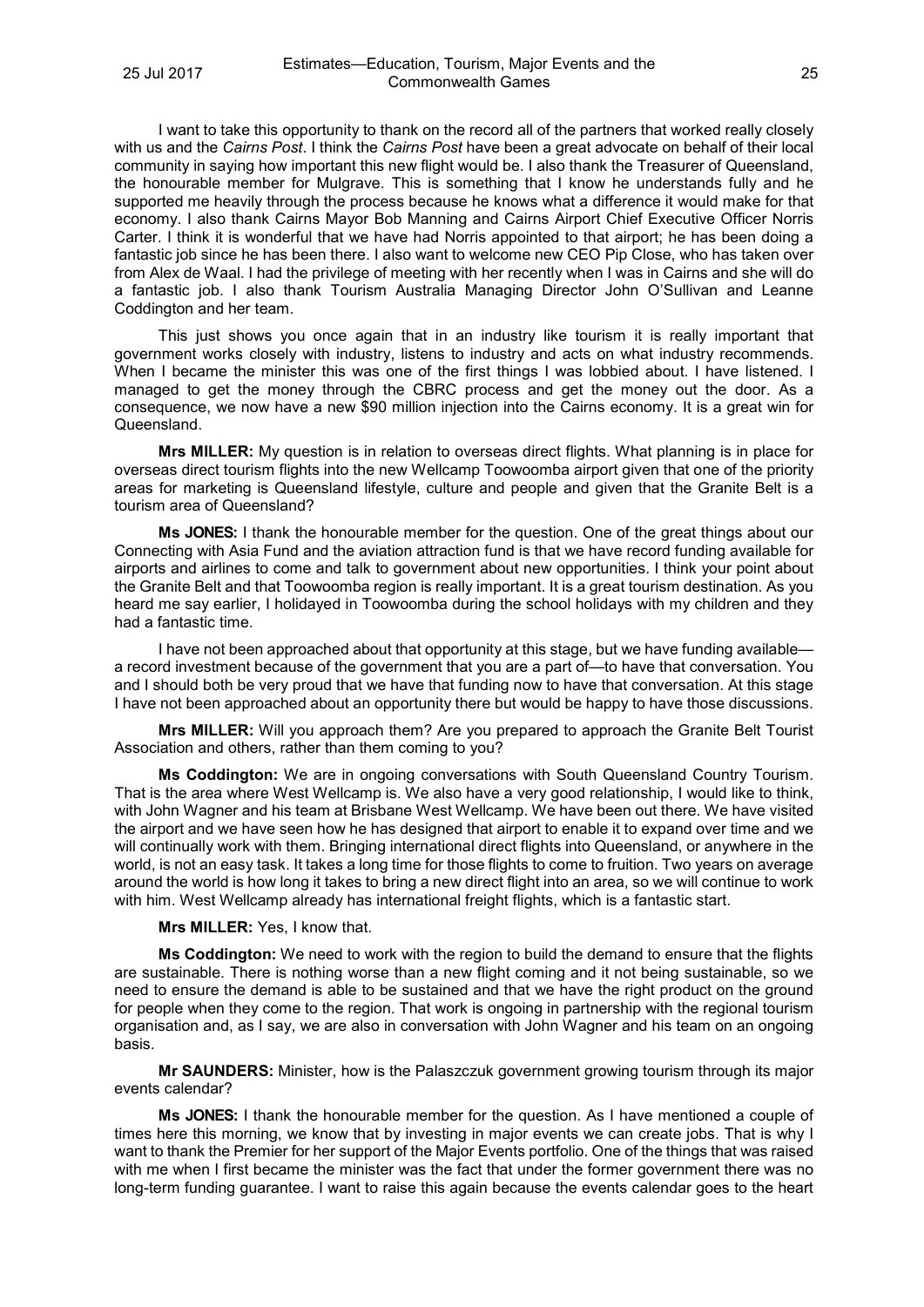of the issue that industry raised with me. One of the very first meetings I had was with then chair Stephen Gregg. He talked about the fact that they could no longer negotiate in good faith to attract new major events to Queensland because they did not have the funding in the forward estimates.

When we came into government—and I know this for a fact—the Treasurer and I were aghast that there was a \$188 million shortfall in the forward estimates for Tourism and Events Queensland. That is, they had been traditionally sitting at around \$100 million a year and that fell away. I secured that funding. As I said, we as a government have allocated more than half a billion dollars to grow tourism events in Queensland. This is important for the events calendar because many events, as you have already heard here this morning, are events that happen annually. Normally in an events contract you have that contract negotiation to secure an event over a number of years. How can you go into a negotiation to secure a new major event to Queensland over a number of years if you do not have the money in the kitty? You cannot.

This was highlighted to then treasurer, Timothy Nicholls, and the now shadow minister for tourism and events in a letter directed to him on 4 December 2014. He chaired a meeting of CBRC in December, before the election was called by the former member for Ashgrove, where he failed to address the issues raised by Tourism and Events Queensland and the tourism industry. He had an opportunity before we went to the polls to deliver that funding for Tourism and Events Queensland—and I am happy to table the letter here today, but it has been tabled previously—and he did not do it. That is a good example of what bad leadership looks like. Industry is saying, 'We need this funding to attract new major events to Queensland,' and Tim Nicholls failed. He failed to listen to industry. He failed to deliver funding security and, as a consequence, industry was placed in a terrible position.

I am very pleased that all of the government members sitting here today are part of a government that listened to industry and delivered that funding guarantee. As I have said, as a consequence of giving that funding guarantee so that we can have negotiations in good faith, half a billion dollars has been committed by our government to do just that. I believe that we will continue to see the fruits of those decisions in coming years. The contrast between our approach and the approach of the Leader of the Opposition in this regard could not be more stark.

**CHAIR:** Thank you, Minister. I now call the member for Beaudesert.

**Mr KRAUSE:** Good morning, Minister and everybody. Minister, can you confirm whether or not in the performance of your ministerial duties you have ever used your personal email to conduct government business?

**Ms JONES:** No. As you well know, you had an RTI on my personal email accounts that you received the answer to on 29 June. You will see in that email that there was one email sent to me, which has been provided to you and your office, which I forwarded to my ministerial account so it would be under the Public Records Act. I am happy to table that correspondence that was sent to my private email by Mackenzie State Special School. For example, it said—

#### Dear Kate

I was very moved by your recent address to school principals at the recent conference at the Brisbane Convention Centre. Your passion for education and belief in how we can change the lives of people was self-evident. It is my view that such passion inspires and creates an optimism that, even with a large department collective, can be made to make a real and lasting difference.

As I said, I refer you to the RTI information that has already been provided to you.

**Mr KRAUSE:** Thank you, Minister. I refer to page 33 of the SDS in relation to aviation services. Ms Coddington, when was it known that Cairns had lost direct flights from China Eastern Airlines ahead of the Chinese New Year celebrations earlier this year?

**Ms Coddington:** Thank you for the question. China Eastern Airlines was expected to operate scheduled charter services into Cairns from Shanghai for Chinese New Year 2017. TEQ was initially advised in late November 2016 of China Eastern Airlines's intention to cancel this seasonal service. This intention was confirmed in January 2017 when TEQ was advised that under Chinese airspace regulations no additional China Eastern Airlines flights were permitted out of Shanghai Airport in January and February 2017. We are advised that in December 2016 Tourism Tropical North Queensland communicated the cancellation to members active in the China market and subsequently advised its broader membership base.

**Mr KRAUSE:** As a follow-up to that, Ms Coddington—and I think you may have alluded to it in your answer just then—what was the reason for those direct flights from Shanghai into Cairns being cancelled?

**Ms JONES:** Shanghai Airport. We have said that. It has been on the public record now for months.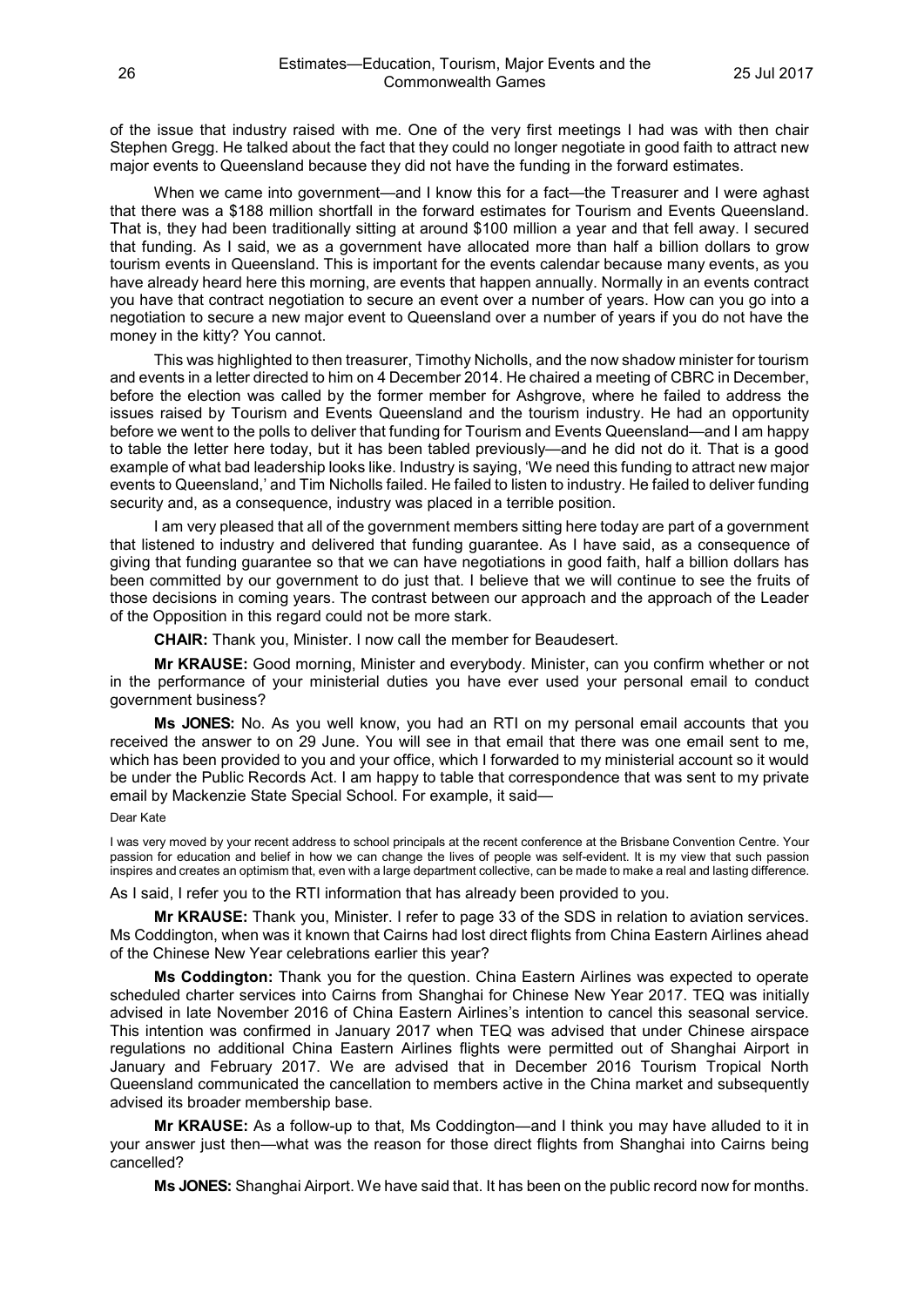**Ms Coddington:** It was Chinese airspace regulations that they did not allow any additional China Eastern Airlines flights out of Shanghai Airport in January and February.

**Ms JONES:** Just to give context, it was not just Cairns; it was also around the world. New Zealand was in the same boat, as were other markets right across the world. It is the Shanghai Airport Authority that has made those decisions, so it is totally out of our hands. Indeed, the money was there for those flights. Absolutely the money was there in the budget, so the issue was with regard to the Shanghai Airport and it was not just Cairns that was affected.

**Mr KRAUSE:** Thank you, Minister. Ms Coddington, were you aware of the cancellation or the fact that they may be pulled from the Cairns market at the time that new direct flights from China to Brisbane were announced in mid-December 2016?

**Ms Coddington:** Not to my recollection. I do not know the exact timing between those two announcements, but they had no connection.

**Mr KRAUSE:** In your first answer, Ms Coddington, you said that TEQ became aware of it in around late November 2016 and you just said that you could not recall whether you were aware of it when the China-Brisbane flights were announced in December 2016—but someone at Tourism and Events Queensland and TEQ as a whole would have been aware of it, if your first answer is correct; is that not correct?

**Ms Coddington:** Yes. The organisation was advised, but there is a difference in the way that the—from my understanding—Chinese airspace regulations deal with year-round scheduled flights and charter flights.

**Ms JONES:** Just for clarity for the other members, the Cairns flights that the honourable member was asking about were charter flights. Now, because of our investment, we are going to have direct flights year round and the flights to Brisbane are locked in, secure flights that are year-round flights. One of the big things the community wanted was not to have charter flights but to have a long-term, year-round service. That is what we have delivered with the aviation fund.

**Mr KRAUSE:** I think around Chinese New Year there was a very significant loss of revenue and business because of those flights not being there, but I take your point, Minister. Minister, why did you not at the time fight harder to retain those direct flights from Shanghai to Cairns?

**Ms JONES:** Because I have no influence on the Chinese government's operation of the Shanghai Airport and I do not see how I ever would. I am not a Chinese national citizen, either. I am an Australian citizen, born and bred.

**Mr KRAUSE:** No, I understand that. I turn to page 33 of the SDS again in relation to aviation services and ask the director-general: under the Connecting with Asia Strategy, the \$33.5 million strategy that was announced last year, how are negotiations undertaken to secure airline partners coming into Queensland?

**Mr Walker:** We have prepared guidelines for the Connecting with Asia program that provide overarching guidance to the way in which those negotiations take place. The minister made reference to great announcements like the recent Connecting with Asia Guangzhou-Cairns. A number of parties are involved in the exercise—from the airport, through to the local tourism marketing organisation, through to Tourism and Events Queensland. It is an outcomes based process whereby those groups essentially start to negotiate with airlines overseas to bring them to Queensland. As I say, we have detailed criteria and an overarching guideline that oversees that. Essentially, the department's role is to take the business case put forward by Tourism and Events Queensland on behalf of the consortia and assess that to ensure that it delivers value for money for the state of Queensland.

**Mr KRAUSE:** You said that the groups approach airlines to bring in capacity. Do you mean the groups collectively that are part of that consortium or certain members of that group?

**Mr Walker:** No, the consortia membership will hold conversations variously, informed by things like the Asia strategy that TEQ prepared and published last year, or use it internally to guide its deliberations. Certainly, the consortia itself will have conversations with airlines in key marketplaces.

**Mr KRAUSE:** How does this differ from the process under the Attracting Aviation Investment Fund?

**Mr Walker:** There are certainly similarities to the two processes—in fact, there are many similarities to the two processes. The key point to draw out with regard to Connecting with Asia is that it is not just about aviation itself. It has a key component, namely, to bring either increased capacity to a particular location or a new airline to that location. It also seeks to build in-market marketing. One of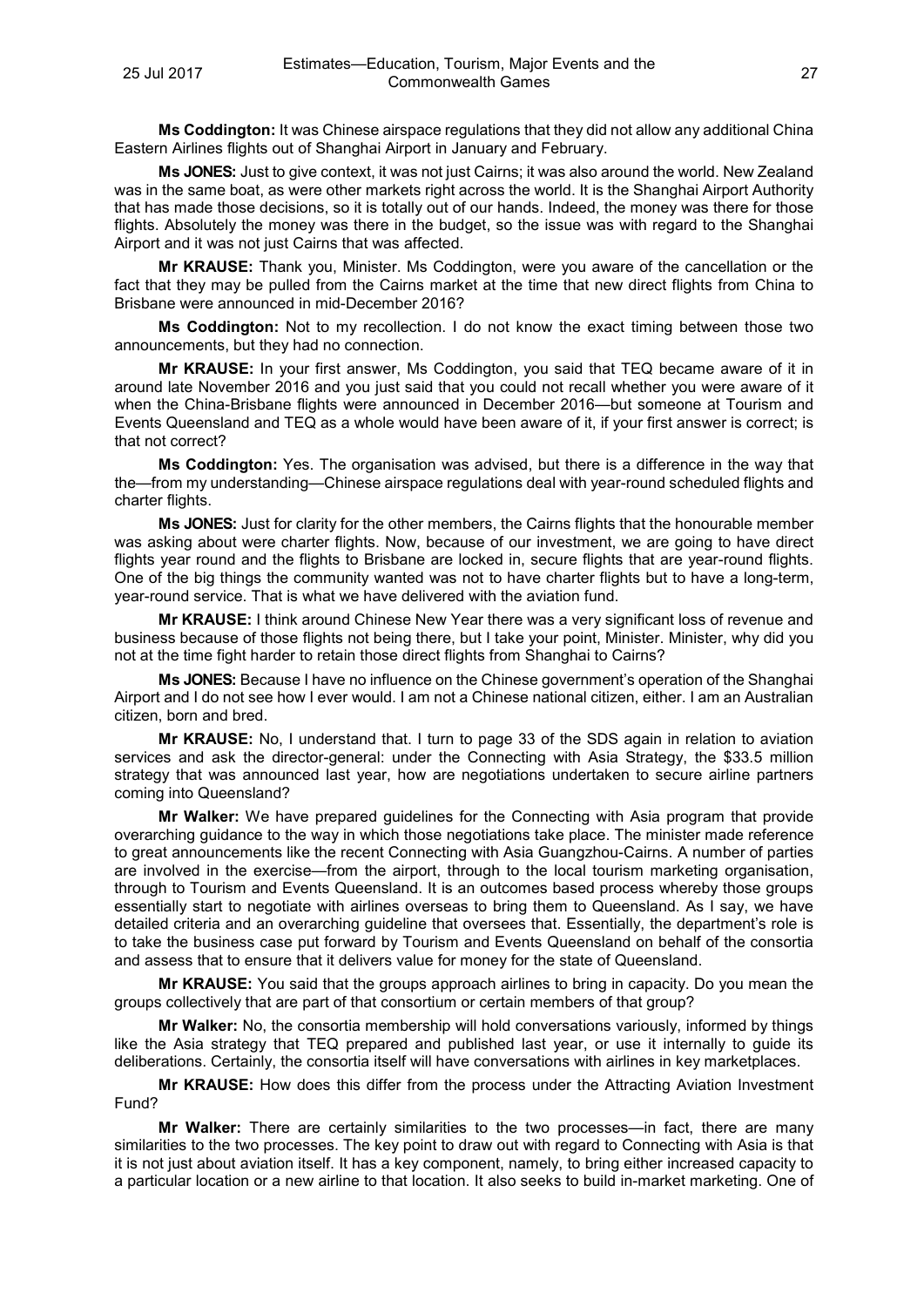the things that we learned as part of the advancing Queensland tourism strategy is that we need to be particularly clever in the way in which we market Queensland into particular markets. Part of this is also about how we are at the cutting edge of that marketing, making sure that people are aware, for instance, that Cairns is a tremendous place for people out of Guangzhou to visit. Equally, it also seeks to build other things, such as the digital capability of the industry in Cairns. A very important component for us to ensure that we continue to grow tourism in Queensland is that we have tourism operators who are able to participate on a digital platform that is bespoke and appropriate to China. Equally, we are looking to boost our experience piece.

Another part of this is to drive the consortia members to think a little differently about how we encourage new, different and improved experiences within that particular location. For me, the key bit is the way that I consider CWA compared to the AAIF, which is simply about how we get more flights into Queensland. This is about how do we get more flights into Queensland and keep them in Queensland by growing our experiences and the way in which we market and ensure that we are interacting appropriately with those who want to come to Queensland.

**Mr KRAUSE:** What feedback has there been from airport operators about the two different schemes, the Connecting with Asia Strategy and the AAIF?

**Mr Walker:** The conversations that I have had—and I would be happy to defer to both the Minister and Ms Coddington regarding this because they, too have many conversations—is they have certainly been positively received. I think both schemes are positively received. I certainly have not ever received anything negative about the AAIF. It is a very strong program that has run for a number of years. With regard to the CWA, what is key to that is that it has a number of layers to it that are very much focused on sustainability.

**Ms Coddington:** I think Mr Walker has covered it. The two schemes work very well side by side. Obviously, Connecting with Asia is relevant for only Asian flights that are coming in from Asia. The aviation fund is a global scheme and can be used in the domestic market if the right experience is there.

As has been explained, the CWA is a much more expansive program. It enables us to look at the whole tourism network, not just the marketing fund. Marketing is a key part of it, but it is also about that experience development, itinerary development and the right platforms being developed as well, which is key to the sustainability of those flights.

**Mr KRAUSE:** Further to the director-general, the answer to question on notice No. 9 part (d) provides that the Connecting with Asia Strategy has a budget allocation of \$16.6 million in 2017-18. How much of that is allocated specifically towards negotiating contracts with airline providers to attract those additional routes into Queensland as opposed to other marketing activities undertaken as part of the Connecting with Asia Strategy?

**Mr Walker:** There are two comments that I would make. One is that I would need to look into the detail precisely around the negotiation piece. Secondly, and probably most critically, we need to be very cautious about the way in which we start to detail those numbers. We have a number of conversations that are currently occurring with three consortia in particular. I think it is important that we keep a level of commercial-in-confidence to those discussions.

**Mr KRAUSE:** I am not asking for—

**Ms JONES:** It is the allocation for the next 12 months.

**Mr KRAUSE:** I am asking how much is allocated specifically towards negotiating contracts with airline providers to bring more people to Queensland as opposed to other activities in the \$16.6 million in 2017-18?

**Ms JONES:** For 2017-18 we have allocated the money. We are still having negotiations. As you know, we are into day 25 of this year's financial year. That will come to light as we continue our negotiations. Can I say that we have already had great success by securing the direct flights to Cairns. As you have just heard from the director-general, we are currently in discussions with a number of other consortia. We are hoping to have a new announcement coming up in the forward. As you have heard, there is flexibility, which is what the industry has asked for and what I am delivering, which is why we are able to get these new flights that we have never had before. Obviously, I will have a better picture this time next year at the next estimates hearing. Hopefully, I am sitting here answering these questions. We will know, because this is an allocation of funding for the 2017-18 budget and we are in day 25 of the 2017-18 budget.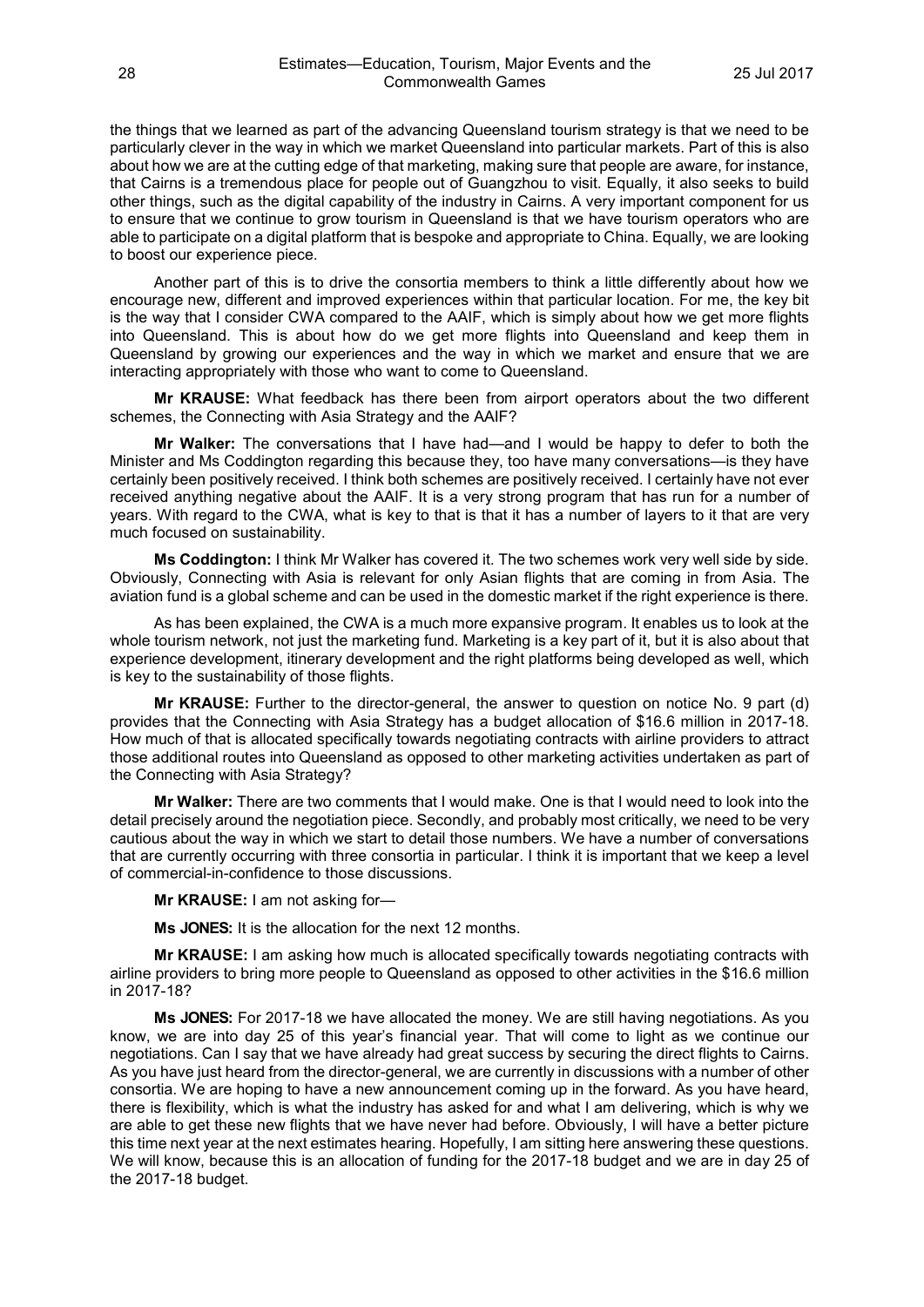**Mr KRAUSE:** To follow up on that as well—and this is again to the director-general—in relation to the answer to question No. 19 part (b) where the words 'close to half' were used to describe the amount committed and contracted under the \$10 million boost to the AAIF, are you able to confirm exactly how much has been committed and contracted and, therefore, also how much remains available for aviation attraction?

**Ms JONES:** Around \$4.5 million. It is a 10-year allocation.

**CHAIR:** Order! The question was directed to the director-general.

**Mr Walker:** The minister was indeed answering the question there. The answer to that question on notice is certainly correct. I want to check with my departmental staff and come back to you.

**Mr KRAUSE:** Yes, I am happy for you to take that on notice, if the minister is agreeable.

**CHAIR:** Minister, are you happy to take the question on notice?

**Ms JONES:** Yes. I make the point that it is a 10-year program over four years. As I said in the answer, we have spent almost half of that in the first two years. It is a 10-year program over 10 years and I understand that it is around \$4.5 million in the first two years.

**CHAIR:** Thank you, Minister. We will come back to that question later—

**Ms JONES:** I do not think you need to. I am happy to provide the committee with whatever you want.

**Mr KRAUSE:** I have a further follow-up question to the director-general in relation to the Attracting Aviation Investment Fund. Once the AAIF is fully committed and contract payments are made, is it the intention that more money would be allocated towards it? My apologies, that question should have been directed to the minister.

**Ms JONES:** Yes, I was going to say that is my decision.

**Mr KRAUSE:** That is a matter of policy, I understand. Once the AAIF runs out of money—is fully committed and contracted payments are made—is it your intention that more money would be committed to the AAIF?

**Ms JONES:** Absolutely. I thank the shadow minister for his question, because it goes to the heart of what our government has done in government compared to his colleagues when he was in government. Unlike when they were in government where there was no—

**Mr KRAUSE:** Fair go, Minister, we did start the AAIF.

**Ms JONES:** No, you did not. We had an aviation attraction fund before that. You just gave it a different name. In all honesty, if you want to talk about the record—and you asked the question; it is a political question: will I commit more funding—the answer is yes and I am going to give you a political answer. In addition, we have also seen record investment with the aviation attraction fund of \$33.7 million. In addition, we have given a funding guarantee that your honourable leader, when he was the Treasurer, failed to deliver for the industry. I am very proud that I am part of a government that has listened to industry and put our money where our mouth is, unlike your leader, who said one thing before the election and did another thing once he was elected.

**Mr KRAUSE:** Minister, I have one final question in this segment. It relates somewhat to the question asked by the member for Bundamba previously in relation to the process for the AAIF as opposed to the Connecting with Asia Strategy. Some of the feedback that I have received about the strategy—

#### **Ms JONES:** The AAIF.

**Mr KRAUSE:**—comparing the two is that, under the AAIF, it is easier for airports to go directly to airlines into the market to seek them to come to the destination without dealing with any other agencies, whether that be TEQ, or RTOs, or other tourism bodies. Would you not say that AAIF would be a more nimble initiative for bringing new airline capacity into Queensland as opposed to the Connecting With Asia Strategy, particularly in terms of an example like Brisbane west where they might go directly to the market, to airlines, and get negotiations underway themselves to bring airline capacity to Queensland?

**Ms JONES:** I think you have highlighted that you understand how this works and our answer to the question asked by the member for Bundamba goes to the heart of that. There are two things. I would not say that one is more nimble than the other. I would say that they cater for two different things. Both the director-general and the CEO of TEQ spoke to that.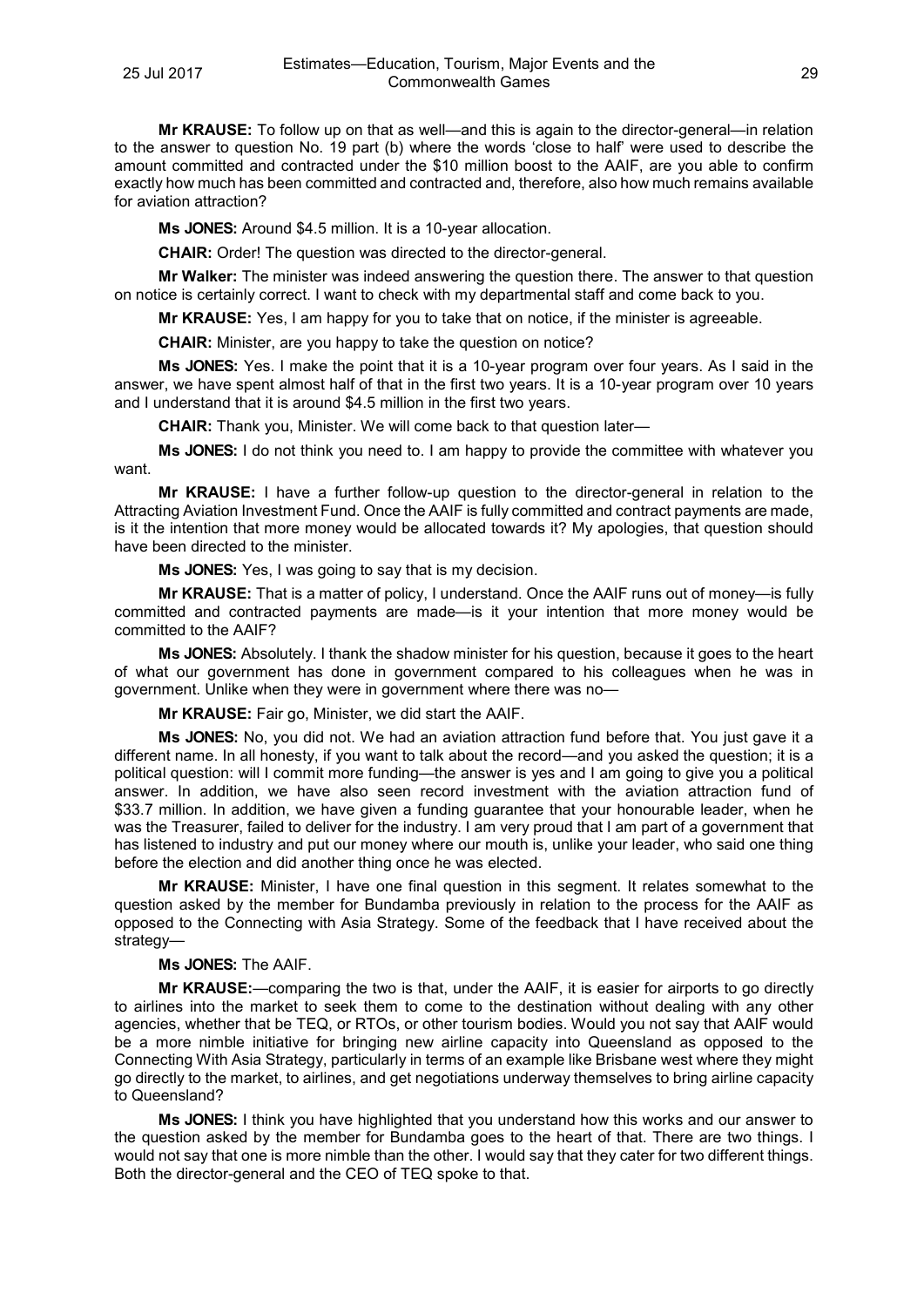The Connecting with Asia Fund was set up as a direct consequence of the industry coming to me saying that AAIF did not cater for what they needed to deliver and what they needed to deliver was not only direct flights from new markets but also opening up new markets. As you heard the director-general talk about it, it is not only marketing, which is predominately what AAIF is, but also working with the local tourism industry to create new experiences that talk to that Asian market. I know, through the conversations that you have had with the industry, you would know that the consultation that regional tourism organisations do show that we need to be providing a different message as well as using different platforms, as Leanne said in her contribution, to the Chinese market and the Asian market.

The Connecting with Asia Fund came as a direct result of the industry saying to me that the AAIF fund did not work in this circumstance. Absolutely, AAIF has a place and it is a great program. I acknowledge that we have bipartisan support for AAIF. I thank the honourable member for that. In addition, the Connecting with Asia Fund was all about the industry saying to me that the AAIF did not cater for their needs in order to deliver not only new flights but also to build content, new experiences and itineraries that we can market in China using our partnerships in China.

For example, some of the funding that we have done with the Connecting with Asia Fund includes having new people selling Queensland in markets in China—that is, we now have new people, contractors who we have been working with, to sell Queensland to the Chinese market. It is not just about flights with Connecting with Asia; it is a much more holistic approach, whereas AAIF is specifically only about flights. They are two different programs doing two different things complementing each other in the great work that both programs do.

**Mr WILLIAMS:** Given your outstanding success with the Battle of Brisbane, the boxing bout with Jeff and Manny, can you expand on the tourism outcomes of this major event?

**Ms JONES:** I thank the honourable member for the question. As he said, the Horn fight—the Battle of Brisbane as it was known, and that is because we made sure that Brisbane was promoted as part of the battle—was a huge success. I think you were there, shadow minister?

#### **Mr KRAUSE:** Yes.

**Ms JONES:** I am sure that he and I both share the view that it was a unique experience. In fact, I had a number of people say to me that it was better than the State of Origin. That is a big call. Even my husband said that at the end of the fight as well.

I want to take this opportunity to thank Jeff Horn, his family and supporters. As Queenslanders, we should be very proud of the display that he showed not only within the ring but also outside the ring. With my other hat on as education minister, I am very proud that Jeff Horn is an upstanding Queenslander who all of us can be proud of. It was wonderful to see his pop—his grandfather—there, whom I have had the opportunity to meet many times, sitting so proudly ringside. News Ltd covered that. I watched his grandfather see his grandson win. I was so proud of him and his family I even got a bit teary.

That is the emotional side of it but, in reality, a lot of people put in a lot of effort to make it happen. I want to acknowledge our partners, including Bob Arum, who has already featured here today, and Dean Lonergan from Duco Events. He is a New Zealander, but he is a great guy. I also acknowledge Freddie Roach, Pacquiao's trainer; Glenn Rushton, Horn's trainer; and the Lord Mayor of Brisbane, Graham Quirk. This is an example where, when two levels of government work closely together, we can deliver a great win for our city.

We always knew that this event would pack a punch for Queensland. That is why, through Tourism and Events Queensland, for the Battle of Brisbane we worked very closely with Suncorp Stadium, Duco Events and Brisbane Marketing. No doubt, the Battle of Brisbane was the biggest boxing event in Australia's history. More than 52,000 fans packed out Suncorp Stadium. An interesting fact that most people would not realise is that that was the largest audience that Pacquiao had fought in front of. Even with the long-term career that he has had throughout the world as an outstanding boxer and athlete, this was the largest crowd that he had fought on front of. We know that close to 20,000 people travelled to Queensland and from interstate and overseas. Certainly, part of the way that we did the marketing and ticket sales was to drive that strong interstate and international visitation.

The biggest overseas markets, unsurprisingly, were the Philippines—my tourism adviser is a Filipino and was actually backing Pacquiao, but that is okay—New Zealand and the United States. Over the fight weekend hotels in Brisbane—and I know that the Lord Mayor is also on the public record talking about this—were at 95 per cent capacity. You only had to be in town at the time to know that restaurants, cafes and bars were all reporting a massive surge in business.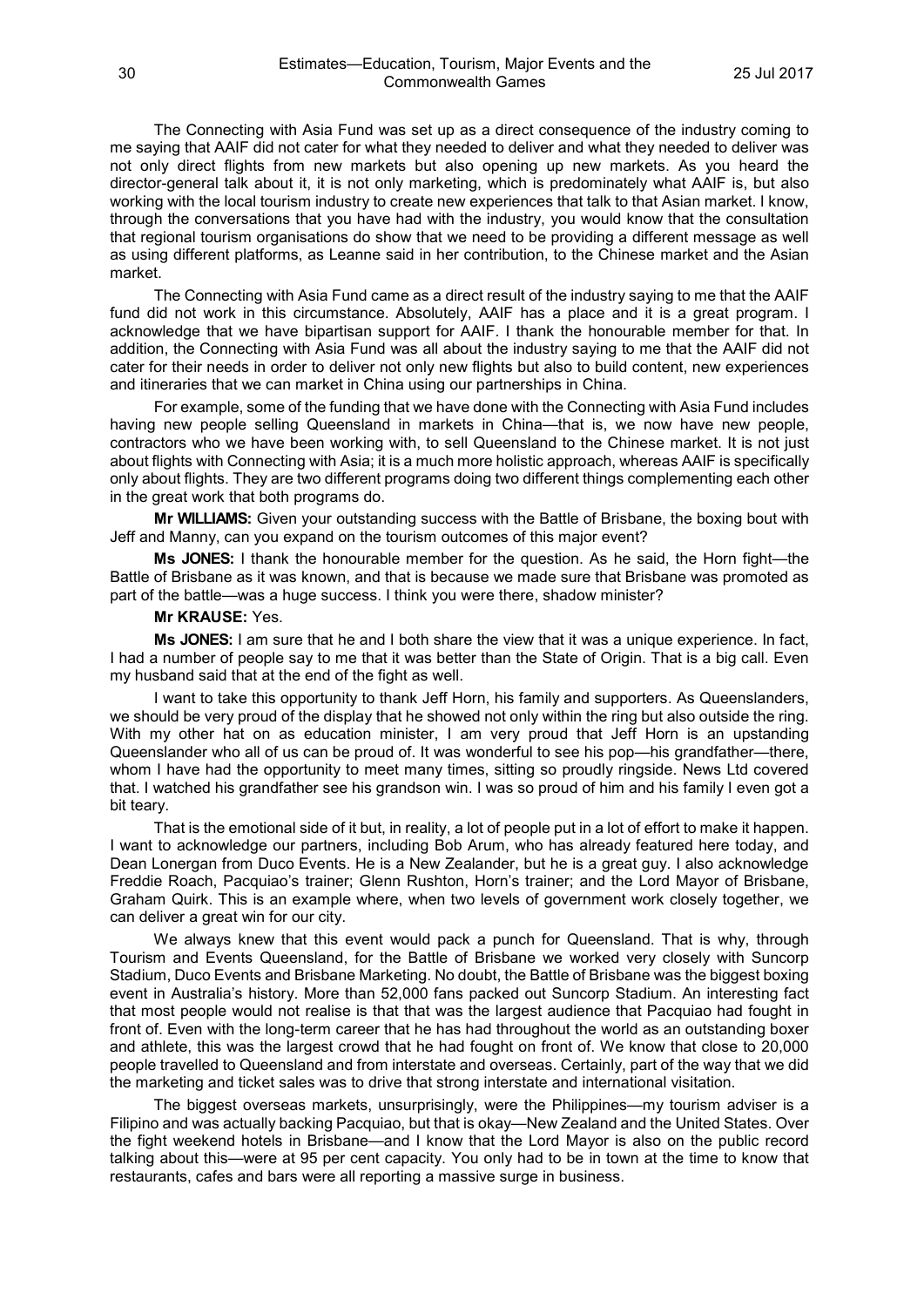This is a really interesting fact. At the fight I had the opportunity to meet the CEO of the Brisbane Museum and the CEO of the art gallery, and they said that this was the largest weekend they had ever had. The influx of visitors to Brisbane not only delivered a win in regard to boxing fans and supporters but also, with that influx of 20,000 people from interstate and overseas, saw more walk-ups to our art gallery and museum than any other weekend ever. It says to me that people came to Brisbane early, they stayed in Brisbane and they saw everything that Brisbane had to offer. I can keep going. I can read the *Courier-Mail* editorial. That rocked. It stated—

The Battle of Brisbane demonstrates just what can be achieved when various levels of government work together to attract and stage an event that was never a sure bet for Brisbane.

Culturally, we are enriched, and the economics of attracting thousands of international and interstate visitors to Queensland above and beyond the visits for the event itself—speaks for itself.

I do not think I could say it better than that.

**Mr SAUNDERS:** I refer to page 34 of the SDS and the Tourism and Events Queensland service area objective to achieve economic and social benefits for the state by growing the tourism and events industry in a partnership between industry and government. Minister, what new partnerships have you entered into with industry to grow tourism in this great state?

**Ms JONES:** Thank you, member for Maryborough. As you rightly say, we understand that the best way to grow tourism and tourism jobs in Queensland is to work very closely with regional tourism organisations and industry partners. For example, as I said in my opening remarks, I am very pleased to announce today a new four-year partnership with Flight Centre. Everyone knows that Flight Centre is the great success story of Skroo and Jude Turner. I do not know if everyone saw the biography piece on Jude Turner in the weekend paper. It was an inspirational article. It is fantastic that we have two people, in Skroo and Jude, who are so passionate about tourism and are very passionate about putting Queensland on the map.

I am pleased to announce, as I said, a new four-year partnership with Flight Centre. Tourism and Events Queensland are joining forces with Flight Centre in a new \$6 million deal to market Queensland to the world. Under similar arrangements we saw a 38 per cent sales increase at travel expos in New Zealand and the United Kingdom. Flight Centre is Australia's largest travel retailer, with more than 4,500 travel agents in more than 800 stores across Australia. This company also has outlets in New Zealand, the United Kingdom, USA, Canada and South Africa. Queensland I think will capitalise on this global footprint to make sure that we are encouraging people to visit Queensland. We understand that through this arrangement they will focus on key markets, as I said, in New Zealand, the United Kingdom and Canada and will help us grow Queensland's \$25 billion tourism industry. Specifically, Flight Centre will lead marketing campaigns on consumer promotions, travel agent education and training, product growth and events and support. Flight Centre Travel Group manager Graham Turner—I should put this on the record too—has endorsed the partnership, saying—

This new agreement will ensure that the Flight Centre Travel Group and Tourism and Events Queensland continue to work together proactively to highlight the state's world class tourist attractions and to help grow visitor numbers as travellers from throughout the world capitalise on this golden era.

**Mrs MILLER:** I refer to page 35 of the SDS that deals with the staffing numbers, and I ask: is the department holding positions vacant so that it can meet the efficiency dividends of Treasury? When will these positions be advertised, what Public Service levels are the positions and when is it anticipated that they be filled?

**Mr Walker:** With regard to our staffing numbers, within the Tourism and Majors Events component of the department in fact we have stable staffing numbers. The movement has primarily been around our Office of Commonwealth Games. We are moving into a very busy period and we have adopted a process currently where we are taking secondments from other departments that have an affiliation with the games. That means that those staff are appearing on those departmental books. Generally our staff numbers within the Tourism component, given our discussions today—there are indeed no movements. The 2016-17 actual was 28 staff. Our proposed budgeted FTEs for 2017-18 are indeed 28 staff.

**Mrs MILLER:** On page 35 of the SDS it says for Tourism and Events Queensland in 2016-17 the estimated actual is 144 and the budget estimate is 151.

**Mr Walker:** I might need to hand to Ms Coddington from TEQ.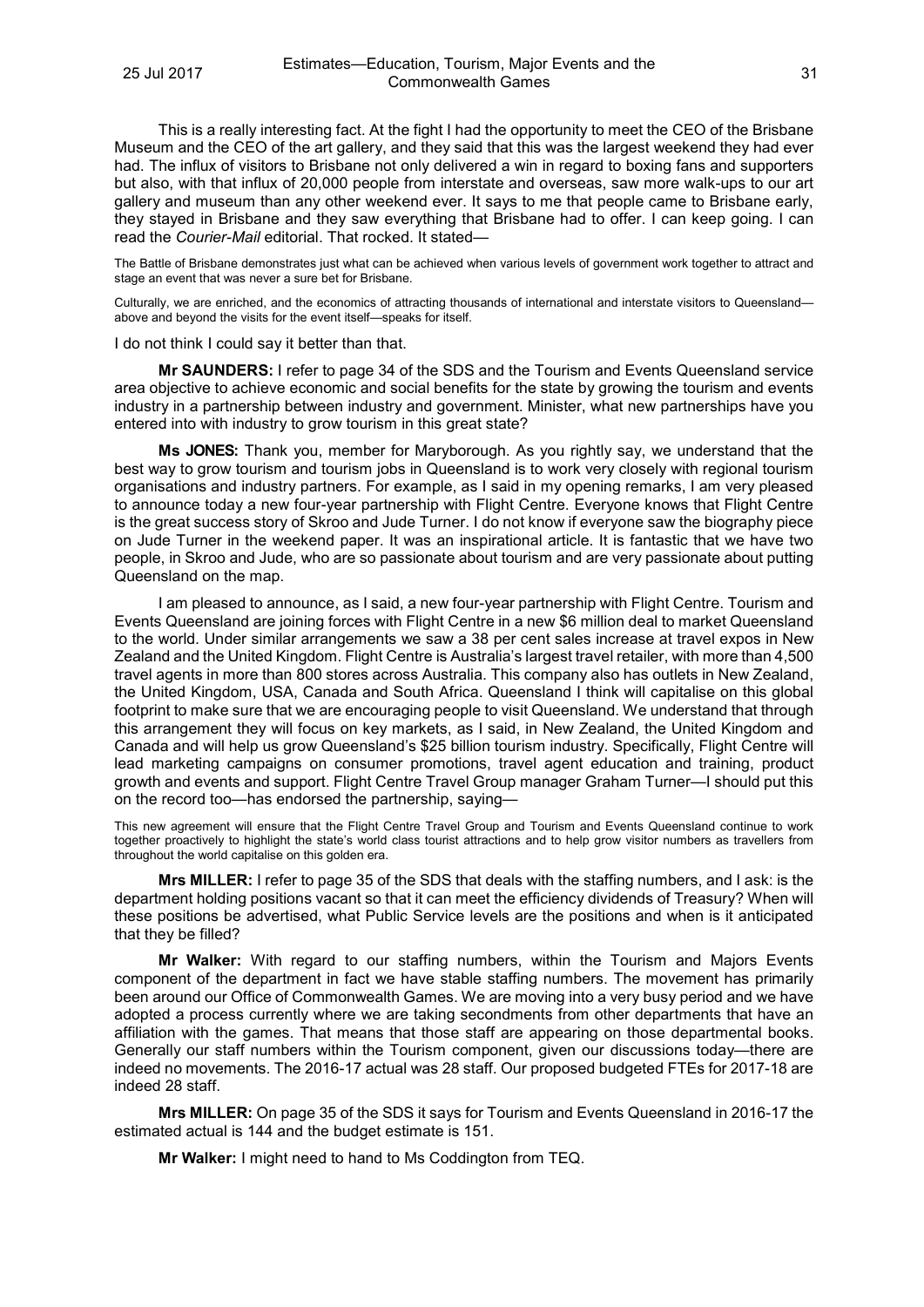**Ms Coddington:** Our base FTE for Tourism and Events Queensland is 140. In this year we had a few contracted temporary positions for the Commonwealth Games, so additional roles to help us fulfil our obligations to assist with the marketing of the Commonwealth Games, and next year we will have additional roles that are covered through the Asia Boost Fund, which is part of Connecting with Asia, to ensure that we deliver on the Connecting with Asia program that has been talked about.

#### **Mrs MILLER:** Another 11 positions?

**Ms Coddington:** Temporary positions fully funded through the Asia Boost Fund—a separate allocation of money—to make sure we can market those flights and do the work in regions to make sure those flights are sustainable.

**Mr WILLIAMS:** Thank you for outlining the Palaszczuk government's success in attracting new flights and events to Queensland and the partnership with industry. With reference to page 4 of the SDS, can you please update the committee on the efforts to support development and tourism infrastructure across Queensland?

**Ms JONES:** I thank the honourable member for the question. Before I answer I want to provide for the record an answer in relation to a question asked by the honourable shadow minister for major events about how many events on our events calendar—

**Ms Coddington:** On the whole events calendar, how many are in South-East Queensland and how many are in the rest of Queensland.

**Ms JONES:** In the rest of Queensland there are 71 events and in the south-east corner—which includes the Gold Coast, Sunshine Coast, Southern Queensland Country and Brisbane—there are 81 events. This stands in stark contrast to, for example, New South Wales and Victoria, where the majority of their events are held in the capital city. As you can actively see, we are working really hard to provide events right across Queensland. I think it is important to note, given that the question was around Toowoomba, that Toowoomba is part of Southern Queensland Country. That is included in South-East Queensland, even though many of us would count that as a regional community. There are 81 in Gold Coast, Sunshine Coast, Southern Queensland Country and Brisbane and 71 in the rest of Queensland, including the Mount Isa rodeo.

In relation to the pipeline—this is Jeff McAlister's favourite subject to talk about—I want to acknowledge the work that the former government did in this regard in the sense that this is one of the areas that was not cut. They made a decision at a departmental level not to cut this area because they thought it would deliver. I cannot remember how many jobs were cut from the Tourism and Events portfolio. Anyway, this is one area where the public servants had the good grace to see that this was going to deliver jobs for Queenslanders and decided they would reprioritise their workers into this area. They tried to protect this area from the jobs cuts under the Newman-Nicholls government.

**Miss BARTON:** Point of order. The Speaker has been very clear about the terminology that should be used.

**Ms JONES:** I apologise. I withdraw and I sincerely apologise to the member for Broadwater. We now have \$14 billion worth of projects in the investment pipeline that either are being delivered or will be delivered here in Queensland. We have more than 30 significant infrastructure investment projects, from the Gold Coast to Cairns, slated for development between now and 2022. These projects will create thousands of jobs for Queenslanders, inject billions of dollars into our economy and ultimately make Queensland a more attractive place to visit for tourists.

We are now rejuvenating our tourism stock—I can see the shadow minister nodding because he would have heard this too in his travels—as a key part of growing our market share. This includes the new \$50 million Cairns Aquarium and Research Centre under construction, which is expected to add \$300 million to the local economy each year and support 130 jobs. Key projects in the pipeline are the \$3 billion Queen's Wharf Development Program; and the \$600 million Lindeman Island upgrade, which has been featured in the *Courier-Mail* today. Our government is absolutely committed to working with the proponents, White Horse, that are putting Lindeman Island up. I have personally met with White Horse multiple times, including in China on my first trade and investment and tourism visit to China. I have also met with them here since, when the CEO has travelled here at my invitation. We met during the parliamentary sitting. We also had representatives from White Horse attend our DestinationQ event in Mackay.

In answering the editorial in today's *Courier-Mail* while I have the opportunity, I can assure all of the industry and indeed Queenslanders that our government is working extremely closely with the White Horse group to see the Lindeman Island development go ahead. In fact, you would have seen that the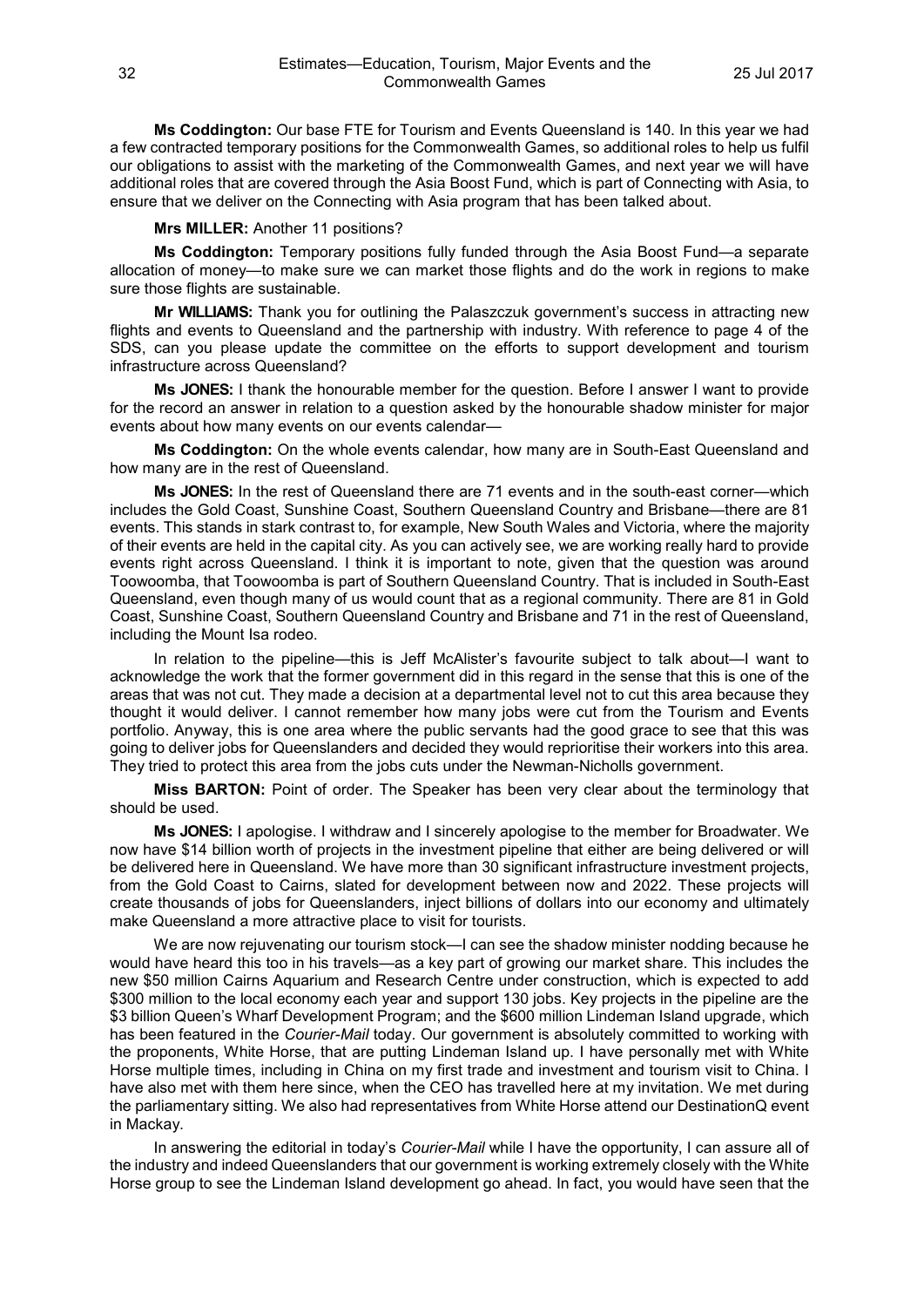Lindeman proposal, as highlighted in today's paper, includes ecotourism opportunities. This is a direct consequence of the discussions that the environment minister had about how we can showcase the national park there in a sustainable way. I want to thank White Horse and Lindeman Island for listening to that and working collaboratively. I will say, though, that the key challenge will be the federal government approvals in the sense that they want to build a marina in the Great Barrier Reef Marine Park. The state government does not have that jurisdiction—that falls within federal government jurisdiction under GBRMPA—but I am sure that the federal minister for tourism, Steven Ciobo, whom I know well, would be doing everything he can to see that. I am sure that if questions were put to him he would provide that answer because I know that he is a big advocate for tourism as well.

I want to take this opportunity to assure everyone that we are absolutely committed to working with White Horse. As I have said, I have met with them multiple times. We believe that seeing a rejuvenated Lindeman Island is a great outcome for Queensland and we will be doing everything in our power at a state government level to deliver that.

**CHAIR:** I now call the member for Beaudesert for the next series of questions.

**Mr KRAUSE:** Director-General, which country is the source of our largest number of inbound tourists?

**Ms JONES:** I already answered that. It is China.

**CHAIR:** Minister, the question has been directed to the director-general.

**Ms JONES:** I answered in my opening comments.

**Mr Walker:** China.

**Mr KRAUSE:** Is that a statistic that is new? It was my understanding that the highest number of overseas arrivals to Queensland in the past had been from New Zealand.

**Ms JONES:** That is so exciting. This is what we are delivering. I am so proud of this. You are right. Traditionally it has always been New Zealand, but this year for the first time it is China.

**Mr KRAUSE:** Is that a statistic that has come out from 30 June 2017?

**Ms JONES:** I have been talking about this in the parliament for two years.

**Mr KRAUSE:** The numbers I was able access for the year ended 30 June 2016 clearly demonstrated the biggest number of overseas arrivals into Queensland was from New Zealand. If that situation has changed in the last 12 months that is obviously a significant outcome. However, be that as it may—and I am happy to table that if members would agree to that—New Zealand is clearly still a major source of tourists for Queensland

**Ms JONES:** Absolutely.

**Mr KRAUSE:** Why is there no reference to New Zealand in the *Advancing Tourism Strategy 2016-2020*?

**CHAIR:** Before you answer that question, the question is that this be tabled. Leave is granted.

**Ms JONES:** In my earlier comment I talked about the new deal that I have announced today with Flight Centre, that \$6 billion partnership. I clearly talked about New Zealand being a key part of that marketing strategy. I talked about New Zealand three times in that answer. In regard to the question you asked, I have also been on the public record—maybe you do not listen to me when I am in the parliament, but when I am talking in parliament I have been talking—

**Mr KRAUSE:** I will listen.

**Ms JONES:** I have talked a lot about how, for the first time ever, the highest number of international visitors coming to Queensland is now from China and not New Zealand. I see the member for Maryborough nodding. He listens to me. We are not walking away from our traditional markets. We know that we need to continue to invest—and through our marketing spend we continue to invest in key traditional markets such as New Zealand, the US and England—as well as understand the unique opportunity that we have.

You also spoke today about the importance of having those direct flights from China. The reason that is important is that we think Cairns is in a unique position as it is an eight-hour flight between Cairns and Guangzhou. Not many other places can say, 'You can have a direct eight-hour flight to our country,' from a population as large as that of Guangzhou.

I know that the former Chinese consul general to Queensland was very proud of the fact that Queensland has worked really hard to grow the Chinese market. We are not doing that at the expense of other markets; we are doing it on top of. For example, that is why I got a new allocation in the budget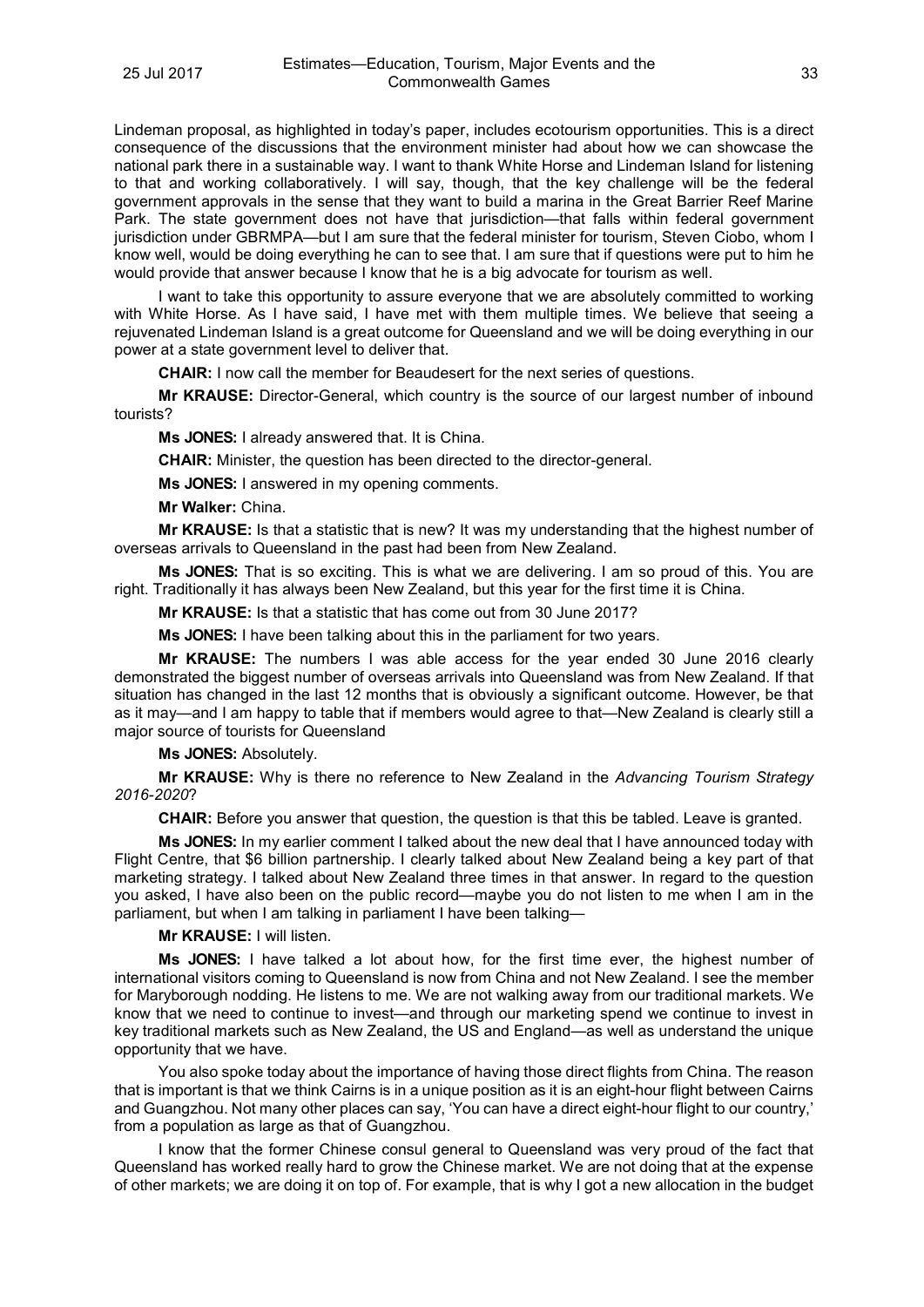for the Connecting with Asia Fund of \$33.5 million. That is additional funding. I have talked about the AAIF funding, which still goes to all the traditional markets. The Connecting with Asia Fund is new money to capitalise on the new growth.

Chinese tourist numbers are growing faster than those in any other country in the world. More Chinese people have a passport than ever before. That will continue to grow over the next decade. I know that you know well the Chair of Tourism Events Queensland, Bob East. As he has said, it is the size of the prize. I wanted Queensland to be up-front and out front, grabbing that Chinese market. We are doing that, but certainly not at the expense of traditional markets. And they spend more.

**Mr KRAUSE:** How come it did not make it into the *Advancing Tourism 2016-20* document, Minister?

**Ms JONES:** I think the key is how much money we allocate and we continue to allocate money there. I am talking about the future. I believe a big difference between conservative governments and Labor governments is that we are very much future focused. As I said, the fastest growing tourism market in the world is China. I want us to be there. More than that, as I have just alluded to, we also know that Chinese travellers spend more money than any other tourists when they come into market. We know that the Chinese travellers I have been talking about spent more than \$1 billion last year alone in the Queensland economy. For the Gold Coast members who are here, the Gold Coast has had huge dividends from the increase in Chinese visitors.

I certainly want everyone to be of the understanding that we will continue to support existing markets. In actual fact, if you look at the growth figures, we have seen consistent growth in all international visitor numbers across the board. I am unabashed about saying that, where there will be the hugest potential for growth, I want Queensland to be in there, front and centre, and front of mind. The member for Broadwater would know that, in a recent survey, the Chinese said that the Gold Coast is the No. 1 destination that they want to visit. How do I turn that into reality? I spend money there, on marketing and flights.

**Mr KRAUSE:** Minister, this is at a time of record international tourism numbers visiting Australia. Everyone acknowledges that international visitor numbers are very high. However, in terms of Queensland's slice of the market, we continue to fall behind New South Wales and Victoria in picking up those international visitors. You talk about the future and grabbing those Chinese tourists and, of course, that is a good thing. However, we do not agree that we need to focus on the intrastate market—

**CHAIR:** Member for Beaudesert, do you have a question?

**Mr KRAUSE:** I do. Again, I ask: why does New Zealand not feature in this document, when we are falling behind in international visitor numbers compared to the rest of the country?

**Ms JONES:** I believe that our relationship with New Zealand, as you rightly pointed out, is strong. It is a strong market that we have had for years and years. In actual fact, everyone knows that New Zealanders travel to Queensland and we continue to fund and develop that market. There has been no withdrawal of funding for the New Zealand market and we continue to see growth in that area.

However, I want to address one key point in regards to market share and the slice of the pie. Queensland tourism is growing faster than that of New South Wales and Victoria. The latest comprehensive analysis of the state of the visitor economy in the State Tourism Satellite Accounts, which were released on 28 June this year, shows that we are now growing at a faster rate than those two states. You are absolutely right: when there was no funding guarantee under the previous government, we did start losing market share. I have spoken about that at length in the parliament and at estimates. My job is about growing market share and we are starting to see the green shoots of our investment delivering, as we are now growing faster than those other two states.

In actual fact, we have seen the tourism industry grow from 2015, when it was worth \$23 billion to the Queensland economy, to now being worth \$25 billion to the Queensland economy. That is supporting more than 225,000 jobs, which is an increase of 12,000 jobs in the tourism sector under our watch. Our record shows we are delivering real jobs growth for Queensland, with 12,000 more jobs in the tourism industry. As I said, when the LNP was last in government the tourism industry was worth around \$23 billion; it is now worth \$25 billion to the Queensland economy. The rate of growth in Queensland is now faster than in New South Wales and Victoria. I am very proud of that.

We are also supporting direct Qantas flights to New Zealand, on the Christchurch to Brisbane route, through AAIF. We saw an increase in flights to New Zealand through our AAIF funding, as well.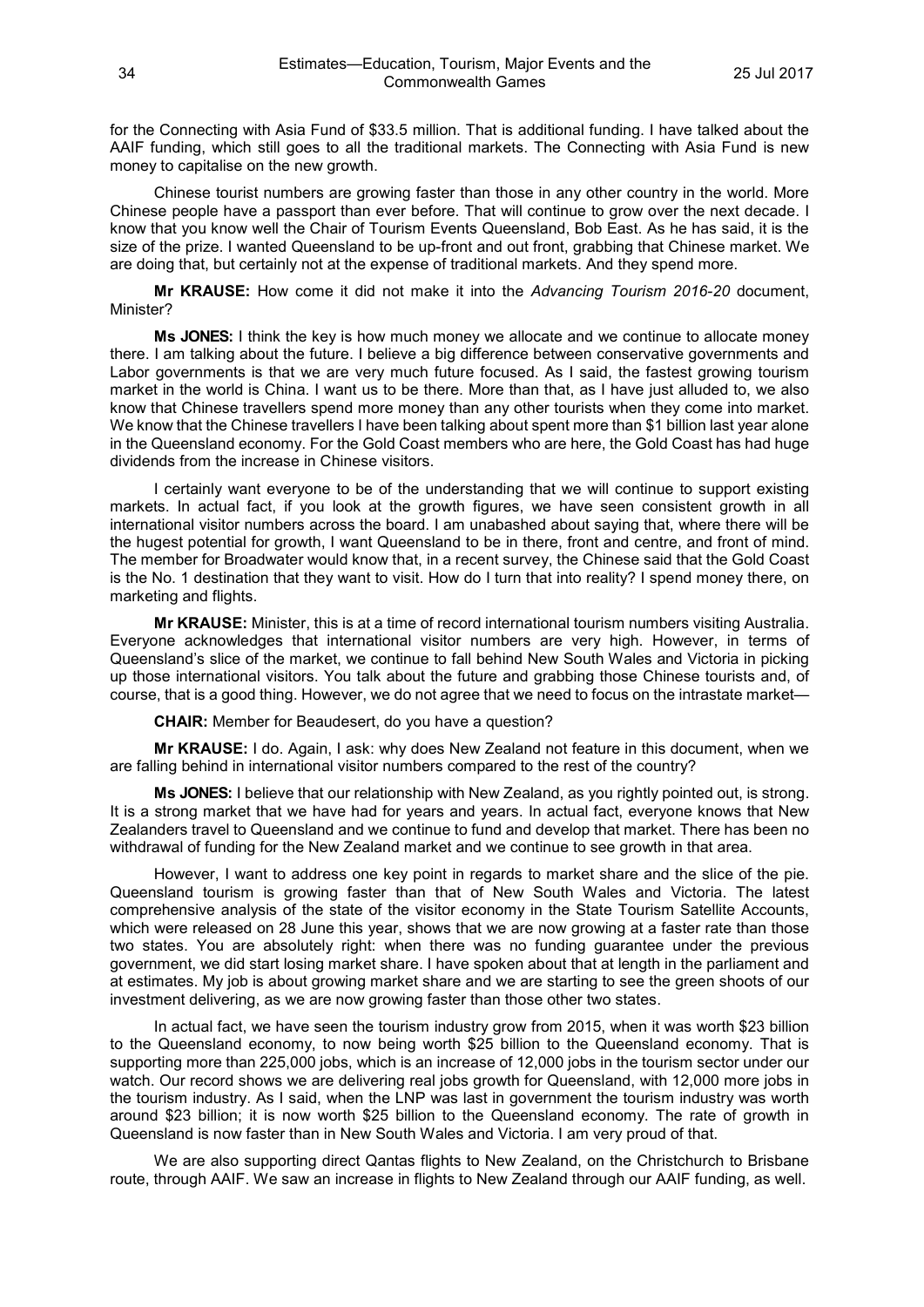**Mr KRAUSE:** I refer to page 33 of the SDS in relation to the Connecting with Asia Strategy. I note the aspirational goal of making Queensland the leading Australian destination in market share, reputation and experience delivery for Asian travellers. I ask the director-general: how is this aspiration being measured?

**Ms JONES:** Seats.

**CHAIR:** Minister, that question is asked of the director-general.

**Mr Walker:** You will notice in the SDS we have a number of detailed measures around the performance of the department. Given that aspiration, it is a broad one. The minister touched on the fact that we are certainly seeing growth here in Queensland. Notwithstanding our detailed SDS targets and measures, the—

**Ms JONES:** Read them in.

**Mr Walker:** Maybe I will do that. The broader detail that the minister touched on about success with regard to our visitations is certainly one of those. In terms of the two specifics found on page 5 of the SDS, we have additional seats by targeted airlines on routes supported by the Attracting Aviation Investment Fund. In 2016-17, we had a target of 220,000 additional seats. In 2016-17, our actual was, indeed, 436,000 additional seats. The second target that speaks to your question is growing international overnight visitor expenditure in Queensland supported by the Advance Queensland: Connecting with Asia Fund. This is a new measure, so we are looking forward to next year and the years beyond as to how that is tracking. We have a target in 2017-18 at \$40 million.

I might take this opportunity to touch on your earlier question regarding AAIF. In particular, I refer to question on notice No. 19 and section C to the answer. This related to the AAIF boost of \$10 million over four years. In terms of the question you asked, \$4.45 million is currently committed and \$5.55 million is uncommitted.

**Mr KRAUSE:** Thank you, Mr Walker. Minister, according to TEQ market snapshots to the year ended March 2017, Chinese tourism expenditure in Queensland has reduced; Hong Kong and Malaysian visitor numbers have reduced; Indian and Singaporean visitor numbers, visitor nights and expenditure have reduced; and Indonesian, Thai and Korean visitor nights have reduced. Would you call that a successful implementation of the Connecting with Asia Strategy?

**Ms JONES:** You know for a fact that with the Connecting with Asia Strategy the flights come on board in December. How can data from last year reflect flights that come on board in December 2017?

**Mr KRAUSE:** In fact, Minister, the Advancing Queensland: Connecting with Asia Strategy was announced by you in the 2016-17 budget.

**Ms JONES:** I am sorry. I was on the other one, because we have been talking about that all morning. I am happy for Leanne to answer this, too. As you said, we saw a small dip in that snapshot of minus 1.2 per cent, year on year for that quarter, but that was reflective of the time frames. As you know, the data is from March to March, December to December, September to September. That is reflective of when Chinese travellers visit. You know as well as I that we see a spike in Chinese visitors in different parts of the year, when they get holidays. They do not get holidays like we get here in Australia. They get much fewer holidays than Australians get. When you compare a March-to-March 12 months with a June-to-June 12 months or a September-to-September 12 months, you will see a small variation. In this case, you are talking about one per cent.

Overall, we have seen significant growth in Chinese visitors choosing to come to Queensland in the past three years. As I said, in the past 12 months alone we have seen a \$1 billion increase in expenditure by Chinese visitors into Queensland. Leanne, did you want to say anything, given that it is your data that he is referring to?

**Ms Coddington:** As we were discussing earlier, Chinese New Year was a very difficult time for us in regard to flights.

**Mr KRAUSE:** Yes, particularly in Cairns.

**Ms Coddington:** It was a phenomenon that hit Australia, as well—

**Ms JONES:** And the world.

**Ms Coddington:** Yes. We saw that Europe became very competitive, given the situation that Europe had been in previously. They were very competitive from a pricing point. A lot of the Chinese visitation, we have been told, went in that direction in the Chinese New Year.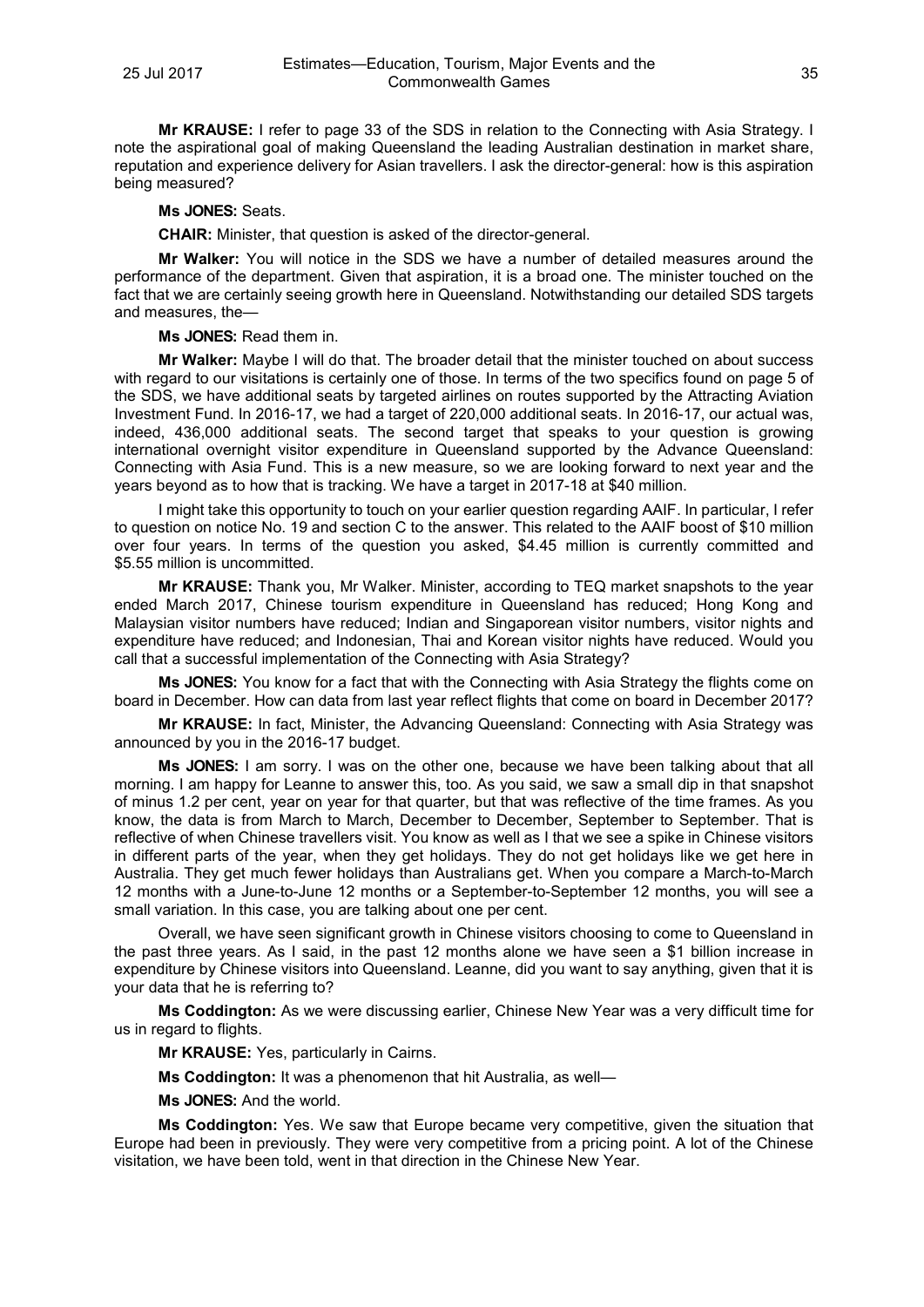**Ms JONES:** In really good news for you, in that same time New Zealand visitor expenditure increased by 7.5 per cent to a record \$6 million, so the extra New Zealanders coming were spending more money than ever before. From New Zealand, visitor numbers increased by 6.6 per cent to a record high of 454,000. The same statistics that you are talking about clearly identify that any concerns you have about New Zealand are unfounded and we have really good data.

**Mr KRAUSE:** I was talking about the Connecting with Asia Strategy—

**Ms JONES:** I am looking after your cousins in New Zealand very well. At the same time, with Taiwan, which is in the Asian market, we saw visitor spending increase to \$233 million, which is up by \$18.5 million. There is no denying the impact of the Shanghai airport decision not to have those direct flights. As I have said here today and I have said repeatedly on the public record, they make decisions about that around the world. I think Canada was another country that was affected by the decisions at the airport. It had an impact here and I am not denying that. However, can we influence the Shanghai airport on which flights they say yes or no to? We cannot. I am advised that that was an operational decision of the airport that affected the global market. What I can do is get more money in the budget so that we can negotiate new flights. I have done that. The first direct flights into Cairns were a consequence of a Labor government providing \$32 million through the Connecting with Asia Fund.

**Mr SORENSEN:** Minister, I refer to page 33 of the SDS and attracting visitors to Queensland. Have you received representation from the environment minister about the issues raised by frustrated ecotourism operators on Fraser Island who are fed up with the two years of bureaucracy and run around, and endless green and red tape?

**Ms JONES:** I regularly meet with the environment minister in regards to ecotourism. When I was the environment minister, I regularly met with the tourism minister. As you will recall, I was the first ever environment minister to say that we needed to open up our national parks to ecotourism development. At the time that I made that decision as the environment minister, as you will recall, because we used to talk a lot about dingoes in those days, it was something that both sides of politics support. I am very pleased that we are the first government ever—despite the LNP talking about it when in government to approve new tourism product in national parks. Labor has done that with the Spicer's Scenic Rim guided walk, which is also owned by the Turners, as well as Greenmount campground and Lamington National Park. Getting to your question, I have had discussions with the environment minister about Fraser Island and better opportunities there. I am happy to have a discussion with you about anything I can do in terms of more advocacy in that regard.

**Mr SORENSEN:** This has been going on for two years. It has to come to an end, sooner or later.

**Ms JONES:** Ted, I am happy to sit down with you and have a discussion about how I can work with them. As you know, I appointed the owner of Kingfisher Bay Resort, which is the premium tourism have a lot of respect. I think he is doing a great job on the Tourism Events Queensland board.

**CHAIR:** I refer to page 3 of the SDS and the Palaszczuk government's commitment to supporting recovery for areas impacted by Tropical Cyclone Debbie. Minister, can you update the committee, in about one and a half minutes, on the government's support for the tourism industry in the Whitsundays?

**Ms JONES:** As the honourable member rightly pointed out, we saw large parts of Queensland affected by cyclone Debbie. In particular, the Whitsundays and that part of the world caught the brunt of cyclone Debbie. Immediately after cyclone Debbie, I had the opportunity to go with the Premier to see the recovery efforts, along with the mayor of the Whitsundays and the CEO of Tourism Whitsundays, Craig Turner. We were there with the federal tourism minister, Steven Ciobo. Together we delivered a \$10 million tourism recovery package. I acknowledge and thank the federal government for coming to the party in regards to funding. That is what industry asked for. Through my conversations with Craig Turner, with whom I have a good working relationship, and Mayor Andy Willcox, also with whom I have a good working relationship, they both said that getting that immediate support was critical.

I also want to acknowledge Flight Centre, which is one of our partners that we have been talking about today. One of our other projects was a new deal with Flight Centre, which gave a lot of in-kind support because they recognised that getting the tourism industry back on its feet was really critical. For the record, my family and I holidayed there during those school holidays. I went to the Whitsundays in the immediate aftermath of cyclone Debbie. I think it was two weeks after. I saw firsthand the great work happening, for example, in that region to get tourism product back on the market. It was a weekend, by the way. I left on Friday.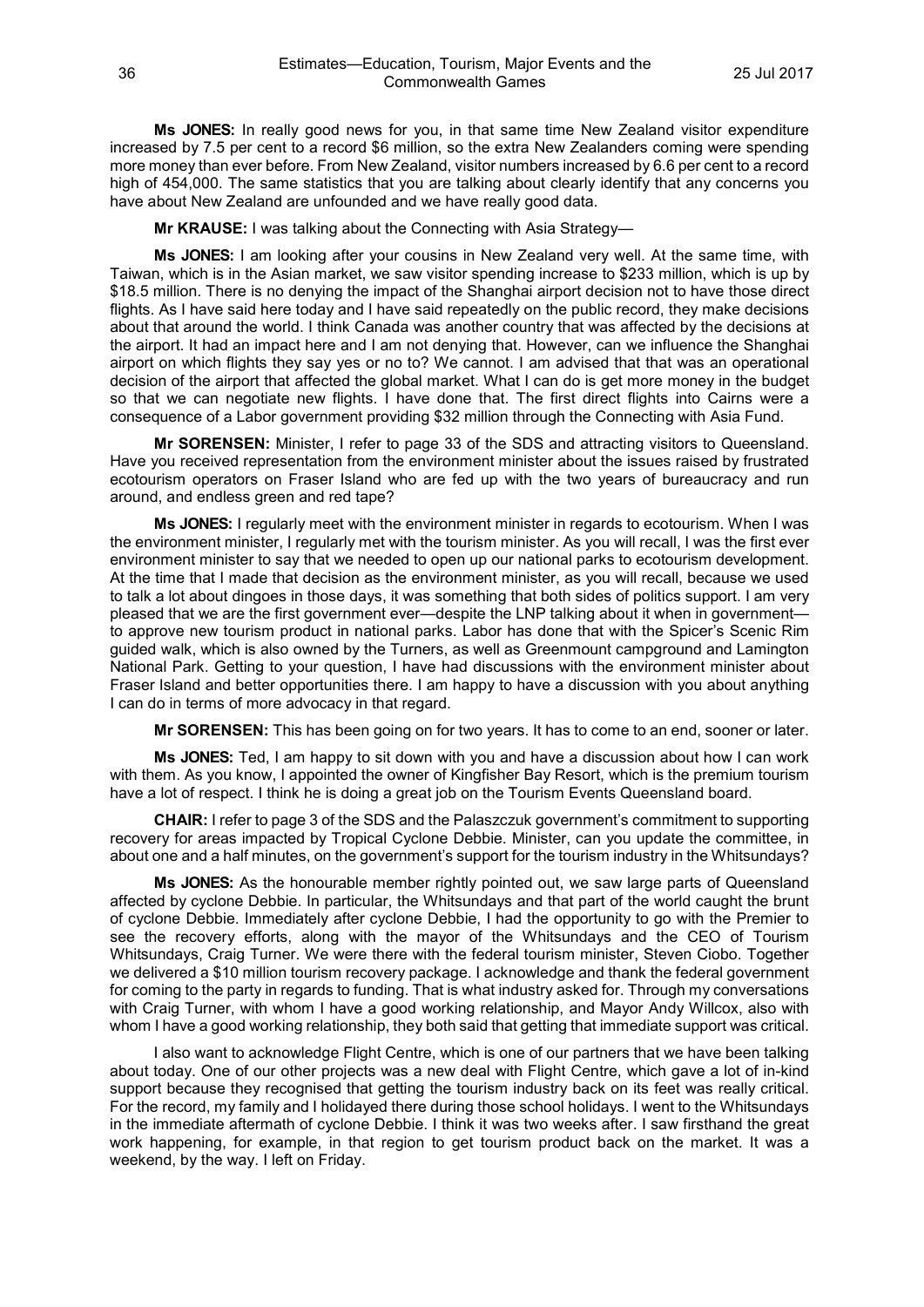The package of \$10 million includes \$2 million for domestic marketing, \$1 million for median trade investment and \$7 million for tourism infrastructure recovery. The \$7 million will go towards creating new tourism experiences for the region and the tourism recovery fund working group, which has been set up to identify those top priority projects. Of course, we have been failed in the infrastructure that we need from the federal government, but that is another story.

**CHAIR:** Thank you, Minister. The time allocated for the consideration of the estimates of expenditure in the portfolio areas of Tourism and Major Events has expired. There are no questions on notice, as they have all been answered.

**Mr KRAUSE:** There was a question from the Leader of the Opposition.

**Ms JONES:** I answered that, about the breakdown of region versus south-east Queensland.

**Mr KRAUSE:** My apologies.

**CHAIR:** Thank you for that clarification. I thank the minister and department officials for their attendance. We will now break until 1 pm, when we will resume to examine the estimates for Education, including the Queensland Curriculum and Assessment Authority.

## **Proceedings suspended from 12.15 to 1.00 pm**

<u>ഇ</u> **[CHAIR:](http://www.parliament.qld.gov.au/docs/find.aspx?id=0Mba20170725_130051)** Welcome back, Minister. Welcome Dr Jim Watterston, Director-General of the Department of Education and Training, and departmental officers. The committee will consider the estimates for Education, including the Queensland Curriculum and Assessment Authority, until 4.45 this afternoon. The committee will suspend proceedings for a break from 3.30 to 3.45 pm.

The visiting members present this afternoon are: Ms Tracy Davis MP, the member for Aspley and shadow minister for education; and Mr Steve Dickson MP, the member for Buderim. I remind those present that these proceedings are proceedings of the parliament and as such are subject to the standing rules and orders of this parliament. It is important that questions and answers remain relevant and succinct. The same rules for questions that apply in parliament also apply here during this hearing. Questions should be brief and relate to one issue and should not contain lengthy or subjective preambles, argument or opinion. For the benefit of Hansard, I ask departmental officers to identify themselves the first time they answer a question referred to them.

I now declare the proposed expenditure for the portfolio area of Education open for examination. The question before the committee is—

That the proposed expenditure be agreed to.

Minister, you may make an opening statement of up to five minutes.

**Miss BARTON:** Point of order, Mr Chair. I again move that this committee compel the State Archivist to come before this committee and be added to the witness list so that when the committee considers the estimates for Minister Enoch's portfolio later he can be asked questions by this committee.

**CHAIR:** We have made that decision. There is no point of order.

**Miss BARTON:** Mr Chair, you have said that you would be transparent and accountable.

**CHAIR:** You are reflecting on the chair. We have made that decision. It is not open for public debate and it will not be.

**Miss BARTON:** Stop running a protection racket for Minister Bailey—

**Ms JONES:** No-one ran a protection racket for you.

**Mr SAUNDERS:** Mr Chair, we have to move on.

**CHAIR:** We will.

**Miss BARTON:** No, Mr Chair—

**CHAIR:** There is no point of order and I have made that decision.

**Miss BARTON:** Perhaps the committee can leave so that we can consider the motion that I am trying to put before this committee which is that we allow the State Archivist to come before this committee.

**Mr SAUNDERS:** Point of order, Mr Chair. We voted on this. This is the Education portfolio. Let us move on with this portfolio. The minister is a very good minister. I want to talk to the minister for my constituents.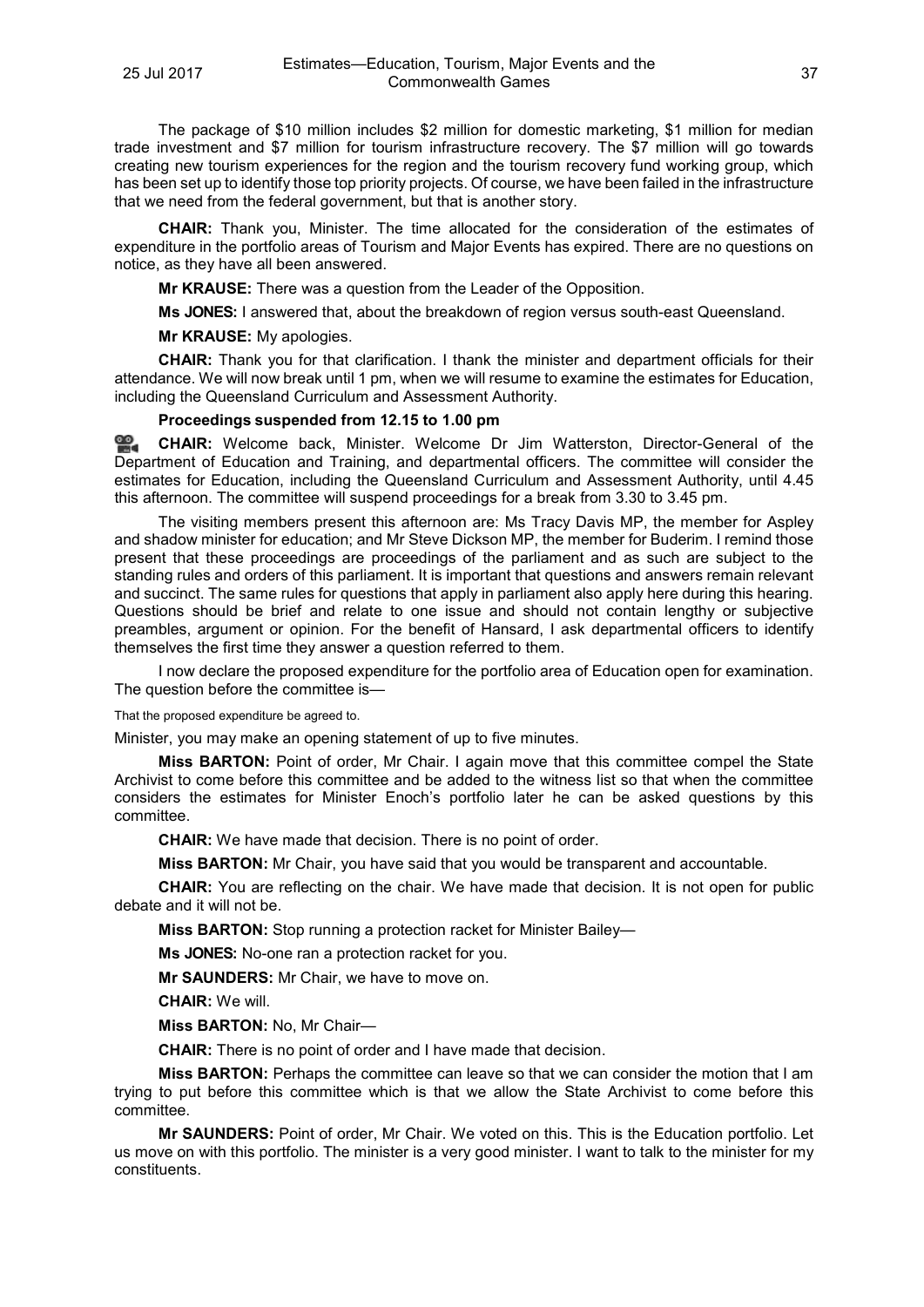**Miss BARTON:** This whole process is a farce if we are not being accountable. The whole point of estimates is to be transparent and accountable and this government is running a protection racket.

**CHAIR:** Member for Broadwater, the decision has been made. You may not agree with it.

**Miss BARTON:** Disgraceful.

**CHAIR:** Minister, I invite you make your opening statement with regard to the Education portfolio. **Mr SAUNDERS:** Leave if you do not like it.

**CHAIR:** Thank you, member for Maryborough.

**Ms JONES:** Given that there was such a political opening to this, I should say that I think it is a disgrace that the LNP preselected against their own sitting member—particularly a woman.

Thank you for the opportunity to talk about education. We are delivering another record investment in education because we want to continue to improve education outcomes for all children in Queensland, no matter where they live. We want to support our hardworking teachers and the great work that they do in our more than 1,000 state schools across Queensland. In this year's budget there is a record \$9.8 billion investment to fund the best quality education we can provide. We want to provide an inclusive environment for all school students. This includes record funding for students with a disability, more teachers in our classrooms, better school facilities and more classrooms where and when we need them.

We know that the former LNP government closed and sold off schools. We also know that they cut 500 teachers from our classrooms. A Labor government will always prioritise education because we know that it has the power to change lives. It also has the power to create new opportunities for people to improve their circumstances.

We have listened to our school principals, our teachers and the hardworking staff in all of our schools, including business service managers and our other school staff. We have listened and we have done what they have asked—that is, employ more teachers in our classrooms. Since we were elected we have employed more than 3,400 teachers. This includes our election commitment to employ 875 teachers above growth.

We are also building new schools to meet the growth we are seeing around the state, including in the honourable chair's backyard of Townsville. This includes the first new high schools to be built in the inner city in more than half a century. We will build a new high school in South Brisbane and a new high school on the former Fortitude Valley school site. We are also building new schools in Townsville, the Sunshine Coast, the Gold Coast and Logan. It is all part of our record \$765 million investment in infrastructure which underpins the capital works and maintenance needed to make every school a great school.

Our students are doing better than ever before in the classroom. Queensland is the only state that is continuing to improve in NAPLAN year in and year out. In fact, we are increasingly seeing more representatives from other jurisdictions come to visit to see the great work that is happening in Queensland classrooms, including the deputy director-general of the New South Wales Department of Premier and Cabinet.

Our 2016 NAPLAN results were the best ever, with our year 3s leading the way. They were first in grammar and punctuation and second in numeracy. Of course, NAPLAN is not the be-all and endall, but it does provide us with information that we can use to better target our resources where they are needed most. This is what principals are telling me and that is exactly what we are doing.

We are also lifting the outcomes for Aboriginal and Torres Strait Islander students, boosting enrolments at kindy and boosting the number of students who successfully complete year 12. We are investing more than \$1 billion to support students with a disability. We are driving a new focus—as we saw during the lunch break—in science, technology, engineering and mathematics, including coding and robotics. This is about ensuring our young people have the skills they need for the jobs of the future.

A big part of our STEM strategy is an \$81 million investment over four years to employ STEM specialists in primary schools throughout the state. As we announced during the lunch break, we are taking STEM learning experiences to rural and regional Queensland through our Create Queensland regional roadshow. You saw the beautiful smiles on the faces of the students out on the lawn today when I asked them what they had learned and they said, 'A lot.'

Finally and most importantly, I want to acknowledge our 60,000 hardworking teachers and teacher aides who work so hard each and every day in our state schools to provide opportunities and learning for all our students. We really cannot thank them enough for their passion and dedication in inspiring young Queenslanders, the leaders of the future.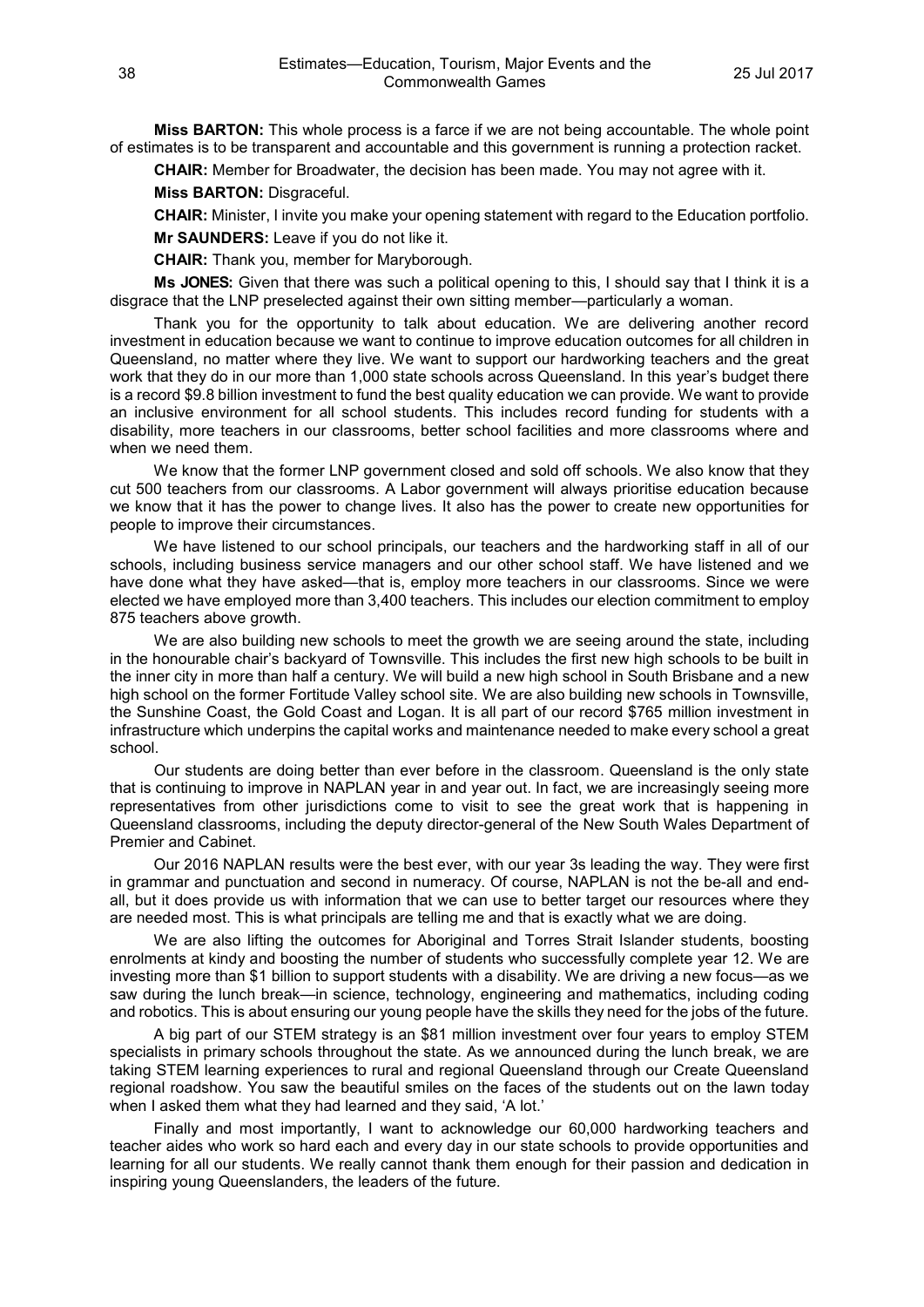**CHAIR:** I call the member for Aspley.

**Ms DAVIS:** My first set of questions is to the minister. Minister, I refer to pre-estimates question on notice No. 6 around drug and weapon related incidents in Queensland state schools. The numbers that you provided in your response show us that since January 2015 there were 5,796 drug related incidents reported, including legal substances such as tobacco. What I am very interested in is how many of the 5,796 involved illicit substances.

**Ms JONES:** I can get that information for you. We work very closely with our schools to ensure that students make healthy lifestyle choices. Through the Health and PE curriculum and the life skills programs that we provide in schools students are taught to say no to substances such as tobacco and illegal substances. Every school has a behaviour management plan. They are implemented with the extra support we have provided in our regional offices through our new behaviour management coaches. They are now in every region.

We are not only addressing inappropriate behaviour in our schools but also working with our success coaches to support those students who have made poor decisions. We know at high school age that we do see some students make the wrong decisions. I want to work with those children so they get onto a better learning journey.

I am very proud—and we will talk about this today—that we have had 4,000 students re-engage in learning in the secondary phase of learning that otherwise would have disengaged. We are taking a holistic approach. We are not only supporting our principals to take tough action with regard to students' disciplinary absences but also supporting students to get back on the right track and finish year 12 and have the best chance at life.

**CHAIR:** Minister, I just want to clarify that you said you would come back with those figures.

**Ms JONES:** I think the question was how many related to a particular category so I am happy to get that.

**CHAIR:** So you are happy to get that and come back to us later?

**Ms DAVIS:** Will that be today?

**Ms JONES:** I am just trying to see whether I can find that out. I now have it. The figure for conduct involving illicit substances was around 3,000 over three years. That was 2014 and 2015, when you were in government, and 2016. In 2014 it was 996, in 2015 it was 970 and in 2016 it was 1,110. The school population has grown by approximately 30,000 since 2014. When you consider there are 30,000 more students in the state schooling system than in 2014 the figure has remained fairly stable from when you were in government. Exclusions of students in the senior phase have decreased by 12 per cent and cancellations of enrolments—

**Ms DAVIS:** I am specifically asking about illicit substances and students involved in taking those, particularly about that happening on school campuses. What I am also very interested in is whether the types of illicit drug incidents—the numbers of which you have just provided me—are identified in any data collection from the department. With the terrible scourge of ice that is pervading our community, I am very interested to know whether that has started to infiltrate our schoolyards. Minister, are you or the director-general able to provide me with some figures around that?

**Ms JONES:** I think it is held at a school level but we collect the data around illicit substances centrally. We know that tobacco is the biggest killer of people who are taking a legal substance. We are working with all schoolchildren across Queensland in all sectors, I am sure, to encourage them to make better choices about any substance abuse.

**Ms DAVIS:** Of the figures of children who are identified as using illicit drugs on school campuses, do any of those figures relate to primary school students?

**Ms JONES:** We can search that out. Clearly, we have a whole-of-government approach to ice, which I know you are aware of from comments you have in made in parliament in relation to family breakdown. We know that ice is leading to a lot of kids having really tough lives at home.

We have provided boosts in our budgets each and every year to provide additional support for students, including our election commitment in relation to guidance officers, for example. We are providing support through our guidance officer program, our school chaplaincy program, our behaviour coach management and our success coach management. Whilst we have seen illicit substance use remain stable, I think it is important to reflect that we know that for students who come from homes where there are more complex needs, such as the issues you have highlighted, we have seen a decrease of 19.5 per cent in the cancellation of enrolments of students. That means that those kids are staying at school. We are working with them and getting them back—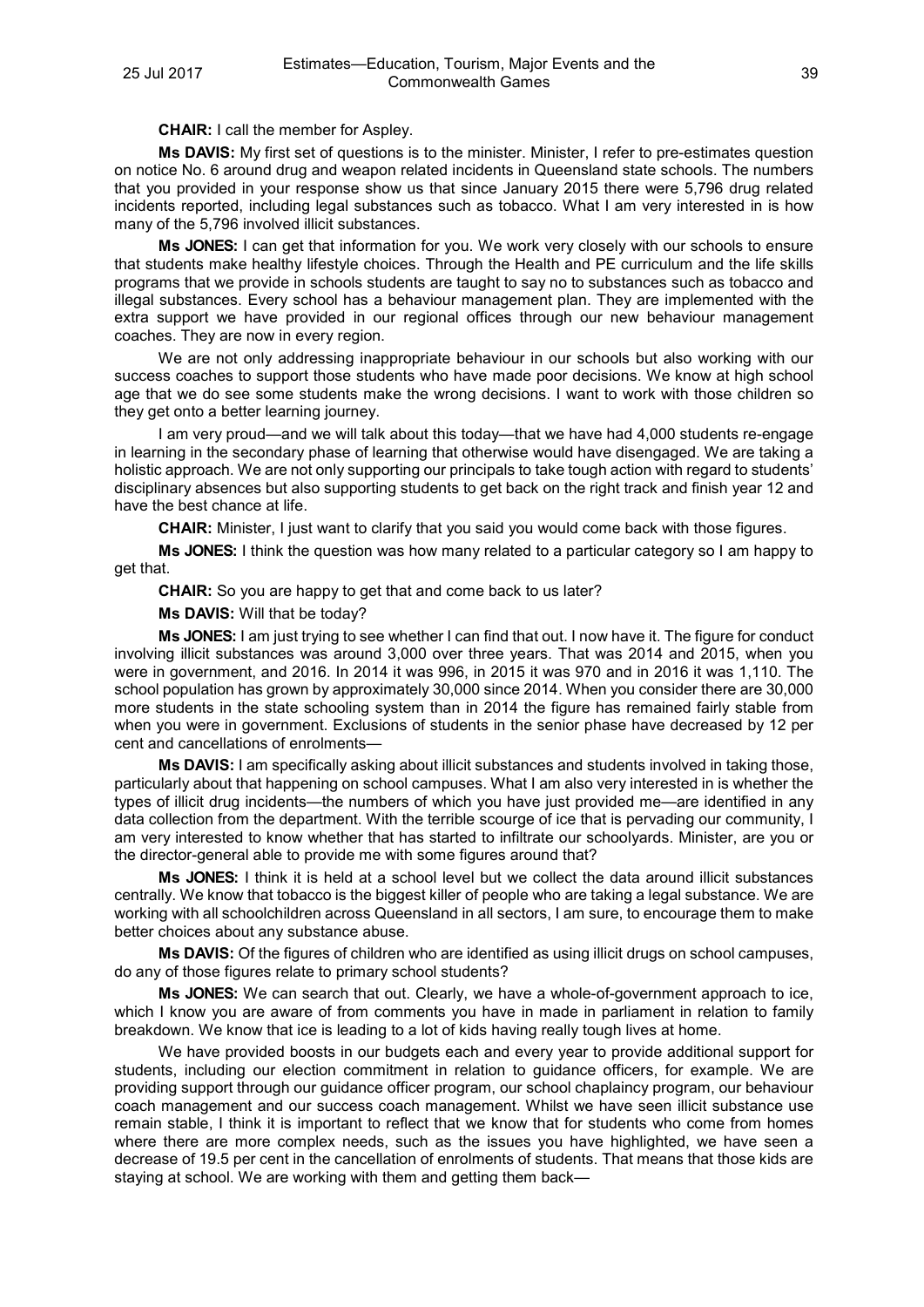**Ms DAVIS:** You might be able to talk about that later. We are really focused on something that I think is a terrible scourge on the community—that is, the prevalence of illicit drugs. You have provided me with some figures. Even though you talk about them being stable, the fact of the matter is that there are children who are currently attending Queensland state schools who are either taking drugs or bringing drugs to school, which is wholly inappropriate.

**CHAIR:** Member for Aspley, do you have a question?

**Ms DAVIS:** I do. The minister has just spoken about the ice strategy and what is being done in the community. What has come of that is that there is an ice corridor that has been identified. Can you please advise whether you are working even more strongly with schools that track along that corridor to ensure that those students who are more vulnerable to taking illicit drugs are being supported?

**Ms JONES:** I thank the honourable member for the question. I certainly agree with the honourable member. The Premier has been on the public record talking about the fact that we needed to be more open about having the conversation about how we address the ice scourge in Queensland. It is our Premier, the Premier of Queensland today, who has started that conversation. She has held round tables across regional Queensland including in those corridor areas.

**Ms DAVIS:** Are you tracking the schools, Minister?

**CHAIR:** Member for Aspley, you have asked—

**Ms DAVIS:** I am not—

**Ms JONES:** I am giving a holistic—

**Ms DAVIS:** All I want to know is: are you tracking the schools?

**CHAIR:** Order! Member for Aspley, you have asked the question. The minister is now responding to your question.

**Ms JONES:** In order to address any concerns about school-age students getting access to ice, it is also about stopping the production of ice, the import of ice and the use of ice in homes. No parent wants their child to use illicit substances anywhere at any time. We are working with families as well as schools. I reject your assertion that there has been a massive increase; there has not. As I said, when you were in government it was at 970; now it is at 1,100. We have had a 30,000 increase, I believe, in student numbers since 2015 in our state schooling sector. Despite having a massive increase in students, we have actually seen this issue stabilise.

I want to acknowledge and thank the hard work of our principals, our guidance officers, our school chaplains, our behaviour management coaches and our deputy principals, who are often in charge of doing a lot of the disciplinary work and implementing those disciplinary action plans that I talked about. Those behaviour management plans are at every state school. We are working harder than ever to deliver long-term education outcomes. We do not see that a child coming to school and making the wrong decision should be the end of their schooling. It is our job as a community and as a society to re-engage those students in learning.

I actually want principals to demonstrate to me that they did not just kick the child out but that they worked with that child and that family to get them back into learning. That is why I will continue to talk about the fact that we have seen a decrease of almost 20 per cent in students who have had their enrolments cancelled. I think we are doing a great job. My focus as a minister—and I said this at my first estimates—is about how we get those at-risk and vulnerable children back into learning so they complete year 12. That is how I judge myself. I am very pleased to say that I can sit here today at my third estimates and say we have delivered a significant decrease in that regard.

I have the data on primary school children. There were 23 in 2014, 24 in 2015 and 34 in 2016. How many extra students do we have in the primary school sector, Jeff, in 2016 compared to 2015? To be really clear, we have not seen a net increase. There have been 20,000 additional students in primary school but only 10 more incidents of which the member is talking about. In actual fact, on a per student rate basis we are continuing to see a decline in students coming to school with illicit substances. Members of the committee will be very pleased to hear that we are seeing on a per student rate basis a decline in students presenting with these issues.

**Ms DAVIS:** My next question is to the director-general because it is a process question. When a student is identified as using drugs or bringing drugs to school, whether that is identification by a teacher or a student or whoever it is—

**Ms JONES:** Or a parent hopefully.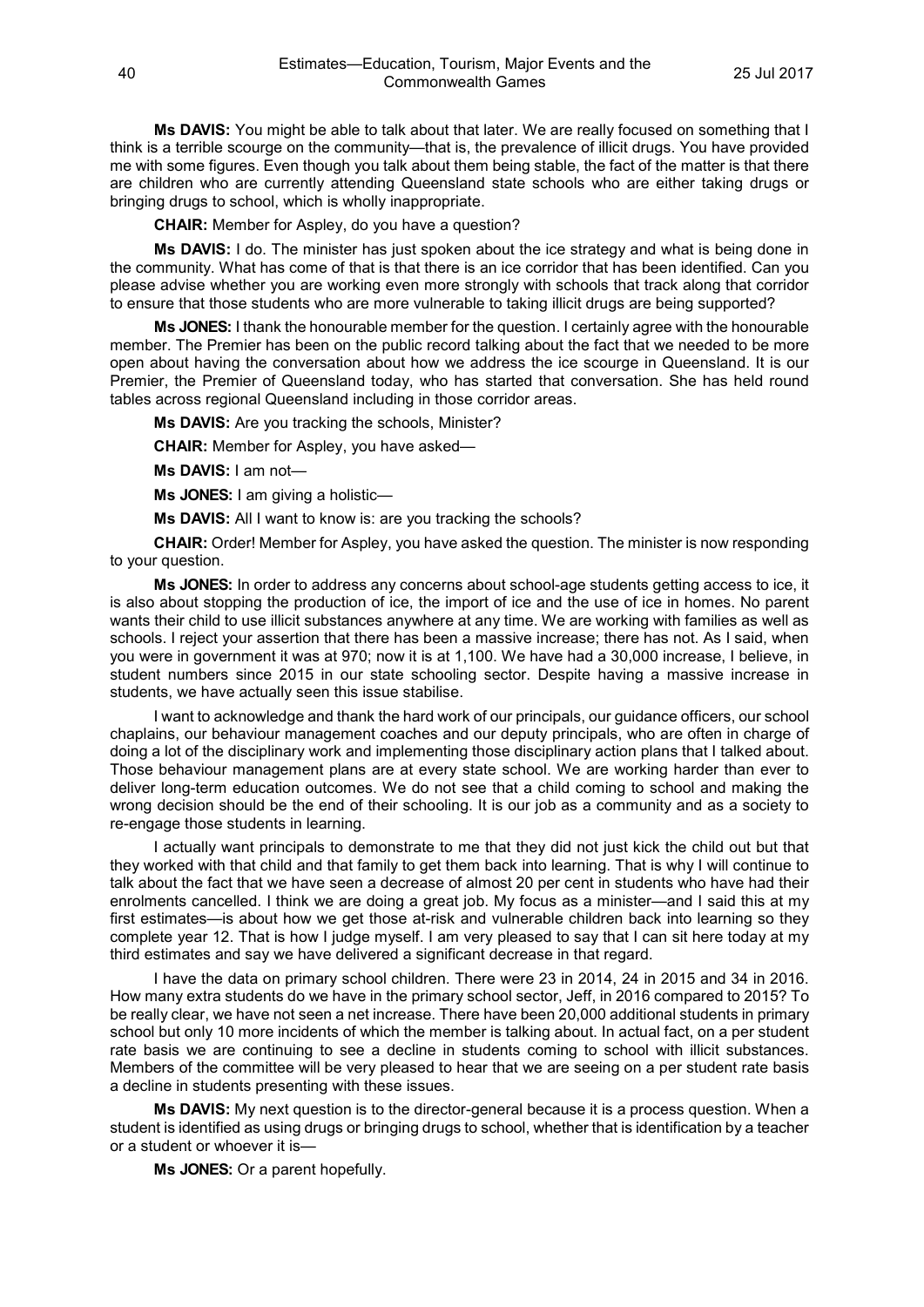**Ms DAVIS:** My question is to the director-general, Chair, if I could continue to ask my question. Are the police called on those occasions?

**Dr Watterston:** I thank the honourable member for the question. I also share your concern about illicit drug usage at any age. We have drug and alcohol programs in all schools. These are case-by-case basis responses. There are guidance officers. In secondary schools there are school based police officers. Depending on the nature of the offence or reporting of the offence, the response is appropriate. I cannot tell you that in every case the police are called. Anecdotally I can tell you of some examples where a child has brought to school a tin that has contained a small amount of nicotine or cigarettes and was obviously not using, so you would not call the police under those circumstances.

**Ms DAVIS:** No. I am referring specifically to illicit drugs.

**Dr Watterston:** Okay. Where that happens, it is an appropriate response. As the minister said, we trust our principals. We work very closely with them to empower them to be able to make decisions that will be proactive to ensure that not just that the child recognises that the behaviour is inappropriate but there is a strength based approach to improving the aspects of their life that created that situation. There is not a blanket answer is the short answer. Yes, in some cases the police are called. Certainly the response can range from being a caution right through to further action.

**Ms DAVIS:** What would be something that would be cautioned? If a child came to school with an illicit drug, why would they receive just a caution? What would that be?

**Dr Watterston:** As I said before, every circumstance is different. I am aware of a child holding a container for another student and that container was then found to have drugs and it was investigated. There are a lot of different circumstances.

**Ms DAVIS:** Would the child holding the container appear in this number?

**Dr Watterston:** If it were recognised as a school disciplinary matter then they would appear. That is for sure. We do not take any of it lightly. Let me reinforce that point. The most appropriate response is one that is supported by the school and utilised in a way to make sure that the end result is that the child remediates their behaviour. It can be a number of different ways.

**Ms DAVIS:** In the figure that was provided, would that include students who are dealing drugs at school or would that be a separate cohort?

**Dr Watterston:** Again, 'dealing drugs' makes it sound like there is some kind of cartel involved in a school.

**Ms DAVIS:** No. I am not suggesting that. There are children who are dealing drugs in schools. I am asking whether they appear in that figure.

**Ms JONES:** You are not asking about learning outcomes.

**Dr Watterston:** Some students come to school and they are in possession of drugs. They have them there to show off. There is a whole range of different reasons why. I cannot answer your question, to be honest. Dealing drugs is possibly something that could happen. As I said to you before, each case is a separate issue and we deal with it as appropriate.

**Ms DAVIS:** Just to clarify, you are unsure in the figure that was provided whether that includes instances of dealing drugs. That might be a different data set.

**Dr Watterston:** Just to clarify, I am not unsure at all. What I am saying to you is that there is no explicit category that says dealing drugs because there is a broad continuum of some of the reasons and issues involved in students bringing those drugs to school.

**Ms JONES:** Children get in possession of drugs in all manner of places including their parents, their family or people in the neighbourhood.

**Ms DAVIS:** I am not talking about—

**Ms JONES:** I know you are not.

**Ms DAVIS:** You are not the 'minister for parents at home'; you are the Minister for Education and I am specifically asking—

**Ms JONES:** I do not think any parent wants their child to use illicit drugs.

**Ms DAVIS:** I did not ask you the question, Minister; I asked the director-general.

**Ms JONES:** What I am saying—

**CHAIR:** Order!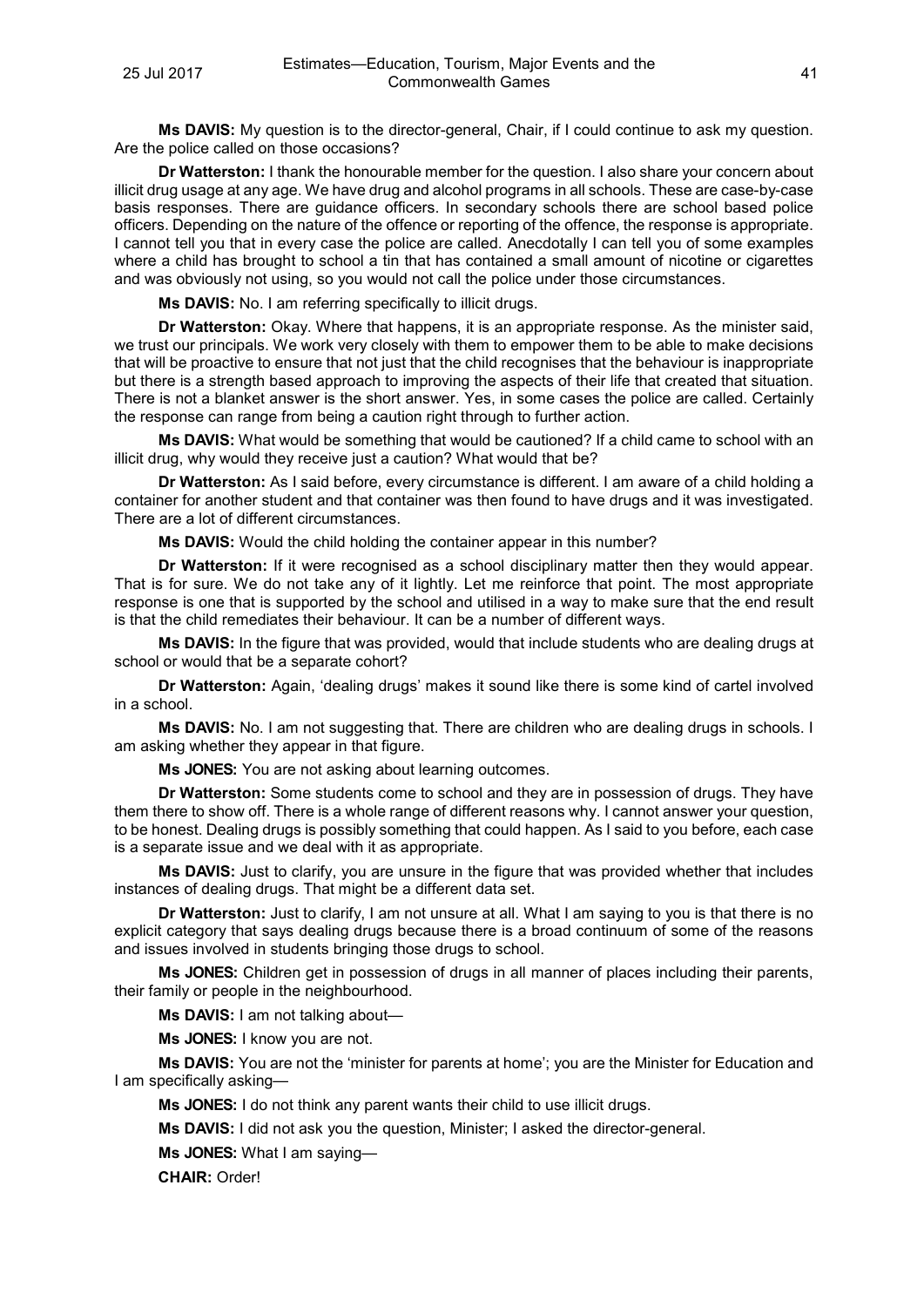**Ms JONES:** I want to get to the point. I want these kids to finish school.

**CHAIR:** Order! Member for Aspley, please finish your question to the director-general.

**Ms DAVIS:** Director-General, I take from this that the department does not collect data for particular drug offences, whether that is possession or using and/or dealing in schools. Is that what I am to take from that answer?

**Dr Watterston:** We collect data on the categories. Let me say very clearly that there is holistic data. We have a very clear picture of each individual situation. We deal with those situations on a case-by-case basis. We are completely aware. We know the names of these children.

**Ms DAVIS:** You only know the ones who have been caught, Director-General.

**Dr Watterston:** In terms of the numbers that we talked about today, we know the names of all of those people. Many of those case histories come across my desk and certainly come across the desk of other officers in this room. We make sure that the approach is responsible and one that fits with the offence. We do have the data. We have very explicit, clear data.

**Ms JONES:** We provide it to you.

**Dr Watterston:** We make sure that every young person gets the best response that they require to be able to move forward—

**Ms JONES:** Finish school.

**Dr Watterston:**—and be on that pathway to give them a successful life. I am not trying to equivocate the answer. What I am trying to demonstrate is that we deal with these situations individually because that is the response they require. Just dealing with a category and finding a summary offence does not work.

**CHAIR:** I call the member for Maryborough.

**Ms JONES:** Let's start talking about learning.

**Mr SAUNDERS:** Minister, I will. Page 7 of the SDS notes the Palaszczuk government's commitment to yet another record year of capital investment in education. Minister, how does this commitment to new and improved facilities in Queensland schools translate to jobs for Queenslanders?

**Ms JONES:** I thank the honourable member for his question. As I said in my opening statement, I am very proud to be a part of a government that has delivered record investment in infrastructure, particularly with regard to our schools. In fact, we have seen a more than \$200 million increase in the investment in infrastructure since we were elected. We have seen a 22 per cent on last year's investment of \$475 million and that will support more than 3,000 jobs across Queensland.

As we continue to see growth in our state schools, we are focused on providing additional accommodation at existing campuses, as well as delivering the new schools where they are required. For example, there is \$14.3 million for stage 3 of the Mackay Northern Beaches State High School and additional classrooms at Eimeo Road State School in the electorate of Whitsunday. I had the opportunity of visiting with Principal Catherine Rolfe a couple of months ago and was so impressed by the energy and drive of the school leadership and the student body.

We have delivered \$11.6 million, which is 57 jobs, to deliver stage 3 of the Highfields State Secondary College in the electorate of Toowoomba North; \$9.5 million to build new classrooms at Currimundi Special School in the electorate of Caloundra; and \$5 million to provide additional classrooms at Meridan State College, which is a great school, in the electorate of Kawana. I have been there too. They do a fantastic job. It was great to visit that school earlier this year where all the focus was on teaching and learning and how we can engage students to stay at school and complete school so they have the best learning outcomes in their life and we give them the best possible start in life. Our focus in everything we do is about how we can improve teaching and learning and how we can provide the infrastructure and the support that students need to be successful in life. As a parent and as the Minister for Education, I will not sit here and talk down schools. I will talk about the great work that we are doing every day to re-engage students in learning.

The data that I concentrate on and the data that I look at is, even when students do the wrong thing, what is it that I can do through the extra support that we provide as a government to get them to finish school, to do well at school and to be successful at school? I think that every single Queenslander who is watching this now—and I hope that a lot of teachers are able to see this estimates hearing today, because they will get a real taste of the difference in approaches by governments—our government will always be focused on providing the additional support that teachers and principals ask for. That is why,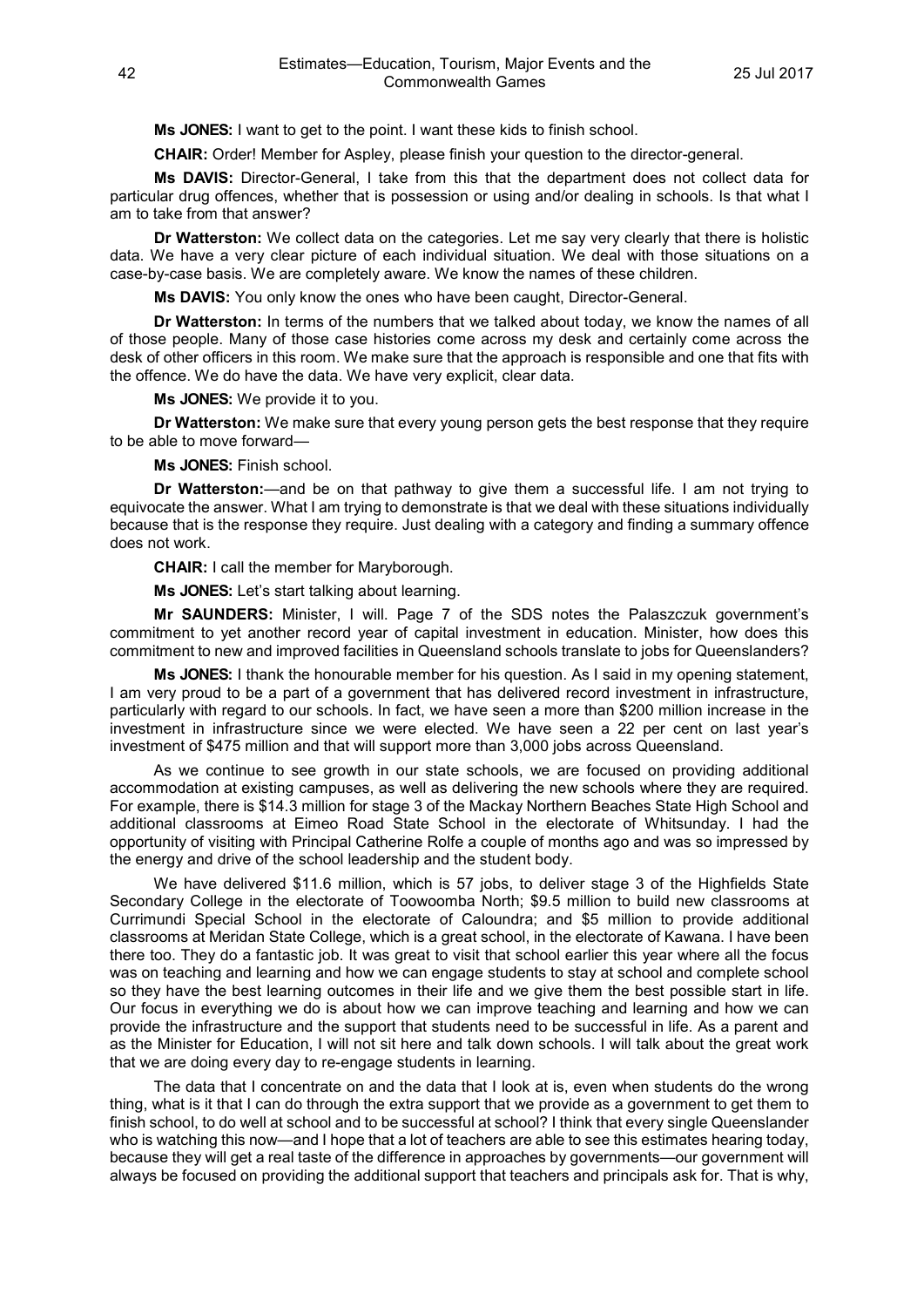for example, since I have been the minister we have implemented positive behaviour coaches. We have been talking a lot about how we can turn these kids' lives around, the ones who are vulnerable. I am very proud to say that we have already re-engaged 4,000 students who were deemed to be at risk. We have success coaches, autism coaches and mental health coaches. All of these roles, in addition to the wonderful infrastructure spend that we are doing, are providing a better learning outcome for all students so they can be successful at school.

**Mr WILLIAMS:** Minister, on page 7 of the SDS and in more detail in Budget Paper No. 3, there is an unprecedented \$200 million commitment to building new school halls, upgrading existing halls and expanding the education land bank for new schools. Minister, can you update the committee on this commitment please?

**Ms JONES:** The Advancing Queensland State Schools program, I am very proud to say, will deliver an additional \$200 million and will support almost 1,000 jobs. It includes 30 new and upgraded halls, capital renewal at 24 schools, 10 upgrades to special education units and upgrades to nine administration buildings which I know the honourable member for Townsville would support because often this is the sort of project that is always put last on the list because we normally talk about providing a better workplace for our teachers and principals. I am very pleased that when you get a new injection of funding from CBRC, unlike the way that the previous government funded their PPPs—as I said previously at estimates, we had John-Paul Langbroek, the then education minister, write to the now Leader of the Opposition saying, 'Please don't take this funding for the PPPs out of our existing capital works budget because that puts additional constraint on our ability to deliver new infrastructure in our schools.' Did Tim Nicholls listen to that advice from his education minister? No. He did not listen to it. As a consequence, those PPP payments have had to come out of the bottom line of our capital works budget.

I am very pleased to say that the programs I am talking about have come as a consequence of me going to CBRC and getting new, additional funding into our budget so I can deliver real growth in capital works spending including projects that I know all sides of parliament have endorsed. For example, the LNP member for Cleveland, Mark Robinson, went so far as to say—

I was recently delighted to deliver the Cleveland State High School \$6 million funding to construct their long-awaited indoor sports auditorium.

I do not know when he became the minister for education, but it is always good to have third-party endorsements like that, particularly from the other side. The member for Albert, who is here today, posted—

Pimpama State School Principal Marius Marx new administration building was a much needed addition to the school.

I thank you for your support on behalf of the hardworking principal and staff at your school. It is wonderful to see you standing up for them in that regard. The LNP member for Toowoomba North, Trevor Watts, said—Following years of pushing for the construction of an indoor arts and sports facility for Wilsonton State High School, I have delivered the new facility ...

Well, congratulations to Trevor Watts! I think he promised it when he was elected but did not deliver it in the three years they were in government. If he feels that he can claim credit for me delivering it in my CBRC submission, all the merrier I say because at the end of the day this infrastructure provides a better learning environment for our students.

I will at all times talk up the great work that is happening in our state schools. We have had the New South Wales government come to see firsthand the great achievements that we are seeing because we are the only state, as I said in my opening remarks, that continues to see improvement in the national data. I want to acknowledge the director-general for the great leadership that he has provided, along with our team, to provide that support in schools so that we can deliver excellence in learning. The member for Nanango welcomed it, too, in Kingaroy.

**Mr WILLIAMS:** Minister, further to the previous answer, can you give the committee an update on the status of the program with respect to the jobs impact for Queensland?

**Ms JONES:** I think that is a very good question. When we make decisions about capital infrastructure as a government we look not only at the impact of that infrastructure investment but also at how it can support jobs, particularly jobs in rural and regional Queensland. That is exactly what the Advancing Queensland State Schools program does. It supports up to 1,000 jobs across Queensland.

Already 15 design firms have been engaged and, where possible, construction and design works have been done locally. I know this is something that the deputy director-general is very focused on. Of the 30 school halls funded, 27 projects have been tendered. Two projects will be tendered this week.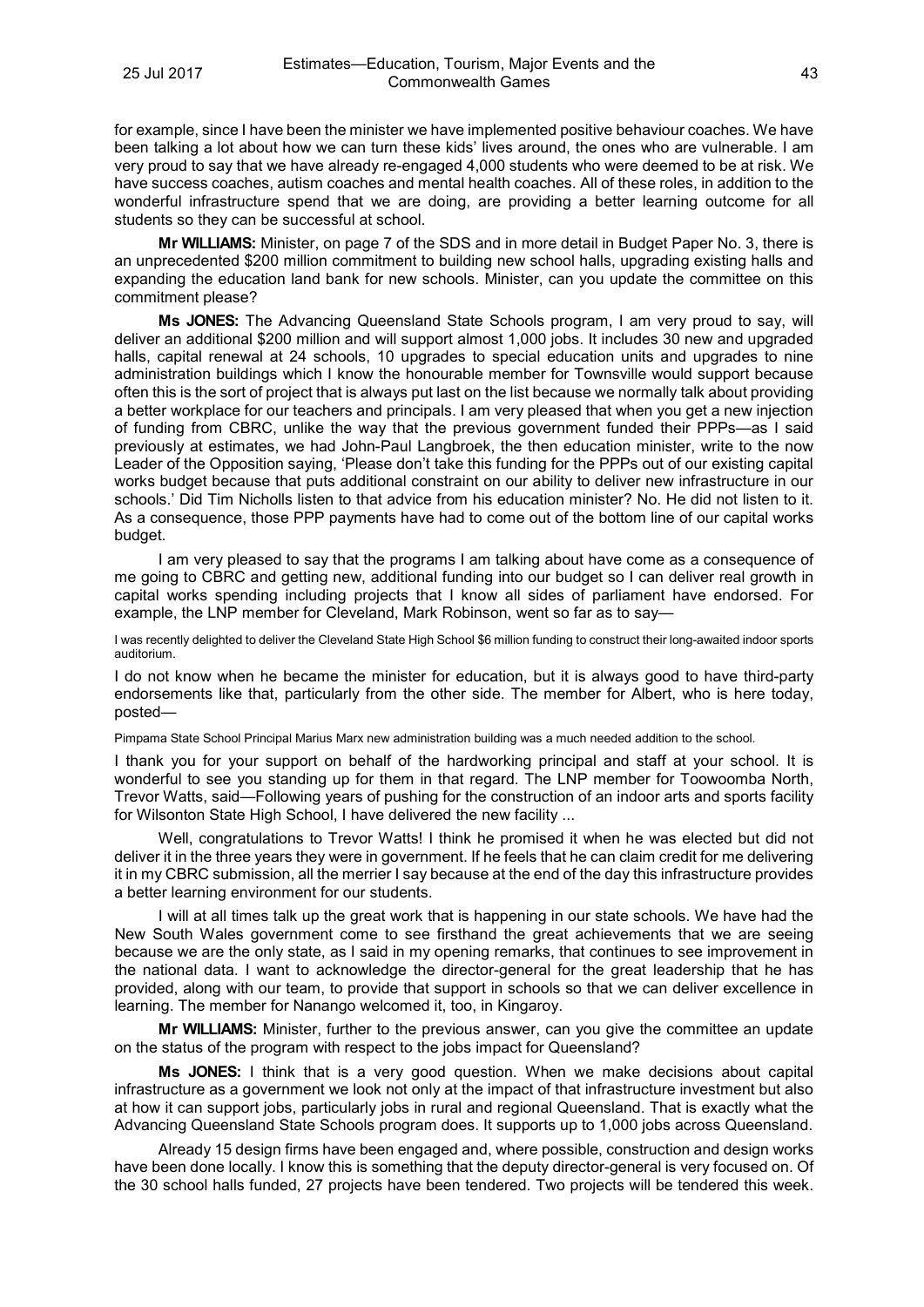Twenty-four tenders have closed. Two projects have been awarded including Bounty Boulevard and Wilsonton. I recently had the privilege of being at Wilsonton State High School to turn the first sod, and that was a wonderful day. Sixteen projects are subject to recommendations in the next week, and there is one more project that is a combined investment. As I said, work has already begun on Bounty Boulevard State School and construction is underway at Wilsonton, where I had the privilege of turning a sod.

In addition, we are acquiring land for two new schools which I talked about in my opening remarks. Sixty additional state schools will benefit from a range of capital works programs including classrooms, administrative facilities, special education facilities, new shade structures and covered learning areas. More than \$4 million for security fences will be delivered, with four of these sites expected to be completed by the end of the year including a fence at Kruger State School in the electorate of Bundamba.

**Mrs MILLER:** Director-General, given the serious allegations of corruption in Ipswich concerning developers and the council development processes, how is it that the Fernbrooke State School was named after a real estate development called Fernbrooke Ridge, meaning that this development has gained a financial advantage of potentially millions of dollars in advertising and goodwill over its developer competitors in Ipswich? I would also like to know why no audit has been done of this process, given that anyone can jump online from anywhere and vote.

**Dr Watterston:** I thank the member for the question. I am not familiar with all the details—

**Ms JONES:** I am.

**Dr Watterston:**—but can I say that it is a local decision by the P&C. I am happy to get the minister to elaborate further on that.

**Ms JONES:** I can answer it because this has been raised with me previously—

**Mrs MILLER:** I raised it with you as a matter of potential corruption in Ipswich. Given that the former Ipswich mayor was a factional colleague of yours, I am wanting to know whether anyone knows whether there were any backhanders given to anyone in Ipswich as a result of this decision?

**Ms JONES:** From the department?

#### **Mrs MILLER:** Anywhere.

**Ms JONES:** No, and if you had any evidence or allegation of that I know that you know, as a former police minister, you would take that to the CCC, and I know that you would. To answer your question about the naming of the school, this was done by consultation. It was the normal process we use at every single new school that is opened which includes the P&C and the principal. I, as the minister—

**Mrs MILLER:** I am aware of that. You do not need to give me a lecture on that.

**Ms JONES:** I am not giving you a lecture.

**Mrs MILLER:** My issue is this: the naming of schools is open to an online vote and anybody anywhere—not only in that local community, not only in the P&C—can vote. Therefore, the naming of a school can be rigged.

**Dr Watterston:** In answer to your question to me, I am not aware of any elements of corruption in that process.

**Mrs MILLER:** Why has it not been audited?

**Ms JONES:** Because we are not aware of any allegations of corruption. I started working for the public works minister many years ago, as you well know, and I have never, ever heard of corruption in the naming of schools process.

**Mrs MILLER:** Maybe you should talk to some developers, because they are very concerned. The issue is that when a developer names a development and a school is named after that development they get an unfair advantage in terms of advertising and in terms of goodwill. In other words, it is wrong.

**Ms JONES:** I thank the honourable member for that. In terms of the consultation process, we understand that the naming of the school had the full support of the P&C—I have never had any allegations raised with me that the P&C is corrupt—and the principal. In fact, the name of the school had 98 per cent support in the consultation process. If the honourable member has any concerns about that process, I ask her to provide them to me.

**Mrs MILLER:** It needs to be audited as to who voted.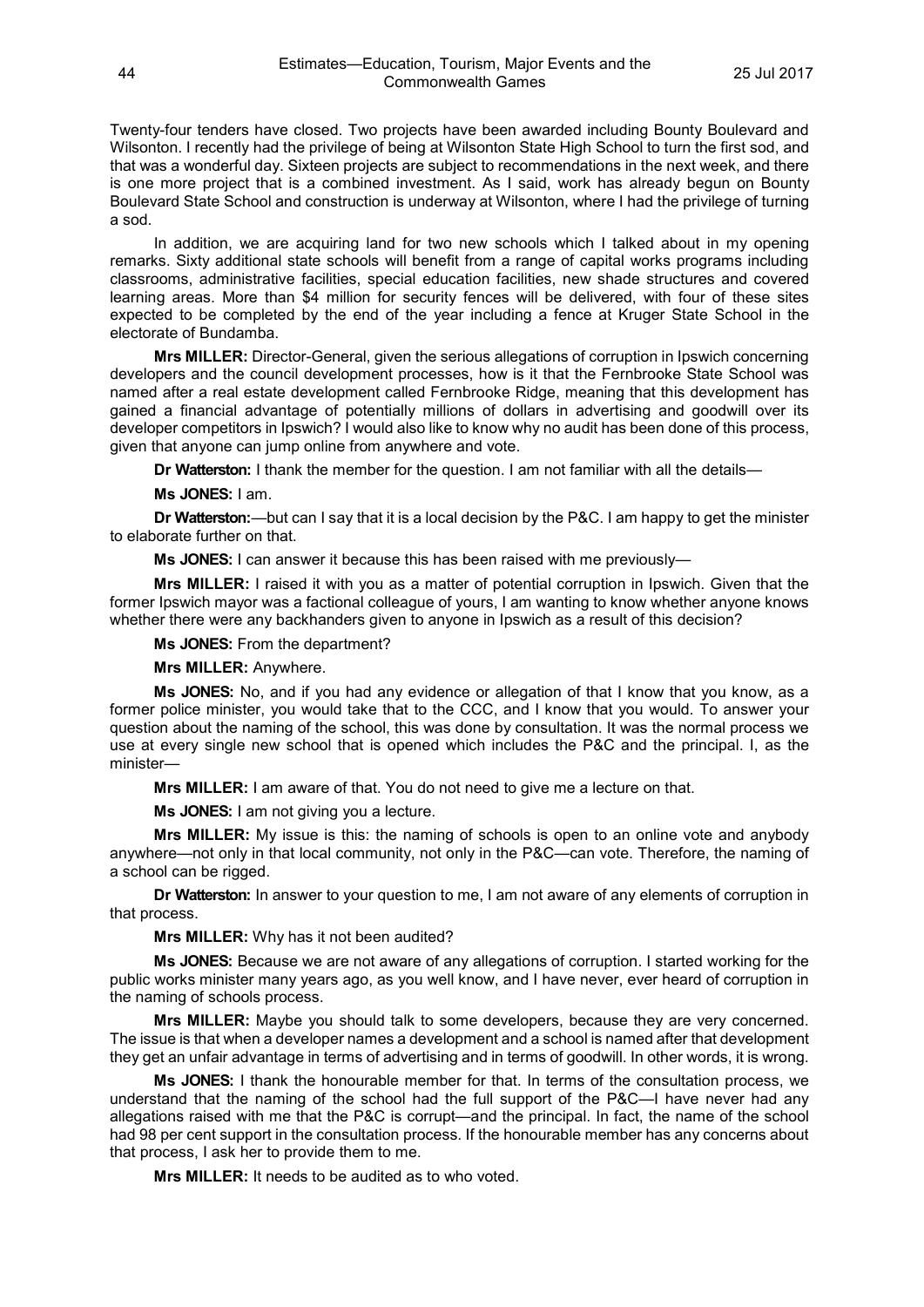**Ms JONES:** That is the first time you have raised the audit with me, and I am happy to have a look at that, but I can assure you that at no stage will I as minister override the local principal and the P&C on the naming of the school. If the P&C—

**Mrs MILLER:** You did not even contact me in relation to the naming of this school. In fact, you could not wait to—

**Ms JONES:** I listened to the school community and you could have made a submission.

**CHAIR:** Order! Member for Bundamba, we are not going to debate this. You have asked your question. I believe the minister has answered the question—answered it several times. We will move on to the next question. Minister, page 7 of the SDS refers to the \$500 million Building Future Schools Fund to address enrolment growth pressures in state schools. Can you outline to the committee why this fund is necessary and how it will support public education in Queensland?

**Ms JONES:** I thank the honourable member for the question. I know that in a number of meetings that the chair and I have had he has raised with me personally his concern about the growth that is happening in Townsville, particularly in the northern area of Townsville. We are seeing strong growth not only in inner-city Brisbane but also in new city suburbs and in regional centres such as Townsville, Gladstone, the northern Gold Coast and Brisbane south.

Over the last 10 years, in the 33 state schools and special schools within five kilometres of inner Brisbane we have seen approximate growth of 5,000 additional students in Brisbane. We have not had a new school built in the inner city of Brisbane since 1963. In addition to that, we now have in State High the largest high school in Brisbane—and in fact, the largest school in Australia. On the current trajectory we expect to see an additional 3,500 students requiring classrooms in inner-city Brisbane in the next five years. The key fundamental issue—and I think estimates is a good opportunity to flesh this out—is that we have also maximised a lot of the land at inner-city schools. Because no new school has been built in inner-city Brisbane since 1963, successive governments on all sides have been maximising the assets that we currently have. A lot of those schools are now at capacity when it comes to the ability to put additional infrastructure on those sites.

Our government is determined, given these real constraints, to build a new high school in the inner south in partnership with UQ and a new state high school in Fortitude Valley in partnership with QUT. This is in stark contrast to the former government, which pledged to sell off that site. We will also expand West End State School. We have seen significant growth. When I spoke with the principal of that school, I think she said that she had more than 130 students enrol. As an ex-principal, you can understand this pressure: imagine between day 8 and halfway through the year getting an extra 133 kids at your school. We are planning for new high schools in Mount Low in Townsville, Yarrabilba, North Lakes, Mango Hill and Calliope. This year we are building new schools at the Gold Coast, Sunshine Coast, Logan and Townsville. We will keep on building with that record investment.

**Ms DAVIS:** Minister, I refer to page 20 of the SDS which outlines the Advancing Queensland State Schools Program that you have just spoken about. Whilst I appreciate that many of the schools are very happy to be part of that program, there are certainly some concerns at other schools. Minister, you have stated in media releases that these projects were identified in consultation with school communities. Can you outline exactly what that consultation looked like and how recently that consultation was undertaken?

**Ms JONES:** As I said, I am very fortunate as the education minister that my Premier and my Treasurer listen to me. Unlike the previous education minister, who wrote to the now Leader of the Opposition saying they wanted additional capital dollars to deliver additional projects, I made those representations and was able to get that additional funding.

As I said, part of this program was not only to deliver infrastructure that has been overwhelmingly welcomed by local communities—and today I have read into *Hansard* members of the opposition who said that they delivered these projects—but also to create jobs. I am happy to get the deputy director-general who manages this project delivery to talk to that. From day one there was consultation about who had a project ready to go, whether we could get that project happening as soon as possible to create jobs, particularly in rural and remote Queensland, and the impact it would have at the school. Did you want to add anything to that, Jeffrey?

**Mr Hunt:** I thank the member for the question. This is an outstanding program for us from an infrastructure perspective. While I am speaking I would like to acknowledge my infrastructure services team that are delivering this outstanding program. The prioritisation process we go through is similar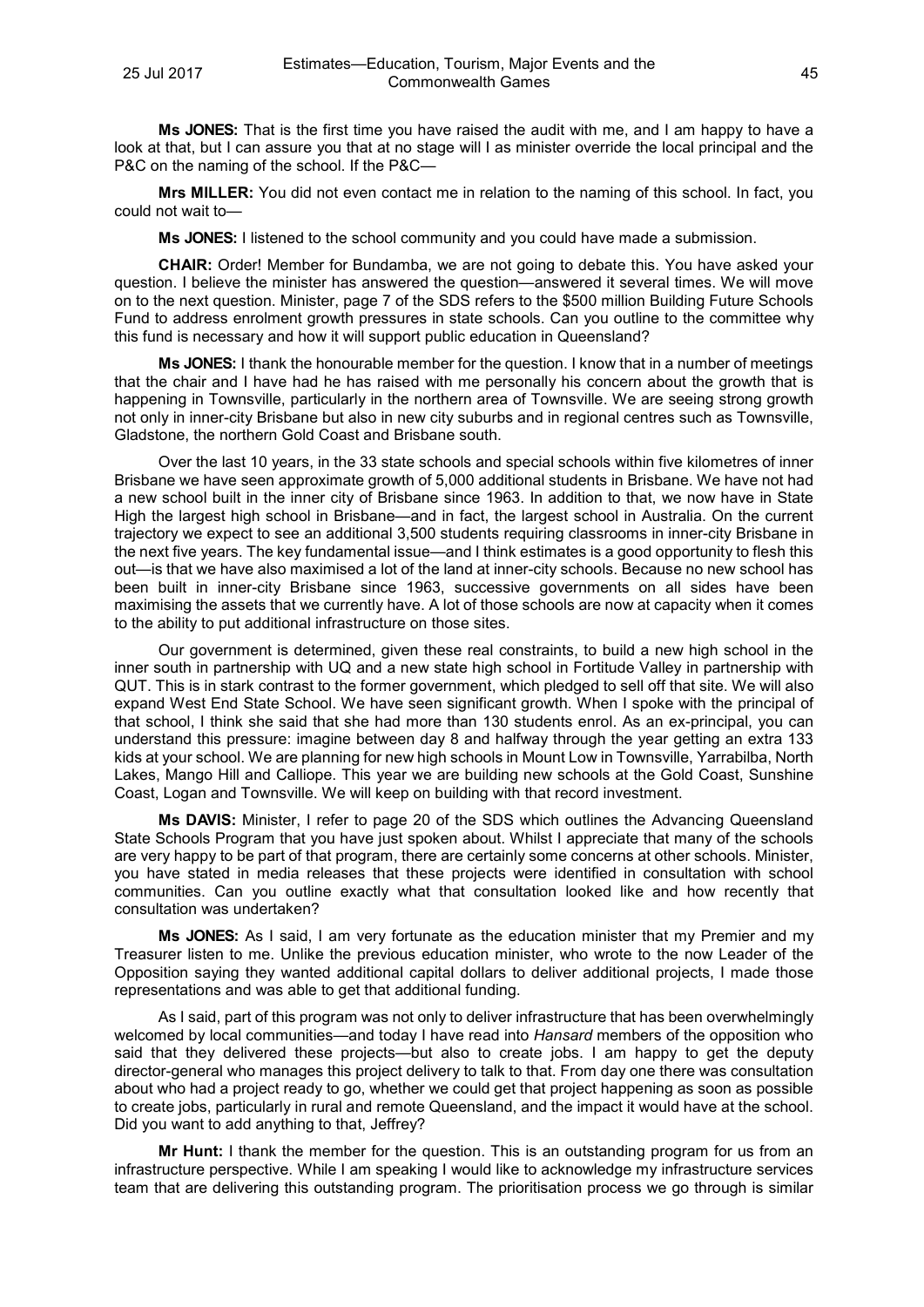to, or almost the same as, that which was enshrined when the LNP government were in power. We went through a review of the infrastructure investment program and made sure there was a prioritisation process in place to inform the investment of our capital funding.

That involved the network of regional infrastructure managers across the state working with individual schools to identify what are their key priority projects. Those projects are profiled into a program of work that is overseen by the infrastructure services branch with principals association representatives to inform the prioritisation process. That program then forms our investment strategy for the one-year, four-year and 10-year outlook that we go through.

To answer your question, the consultation is between the regional infrastructure manager and the local school principals to ensure that we are getting the investments right, and those investments are making a difference. Without this particular investment, these schools probably would have waited a very long time to have those investments put into place. School halls typically do not get prioritised at the top of the tree because we are dealing with growth and renewal issues in the main as a growing state. We are very proud to invest in those issues, but it is important that when there is new initiative funding available we use the same prioritisation process. I, as the chair of the infrastructure investment board and the infrastructure investment program, have oversight of the investments and where they go.

**Ms DAVIS:** Mr Hunt, did the local infrastructure managers that you referred to, which deal directly with the schools, go back, once these schools were identified as being part of this program, to determine that the plan or the school met the needs of the school presently? I assume that some of those school halls were looked at some years ago and there may be a change to the dynamic of the school—the number of enrolments, pressing need, things may need to change. My question is: was there some contemporary consultation done with the schools to ensure that what was going to be offered as part of this program was going to deliver what the school was after?

**Mr Hunt:** The short answer is yes. We took a provisional budgeting approach to the allocation of the funds to the prioritised projects. There was a project manager assigned to each of the projects and they consulted with each of the principals about the project brief. As the minister indicated, this was about driving investment and making sure that we were stimulating jobs and the economy and delivering an outstanding outcome for those schools. We went back and consulted with each of those schools around the project brief to ensure that we could deliver the project within the budget that we had allocated provisionally and negotiate with them around the full project scope and design. That has been rolling through and, as the minister indicated, those projects have largely gone to tender based on the consultation that we have had with those schools to make sure that the halls are fit for purpose and they are going to meet the needs of the school locally. We have had a number of consultations—I personally have had a couple of conversations with those principals to make sure that the little things that they would like added into those halls are also included. That might be as a result of a co-contribution effort from the school or from the program funding. We are going out to tender. We are getting good value for money. Any allocation of funding out of that program is available to enhance the project builds that we are doing.

**Ms DAVIS:** My next question is to the minister. I refer to the Kelvin Grove State College, which is amongst the schools that are identified in this program. Given that there was consultation done with the school, can you tell me whether there was any specific consultation done with the parents of students enrolled at the tennis excellence program given that this new building will wipe out half of their tennis courts and significantly impact on their program?

**Ms JONES:** Yes, there was. Jeff can go into details about that.

**Mr Hunt:** I have had personal conversations with the principal of Kelvin Grove State College and we have been discussing the impact on the tennis excellence program. The executive principal has been doing an outstanding job to negotiate how to do this significant building project that they are fully behind and fully wanting because it will provide them with a significant asset for their growing school. They have put into place alternative plans for accommodating the tennis program during that construction time. We are continuing to look at other projects—

**Ms DAVIS:** Can you explain what these new arrangements are, because the school does have a contract with parents to provide particular periods of court time?

**Mr Hunt:** That is correct.

**Ms DAVIS:** Now that there are half the courts on site, how is that going to be delivered for parents and for the children to also be able to attend their regular class?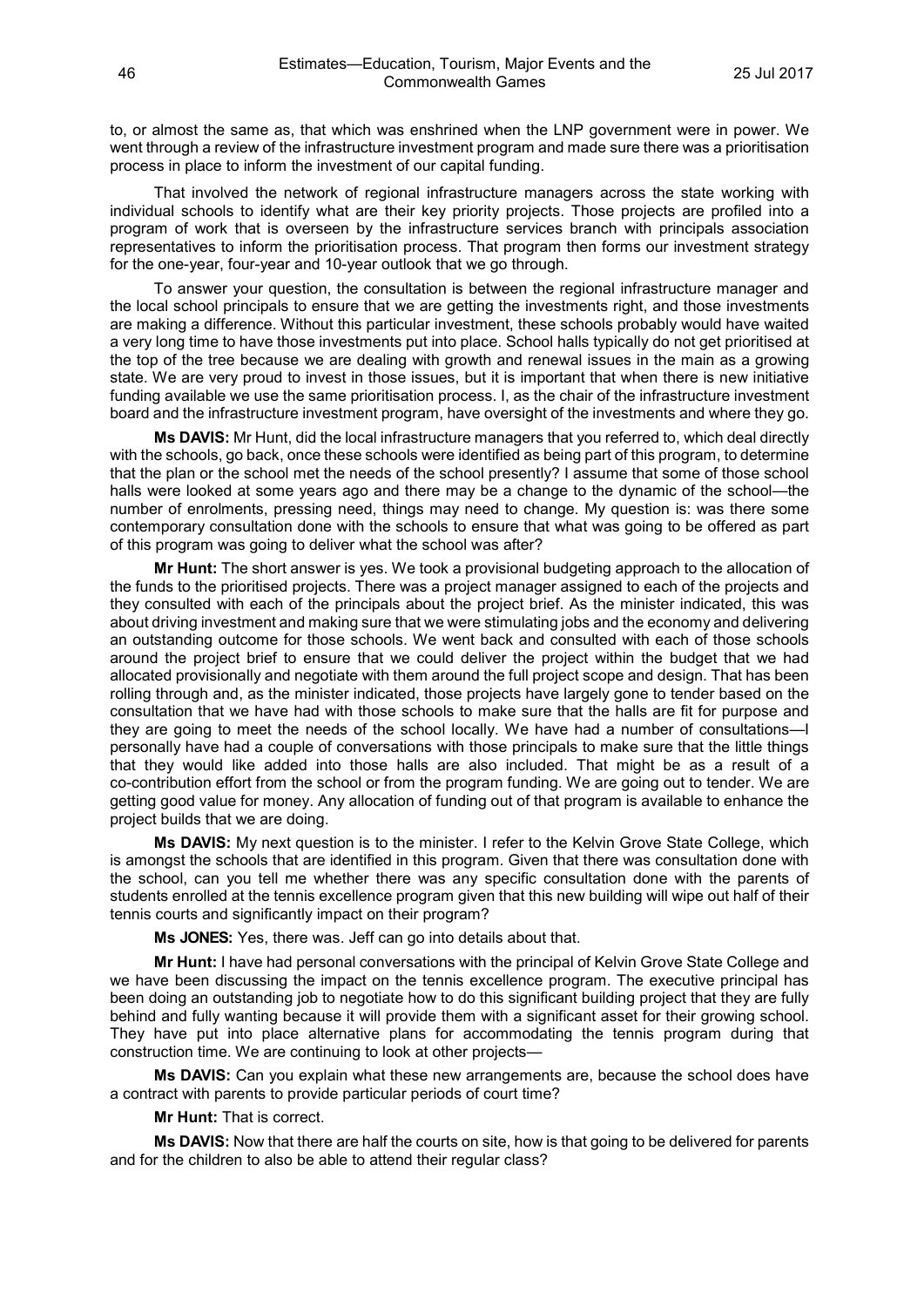**Mr Hunt:** The school was negotiating with Frew Park and that tennis centre there. They were also looking at other tennis courts in other schools in surrounding areas. Remember this is potentially short-term pain for a long-term gain. A significant infrastructure investment in a hall for that school is an outstanding piece of work. It is part of that school's master plan to ensure that it has the extra facilities that it requires as a growing and significantly iconic P-12 school in our system. The reality is that obviously whenever there is a building program, there is a level of disruption, be that a small project or a large project like this. We have been working very closely with Kelvin Grove State College, and Llew Paulger, the principal there, and I speak regularly. The reality is that there is an issue that we need to address with the school and the school community, and Llew is doing that very well—negotiating with the parents of the tennis program. There are other parts of that school's programs of excellence that are also likely to need some different accommodation during the time of the construction. We do that with all building projects to make sure that we can accommodate the teaching and learning needs of those schools as we go forward. Remember that these are significant community assets. I acknowledge the importance of the tennis excellence program. The reality is that school has a range of programs. We want to support all of those programs-

**Ms JONES:** I did the extension drama program.

**Mr Hunt:**—and we will continue to support that school. As I said earlier, the school has been doing an outstanding job trying to balance the various needs of its school community.

**Ms DAVIS:** Where are the new courts going? There must be some new courts going—

**Ms JONES:** On the other side of the oval.

**Ms DAVIS:** Thank you, Minister. I am asking Mr Hunt.

**Mr Hunt:** We are still in the final throes of negotiating. The minister indicated that there is one hall project that is still being consulted. That is the Kelvin Grove State College hall because it is a significant piece of infrastructure. It is a challenging site because of its topography and soil type. We are working with that school. There are other projects that are going on in that campus that we need to accommodate and we need to balance the projects across the time frame.

**Ms DAVIS:** Perhaps you can help me with this. I refer to Budget Paper No. 3, page 38, which states that the project cost is \$5.16 million. I refer to the Public Works website for capital works building projects, which states that the project cost is \$6.42 million. I also refer to a *Brisbane Times* article of 13 June 2017, which states that the school will receive an initial \$6.2 million towards the total project cost for this new facility. Which one is it?

**Mr Hunt:** With all of these infrastructure projects you would understand that there are both capex, or capital expenditure, items and operational expenditure items. It is not uncommon for different numbers to be used in the description of the project in terms of a capital expenditure or an operational expenditure notion. As I indicated a moment ago, this particular project is also subject to current consideration around bundling that particular project with other works that are in the mix. We will try to maximise the benefit for that particular school to ensure that they get the very best outcome to meet their local needs. We will work with that school and we will work across our range of infrastructure and investment programs to ensure that we do get that outcome for the school.

**Ms DAVIS:** Minister, I refer again to the *Brisbane Times* article that states that the school will receive \$6.2 million towards a \$14.2 million facility. Can you please provide me with information as to where that additional \$8 million is budgeted for to complete the project?

**Ms JONES:** I think when we announced the Kelvin Grove hall we had always spoken about it in the concept of around \$6 million for the hall. That is consistent with what I have said publicly—\$6 million for the Kelvin Grove state school hall.

**Ms DAVIS:** It is not only for the first part of a two-part—

**Ms JONES:** It might be over two years. I am trying to understand what you are referring to.

**Mr Hunt:** Which figure?

**Ms DAVIS:** The figure that was cited—I am just taking it from the *Brisbane Times* article—was that there is an initial amount of \$6.2 million and a second amount—

**Ms JONES:** We might go to the budget papers instead of the *Brisbane Times*, no offence to Fairfax Media.

**Ms DAVIS:** I am asking the question—it is not in the budget. I am asking whether that is, in fact, correct. Further to that, it is my understanding that it is part of the master plan of the school that they were after a facility that would accommodate the whole school community, which is around 2,800 students and teachers. This building only provides for half of that. My question, Minister, is this: in a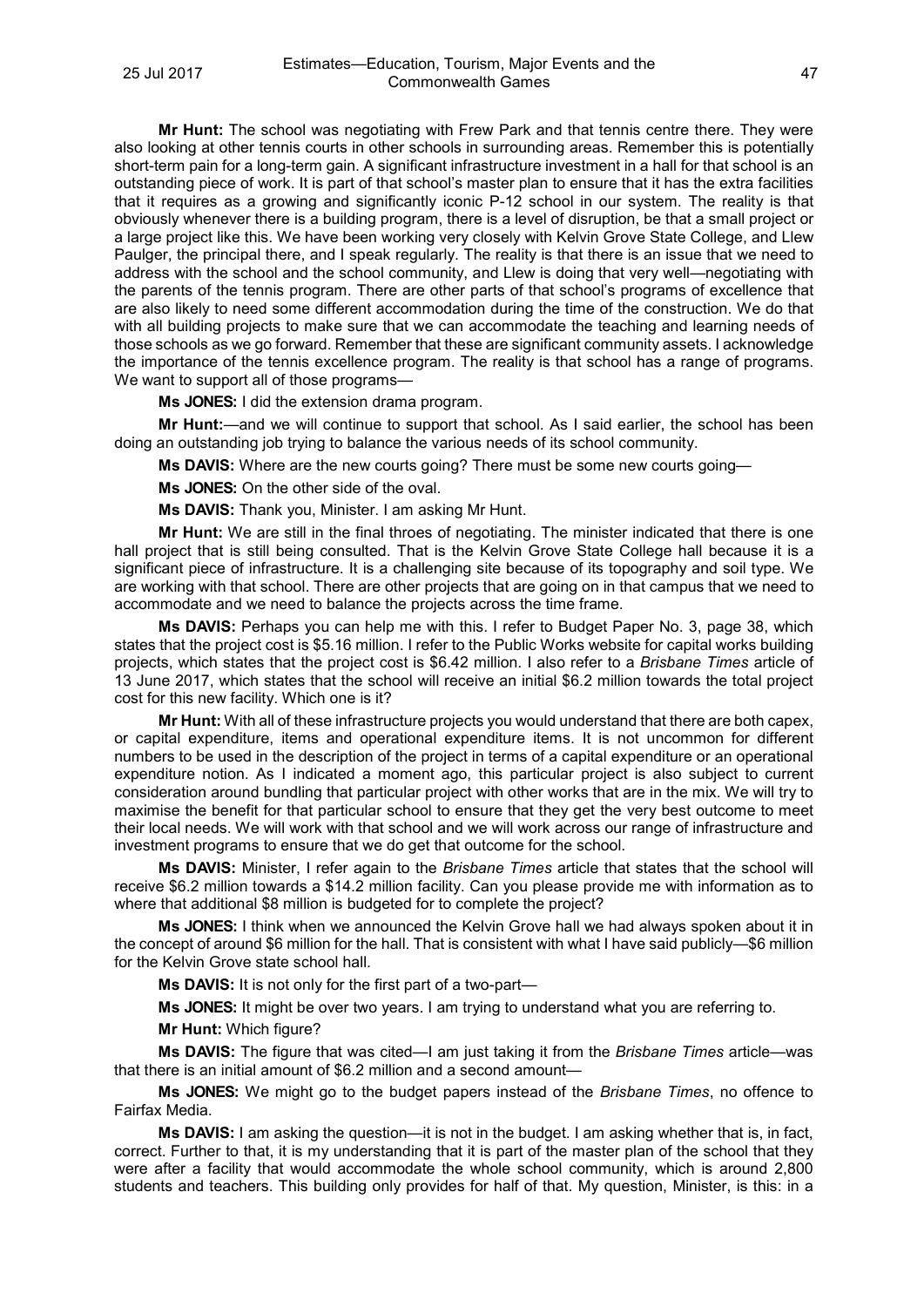letter to parents the principal said that 'the quantum of money does not deliver the type of facility that we believe we need to future proof the college'. I am just interested to understand whether this is half of the facility being built, whether there are plans for an additional amount of money to, in fact—

**Ms JONES:** It would not have been built under your watch.

**Ms DAVIS:**—provide a facility that will deliver what the school was after. I am seeking clarification.

**Ms JONES:** Is it for me? Who do you want to talk to? Is it for Jeff Hunt or me?

**Ms DAVIS:** You can answer it if you can.

**Ms JONES:** I met with Llew Paulger in my office—he is the principal of the school. As you know, I went to Kelvin Grove state high school. That is my high school—I actually was in one of the extension programs, believe it or not—and the chair also went to Kelvin Grove state high school. This is a school that I do know well. I have also met with one of the parents from the tennis excellence program. That is why I was able to say that I can answer the question about whether the principal is talking to the parents about putting additional courts on the other side of the school oval, a school oval I know well because it is the school oval where I used to do cross country and athletics. Kelvin Grove state high school is a great school and I am very proud to be a past pupil of that school.

I can confirm that, without a Labor government, there is no way on God's earth this hall would have been built. It is only being delivered, as Jeff said in his comments, because of our record investment in infrastructure. The conversation we are having today, as Jeff has articulated in the multiple conversations—and I said in my comment—is we are currently actively working with the school to deliver the best outcome for the school. I can also say as the local member in this community that parents are overwhelmingly saying to me, 'Thank goodness you have built the hall.' I had a number of meetings with the P&C. They came and met with me when I first became the education minister saying that the LNP promised a hall but did not fund the hall. I am the minister that will deliver the hall for Kelvin Grove State College and I am very proud of it. I will continue to work with the school—

**Miss BARTON:** Half a hall.

**Ms DAVIS:** Half a hall—

**Ms JONES:**—to get the best outcome for this school. Sorry, Verity?

**Miss BARTON:** I was not talking to you.

**CHAIR:** Minister, keep going, thank you.

**Ms JONES:** I have met with the P&C multiple times. I have met with the principal multiple times. The principal hugged me when I told him that we had actually secured the funding—thank you, Llew and I will continue to work with the school to deliver the best outcome.

**Ms DAVIS:** For half a hall?

**Miss BARTON:** It only has two walls.

**Ms DAVIS:** I understand that the school already has a multipurpose hall; is that right?

**Ms JONES:** Yes, the hall where I was the lead in *Oliver* in 1994. I was actually in the same musical as Larissa Waters.

**Ms DAVIS:** How many schools in Queensland do not have a multipurpose hall?

**Ms JONES:** I thank the honourable member for that question because, as you know, when the LNP were in government—how many halls did they build in existing schools, Jeff?

**Ms DAVIS:** That was not my question.

**Ms JONES:** No, I am just talking as a contrast.

**Ms DAVIS:** Minister, that was not my question. I am simply asking—

**Ms JONES:** It is my choice.

**Ms DAVIS:**—how many schools in Queensland do not have a multipurpose hall? That is all I asked.

**Ms JONES:** I will get Jeff to provide that answer, but can I say we are sitting here talking today about the first school hall building project that has been delivered in a generation. I am very proud to be the minister delivering that. Only through our record investment in capital works are we starting to deliver those halls in those schools. For example, when I went to Townsville—and it was not in your electorate, Chair, but in Aaron Harper's electorate—I met the principal of Kirwan State High School where 2,200 students were sitting in the sun together. I think that they deserve a hall and we are delivering that hall. Do you have that data available immediately to you, Jeff, or do we need to get that?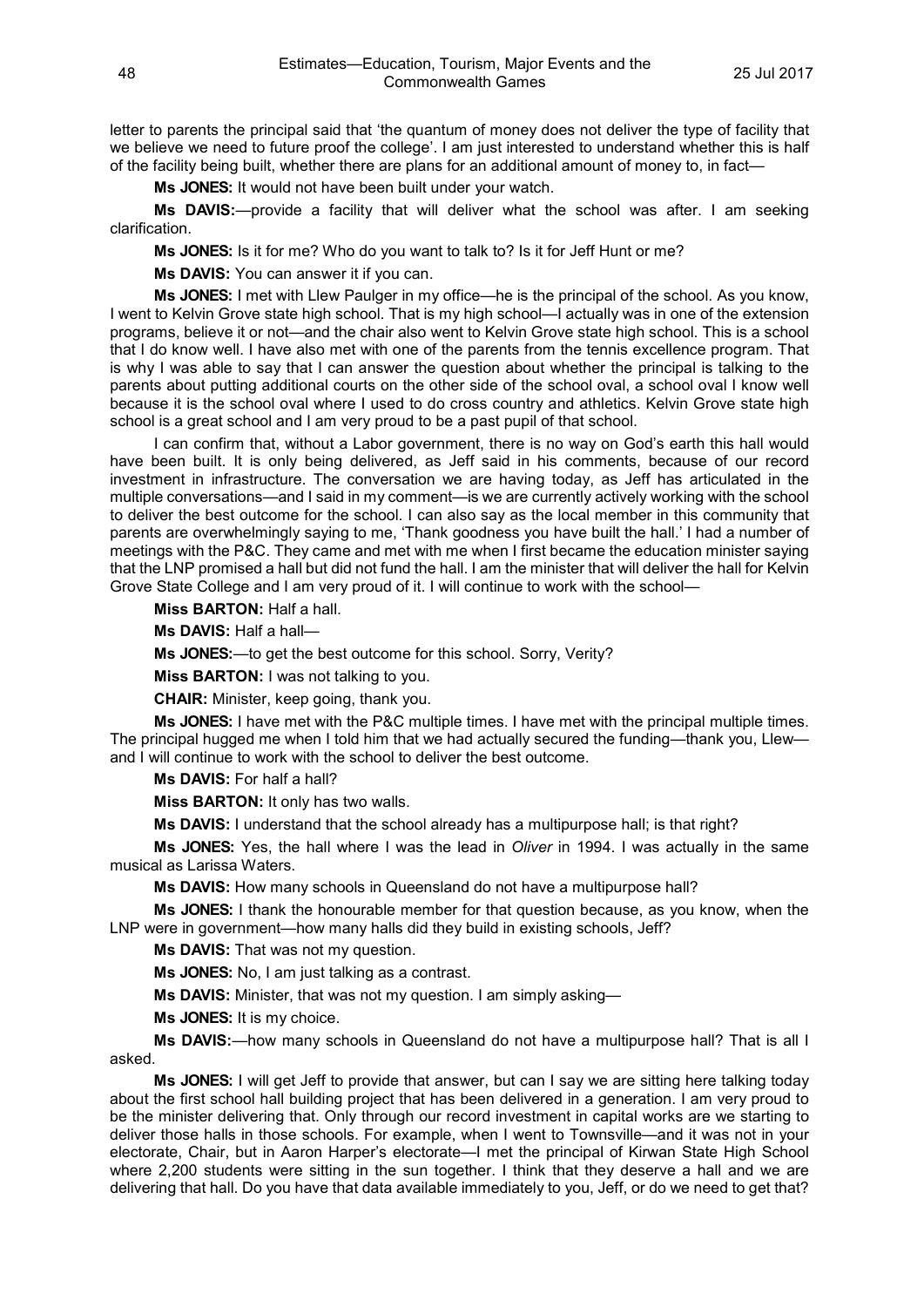**Mr Hunt:** What was the question again, Minister?

**Ms JONES:** How many high schools do not have a hall currently?

**Mr Hunt:** High schools? I will need to get that. I am happy to take that on notice and get that.

**CHAIR:** Thank you. We will come back to you.

**Ms JONES:** I am very proud that we are delivering halls.

**Miss BARTON:** Get Kevin to answer that!

**Ms JONES:** I take that interjection. That is a really good point. It was a Labor government federally that delivered halls in all the primary schools which has freed up the state government to focus on the high schools. We know that the LNP did not build halls when they were in government. In actual fact, they reduced the ability to build halls by pulling their PPP payments out of the capital works infrastructure. Tim Nicholls overruled the education minister at the time. I am very fortunate to have a Premier that listens to their line ministers and now I am delivering a halls program.

**Mr DICKSON:** To all the educators in the room I say thank you for what you do. Minister, on page 7 of your SDS under service area highlights it lists 'allocating \$500 million in total capital funding over five years for the Building Future Schools Fund to address enrolment growth pressures'. I have a school in Brightwater in my electorate. The enrolment statistics are as follows: 2013, 402; 2014, 575; 2015, 641; 2016, 888; and 2017, 979. This equates to an increase in student enrolment of 144 per cent over five years. I have read through your 26-page document in entirety and Brightwater ranks in the top five schools in Queensland in terms of population growth—in fact, in the top five schools in terms of population growth outside of Brisbane. I ask: how much of the \$500 million or other government funding is going towards addressing enrolment growth pressure at Brightwater State School, as publicised recently? Is the \$500 million instead going towards the electorate of South Brisbane and the Deputy Premier's seat?

**Ms JONES:** Jeff will get some more details about the building program at Brightwater. I will say a number of things first. I also highlighted in my earlier answer that when we make a decision about where we need to build schools or new classrooms, it is based on two things. One is obviously population growth, as you have highlighted, but it is also based on the size and capacity of the existing school infrastructure and facilities. For example, the fact that no new high school had been built in Brisbane since 1963 had meant that the capacity for the existing school sites to grow those schools more was going to be a problem. We have had had the shadow minister talk to the fact that the Kelvin Grove site, for example, is becoming more constrained. If we want to provide the full suite of curriculum opportunities at that school, we have to be mindful of all the activities that happen at that school. In regards to Brightwater, Jeff, do you have some detail?

**Mr Hunt:** We have invested \$7½ million or thereabouts in meeting growth in Brightwater over the past five years and we will continue to manage within that school catchment with the infrastructure that they require.

**Ms JONES:** We are building classrooms for growth at Brightwater—\$7 million.

**Mr Hunt:** I will get the capacity figures for you. The way we approach this is, as the minister said earlier, we want to make sure that we maximise the current investments in infrastructure to meet local community need. We understand that Brightwater is a growing community and has been a growing community. It is not the only growing community across the state, and we are responding to growth in a whole range of areas to make sure that we have the infrastructure that is required for teaching and learning.

**Mr DICKSON:** Very clearly the question was: it is in the top five in Queensland. We are experiencing immense growth—

**Ms JONES:** No, but it is not. I totally understand you are making genuine representations on behalf of your community. What I am saying is that the growth might be high, but we do not just look at growth data; we also look at growth and the capacity within the school. If we spent \$7 million at the school in the last five years, therefore we are building infrastructure to cater for that growth–

**Mr DICKSON:** It is a brand-new school; I get that. I am saying that it has gone beyond the development capacity that your government had planned for. Now we are outside of that and nobody is doing anything and we are locked into a small block of dirt.

**Ms JONES:** My advice is that the current enrolment at the school is at 90 per cent. West End State School, for example, which I just spoke about, is close to being over capacity because of its growth. We will continue to monitor that. At the moment it is sitting at 90 per cent capacity, so every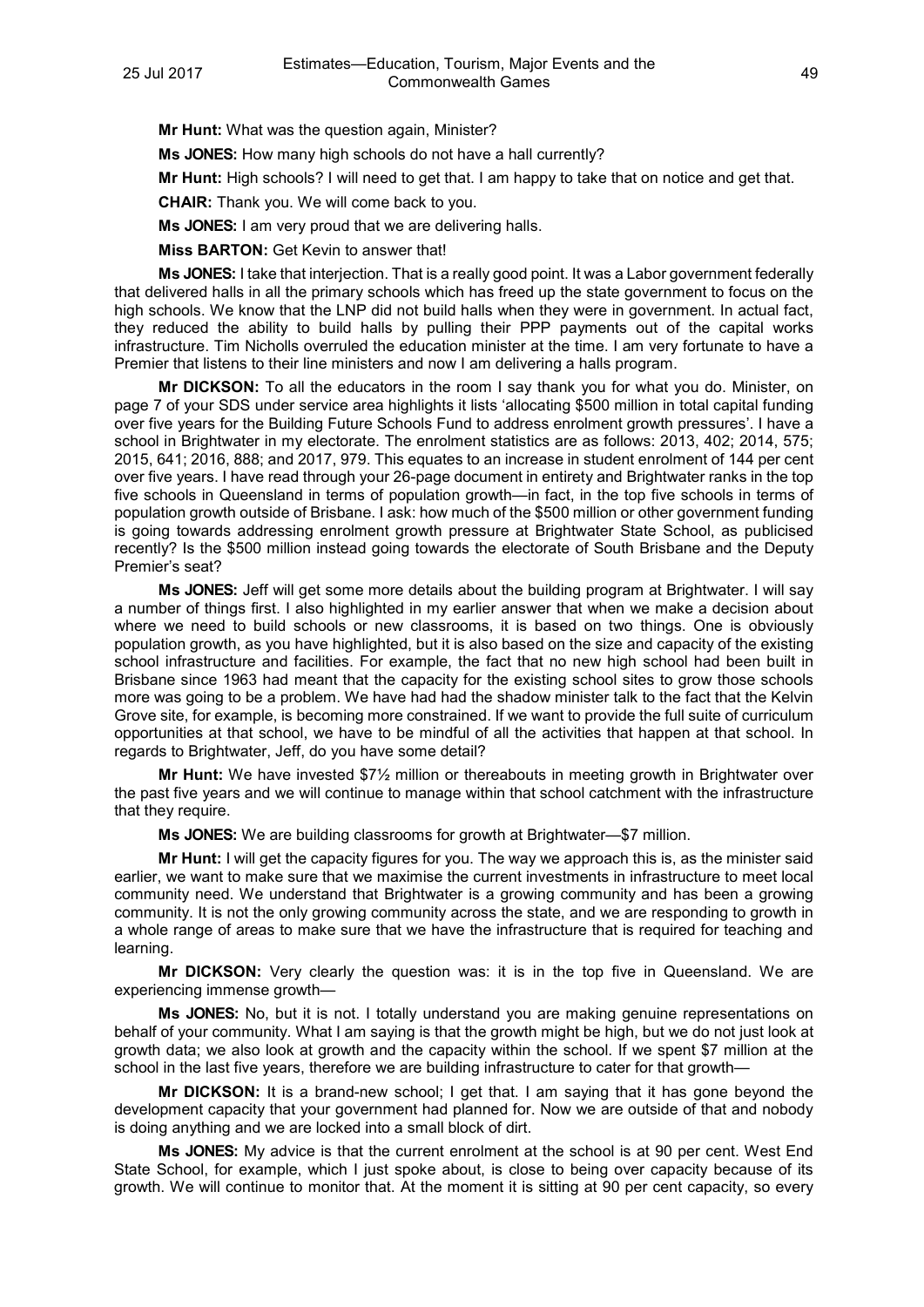student at the school who needs a desk, a chair and a classroom has one. Working with you and representations from your local community, I am happy to sit down with you and say that next year we will do an assessment—like we do every year—to build the classrooms to cater for growth. For example, from the information you have given me—and I will get the department to have a look at this—you believe that we will need additional classrooms next year. If that is the case I can give you an assurance, honourable member, that we will deliver those classrooms for you to cater for that growth.

**CHAIR:** Minister, the Palaszczuk government went to the successful 2015 election with a commitment to restore front-line teachers cut from Queensland schools by the LNP government. Pages 4 and 7 of the SDS refer to this commitment to fund additional teachers. Can you inform the committee how the Labor government has worked to restore teachers who were cut from Queensland classrooms?

**Ms JONES:** I know I have referred to this, but the reason you are sitting here as chair is that the Premier believed that having a former principal in the role would be beneficial. You know firsthand what a difference it makes to have additional teachers in your classrooms. The Queensland Teachers' Union is the industrial body that represents teachers in our classrooms, and I want to acknowledge Kevin Bates, president of the Queensland Teachers' Union, who is in the gallery. Kevin is passionate—as are you and I and many Queenslanders—about not talking down our state schools but instead talking up the great work that is happening in our state schools and providing the infrastructure and support that teachers need to do the great work they do every day. That is why we made an election commitment to deliver 875 teachers above growth. This stands in stark contrast to the opposition, who cut 500 teachers from Queensland schools through a number of programs which I have talked about. It highlights the fact that there is a clear difference in approach between us and the former government.

In fact, as a consequence 3,400 extra teachers have been employed to address enrolment growth and put downward pressure on class sizes. I know that there is a lot of conjecture about class sizes, but I have never met a parent who asked whether I could put their child in the largest class. Fourteen thousand classes were oversized under the LNP, but because of the extra investment we have made we have reduced this to 10,000. We are making a real and tangible difference in restoring front-line services in Queensland schools. While they cut teacher positions, we increased teacher positions. More than 3,400 more teachers are working in Queensland schools, making a difference to every child's life. I congratulate and thank the Queensland Teachers' Union for their advocacy on behalf of their members and the great work that our teachers do every day.

**Mr WILLIAMS:** Minister, with reference to page 7 of the SDS, can you outline how Queensland state schools are being supported to deliver an ever-increasing digital curriculum?

**Ms JONES:** The *Financial Review* commented that if we do not provide IT support for students and schools we will breed a generation of burger flippers, and I say that as an ex-Maccas chick. When I was at Kelvin Grove State High School I used to work at McDonald's. As you know, the LNP cut 270 IT staff from Education. When they go around to visit schools saying that we should be doing more in the IT space, what they do not say is that when they were in government they had a choice to step up support for IT in schools. That is not the choice they made. They did not listen to teachers. They cut 270 jobs from the IT department. We want every state school and each student to have access to a secure, reliable and personalised IT platform to support modern learning. That is why we are investing \$140 million over four years to fund dedicated information technology support in our state schools.

I am glad that Kevin is here at this point in time, because often without these IT specialists in schools the responsibility would fall on our hardworking administrative and BSM staff. They do a great job in our schools and are integral to the delivery of good, quality education. This investment will provide an extra full-time-equivalent IT support staff member for every 1,000 students across all Queensland state schools. We have more than 370,000 devices across our schools' networks, so having this IT support—I have previously had this conversation with the member for Maryborough—is something that schools say they really want to see. I am sure that all of you from both sides of politics have attended P&C meetings where they have talked about IT support. I am very pleased that I am the minister sitting here today saying that I will deliver IT support for the very first time through a dedicated officer. I am very proud of that, and I think we all have a right to be.

IT support was identified as a high priority during our review of school administrative support staff. That was an election commitment, as you recall, and I am very pleased that, as a consequence of the consultation we have done with workers in our schools, we have been able to do this. This resourcing will mean that a school with 2,000 students—like Kenmore State High School in the Moggill electorate—will be able to employ two full-time IT staff, or a state primary school with 500 students like Woodridge North State School—will receive an allocation of resourcing to employ an IT support technician five days a fortnight.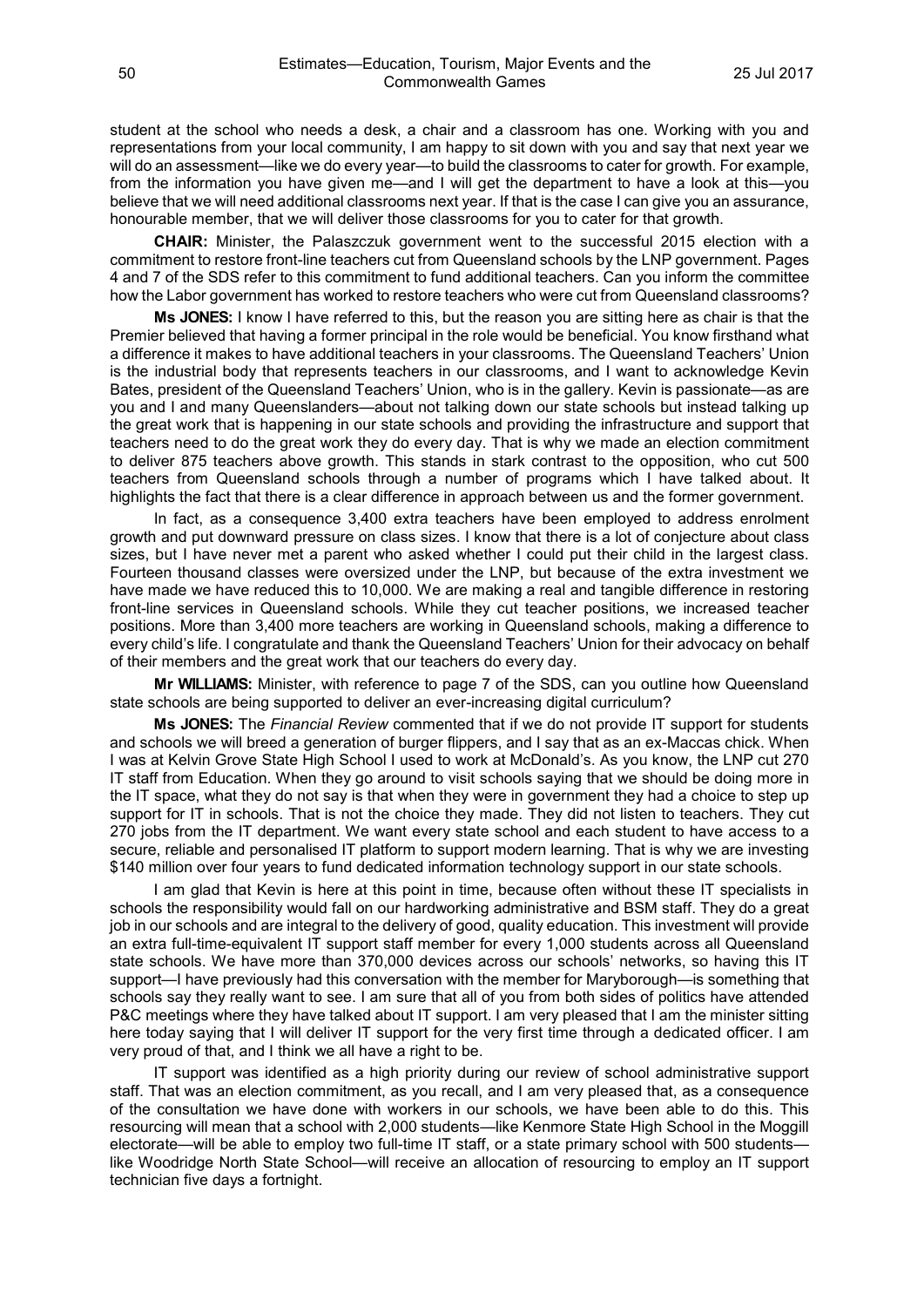To strengthen IT support we are also providing funding for smaller schools. I do not know where you did your remote country service, Mr Chair, but we have schools with fewer than 50 students. We will also provide base support of an additional \$3,000 in their allocation to provide IT support in those schools. I am very pleased that in your first term you have been able to be part of a government that has delivered something that I know you have advocated for on behalf of your community for some time.

**Mr SAUNDERS:** Referring to page 7 of the SDS, could the minister outline how the Palaszczuk government is continuing to support school administrative and support staff? They are very close to me.

**Ms JONES:** Likewise. I want to once again acknowledge and thank the wonderful support staff. I always joke that you have to be on-side with the business services manager because often they are the ones who control a lot of things in the schools. The announcement that we made was about supporting not only our business service managers but also the admin support staff. Business service managers are now called business managers. We have to get that into our vernacular, because that is something they also asked for and we have delivered. I am really excited about this in particular, because a lot of the people in these roles in our schools are women.

As the Minister for Education I am very proud that, as part of this \$100 million, we have been transitioning a number of our staff from lower paying jobs to higher paying jobs; for example, no longer having AO2s but having AO3 positions in school support staff. More than 620 business services managers—or business managers—have now been upgraded, and more than 550 admin officers in small schools have also been upgraded. An additional \$7.4 million will provide additional grounds care support to small schools from 2018, and grounds and facilities officers are being upgraded as well. We are also strengthening grounds care resourcing from 2018 to provide the opportunity for additional school officers to be employed across approximately 400 small schools. I want to acknowledge on the record Alex Scott, president of Together Queensland, and Kate Flanders, also from Together Queensland, who said, 'We commend the Palaszczuk government for the first real reform to these positions in 20 years. For the first time school support staff have been recognised for the work they do.'

We did this via a video announcement to staff. The day that we actually got the money I was there with Kate Flanders and Sharon Abbott from School Business Managers Association Queensland, and we cried. We had tears in our eyes because this has been talked about for 20 years and we finally delivered it. I am really proud that we have provided pay parity for some of the lowest paid workers in our schools, but they are an integral part of our schools. Often you hear the comment that different sides of politics do not make a difference or that politicians do not make a difference, but this is a really good example of where a government decision has had a real and direct impact on the livelihoods and the ability for those women to provide for their families.

**Mrs MILLER:** My question is to relation to the curriculum. The new national curriculum is being rolled out in state schools and it includes a new subject that rolls geography, history, social science and civic education into one subject. Education has said that this will not occur in distance education. Why are distance education students being treated as second-class students, as they are going to be required to use the old, outdated curriculum?

**Ms Nixon:** We will be providing that support to schools of distance education. We are currently negotiating with them about support we can provide in updating all the resources they have to support students in the distance education environment.

## **Mrs MILLER:** How long will that take?

**Ms Nixon:** I would hope that we would have it in line with the rest of our resources, so it would be towards the end of this year, into the beginning of next year.

**Mr WILLIAMS:** Minister, I refer to the Queensland Curriculum and Assessment Authority. Can you update the committee on the Palaszczuk government's preparations for the new Senior Assessment Tertiary Entrance system?

**Ms JONES:** It is a really exciting time to be the education minister because of the record investment I have talked about and the fact that Queensland is the only state that continues to see a massive improvement in the NAPLAN data year in and year out. We are doing a major overhaul of the senior secondary system which is the largest since I was at Kelvin Grove State High School more than 20 years ago. While the current assessment and tertiary entrance procedures remain fair and reliable, it has been more than 20 years since the last comprehensive review. We have been working very closely with the Queensland Curriculum and Assessment Authority. I want to acknowledge Chris Rider,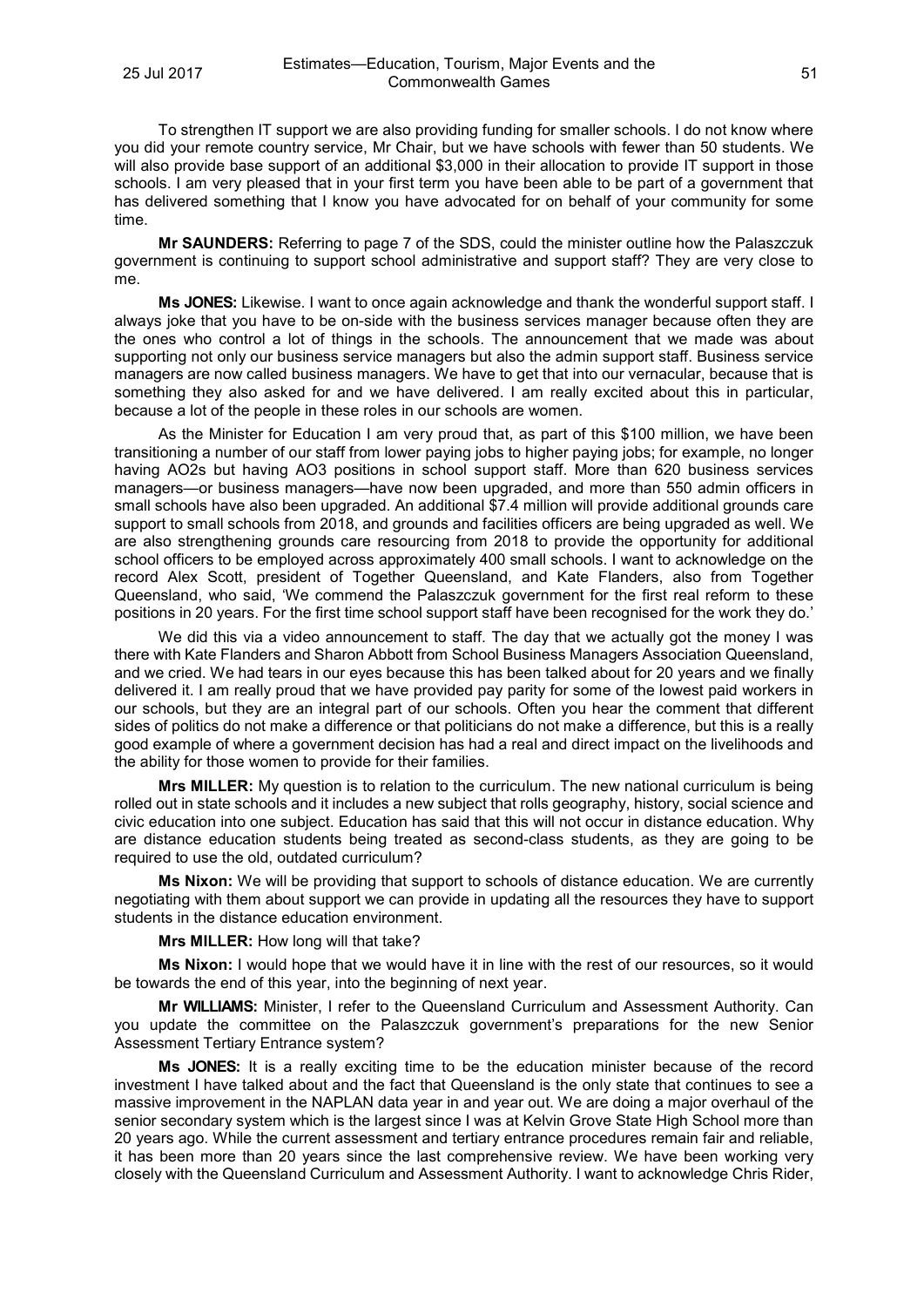Chief Executive Officer of the QCAA. He is doing a fantastic job with regard to rolling out the SATE, and I know that the shadow minister has had a number of meetings with the QCAA in her advocacy on behalf of all schools to ensure that the transition to the new curriculum and the new system for senior assessment and tertiary entrance is one that is responsive to all schools' needs.

The week before last we chaired a meeting of the stakeholder task force, which I have spoken about at previous estimates. It has representation from independent schools, Catholic schools, state schools, independent parents, Catholic parents, state school parents and universities as well as QTAC. We have been making all the decisions around SATE reforms in a collaborative way because I want to ensure that every school and every child, no matter which school they go to—we strongly believe as a government in parent choice when it comes to education—is being catered for.

We are currently working on the professional development phase, so we have been rolling out professional development. Mrs Wilton, who used to be at The Gap State High School and who has been a teacher in the education department running a lot of these workshops, said that this is the largest professional development program that has ever happened in her time in Education. It is a massive piece of work that is being extensively funded in this year's budget, but I am confident that the work of the QCAA will deliver the best outcome and a fair and transparent system for our students.

**CHAIR:** Minister, with regard to external assessment trials, can you update the committee on the preparation happening in schools across Queensland so that teachers, parents and students are ready for 2019?

**Ms JONES:** Chris, given that you have come here today, do you want to speak to this?

**Mr Rider:** In response to the question, we have had 13 external assessment trials in the last 14 months. They have ranged across all learning areas, from English to mathematics B to chemistry to visual arts to physical education and so on. We have been really heartened, because teachers have been really keen to be involved in these trials. Some 340 secondary schools have volunteered to participate in those external trials. We have had many teachers who have been very keen to be involved as external markers. As you would all know, we have not had external assessments in subjects in Queensland since 1972. In introducing external assessment in Queensland for the first time in more than four decades, we were a bit concerned about whether teachers would be excited to be involved in external marking. I can say to you that 900 teachers have performed the role of external markers in the trials we have done so far, and in many cases we have been oversubscribed by twice the number that we needed to conduct the external marking. It has been a very successful set of trials across the state so far. We have learned a great deal about administering external assessment trials, but we have also done a lot of work with schools in terms of preparing teachers to work with the new resources that we have provided for them to help students undertake those external assessment trials.

**Ms DAVIS:** I have some questions around the QCAA also. Mr Rider, the QCAA advertised for a manager of mathematics, which was an AO8 role, to redevelop the year 11 and 12 maths syllabus. Can you explain to the committee why the recruitment package required the candidate to hold a C-class driver's licence, which I am sure was probably very handy to have, but however a qualification in mathematics was not listed as a requirement, which one would expect would be desirable, if not essential?

**Mr Rider:** Thank you for the question. We have six positions inside the QCAA that are learning area managers' positions. Mathematics is one of those. We have a range of other experts in those learning area manager roles. All of the people who have those roles currently all have expertise as teachers in those learning areas, so in the mathematics area the person who runs the learning area of mathematics has mathematics expertise, as does the science person and as does the English person. I assure you that the people who are leading this work in terms of syllabus development across the state of Queensland are all expert.

To further answer your question, there are 46 general subjects in the future offerings from 2019. Those 46 general subjects have three internal assessments and one external assessment. The people who have been involved in writing those syllabuses—and I focus particularly on the mathematics area that you raised—have all been mathematics teachers. An expert writing team of mathematics teachers wrote the new senior mathematics subjects for this state. There is a learning area reference group that advises that writing team that consists of a whole range of representatives from the tertiary sector, from schools and so on who are also people who have expertise in the mathematics area. I assure you that in every area, specifically your question around mathematics, the expertise that goes into the writing of a syllabus comes from people who are expert in that subject area when they write it.

**Ms DAVIS:** Just to clarify, the successful applicant has a mathematics degree?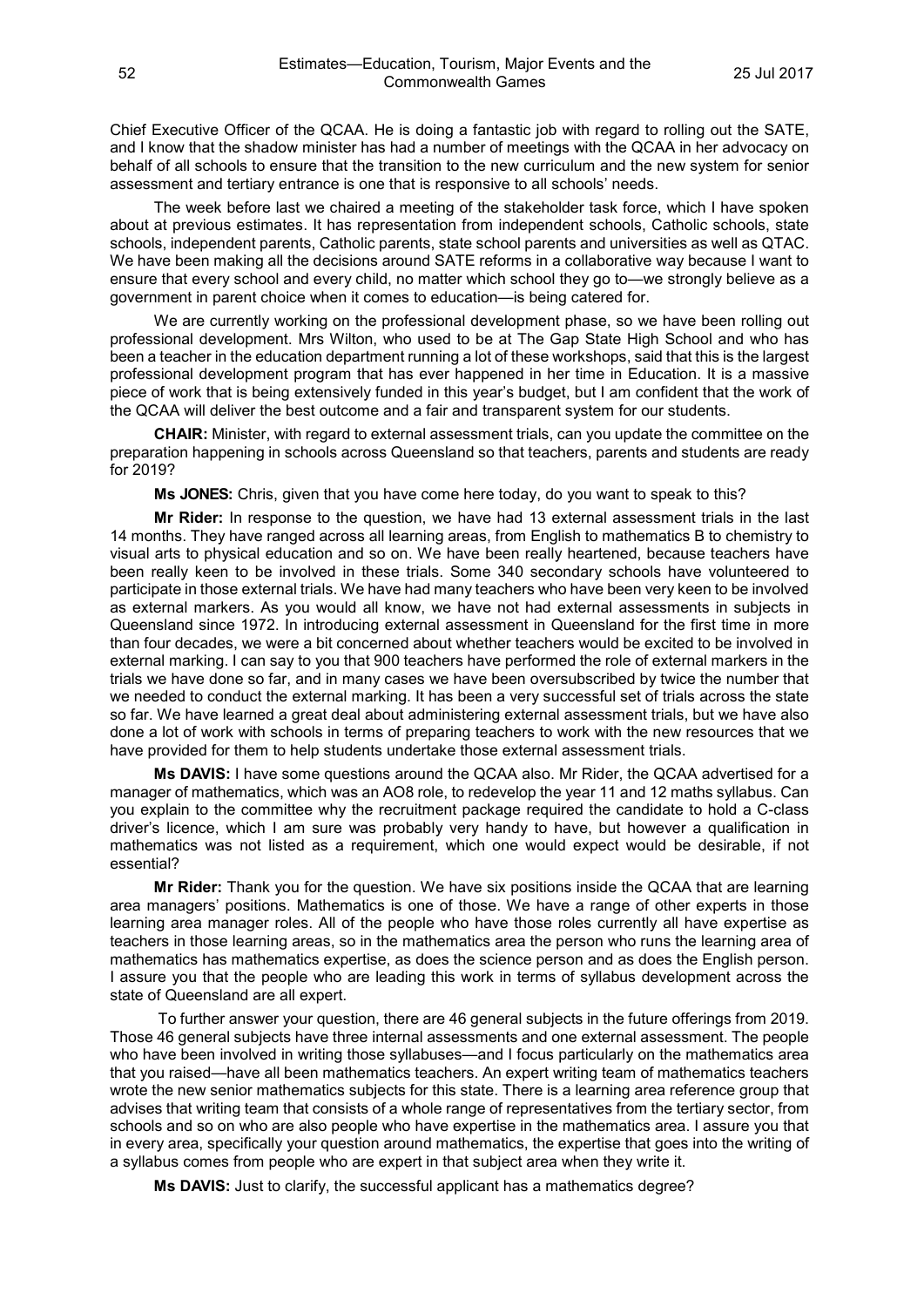**Ms DAVIS:** The person who was successful in the position that I just outlined?

**Mr Rider:** I assure you that in all of the learning area manager roles there are people who have expertise in that area. Very importantly to come back to the syllabus documents and the 46 general subjects, those syllabuses have been written by expert subject teachers who teach in Queensland schools. Over a period of more than 12 months we have had teachers who have gone through a selection process to become an expert writer for us. They must have expert knowledge in the subject syllabus that they are being asked to write in.

**Ms DAVIS:** One would expect that that was a given.

**Mr Rider:** Absolutely, but those teachers have given up weekends and many of them have given up large amounts of time in their school holidays to come in and actually write those syllabuses. I am particularly proud of the fact that of the 46 general subjects we have 40 of those approved and ready to go in Queensland schools now. Teachers can access those syllabuses online for the first time in Queensland. Of the other 25 subjects—the applied subjects—22 of those 25 are available. As the minister mentioned earlier, for the first time after my almost 35 years in education we have just undertaken an unprecedented activity in professional development. Almost 17,000 teachers in this state teach at least one year 11 and 12 senior subject. All of those teachers who teach those 46 general subjects will be given face-to-face professional development for the first time in my almost 35 years in education. Up until last Friday 1,100 teachers from schools right across the state had already participated in their face-to-face professional development, so between the beginning of this term in July until June next year we have 650 workshops for almost 17,000 teachers to attend face-to-face professional development. As I said before, it is unprecedented in my almost 35 years in education. The feedback that we have had already from the 1,100 from the last two weeks on every question we asked them in the evaluation sheet showed that the satisfaction ratings are better than 90 per cent in every single question.

**Ms DAVIS:** Thank you for that, Mr Rider. Mr Rider, in the answer to question on notice No. 7—I do not know if you have it there—in paragraphs a and b it shows that the QCAA has handed back over half a million dollars. In fact, nearly \$600,000 was reprioritised back to Treasury over the last two budgets. Can you please advise the committee what that almost \$600,000 was originally allocated to?

**Mr Rider:** Minister, I would have to take the question on notice about the specifics, but can I just say this to you.

**Ms JONES:** Just talk about the budget you have before you.

**Mr Rider:** We received almost \$69 million for the first three years of implementation of the senior assessment tertiary entrance reforms. You would know from October last year that in my position as CEO and the QCAA board we made a recommendation that we take one more year to do this implementation because we thought it was so important to get this right. We thought it was very important to engage teachers in the syllabus development and the professional development before young people walked into a classroom in the new system. In terms of that \$69 million that was allocated for the first three years, we simply recast that \$69 million across a four-year implementation so no additional money from the original \$69 million was sought. It was simply reprofiled across four years instead of three.

**Ms DAVIS:** That was not exactly my question, but thank you for that—

**Ms JONES:** We can—

**Ms DAVIS:** Minister, I am not asking you a question. I appreciate that you want to give me an answer, but I am asking Mr Rider some questions. Mr Rider, you mentioned in one of your earlier answers that there were double the subscription of teachers who wanted to undertake some professional development in the external marking course.

**Mr Rider:** They wanted to be considered for external marking, yes.

**Ms DAVIS:** Will those teachers get that PD or get that training or was it only for 1,100?

**Mr Rider:** Absolutely. If we go back to the question that I was asked earlier about the number of the external assessment trials, we have conducted 13 external assessment trials. Of those 13 external assessment trials, 40,000 year 11 students participated in those 13 external assessment trials. We asked for people to volunteer to be trained as external markers for that. If I use the example of English and mathematics B, we had quite large numbers of people who wanted to be external markers for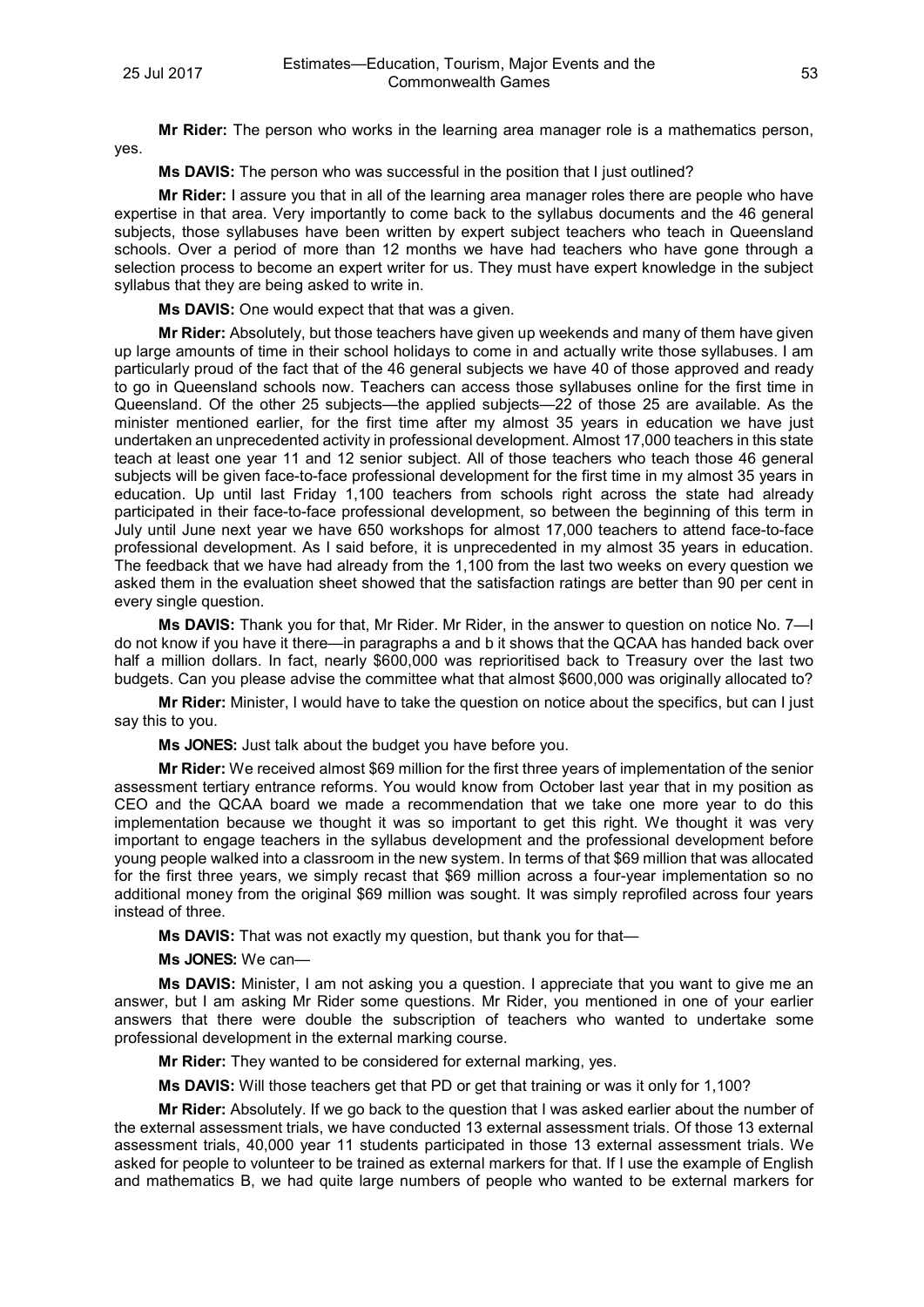English and external markers for mathematics B, and bear in mind that that was a trial. When we actually get into the implementation years in 2019 and 2020, we will call for people to participate as external markers and much larger numbers of teachers will be able to volunteer. In fact, we will need much larger numbers of teachers to be external markers when we actually implement in 2019 and 2020. The simple answer to your question is more and more markers will be needed in the first two years of implementation.

**Ms DAVIS:** There were enough spaces for 1,100 teachers to become markers. It will not be any time soon until a year down the track—that is how I am understanding your answer—when there will be a call for additional markers. Why would you not continue to roll that out rather than doing another large tranche further down the track?

**Mr Rider:** One of the purposes of the external assessment trial was to start to learn how to conduct and develop those external assessments in Queensland because it was something we had not done since 1972. We originally decided to do 13 of those up until the middle of this year. The time between now and the end of next year we are devoting to the development of mock assessments in all external subjects. If you are a year 11 and 12 teacher of a general subject in Queensland, between now and the end of next year the QCAA is turning its hand to the development of external mock assessment, so every teacher who teaches one of those year 11 and 12 subjects will get the advantage in the first year of implementation of having a mock external assessment that they can use with students. The reasoning behind that is if you are in other jurisdictions like New South Wales and Victoria they have many years of external assessments that teachers go back to and draw from in the preparation of young people for external assessment. In Queensland we would not be going back and looking at external exams that we conducted in 1972, so the authority is turning its hand to developing those 46 mock external assessments over the next 18 months which is about helping teachers prepare young people for their first round of external assessments. I just assure you though that there is plenty of opportunity for teachers to engage in the processes to learn how to be an external marker in the new system.

**Ms DAVIS:** Mr Rider, you work in with some of the other jurisdictions like New South Wales and Victoria that currently have external examinations and assessments. Have you been using any of their frameworks or PD or whatever rather than reinventing the wheel? There would be similarities, I would expect, in some areas between what they are doing in the other jurisdictions and what will be required here when this finally rolls out.

**Mr Rider:** Thank you for the question. In terms of what New South Wales and Victoria do, it is very important to understand that the policy position that Queensland has taken which was a key recommendation from the ACER review from 2014 is that we should strengthen the quality assurance around school based assessment in Queensland and we should complement that with external subject assessment.

#### **Ms DAVIS:** Yes.

**Mr Rider:** It is very important to understand that in Queensland in those 46 general subjects we will have three internal school based assessments which are developed by the school but go through a process of endorsement and confirmation with us, but we will also use external subject assessment. I guess the key thing to remember about what our southern friends do in New South Wales and Victoria is that their external assessment that they conduct in November of year 12 scales the results of school based assessment that go on throughout grades 11 and 12. Whilst we have some similarities with New South Wales and Victoria, we are quite different. Let me explain that we are trying to develop something that is world class here in Queensland. We are trying to take the best of what Queensland has done for four decades, affectionately called school based assessment, but we are putting much tighter quality assurance around the assessment that is prepared by teachers. We are endorsing that assessment in the future and we are also confirming the results of the school. We are adding external assessment to school based assessment to arrive at a subject result. Whilst there are some learnings from southern states about how to prepare external assessment, how to go about expert panels writing that and how to scrutinise those papers before they are used, that is only part of the future of Queensland. We are indeed keeping the best of what we have been doing for four decades and making it stronger and adding some of the things that we think are really valuable about other jurisdictions.

**Ms DAVIS:** Thank you for that. Mr Rider, I had the opportunity to go to the Brisbane Youth Detention Centre four to six weeks ago and it was quite an eye-opening experience. Can you explain to me whether there is any direct work being done between the QCAA and detention centres to prepare any student who might be in detention at a time when their senior assessment is occurring? I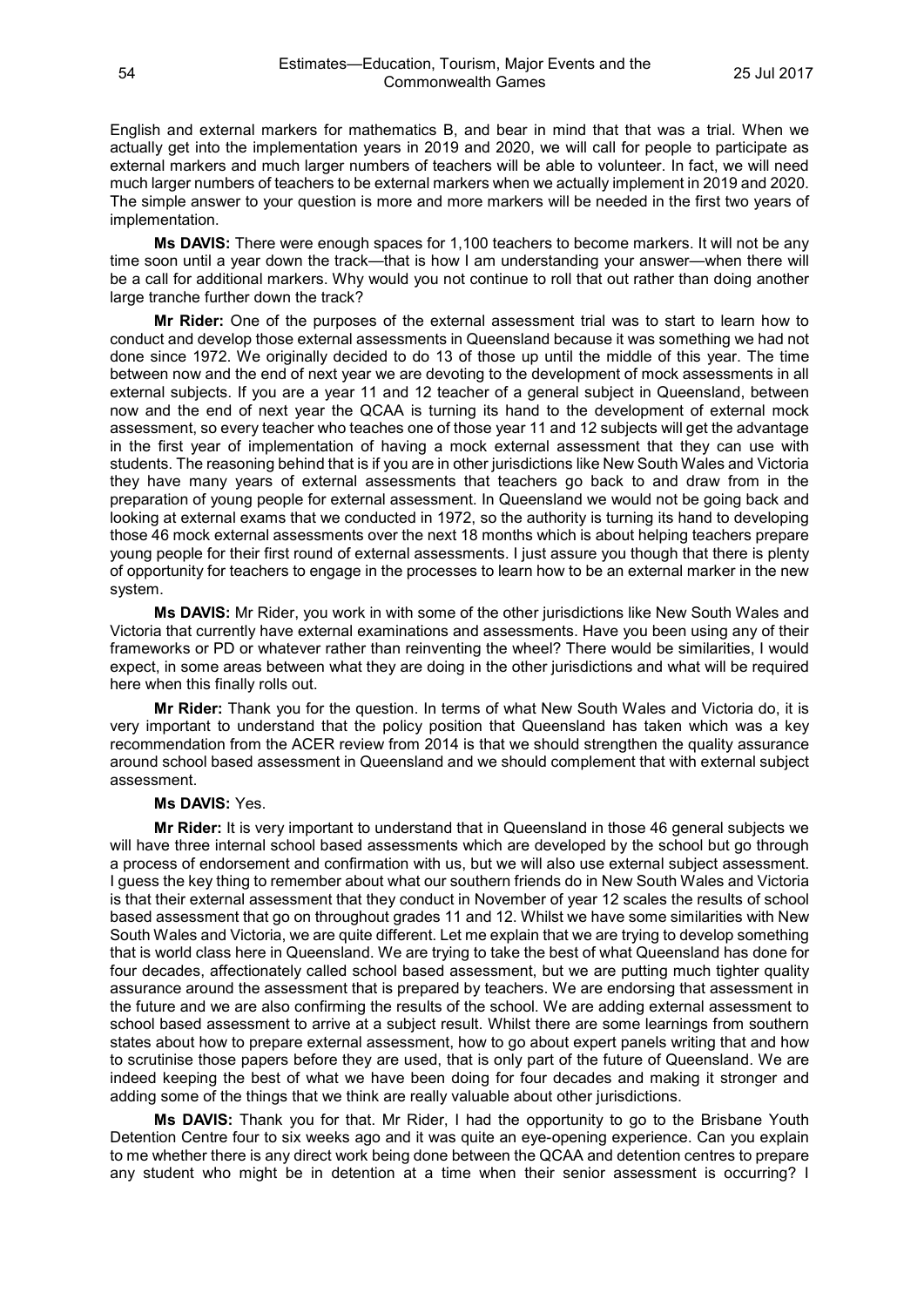acknowledge that many of the young people who are in detention centres may not reach that level of education, but in the event that there are children who can participate in that as part of their education journey is there anything that is being done? Are you working with them? Is that something that the QCAA does or is it another area?

**Mr Rider:** If we think about what QCAA does, I have just described the 46 general subjects. There are 25 applied subjects. Those applied subjects typically are for school based assessments. You will find lots of those subjects are available for students in detention centres, but in addition to that you also have an enormous vocational education and training range of pathways across Queensland schools. Queensland leads the country in nationally recognised training being taught in schools.

**Ms DAVIS:** I understand that. My question was really specifically is there direct work being done between the QCAA and detention centres to ensure that the teachers who are there are in fact—

**Mr Rider:** Let me—

**Ms DAVIS:** Really a yes or no is all I am after, Mr Rider. I do not—

**Ms Jones** interjected.

**Ms DAVIS:** Mr Chair, I am attempting to get an answer from a particular witness and the minister continues to interrupt. I simply ask, Mr Chairman, that in the questioning that I pose to the witnesses they are allowed to answer it directly.

**CHAIR:** Thank you. Minister, when a question is asked of another witness, I ask that you refrain from answering for that person. Thank you.

**Ms DAVIS:** So there is work being done directly?

**Mr Rider:** The work of the QCAA is to provide service and products to all schools across the state of Queensland.

**Ms DAVIS:** Great, and the answer will be yes. Perfect; thank you. Minister, I have a question for you; you will be very excited. I refer to question on notice No. 1003 regarding the education facilities at the two youth detention centres in Queensland. Minister, the figures that are cited in that response have a general increase each year, but what stood out to me was that in 2015 the Cleveland Youth Detention Centre had a budget of \$2.291 million and it jumped by nearly half a million by 2017, which is quite different to Queensland's other youth detention centres. Can you explain what that spike was about?

**Ms JONES:** I thank the honourable member for the question. The reason I was saying something before is that, obviously, QCAA, as you have heard, is rewriting—

**Ms DAVIS:** Thank you very much, Minister, but the question I have just asked you—

**CHAIR:** Member for Aspley, the minister was answering your question.

**Ms DAVIS:** Not around the detention centre.

**Ms JONES:** I am actually answering about detention centres. The department of education is responsible for delivering education programs to children in youth detention centres. The QCAA has a separate role, as you have heard from the QCAA, but, when it comes to working with students to make sure that the students who are in the youth detention centres are getting the education they need now and into the future, including the reforms that are being led by the QCAA, that is the responsibility of these two over here, which is the department of education. We provide that response.

In doing so, I pick up the point of the honourable shadow minister in regard to saying that there is an increase. The increase would be, I imagine, representative of the fact that we provide the educational needs that are required of the children who are in detention at that time. Of course, depending on the complex needs, depending on the learning needs, depending on whether that child has had access to education leading up to their time in detention, that will reflect the numbers, need and support required for each individual child's learning. Did you want to add anything to that, or that is pretty spot-on?

**Dr Watterston:** I do not have the budget in front of me—and I am happy to get it clarified—but my understanding is that we have also enhanced the VET in Schools Program in the Cleveland detention centre.

**Ms DAVIS:** I am sorry, my apologies. I did not hear what you said that program was.

**Dr Watterson:** My understanding is that we have enhanced and broadened the VET in Schools Program—vocational education and training opportunities for those young people in addition to their Australian Curriculum lessons.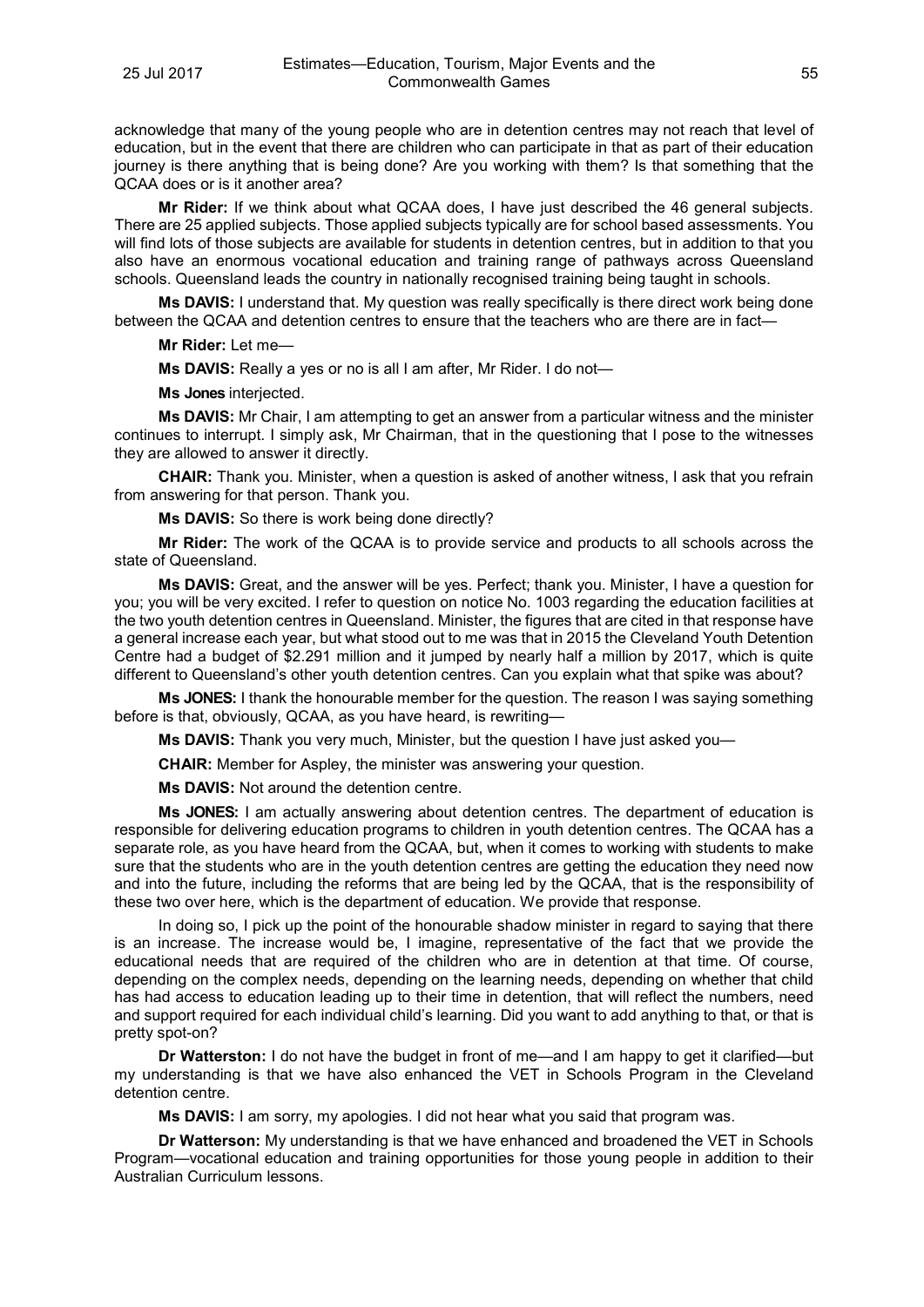**Ms DAVIS:** That would have been in 2015? That is when the spike occurred. In 2015-16 there was a significant spike where the others had—

**Dr Watterson:** As I said, we will get that verified for you, but my understanding is that we have broadened those programs.

**Mr DICKSON:** Minister, I note in reading your department's SDS for 2017-18 that there is no mention whatsoever of any funding for school chaplaincy programs. Why does the current Queensland Labor government not provide any funding for this vital support program in Queensland schools?

**Ms JONES:** No, that is not true. We provide funding for chaplaincy programs. In fact, I was a member of parliament in the Beattie government when we were the first state government in the history of Queensland to provide direct funding for chaplaincy. That has long been a Labor position. My advice is that we continue to fund chaplaincy through our support services.

**Mr DICKSON:** Where is that in the SDS?

**Ms JONES:** It is funded as part of our operational expenditure. We have operational funding for state school chaplaincy. We will get you the data, but can I say very clearly that there has been no cut, no removal of funding or support for chaplaincies in state schools under the Palaszczuk government. In fact, we have maintained our effort, consistent with what Labor governments have done term after term in Queensland. We support school chaplaincy. You have heard me mention school chaplains a number of times already in my contribution. We will continue to. I have great chaplains in my own community. I was there when the chaplain, Jocelyn, was appointed under our program when it was introduced. She continues to do great work in The Gap. We will continue to provide support for chaplains in state schools in Queensland.

**Mr DICKSON:** Where is that in the SDS? If you could direct me to it, that would be great.

**Ms JONES:** State funding for the chaplaincy program stands at around \$4.3 million in this year's budget. It is part of our operational cost.

**Mr DICKSON:** Zero four?

**Ms JONES:** It is \$4.3 million, consistent with our long-term Labor commitment.

**Mr DICKSON:** How much is the value of that?

**Ms JONES:** I think it is invaluable when you look at the work that chaplains do in our schools.

**Mr DICKSON:** No, the financial value. How much money?

**Ms JONES:** \$4.3 million.

**Mr DICKSON:** Sorry, I thought you said 'section' 4.3.

**Ms JONES:** No, sorry. It is \$4.3 million. I hope you did not think I was being cheeky in that answer.

**Mr DICKSON:** Thank you very much. I appreciate that.

**Ms JONES:** We support all religions in schools.

**Mr WILLIAMS:** The SDS refers to Commonwealth funding. In the 2017-18 federal budget there is a proposal for a new funding process for Queensland schools. Can you inform the committee how Queensland has fared in this process?

**Ms JONES:** Yes, I can and I cannot, in the sense that I have been talking to my colleagues in a number of states, including conservative government states and Labor states, about the changes that we have seen to federal funding. I acknowledge that there is more funding under this offer than was originally offered under the Abbott government, but still there is no clarity on what strings are attached to this funding. Worse than that, to use the words of the Victorian education minister, a gun is being held to the head of state governments, including New South Wales and other states, in that if we do not sign up to the deal, without understanding what the deal is in regard to the requirements, then all funding for all schools, including Catholic schools, state schools and independent schools, is at risk.

This is an unprecedented way of dealing with education funding. A lot of the amendments to the funding arrangements that have been proposed under the amendments to the education act that were passed by the Senate were not ever run past any state or territory jurisdiction ahead of them being passed in national legislation. The great concern for many of us is that, ultimately, under the pathway, we will see in six years time an unfair system where independent and Catholic schools would be funded at 100 per cent at the SRS yet state schools would be funded to only 95 per cent. It is locking in disadvantage. I have to acknowledge the work and discussions that I have had with my colleagues interstate. Nobody thinks this is fair.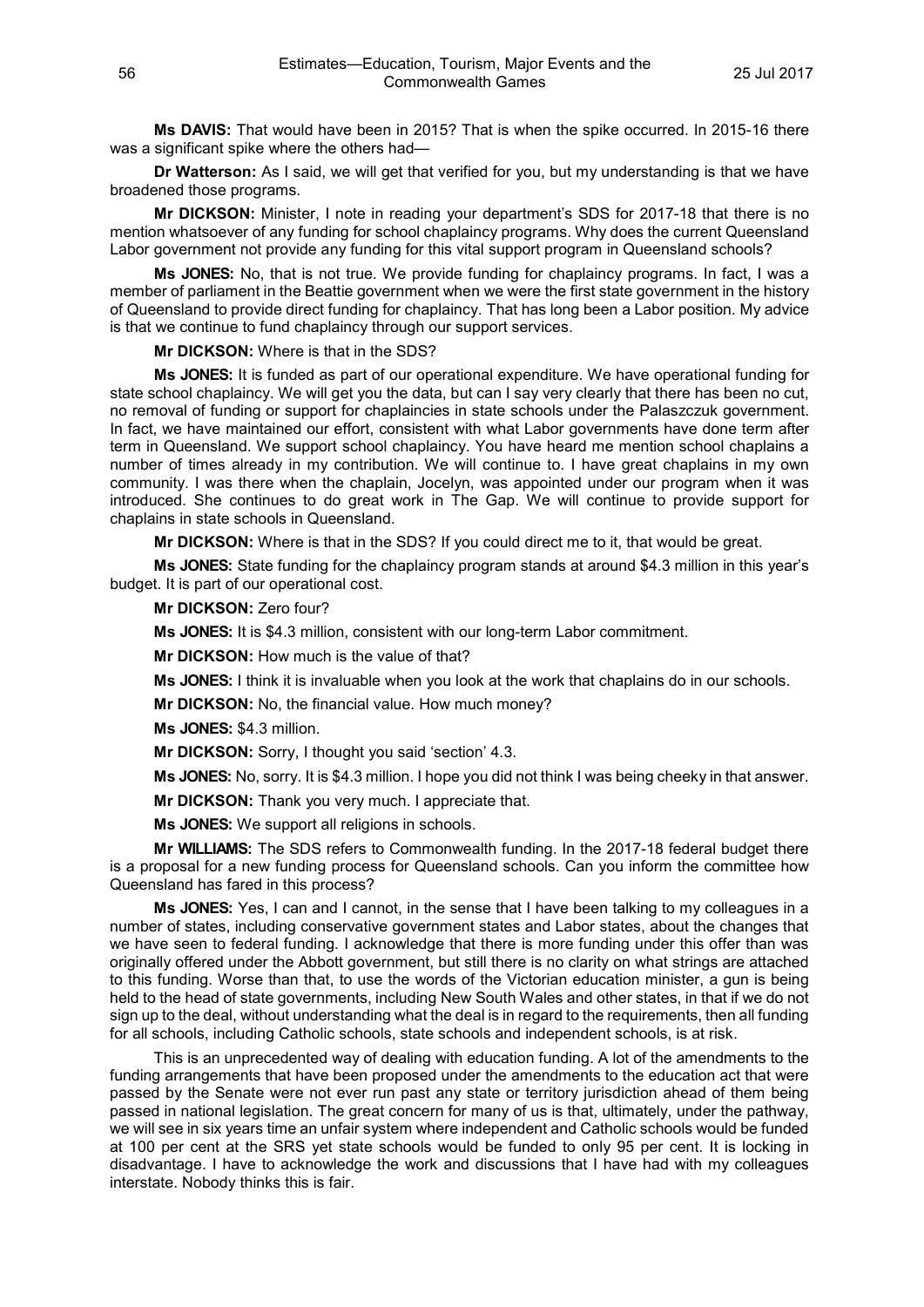Today I am calling on Simon Birmingham to either call or attend an urgent education council meeting. I think one is needed. It is not scheduled until September, yet in September if we do not do the do-or-die 'sign the deal' we will pay financial consequences. While Simon Birmingham might be comfortable with using our children as ransom, I certainly am not. Today, I am calling on all state education ministers and the federal minister to have an urgent education council meeting in August. I think it is critical that we sit around the table and get some clarity for our principals and our teachers in regard to exactly what is required.

Furthermore, there have been revelations this week that Catholic schools are \$1.1 billion worse off under the arrangements. This will hit Queensland harder than other states. Catholic schooling operates as a sector in Queensland. Like state schools, they also do the heavy lifting when it comes to providing support for students with disabilities and inclusion and supporting families who have made a choice about faith based education.

We stand shoulder to shoulder with our colleagues in all schooling sectors to ensure that we get the best deal for Queensland schools. Very clearly, I think Simon Birmingham needs to front up, meet with education ministers and have a proper discussion about the implications of the last-minute dodgy deals done in the Senate overnight. We went to bed with one piece of legislation before the House and woke up with another. There was no consultation with state schools or, I understand, with other sectors—unless there were conversations that I am unaware of.

I think that was a real walking away from the principles of Gonski 1. I want to acknowledge at the table here today that a lot of the amendments that were made in the Senate were not run past David Gonski. My understanding is that he was not aware of the changes that were made in the twilight hours in the Senate to try to get the legislation through. They are a significant departure from the principles of Gonski 1 in the sense that, at the time, the conversation was very much focused on us as a nation saying that we needed to invest more in education and that the federal government would have a leadership role in doing that, sector blind, for all students. That is not what has been passed in the education act. I call on Simon Birmingham to front up and answer some legitimate questions from state governments in this regard.

**CHAIR:** Page 7 of the SDS refers to the support for schools that deliver something very close to my heart—that is, world-class STEM education. Can you inform the committee of progress in improving education in these disciplines?

**Ms JONES:** I thank the honourable member for the question. I know that this is an area that is near and dear to his heart. I also know that, as an educator, you know that getting this learning in those critical early years of learning is really important.

Today we made an announcement in regard to our partnership with Google and YouTube about our Create Queensland regional roadshow. We had the bus on the lawn. I spoke about the students who were there from Murarrie. They are some of the students who will get the benefit of having a bus go on the road. In fact, it will be going to 60 communities as part of the pilot program to give this digital technology and hands-on experience to our young people across Queensland. I believe that a team is in Pormpuraaw at the moment. They are going to places such as Mount Isa and other parts of the state.

As a former principal, you would know that principals care about resourcing. I am also very pleased to say that, in this budget, for the first time we are investing \$81 million over four years to provide STEM specialists in our primary schools. Once again, we are doing this because I have listened to teachers. I have listened to the people who are doing the hard yards and the hard work at the front line. They have said that it would make a big difference to them if they had an additional resource of a STEM specialist in primary schools.

As I said, this is also talking to the issue that has been highlighted in the *Australian Financial Review* today in that we have to get this right. We have to invest in those early years of learning and give students hands-on STEM experiences. Next week my son has his first science fair presentation, which I have to work with him on this weekend.

We are also providing training to our additional staff. Last year at estimates I think I talked about it. Certainly, between then and now I have announced that we are going to provide an opportunity for our existing schoolteachers to be upskilled or to be refreshed in their knowledge in regard to STEM. I want to thank our teachers, because, as you have heard already in the contribution made by Chris Rider from the QCAA, a lot of the work that our teachers are doing is on weekends and after school. They are making that contribution because they want to deliver the best outcomes for teaching and learning in schools.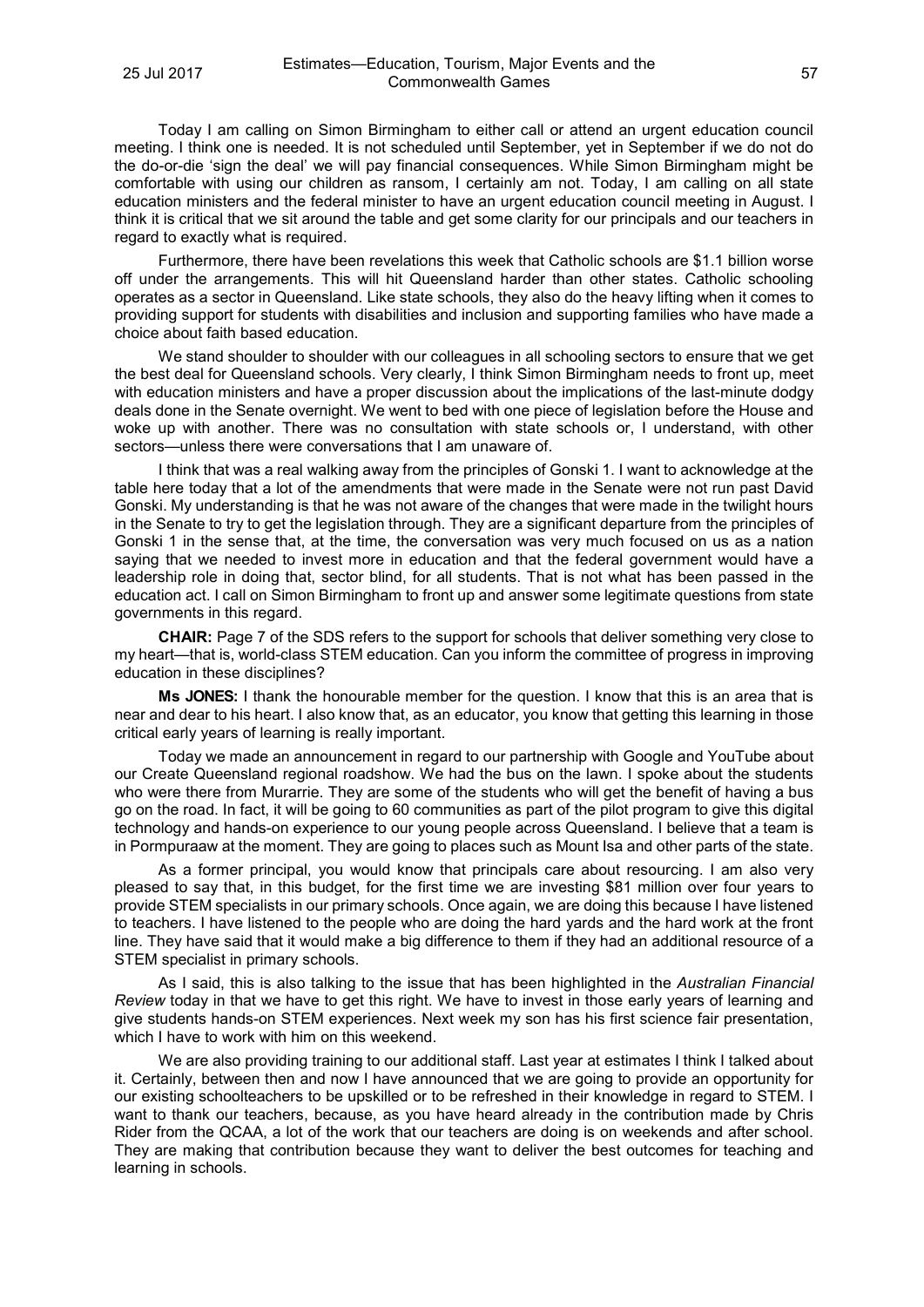We provided these programs in STEM subjects through Griffith University and QUT, including junior secondary maths, primary science, junior secondary science, senior mathematics B, senior chemistry and senior physics programs. This is a really good example of where I was presented with an issue. We looked at some of the tangible ways that we could deliver something in a way that would make a real difference now. I am very pleased to say that it is making a difference. Two and a half thousand teachers have taken advantage of this.

#### **CHAIR:** Thank you.

**Mr SAUNDERS:** Minister, you have made robotics and coding a strong focus for schools. How are you ensuring that Queensland students in regional and remote Queensland benefit from this?

**Ms JONES:** I thank the member. This follows on from the answer that I just gave in regard to today's announcement of the Create Queensland roadshow. I have worked really closely with the ICPA, which has raised a number of concerns to me about how we can provide equal opportunity to students no matter where they live in our great state. As a government, we are very cognisant and mindful, as you have seen in our capital spend and other amendments, about ensuring that every child, no matter where they live in Queensland, gets an opportunity. That is why I am very pleased to say that the YouTube bus, or the Create Queensland roadshow that was out on the lawn, not only will visit western parts of Queensland, including Longreach's Westech Innovation Space and Technology Precinct, but also will be at the Ekka this year. That will be good for students who come to Brisbane and Queensland for the Ekka. The roadshow will focus on students in years 3 to 6. Tammie Irons, the treasurer of the ICPA, said—

ICPA Queensland welcomes the YouTube bus to our rural and remote schools. Our students will certainly benefit from the opportunity to have this hands-on digital experience that would be otherwise unavailable to them.

I thank the ICPA for representations on behalf of their school communities. As I said, the additional support that we are providing in IT support, STEM support and other staff will also roll out to all schools, including our smaller schools with under 50 students, across Queensland.

**Mrs MILLER:** My question is in relation to professional development. What professional development programs are available for teachers who believe that their primary or their high school students may be suffering from depression, anxiety or other mental health conditions? How are these teachers supported in assisting those students, including referrals?

**Ms JONES:** I thank the honourable member for the question. We do provide ongoing professional development in all areas with our teachers. In actual fact, just last week we had a professional development program for behaviour management which I think 500 teachers attended. As you well know, honourable member, sometimes students who are experiencing the issues you have talked about such as depression and anxiety and those things might demonstrate behaviour in schools that is not appropriate. That is what we are doing. In addition to that, I am very proud to say that, as the minister, I have provided additional resources to support those teachers. For example, every regional office now has, as a consequence of our government, a mental health coach. Their specific job is to work with teachers to identify mental health issues in our students and support that teacher to provide the right advice. I believe that something you lobbied for personally was to see an increase in guidance officers. That election commitment that you were a part of has been delivered by our government. I thank you for your advocacy in that regard.

In addition to that, we also have student protection principal advisers. This is a position that has been jointly funded with Child Safety where we are providing another additional resource to support teachers to support students who may be experiencing depression because of issues that are happening in the home. We have additional resources there.

**Mrs MILLER:** I would like to have some further information if you do not mind, because teachers are saying to me that they are seeing an increased number of students with mental health conditions. I am not talking about behavioural conditions here necessarily, I am talking about severe mental health problems and conditions that they have.

**Ms JONES:** I will get Bevan to answer that. But as I said in regard to your specific question about mental health, we have provided for the first time mental health coaches who are there to support teachers addressing mental health issues of our students.

**Mr Brennan:** We are very aware that the mental health of our students is of concern to teachers and that is why we have just undertaken a huge professional development undertaking whereby all of our guidance officers and senior guidance officers have undertaken STORM training, which is precisely the training that they need to respond to the mental health concerns amongst our students. Those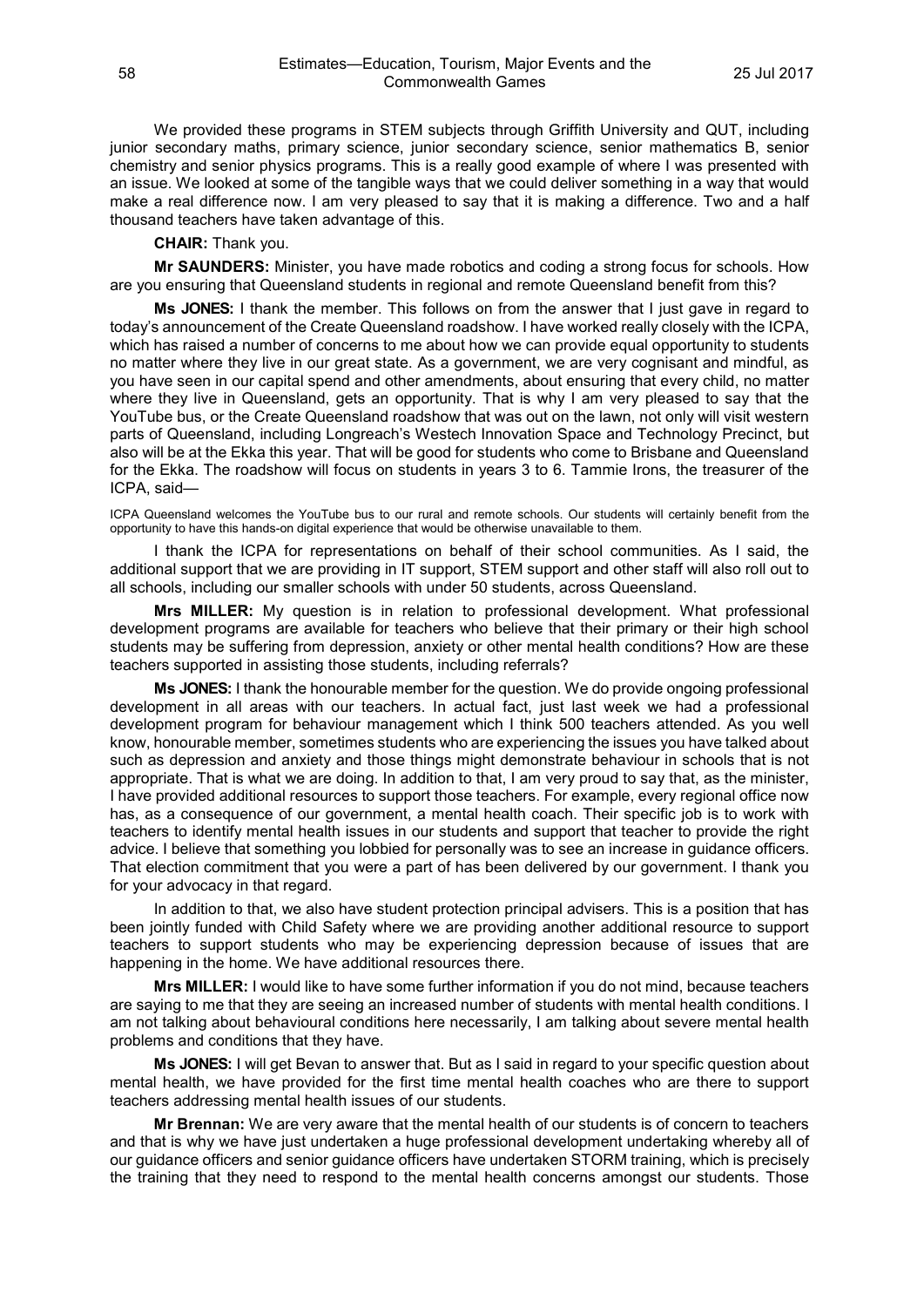guidance officers and senior guidance officers work with teachers in terms of trying to make sure that the policies, procedures and practices in the school support the students in the learning that they are undertaking and certainly making sure that there are resources available to teachers to address concerns of mental health.

We also, of course, have our school based youth health nurses, we have chaplains, we have our student welfare workers and we have our other officers in the school in relation to supporting senior students and certainly those officers work with the support team in the school. It is a concerted effort by the support team in the school in relation to the combination of officers that I have mentioned that support students and thereby support teachers in relation to mental health concerns of students.

**Ms JONES:** In actual fact, honourable member, the principal of Silkstone State School, which I know is not in your electorate but is up your way, said that the mental health and wellbeing coach has been terrific, he has shown a real commitment to the school and helping them work on this important area and has been responsible and flexible in his way of working with them. There is some direct feedback from a principal who is saying it is making a difference. I think you are absolutely right, there is a growing concern about the mental health of our young students, but I feel we are providing additional support and will continue to provide that support to our teachers.

**Mr WILLIAMS:** I refer to the SDS, in particular advice regarding the NAPLAN targets on pages 8 and 9. Will you provide information regarding the performance of Queensland students in 2016, please?

**Ms JONES:** Yes. Thank you, honourable member, for the question. As I said in my opening remarks, Queensland is getting both interstate attention and even international attention, because the standardisation tests, which NAPLAN are, are being done around the world. Many, many jurisdictions around the world used standardisation tests such as NAPLAN to track improvement. In the NAPLAN data from last year we actually saw Queensland's strongest results ever. What is very encouraging to me is that we have had a real focus on those early years of learning and we actually got Queensland's strongest results in years 3 and 5 which led to some of the highest national rankings ever for Queensland against national minimum standards: first in year 3 in grammar and punctuation, second in year 3 in numeracy and third in year 5 in numeracy. As a student who went to a school in Queensland, this was certainly not the way that Queensland's education was characterised in my childhood. It is fantastic to see that parents and carers who support their children take an active part in providing and promoting education but also the great work that our principals and teachers are doing.

I know that we have to get the balance right between collecting data and putting too much unnecessary pressure in our classrooms. But we also must make sure that we are tracking the right things and providing that support to our teachers so that we create an environment where our teachers can provide that great learning journey for every single student. The director-general might want to talk about this. We have seen other states stagnate yet Queensland continues to be the one where there has been improvement and, as a consequence, my director-general is in high demand. Do you want to talk about a bit about some of the things you have been doing?

**Mr Watterston:** Sure. It has been reflected around the nation that most states have plateaued in terms of their national testing results. Certainly states that have been higher performing have not been able to get that additional lift. It has been well recognised that Queensland has been able to get exponential growth across the NAPLAN testing to lift us into that sphere where New South Wales and Victoria are. We have a number of states that have wanted to use us as a case study, in particular the Australian Capital Territory, Western Australia, Tasmania and the Northern Territory where we are working directly. I am also working with the South Australian Department of Education and Training in helping them to examine their strategies and processes, as my deputy Patrea Walton is doing with the Northern Territory.

I think what is really also required to be pointed out in terms of our NAPLAN results, and as the minister said they are not the only measure and we have many other performance indicators that we triangulate with that information to make sure that we are increasing human potential right across the board, but last year Queensland's Indigenous students outperformed Indigenous students right across the nation.

## **Ms JONES:** Hear, hear!

**Mr Watterston:** I think that is something to celebrate long and hard because our department, as brilliant as it is, has rallied to make sure that we do not just focus on getting great outcomes, we really case manage individual students and make sure that those students who are capable of developing to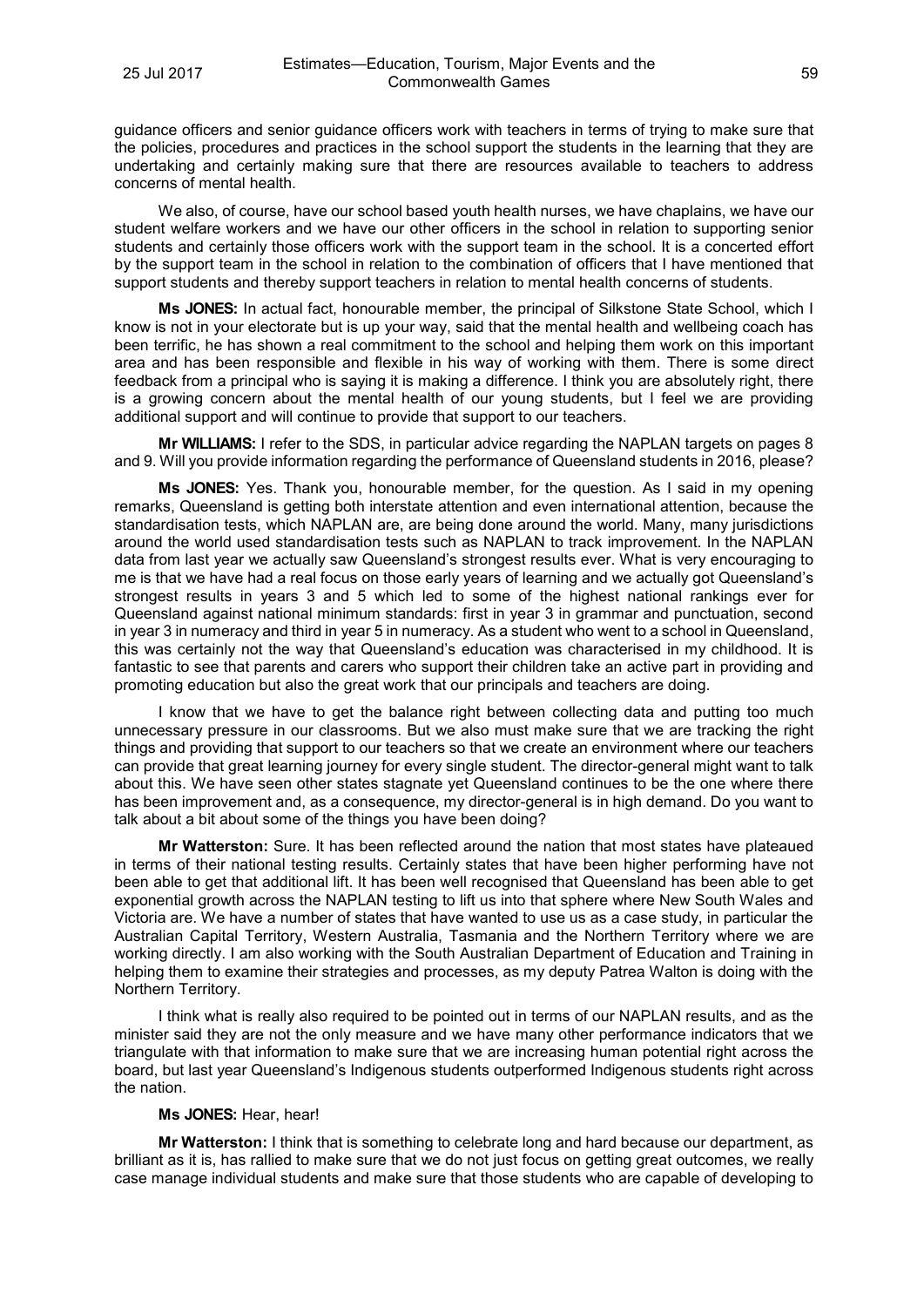a higher level get the support, as the member for Bundamba talked about before, get the mental health issues sorted, assist them with other government agencies through challenges that they may have in the home and try to free them up so that they can focus more intently on educational outcomes. I think that result is one that we all feel very proud of.

There is still a gap between Indigenous students and non-Indigenous students and while we are proud, we have a lot more work to do; but we are encouraged by the work we have been able to do. One of the outcomes that we are most proud of, that sort of stems from improvement in NAPLAN results right across the board, has been our QCE graduation rate. Nowhere in Australia has this been emulated, even with an approximal outcome, that Indigenous students in the last two years at year 12 level have increased their graduation rate from 84 per cent to equal to non-Indigenous students which is 96 per cent. That is phenomenal.

**Ms JONES:** The New South Wales target, correct me if I am wrong, they are only aiming for 65 per cent of their senior secondary students in the Aboriginal and Torres Strait Island population to go to year 12. We are up there closing the gap and we did close the gap in Brisbane last year and are working across that in regional Queensland.

**Mr Watterston:** The outcomes across the board, not just in our NAPLAN testing, certainly show us that we are on the right track. We are not complacent. We are working harder. We are certainly all encouraged and very collaborative right across Queensland to make sure that we can continue to build on those gains. We have a motto in the Queensland state school system that every great school has a great school down the road and that sense of collaboration that comes out of that belief is what is driving this improvement practice, where schools are working together, developing strategies that they can share across their own context and sharing expertise to make sure that they can focus on making sure that every young person in this state is on a pathway to success.

**CHAIR:** For the next questions I move to the member for Albert.

**Mr BOOTHMAN:** My question is to the deputy director, Jeff Hunt, in regard to the SDS document page No. 7 where it talks about STEM in schools. I am curious to know, for example, in the last 24 months how many schools have actually requested upgrades to their internet?

**Ms JONES:** I have a good story here. Let's go.

**Mr Hunt:** We have been investing in broadband and wireless upgrades so we have a significant program of broadband and wireless upgrade activities going on right across the state. As to the exact number of requests I will have a look and see if I have that figure for you. We have over 1,050 schools that have benefited from our partnership with Telstra and our other technical providers to enhance broadband delivery and we have a whole range of schools, about a thousand, that will benefit from the wireless upgrade program over time. I will check that figure for you.

These are significant investments that we have been planning over multiple years to ensure that we can make sure that children have access to 21st century learning in a technological sense.

**Mr BOOTHMAN:** One thing I do hear from my local schools is once they receive these upgrades they feel that in a very short period of time the internet slows right down again. Is this because with the focus on technology we are getting more and more iPads in these schools which are then, therefore, drawing more and more data off this very small pipeline? Also, can you elaborate on how the school internet actually works? How does the architecture actually work? Is it to a single point?

**Mr Hunt:** A couple of things there. What we basically do is scale the internet provision to schools and we have a target of 25 kilobits per second per student. As more devices come onto the network locally then we are scaling up. We will continue to work with schools and we monitor that centrally to ensure that the provision of the internet speed is available firstly through the school gate if you like and then through wireless distribution within the school. It is important that we continue to do that and we monitor that actively so that we can support those schools with ensuring that as more devices come on they can be appropriately supported in the delivery of connection to our network.

In terms of the network itself, basically the pipe comes in, we run it through our network and there is a whole range of security and network features that you would expect us to have. We have recently instituted a script basically that when any device comes onto our network we are making sure that that device is patched and ready to come onto our network to reduce our vulnerability to any network traffic that we would not want to otherwise be there. We also have internet filtering, of course, to ensure that only appropriate websites are available to scan at the school level to ensure that the content that is being viewed is also appropriate.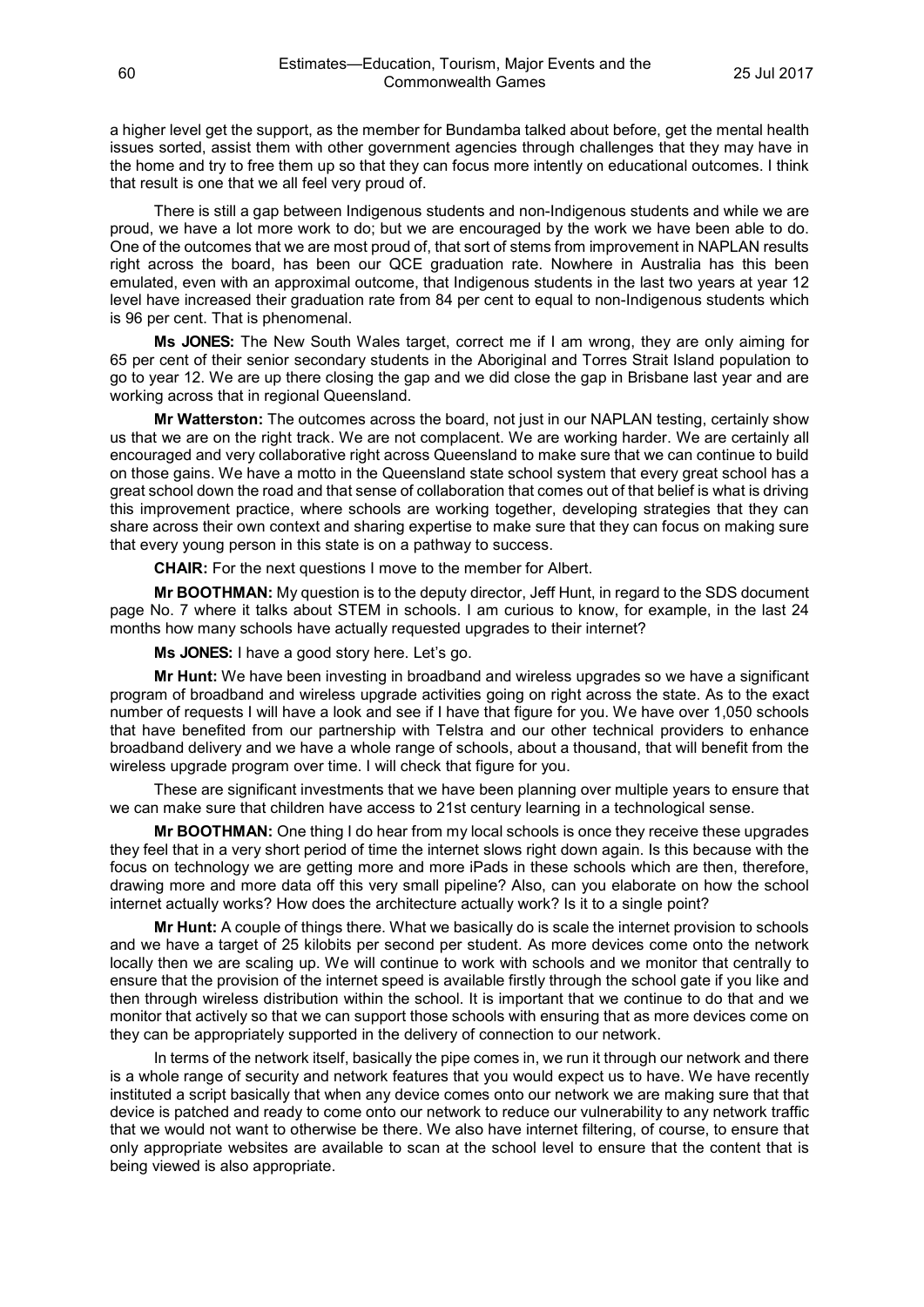Schools also have a capacity to manage the internet consumption locally to ensure that the content not only is appropriate but it is scaled. Schools may turn off certain sites to ensure that there is not undue demand or download from the network. If students are downloading music or so forth at lunchtime that might interrupt internet speed. There is a whole range of layered process that we use. We run the largest network in government and so we have anything like 350,000 to 370,000 devices on our network on a daily basis. It is a significant piece of work that we do and we make sure that students are well catered for in their local context. But as you say, this is a bit like painting the Harbour Bridge. When there are more devices when we provide more bandwidth that consumption is often taken up fairly quickly so we are then going back and supporting schools to make sure that they can have the access to the internet that they desire.

**Mr BOOTHMAN:** Further to your comments about the actual internet architecture, correct me if I am wrong, but do other states have a similar type of network set-up or is Queensland unique in that we have a single portal? Do other states go through internet providers directly?

**Mr Hunt:** Different jurisdictions have different approaches. We are very proud to architect our network as we do, because it is important that we provide for students in rural and remote locations. Some of the technological challenges of those locations have been challenging for us and we have been working, again, with Telstra, local shire councils and so forth to try to boost the internet speed and access that is available. We have recently partnered in the Jundah/Boulia/Bedourie area with the local council to get fibre into those communities. That will benefit not only the schools but also the communities more broadly.

**Mr BOOTHMAN:** As you said, you are going back to a central point and, therefore, you are reliant on the network traffic on that central point. Again, my question is: why are other jurisdictions going away from that course of action?

**Mr Hunt:** It is a distributor network in that we have servers based locally. We have a server upgrade program to ensure that the servers are generally no more than four years old, so they are contemporary in their design, their speed, their access and their utility.

**Ms JONES:** He is trying to say that it all goes from one point.

**Mr Hunt:** It is a distributor network and we manage that network traffic—and we can actively manage that traffic across our network. This also buys us purchasing power in terms of broadband. We have had significant purchasing power.

**Ms JONES:** We would have to wait for the federal government. Since I have been minister, my understanding is that we have doubled the number of schools that have access to broadband because we used our contract buying power globally to do that. That was a great win for us, using that to provide that connectivity. We have more schools getting access to broadband than ever before.

**Mr Hunt:** My CEO and I chatted about that this morning, not surprisingly. Basically, our network is filtered and secure. Others are unfiltered and less secure than Queensland's. We take a fairly active approach, and have done so from the start of our network architecture, to ensure that we have the best we can have for Queensland schools. If the question is about the whole slowing down of the network back to the centre, we have a whole range of mitigations, techniques and technologies that support network speed across our network. We know the importance of that.

**Mr BOOTHMAN:** I find it very curious, as I hear complaints from schools that they wish their internet was far superior than it is, especially with all of the devices they have on the network.

**Mr Hunt:** There might be a couple of elements to that. I talked about the broadband upgrade project and I am also talking about the wireless upgrade—so inside the school and inside the classrooms within the school. As more and more devices come onto the network locally, they need to upgrade their wireless connectivity within classrooms and across the school. This year we are investing—and I will get the figure for you—significant millions of dollars in a wireless upgrade to ensure that we continue to support that network construction at the local level. It is one thing to have it to the school gate; it is another to make sure that the connectivity is in every classroom. As schools grow or as kids bring more devices onto the network, the network speed has to be there.

**Mr BOOTHMAN:** Have any surveys been done by the department on internet speeds at local schools? Are staff surveyed on whether the speeds are acceptable or too slow?

**Mr Hunt:** There is a range of things that we do. As I said earlier, certainly we actively monitor the network. We work with schools that are identified as not achieving standards that we would otherwise want them to achieve. Often that is as a result of their own local activity—which sites are open for use, how many staff and students there are locally, making sure that the settings of their servers are right,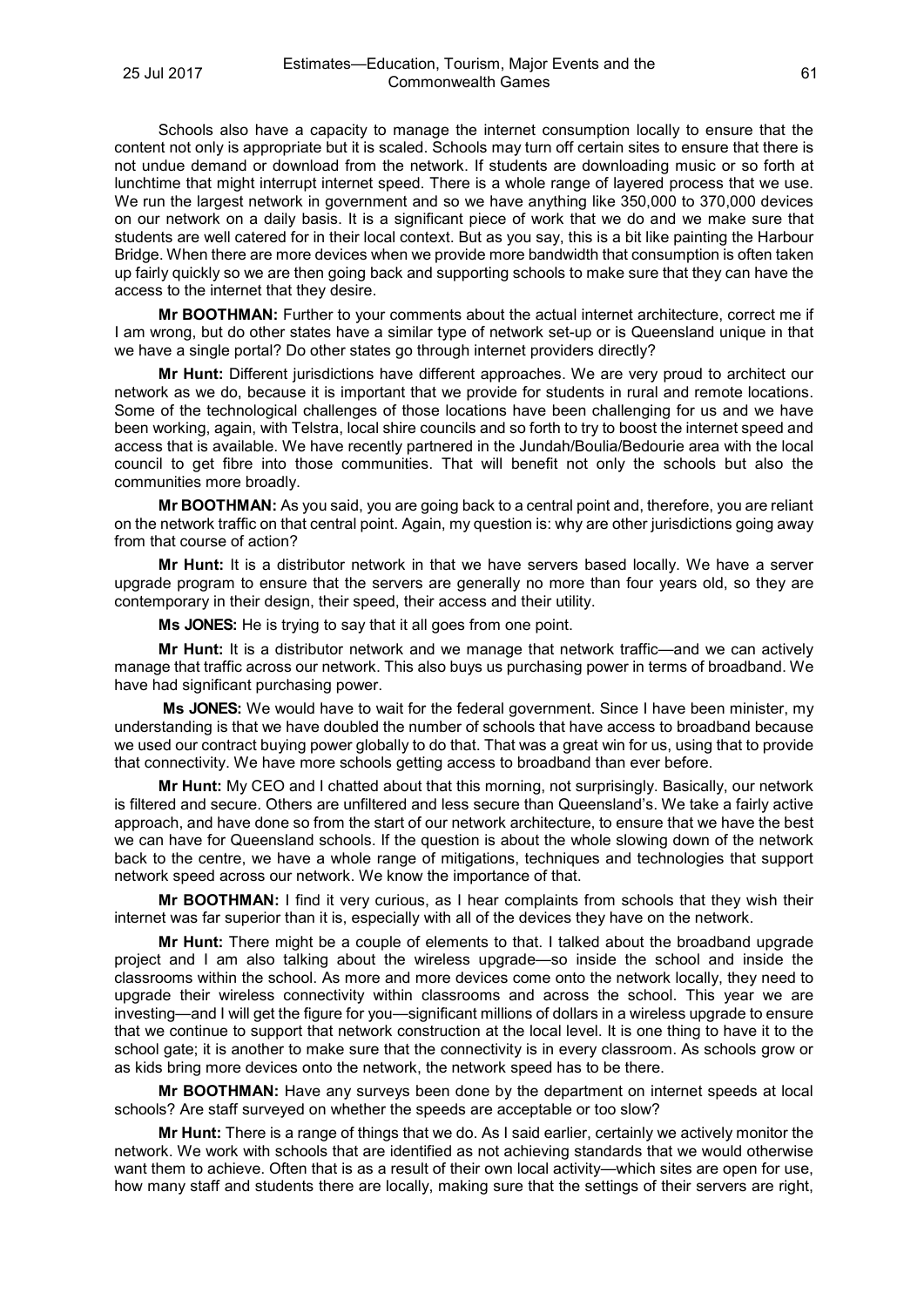making sure that their wireless switches are right and making sure that we have worked with the network providers in the form of Telstra, so that we have the right settings in place for those schools. It is a continuous effort on our part and we want to make sure that we are doing that. We make no apology for investing in this area. It is a significant investment of the department's funding.

We have also made sure, as the minister mentioned earlier, of investment in IT support staff. I hope I am not stealing the minister's thunder here. As the minister said and in my almost 30 years with the department, one of the things that schools have continually said to me is, 'Can we get access to IT support staff?' As device use has grown, how do we support both teachers and students in the connectivity of their devices to our networks and make sure that they are active and available for the support of learning? The reality is that those IT support staff will now be able to provide that support to students and teachers across the state, which is sensational.

However, as I said earlier, this is a bit like your own home network. We can all remember the dialup internet that we started with. Then we got ADSL and then those of us who are lucky enough and I am not one of them—got NBN. The more speed you have, the more you consume and the more you enjoy it, the more speed you would like going forward. We will continue to work with schools to invest in a smart way across both the technical and the non-technical elements of our network.

**Ms JONES:** For example, we have spent \$32 million on upgrades to IT. In addition to that, we have the \$9 million partnering program that schools can apply for to upgrade their broadband. Jeff is right and I agree with you: IT has been an issue that gets raised at P&C meetings, as I talked about earlier. We have listened to that. The No. 1 thing raised with me is IT support for teachers in schools, because, as you rightly identified, there is a growing focus on it in schools, so we are providing IT support staff for the very first time ever. In addition, we have a strong capital works program which, under my watch, has seen a doubling of the number of schools that have access to broadband. We will continue to invest in this.

As the deputy director-general highlighted, I note that, to be frank, I do not think Australians are happy about the rollout nationally. At a state level, we have used our purchasing power to deliver that outcome to the point where, for example, a small school may be the major infrastructure in town and, because of our commitment to IT, the IT capital works investment that we have made at the school has delivered a greater outcome for the community, because it is the only reliable broadband in the community.

**Mr BOOTHMAN:** Jeff, have staff been surveyed about internet speeds with the new rollouts in schools? It is something that keeps coming up at local P&C meetings, with people saying that the internet speeds are not fast enough. They will say that new connections have been installed but, unfortunately, within a few weeks they feel that they go back to the same old speeds. For instance, with iPad devices, do automatic updates overwrite the protocols of the department's server systems?

**Mr Hunt:** There are a couple of things there. Regional technology managers, or RTMs, and regional technology support staff are available in regions to support individual schools. Those RTMs work with schools to make sure that they have the best settings available to maximise availability. Again, we are the education department and we cannot dictate to the telcos as to the internet provision that runs past the door. We negotiate because we are a big customer in that regard and we have done very well with the negotiations with Telstra.

## **Mr BOOTHMAN:** Have surveys been done?

**Mr Hunt:** The regional technology managers report on a school-by-school basis those schools that are not meeting the standard in terms of the network traffic speed that we would expect to see. They come up with technical solutions, working with the schools. We also ask staff in the annual school opinion survey whether they have access to the technology and the resources that they feel they need to do their job. That is done each year as part of our school opinion survey.

I guess in terms of the surveying, we have a central responsibility. That is why we have a central IT function and that is why we manage our network centrally, so that we can tune up and down as we need to—typically, tuning up—to meet demands at the local level. We have also instituted a whole range of things that enhance that network speed locally, like caching to the server, caching to the local site, so that the schools are not having to hit the internet and go outside, if you like, for every internet request. Those are the smart techs that we can use, with scale and with a centralised approach, that a local approach does not necessarily offer.

In terms of your question about when students bring their devices on, the responsibility for the device is typically with the student, the owner of the device. Our protocols say when a device is not up to par, with patching and fixing and that sort of thing, and will provide an alert or prevent the device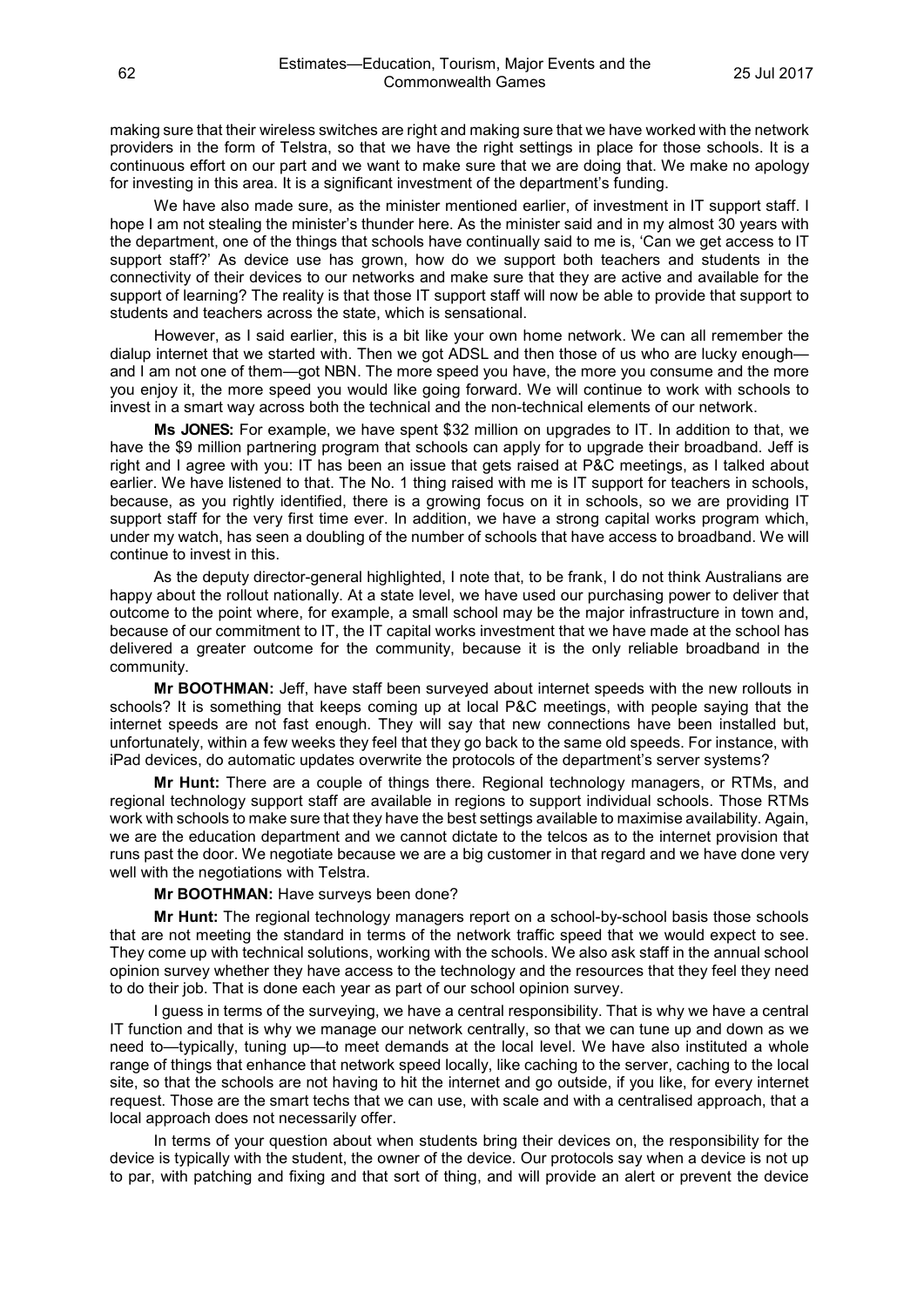from coming onto the school network. It is fair to say that the greatest risk to most computer networks is the people who hold the devices—people who click on things that they should not. All the best internet filtering will not stop people from inadvertently clicking on things that they should not. However, our protocols are very secure and they make sure that the devices are not coming on to our network if they are not fit for that purpose of coming on to our network.

**Ms DAVIS:** My question is to the director-general. I refer to page 11 of Budget Paper No. 4, Budget Measures, and also to the answer to question on notice No. 7. It is around reprioritisation. In the response, there is a \$75.6 million amount allocated to reprioritisation in this year's budget, on top of the nearly \$2 million in reprioritisations last year. Can you provide me with some more detail with respect to how much of that \$75.6 million relates to procurement savings, which are mentioned in the response, and how much relates to back-office service delivery areas?

**Dr Watterston:** As you would appreciate, we have an annual budget of around \$13.5 billion. That reprioritisation—

**Ms DAVIS:** Just say 'cuts'. It is a lot easier and a lot truer.

**Dr Watterston:** It is 0.01 per cent of the budget. As a big agency, we are able to create that reprioritisation in a way that does not affect front-line services. I can get our deputy director-general of corporate services, who manages the finances, to give you the specific results of how we are managing that reprioritisation.

**Ms DAVIS:** In the response you cited two areas. One was back-office service delivery and one was in procurement savings. Maybe, Mr Hunt, you can provide that for me. I want to know which amount relates to procurement and which amount relates to the service delivery area.

**Mr Hunt:** I am sure you will understand that ours is a large and complex budget. Reprioritisation represents a very small fraction of one per cent of our budget. Each year we set a procurement savings target. I acknowledge the procurement services branch, which does an outstanding job in making sure that we maximise the benefit of public spend in this department. This year's target was about \$60 million for them to save in procurement spend across the ICT categories, the general goods and services category and the construction categories. By working smarter and making those savings, it prevents us from having to make any other more complex decisions around budget maximisation.

Already I think to the end of May the procurement savings were about \$57 million, from memory. That is why, when we answered that question on notice, procurement savings are the significant contributor to our internal savings. That is how we go about our business. That means we can protect the front-line service delivery whilst also maintaining an appropriate but frugal back office, so that we can support schools in the way we have been talking about through IT, HR, finance and other areas.

**Ms DAVIS:** Could you be a little more explicit for me about what the procurement savings look like? Is it about a capital works program—

**Mr Hunt:** It is in operational expenses, because you would be confusing capital and operative. The reprioritisation is typically operational expense funded, so the opex savings in procurement basically relate to areas of ICT, general goods and services, which are the—

**Ms DAVIS:** All product and no people? Is that what you are telling me? No positions were—

**Mr Hunt:** That is right, and in infrastructure spend. I can say, as I said a moment ago, that our savings are around \$50 million. The ICT category year-to-date savings to the end of May, I think these figures are at, are \$21.9 million for ICT, \$10.4 million for general goods and services and \$18.1 million for infrastructure savings of an operational nature. That is how we go about making sure that we can balance our budget.

**CHAIR:** I call the member for Maryborough.

**Mr SAUNDERS:** The SDS references a commitment to enhancing teaching and learning in Queensland schools. Teacher aides are an important resource in assisting teachers to achieve this outcome. What has the government done to enhance teaching and learning in the early years in this budget?

**Ms JONES:** As the member knows, one of the great announcements we made was with regard to additional teacher aide hours which are critical in earlier years learning. An additional 4,000 teacher aide hours every week will be rolled out for prep classrooms right across Queensland. I know this will be something that is extremely welcomed by teachers. It is something they have been calling for for a long time.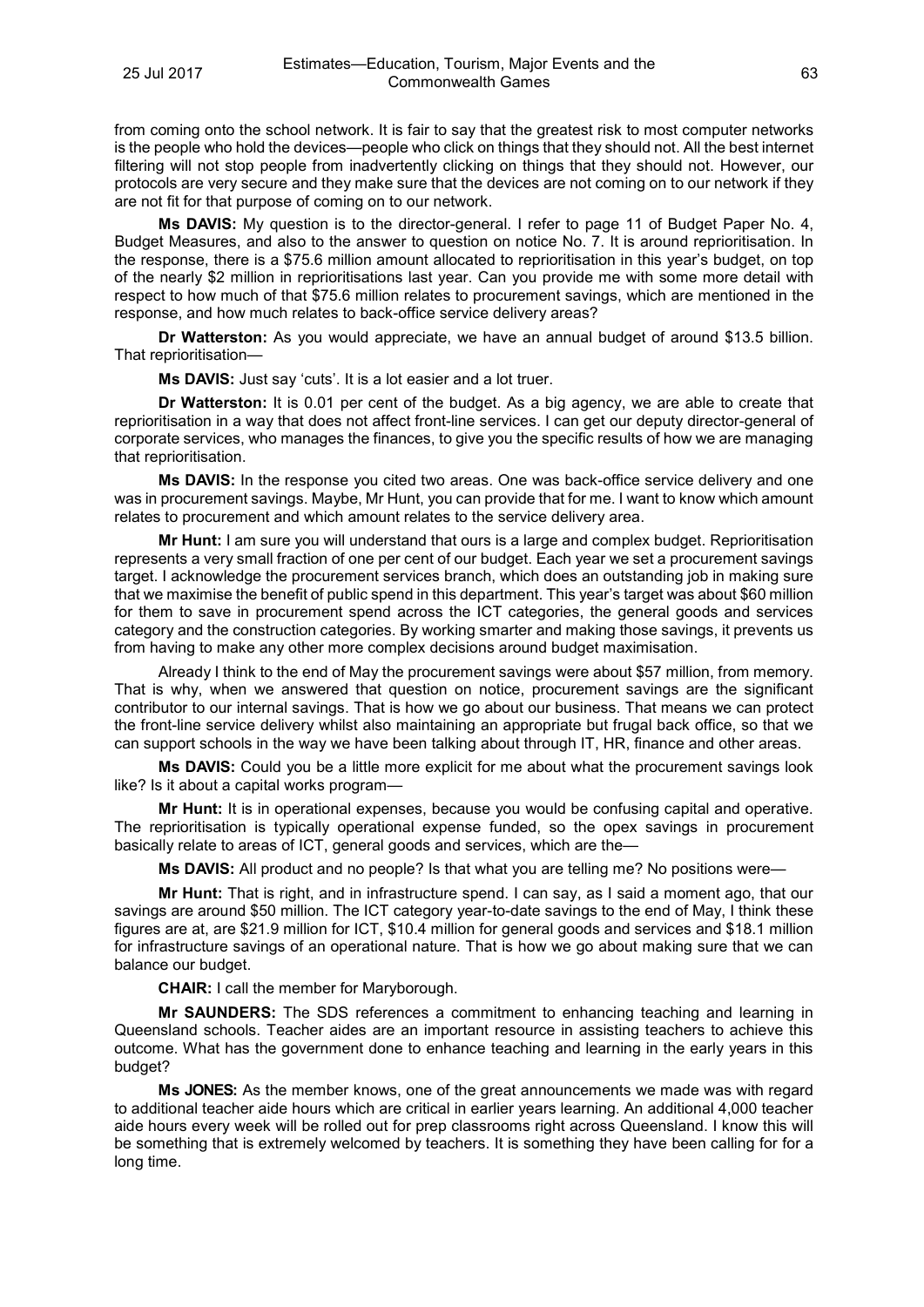In response to the questions in the last segment that were asked of the DDG, I point out that the shadow minister said that there were cuts to spending as opposed to cuts in people. I think that is a really good point. There is a clear delineation and difference between Labor governments and LNP governments. For example, when the LNP was in government they cut 500 teachers through the way they changed their resourcing. It is true that 270 IT staff were cut.

We just had a heap of questions from the member for Albert about IT support. How did the LNP go about providing IT in schools? They cut 270 people from the IT division. That was their solution. Some 270 were people ripped out of IT. We will not do that. We have been talking about the record investment we are making.

They also cut 70 staff from the infrastructure division. We had a lot of questions this morning about infrastructure and the contrast between our government and their government when it comes to infrastructure. We have record investment in infrastructure with regard to capital works which is making a real difference in the schoolyard. They demanded that 70 people—and I know that they are laughing now—in the infrastructure division be cut. I speak to some of the public servants who had the responsibility of having to look people in the eye and say to them that they no longer had a job. It was a very tough time for public servants across-the-board.

We will stand by our election commitment which is to restore front-line services unlike Tim Nicholls's slash and burn approach as treasurer and what he would do if he were ever elected Premier of this state. Tim Nicholls has form when it comes to support staff in our schools, including teacher aides. The last time the LNP were in government, some years ago, they went after the cleaners. We know that each and every time they get onto the treasury bench—and Tim Nicholls is a classic example of it—

**Miss BARTON:** Point of order, Mr Chair. There is a very clear rule in the House that members must be referred to by their appropriate titles. The minister is well aware of that protocol and that standard.

**CHAIR:** Minister, could I ask you to refer to members of the House by their correct title.

**Ms JONES:** I am sorry. The Leader of the Opposition has form in this regard. When he was the treasurer he did not listen to the advice of his education minister and cut front-line services—in the classroom as well as 270 people from IT, 46 people from human resources, 70 staff from infrastructure and staff from 100 regional offices.

I was reading some of the third-party endorsements from our teachers and principals. They are saying that the support that we have devolved down to the regions—closer to schools where they have those direct relationships—is making a real difference in terms of the support they can provide in all years of learning. Every single Queenslander knows that there is a strong difference between the approach of the Leader of the Opposition, Tim Nicholls, which is to slash and burn jobs and that of the Labor government which is to restore front-line services as we promised.

**Mr WILLIAMS:** I refer to page 5 of the SDS. Can the minister please explain how the Palaszczuk government is expanding access to the integrated early years service?

**Ms JONES:** This also goes to the heart of a number of issues that have been raised by members on all sides today about how we support families that need that integrated support service—families that may be experiencing difficulties with regard to health as well as family support. The integrated early years service brings together a number of different disciplines and services in a comprehensive strategy. It is about giving our youngest Queenslanders a positive start in their early development and lifelong journey.

We are providing a flexible model in this regard. We know that the first five years of a child's life is the most critical in terms of developing physical, emotional, social and language skills. We provided \$23 million in grants to organisations to support the delivery of integrated services at more than 53 Queensland communities—for example, the Gordonvale Early Years Centre, located in Mulgrave electorate; the Gowrie Barcaldine and Gowrie Blackall, both located in the Gregory electorate; the Kuunchi Kakana centre in Lockhart River, located in the Cook electorate; and the Kummara Early Years Support Service in the Inala electorate.

We are working very closely with Aboriginal and Torres Strait Islander communities to provide these integrated early services. In this year's budget I am very pleased to advise that a further \$24 million has been allocated to continue the great work that we are doing through this integrated model of support.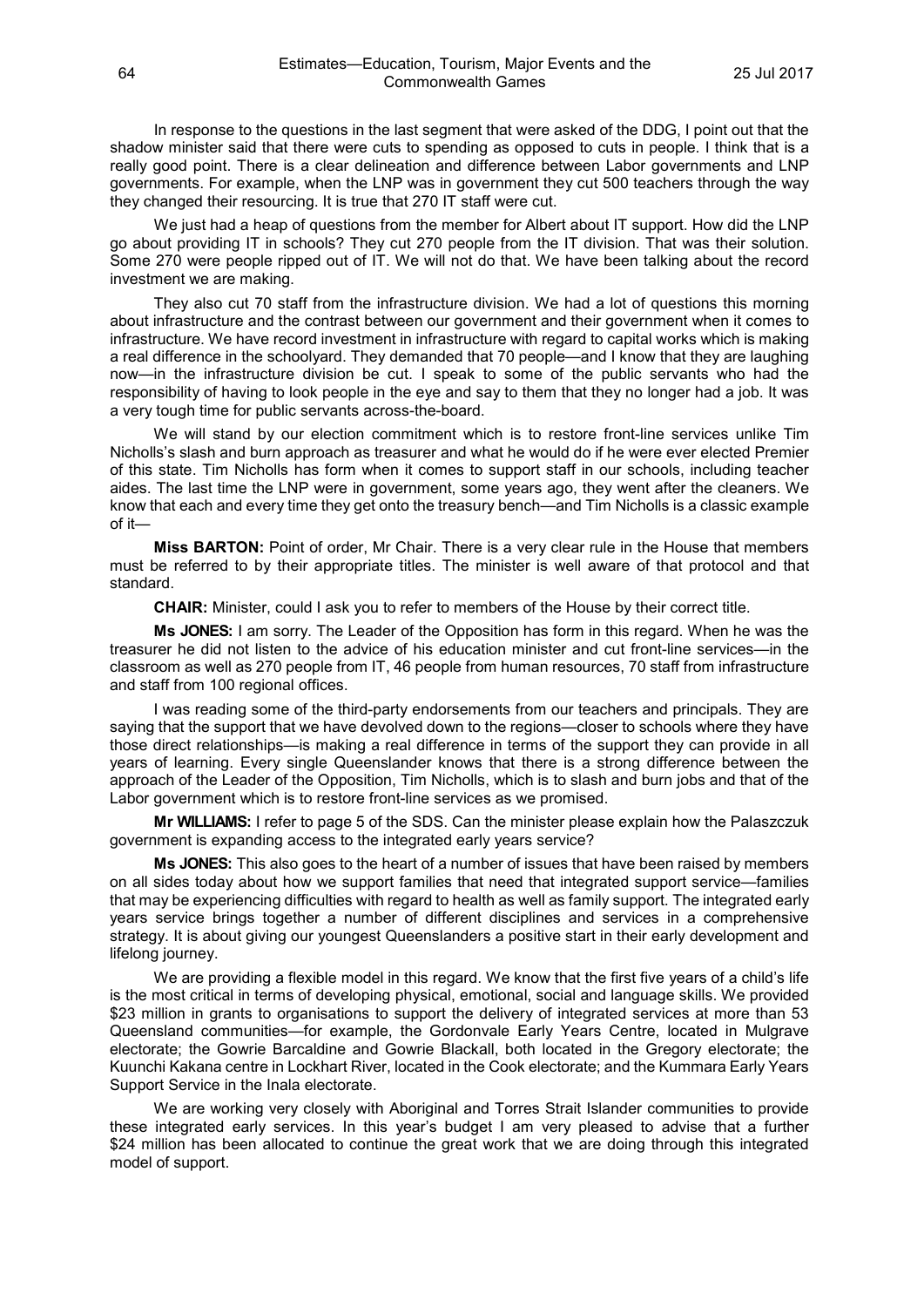As the shadow minister would know being the former minister for communities, the integrated approach is one that is backed up by research. Having an integrated approach to early childhood services delivering help to families, particularly vulnerable families, and access to assistance where and when they need it is critical for us to ensure that children get access to early years learning. We have seen a lot of work with regard to access to playgroup and pre-prep programs and kindergarten programs as well as prep. We are working with families in an integrated way. It is a winner and we are backing it again in this year's budget.

**Mrs MILLER:** I have a question in relation to the interaction between teachers and child safety officers. I note that child safety officers are going to join police on the front line. Teachers are there and expected to teach and not expected to be child safety officers as well yet many teachers believe they are child safety officers in some shape, manner or form, particularly when students are coming to school and have not been bathed, fed et cetera. I would like to know whether there has been any discussion at all about child safety officers in situ in some state schools, particularly to keep a watchful eye over the students who are subject to child safety orders and also whether some consideration could be given to using schools to teach parents how to in fact parent?

**Ms JONES:** I could not agree more with the member in the sense that parents have a critical role to play in this space. I am very pleased to say that last year was the first year that we trialled a new support for our schools—the student protection principal advisers. This commenced in January 2016 and that was the first year we did it. That came about as a direct consequence of representations both from child safety officers working on the front line and teachers in schools.

For the first time ever we as a state Queensland said we would jointly fund out of the department of child safety and the department of education new student protection principal advisers. We have done that. I am very pleased to confirm that in this year's budget we are going to continue that program. Teachers have raised with me what a great help this additional resource has been.

The role of the student protection principal advisers is supporting teachers with their obligations under the child safety act and the education act and also provide continued monitoring and support for children who are in the in-care system to complete their studies. This is a new resource that goes to the heart of what you are talking about. In addition to that, we have also been providing professional development to our principals as well.

**Mr SAUNDERS:** With reference to page 5 of the SDS, can you please provide an update on how the Palaszczuk government is assisting the early childhood sector to support a child's positive transition to school?

**Ms JONES:** Once again this goes to providing our teachers with the best possible information and resources to deliver the best possible education, particularly in those early years of learning. We know that starting school is an important milestone not only for every child but also for every parent. I am sure every parent in this room still has the photograph of the day their child first started school.

We are making it easier and we have listened once again. I have an early years education round table where I meet with all sectors of the education system, including independent, Catholic and state education, as well as childcare providers to ask them what reforms we need in the early years space to provide more support not only for our prep teachers in the school space but also for our kindergarten teachers. You would have seen in the media recently that they want to mimic what happens in other states with a transition statement. The transition statement written by the qualified educator in the kindergarten program is provided directly to the prep teacher. Currently the model has been that this would be done through the parents. The onus has been on the parent to provide that transition statement. Under our process this will go directly from the educator in the kindergarten program directly to the educator at the school.

This is something that, as a parent, I think makes sense. I agree with our sector that this is a good way forward. We expect that the provision of that will increase from around 40 to 90 per cent. It is something that the industry has asked for and we have listened to. When we made this announcement that we would be implementing this Nicole Lessio, the Acting Executive Director of The Parenthood, said—

The Parenthood commends the efforts made by the Queensland government to making the early years count for young Queenslanders. We know that we can have the most impact in that three to five year age bracket to combat disadvantage and are impressed with the initiatives such as Deadly Kindy, elders, story tellers, e-kindy and the interesting and informative early years website.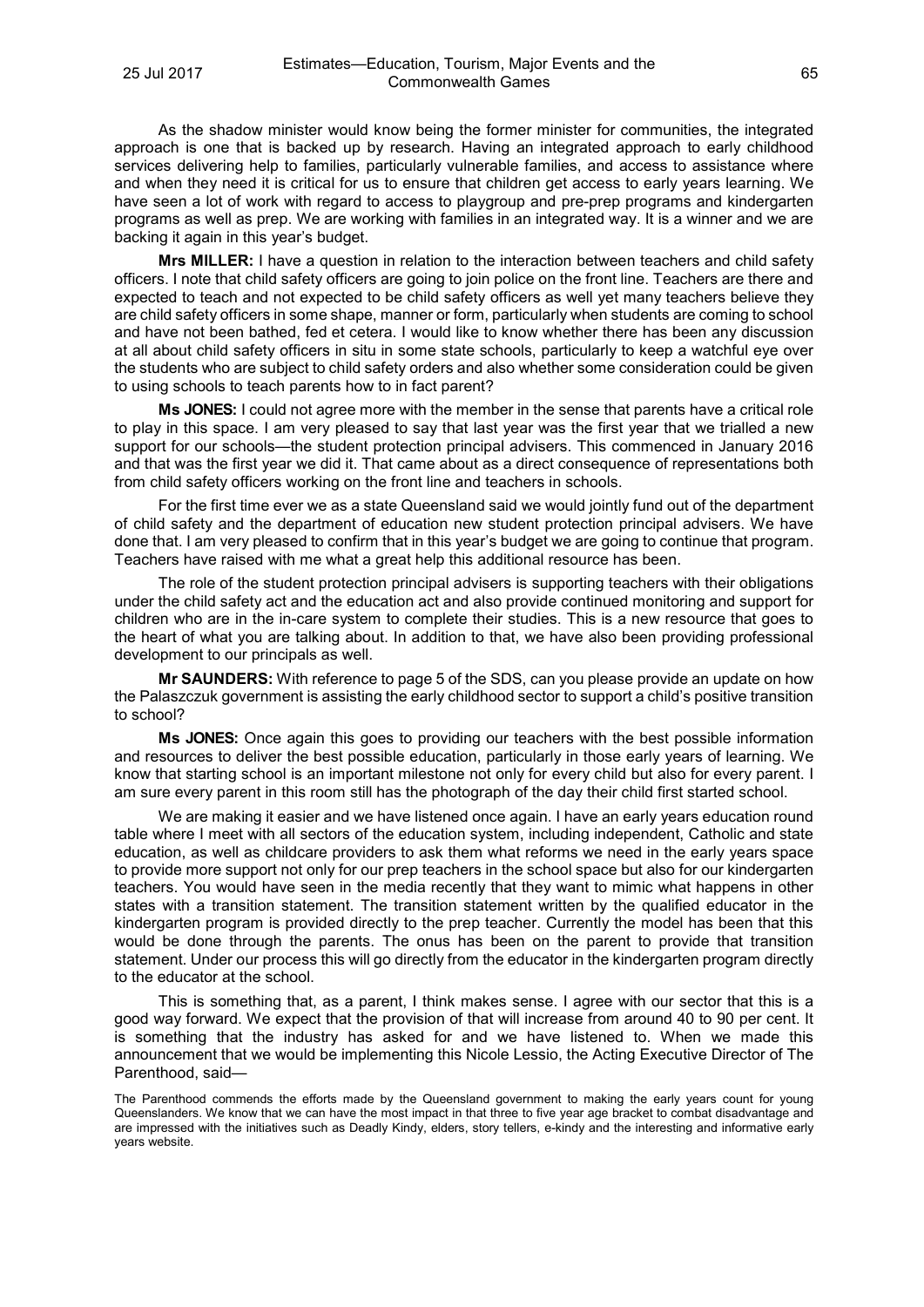There is universal support across the early education sector saying that transition statements will make a real difference for prep teachers. Once again, this is another example where we have listened to educators who have asked for reform and we are delivering that reform.

**Mr WILLIAMS:** On page 3 of the SDS it references the Palaszczuk government's commitment to ensuring Queensland schoolchildren have access to quality early learning and development opportunities to give them a confident start to life. Can you inform the committee how the Labor government has worked to ensure children's health, safety and wellbeing in the family day care arena?

**Ms JONES:** We believe, as does the federal government and the shadow minister, that family day care has to remain an option for families. We support families having a range of choices when it comes to the care of their children when they are at work. In 2016 I announced a new family day care task force to conduct targeted monitoring of higher risk services. Task force officers met with approved providers to discuss the outcomes of monitoring visits to drive continuous improvement and raise quality in services.

We have also put in place the toughest regulatory regime in the country. When you look at the national data you will find that we have said no to 60 per cent of people who have applied to open a family day care centre in Queensland. This is in stark contrast to Victoria, for example, where we saw an explosion. This has happened off the back of the childcare reforms put in place, predominantly by the federal government, with regard to how they fund support for child care. We have taken an approach which is a strict and strong and in the best interests of children. We are putting strict conditions also on approvals. The Palaszczuk government has secured \$9 million over two years to fund regulation and compliance of child care. I believe that we have taken a strong approach in this regard.

This is in stark contrast to what is happening at a federal government level. For the last five years we have had to go cap in hand every single year to try to get the funding we need to provide the regulation required under the national law. It is a national regulation that states, under the agreement, have to implement. The Turnbull government has not provided us with the funding that we need.

Despite the demand in child care in Queensland growing by more than 50 per cent since 2009 and family day care more than doubling, the Turnbull government has only offered \$8 per child to meet the obligations. In order to maintain the high-quality standards that I want as minister and what we believe Queenslanders expect, the Commonwealth should be, given the rate of growth and what they were previously funding, providing an additional \$35 million. Instead they are only offer \$6.9 million. This really is a slap in the face to families like mine—parents who are working—who rely on having a strong national framework.

All the hard work was done to put in place a proper national framework across Australia so parents could have confidence in that system. Yet the federal government is failing to fund it. What this means for me at a state leave level is that, instead of saying that we will accept that, I have had to go to the Treasurer and ask for additional funding, which he has given me, so we are in a position where, as I say, Queensland is once again seen as the state that has the toughest regime in the country.

**CHAIR:** I note that it is 3.30 pm. The committee will adjourn for a short break. The hearing will resume at 3.45 pm to continue the examination of estimates for Education.

# **Proceedings suspended from 3.30 pm to 3.46 pm**

≌. **[CHAIR:](http://www.parliament.qld.gov.au/docs/find.aspx?id=0Mba20170725_154711)** Welcome back, Minister and officials. The committee will continue to examine the estimates for Education. Before I call the member for Aspley, I believe we have a response to a question on notice from Mr Rider.

**Mr Rider:** Chair, with regard to the question in relation to the \$600,000 that I was asked earlier, I can advise that the QCAA was asked under the reprioritisation measures to refund three figures over three years. For 2017-18, it was \$183,000. For 2018-19, it is \$228,000. For 2019-20, it is \$276,000. I am assuming that is the \$600,000 that you were referring to. I have also just been told that, because we have just signed a lease extension at 154 Melbourne Street, the reduction that we were asked to do under the reprioritisation is covered by reductions in our lease. We have been given an incentive to sign the lease extension which will result in a \$260,000 saving each year.

**CHAIR:** Thank you, Mr Rider. I call the member for Aspley.

**Ms DAVIS:** My first question in this session is to the director-general and goes to the Capital Statement, Budget Paper No. 3. The Claremont Special School was promised \$4.5 million in additional classrooms in 2016-17, yet there was an underspend of \$2 million. It looks like there was an overall quantum cutback. Will Claremont Special School get all of its extra classrooms as promised and on time?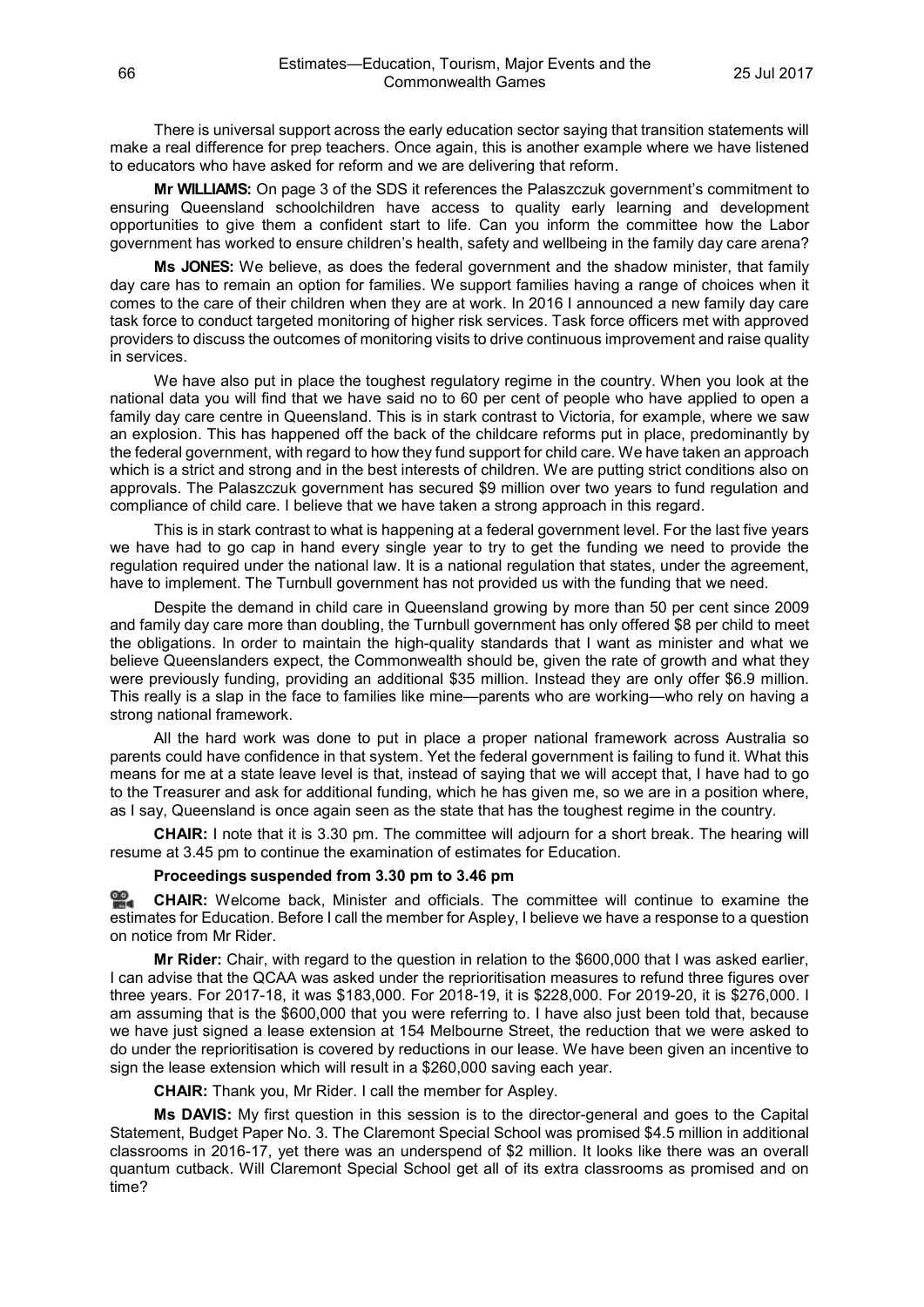**Dr Watterston:** I thank the member for the question. I will hand that over to the deputy director-general, who manages our infrastructure.

**Mr Hunt:** The Claremont Special School project, as you say, was for additional classrooms. The total estimated cost of those is \$8.174 million. Expenditure to date as at 30 June 2017 was \$2.7 million, with \$5.4 million allocated in this budget. As you would appreciate, these are budget estimates on projects that we are going forward with. Often they are yet to go to tender. We go to tender. We explore best pricing, making sure that the design and scope of those projects are there to meet the benefit of the school. We have a significant investment in special school infrastructure. We absolutely prioritise that.

**Ms DAVIS:** So this project will be delivered with the classroom numbers that the plan provides for and it will be delivered on time?

**Mr Hunt:** To the best of our ability, yes, weather permitting. Often infrastructure projects do find issues along the way, as you would well appreciate—if there is a wet summer or something. We typically try to do the building projects over school vacation periods to minimise the impact on schools. We work with contractors to get those projects ready for the next school year. To the best of my knowledge, there is nothing that would stand in the way of this, unless you have information that you need to share with me. Our project managers will obviously work with the school, as they do with every school project, to make sure that the project is delivered as well on time and on budget as is possible.

**Ms DAVIS:** My next question is around Currimundi Special School, which was promised more than \$6.8 million in extra classrooms last year but only \$100,000 appears to be spent. How is it that this project was delayed? It appears that it might blow out in costs by an extra \$2 million. Is that extra money purely overruns or will there be additional classrooms for that money?

**Mr Hunt:** Thank you for the question. Currimundi Special School, as you might appreciate, is a very constrained site. To put the additional infrastructure into that site, we have been going through a community consultation exercise. We looked at a range of options with regard to the design. The original design did not meet with favour from the engagement we had with the local community. We have gone back to a redesign model to make sure that we get something that works both for the school and for the community. You might appreciate that it is a very coastal seaside location at Currimundi Special School. We want to make sure that we work with the community to get the best result for that particular school. The project will proceed. It has been delayed because of the consultation and the redesign work to get the best result for that particular school.

**Ms DAVIS:** As a result of that consultation—I appreciate that you have told me that there has been a redesign—if you take that proposal back to the community and they are unhappy with it, will it go to another round of consultation or will it go ahead?

**Mr Hunt:** I believe we have gone through that process and we are now with an agreed design to go forward.

**Ms DAVIS:** It is agreed?

**Mr Hunt:** I believe so. I will wait until my infrastructure people tell me otherwise. I understand from my knowledge of that particular project that we have worked very hard to get the best solution on a difficult site to make sure that the students at Currimundi Special School can benefit from that new infrastructure investment.

**Ms DAVIS:** We certainly want them to be well catered for. There is no doubt about that. There was a new school announced at Coomera about 12 months ago at a cost of about \$50 million. It appears that this now has been scaled back to \$30 million. Will we see a smaller school? What happened to the other \$20 million allocated in the project?

**Mr Hunt:** Thank you for the question. That particular school is part of a bundle of school projects that we have gone to market on. We put a proposal forward to go to a new model, an innovative approach—design, construct and maintain. The intent of that was to put the bundle of schools together for purchasing power from the market in the tender process. We achieved significant savings through that and we will deliver those projects' full brief, with a lesser budget allocated as a result.

**Ms DAVIS:** Which are the schools involved in that bundle?

**Mr Hunt:** Yarrabilba, Caloundra South and Coomera.

**Ms DAVIS:** They will be delivered by the same construction company?

**Mr Hunt:** Yes. We went to tender as a bundle of schools. That will give them the purchasing power. That will help them work across the projects. It will help them make sure that they are involved in the design process and they can drive efficiencies across the projects. We are inviting them to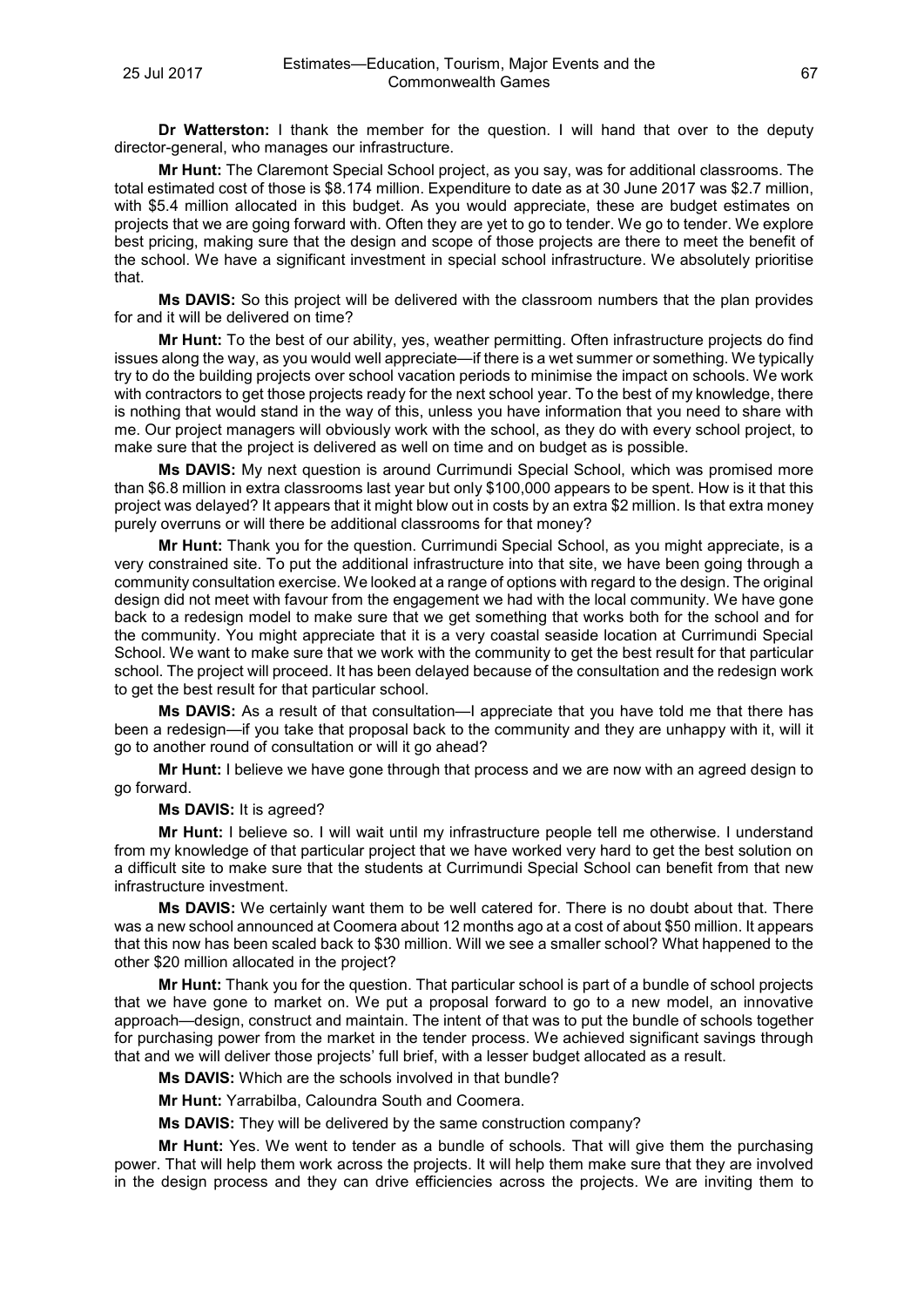participate in the 'maintain' part of the model. There is no reduction in the scope of the schools. We typically build the schools to our standard requirements. That is what we will deliver with these schools. They are in growing and emerging communities. We want to make sure that they are signature schools for us. I guess they are a little bit of a hybrid between a traditional build and a PPP.

**Ms DAVIS:** Given that the locations of those schools are a little way away from each other and given that the successful tenderer is getting a bundle, as part of that, does that mean that they have to support local jobs?

**Mr Hunt:** Yes. We have gone to the market with a proposal to achieve the best spend for government. The market has responded and we have achieved that. We will be happy to deliver those schools. Again, these are signature community infrastructure investments in growing and emerging communities. If I take Yarrabilba, for example—I was there recently—it is a growing and emerging community at Yarrabilba, of course, south of Logan Reserve. That will be a signature school for that community. We are looking at how we can make sure that is a signature school that meets the needs of that particular community. We are doing that well within budget, which is what the Treasurer would expect us to do.

## **Ms JONES:** And me!

**Mr Hunt:** And the education minister, of course, yes.

**Ms DAVIS:** Minister, can you explain how the Labor candidate for Everton knew about the funding for Albany Creek State High School when the school did not even know? I refer specifically to a tweet by the candidate.

**Ms JONES:** I do not even know who the person is. This is about the hall? I really do thank you for your line of questioning to the deputy director-general because it highlights the capital spend that we are investing. For example, we have spoken a lot about the investment we are making in special schools which is a direct consequence of our decision to increase the funding for capital works. As part of our decision to increase the funding for capital works, not only are we delivering jobs but also we are delivering new infrastructure. In regard to Everton—

**Miss BARTON:** I raise a point of order, Chair. There was a very particular question. I was wondering if the minister could get particularly to Albany Creek high school.

**CHAIR:** The minister has the ability to answer the question the way she sees fit. Having said that, Minister, I will also say to remain relevant.

**Ms JONES:** I am getting there. In regard to Everton, I thank the Labor candidate for Everton for their strong advocacy on behalf of their community. They should be very proud of what a Labor government is delivering in infrastructure. The decision to spend this infrastructure was a decision of cabinet. Who I talk to—

**Ms DAVIS:** I raise a point of order, Mr Chairman. The question was quite simple and it was: how did a Labor candidate find out about an announcement at Albany Creek State High School before the school knew?

**CHAIR:** Member for Aspley, I have made a ruling on that and I will reiterate that ruling. The minister can answer the question whichever way she sees fit.

**Miss BARTON:** She needs to be relevant.

**Ms DAVIS:** She needs to answer the question, surely, Mr Chair.

**CHAIR:** Excuse me! Do not show your disrespect to the chair while I am giving a ruling. The minister will answer the question in whichever way she sees fit. I have also guided the minister to say that she needs to remain relevant.

**Ms JONES:** I am happy to answer the question in the sense that, as I said, it was a decision of our government to build the hall. Our government has every right to tell our candidates about our spending as a government. I think—

**Ms DAVIS:** Just not the school.

**Ms JONES:** No. What I would say—and this answer has already been given in regard to the school—is that, as the deputy director-general said, there was a process of identifying need in local communities and delivering those halls consequently. I have had no-one raise with me through that school community that they do not want the hall. In fact, just like the candidate for Labor in that community, they have welcomed the announcement of the hall.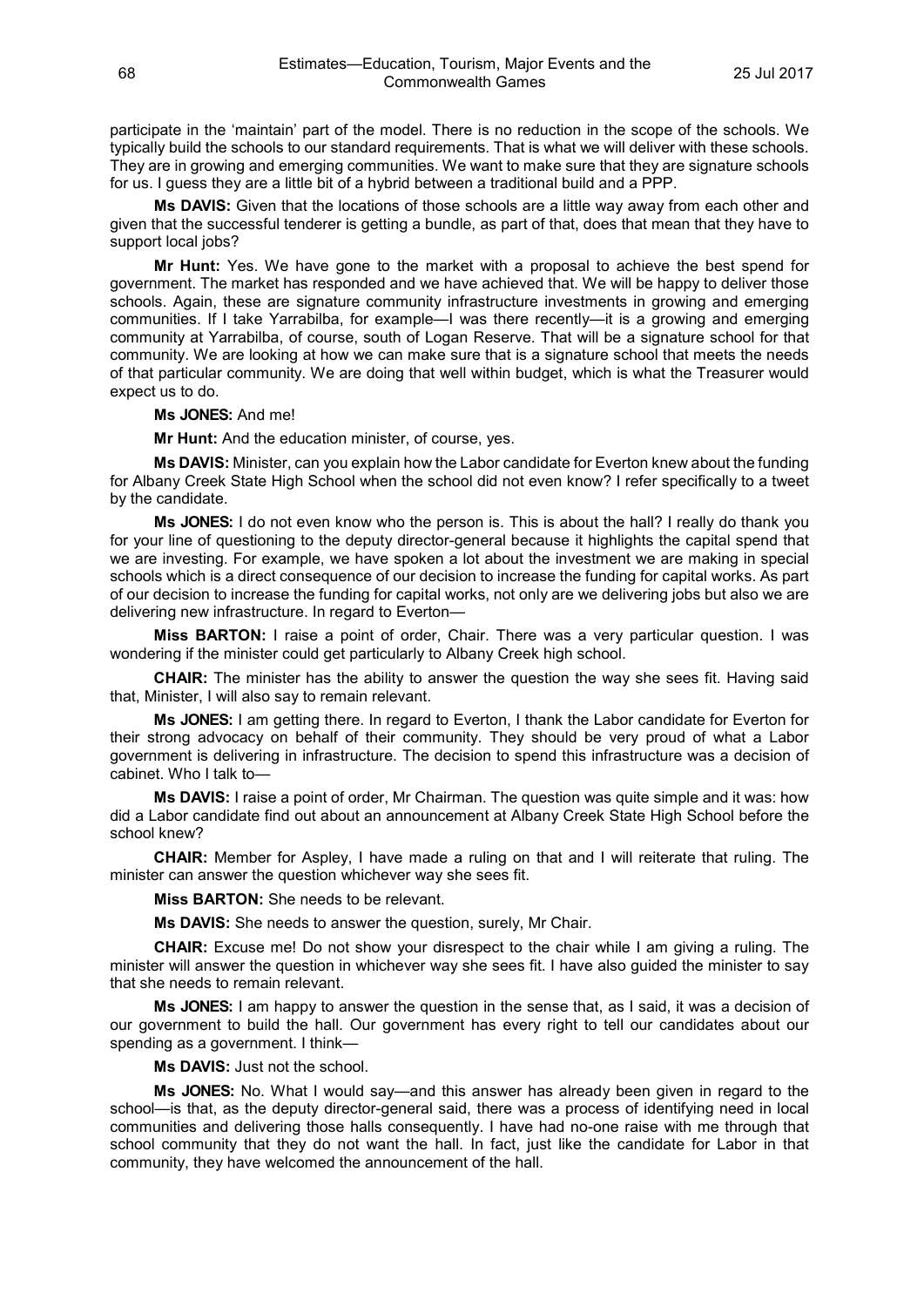**Ms DAVIS:** Thank you, I think, Minister, for sort of answering the question. It was not about whether the school community wanted some extra infrastructure; it was about why a Labor candidate was advised and able to send out a tweet before you or your department rang Albany Creek high school and let them know. That was simply the question. My next question, though—

**CHAIR:** Member for Aspley, are you re-asking the question?

**Ms DAVIS:** I would, except it will not get answered, so I will move on to my question.

**CHAIR:** The answer is no?

**Ms DAVIS:** No. I will move to the next question.

**CHAIR:** Thank you. I ask you to move on to the next question.

**Ms DAVIS:** Minister, the people of Redlands are still waiting for the promised Redland Bay early years service that was announced last year. It appears that it is no closer to completion, despite promises that it would be almost finished by now. Why the go-slow on this particular project?

**Ms JONES:** I will try to get an answer for you in regard to that.

**Ms DAVIS:** Mr Hunt might be able to answer.

**Ms JONES:** No. It would be early childhood and education. This is the new integrated early years service. I was talking about those earlier. I am advised that Save the Children Australia was appointed earlier this year to operate an early learning service. I am not sure. I will have to find out for you. The only reason we have been talking about this is because Labor has funded integrated early years services. This is a Labor initiative and I will work on getting that information for you.

**Miss BARTON:** Are you taking it on notice?

**CHAIR:** Minister, will you take that on notice and you will—

**Ms JONES:** No, I am happy to answer it today. We still have another 45 minutes.

**Mr BOOTHMAN:** My question is in relation to the Capital Statement, Budget Paper No. 3, page 35, when it comes to addressing the high-priority needs for students and staff health and safety. That draws my attention to a *Gold Coast Bulletin* article from November 2015 when they quote the Minister for Education saying this regarding CCTV cameras in our schools—

I think all principals need to have a look at security at their school. As I said, there is funding available for security cameras and other security measures where principals feel they need to toughen up.

My question is to Mr Hunt. Could the deputy director-general tell us how many schools on the Gold Coast have actually had CCTV cameras rolled out to them?

**Mr Hunt:** I can advise that there are 198 Queensland state schools with CCTV systems. I would need to take that on notice, if that is okay, with regard to those that have already got CCTV. The question goes to the heart of school security. As I think we have talked about at previous estimates, the government does invest in a school security program. There is an allocation of funding this year of over \$9 million to support schools and school security. CCTV is not always the first option. We look at the data. We work with schools around the issues that they have been experiencing. We work with them to determine what is the security solution that might be best suited to their local context. That might be upgraded alarm systems, security fencing, increased government patrols or CCTV installations.

**CHAIR:** If I can just interrupt. Minister, will you take that question on notice whether you either report back later today or at a later time?

**Ms JONES:** I do not know. Yes. I can get back to you on Redlands.

**CHAIR:** The question was the number of schools down the Gold Coast that had either CCTV installed—

**Ms JONES:** I am happy to do that, but I think I have previously provided that in answer to a question on notice.

**Mr Hunt:** Sorry, Minister, we do not typically advise that publicly because of the nature of the security installation. It then often invites further targeting of those schools or damage to our CCTV systems. Approaches from the media in the past have similarly asked for that information and we do not give that out from a security perspective.

**Mr BOOTHMAN:** How many principals have actually asked for these CCTV cameras to be installed in their schools?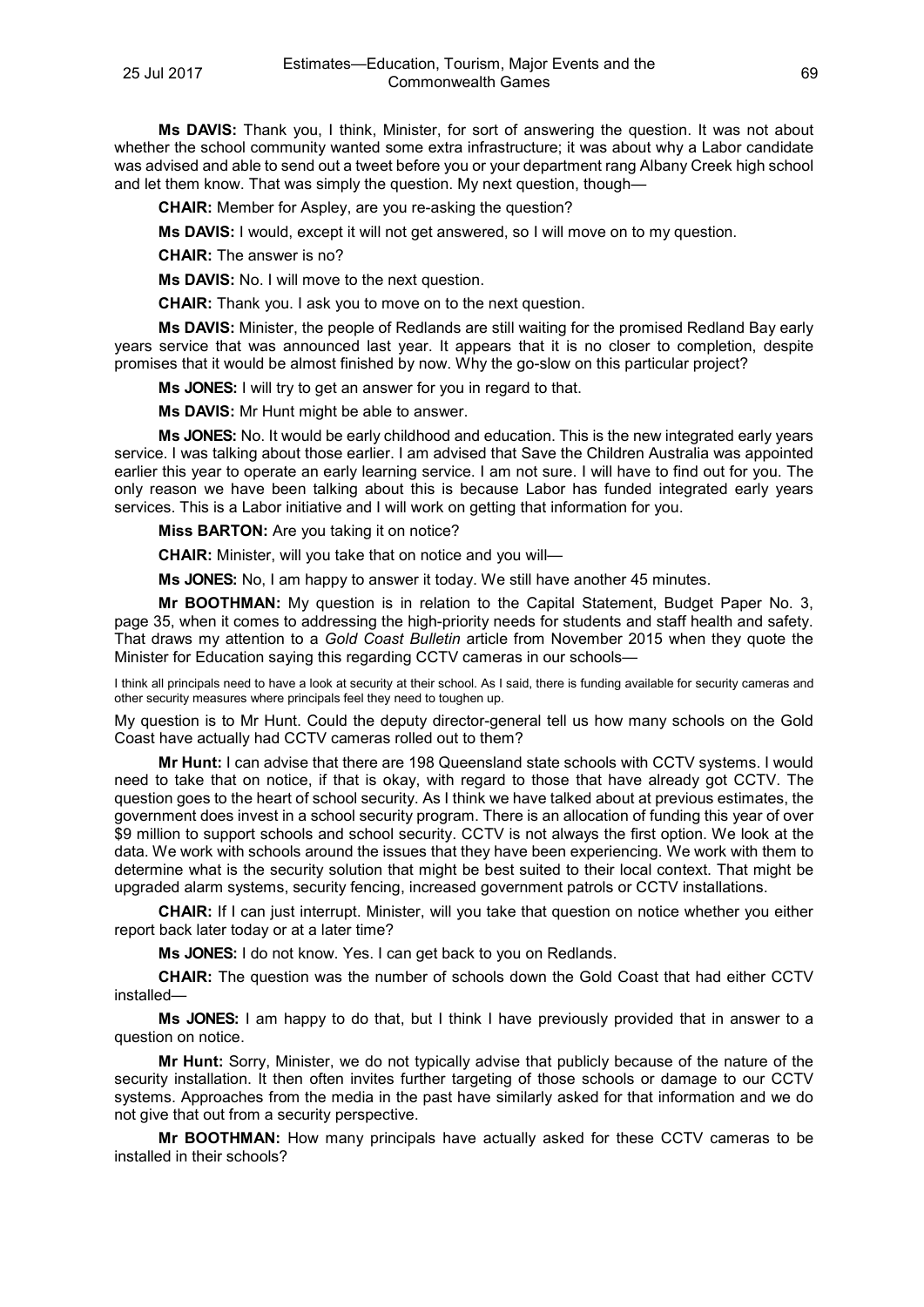**Mr Hunt:** There are 65 Queensland state schools that have requested consideration of CCTV. As I said a moment ago, we work with them in relation to the data that is available for incidents at their school, be they vandalism, break and enter, damage to facilities or playgrounds, or material left on the site in playgrounds and the like. We work with them to get the best solution for the particular context. Again, we need to prioritise this work from within our budget to make sure that we are putting the investment where it is most needed to respond to the particular issues at a given school.

**Mr BOOTHMAN:** Is it the department who actually pays for the installation, or is it coming out of the schools' funds themselves?

**Mr Hunt:** We have a budget, as I indicated, of over \$9 million to address individual security issues. The opportunity is there for schools to also invest. A number of our schools have chosen to invest their own funds in a whole range of security measures be they different locks, different gating systems and the like. We work with those schools. As I said, there are 65 schools that we are currently talking with about the appropriate response to their solution. I think the member for Aspley would be familiar with the installations that we have put in at Aspley State High School. That was security fencing, not CCTV. That has reduced markedly the security incidents at that school. Again, for security purposes, I do not really want to talk about a particular context, but there has been a significant reduction.

**Mr BOOTHMAN:** My point is if the school needs these cameras and they are requesting them, are they getting them?

**Mr Hunt:** We have done six schools in the last 12 months with CCTV installations.

**Mr BOOTHMAN:** There would be a lot greater need than just six schools, especially in my region. I know my school communities are very keen to have them to protect their assets from vandalism and to know exactly what is going on at the front of their schools.

**Mr Hunt:** I can only reiterate what I indicated and that is that we work with those individual school principals to work out what is the best solution and it is a combination of factors typically. If there are particular contexts I am more than happy to meet with you outside of estimates to talk those through.

**Mr WILLIAMS:** I refer to page 8 of the SDS. Can you outline how the Palaszczuk Labor government is improving the attendance and engagement of Aboriginal and Torres Strait Islander students, please?

**Ms JONES:** It is a real achievement, as we heard from the director-general previously. Before I get there, with your indulgence, I might answer the question that was asked of me in regard to the Redlands new early years service. I can say to the honourable member for Aspley that I am advised that the refurbishment of the existing buildings at Capalaba State School where it will be housed will be finalised this year. It is meant to be completed in late 2017, so it is on track to be delivered this year. In regards to the delay that you talked about, I have been advised that the department did seek to appoint a service provider in 2015. However, the proposals that were submitted did not adequately address the needs of the local community. In consultation with the local community we are delivering this solution. The funding has always been there. Works are now underway and we expect it to be completed this year. Chair, when do we get clarity on what the questions on notice are? Do we do that at the end of the session?

**CHAIR:** I can advise you at the end of this line of questioning if you wish.

**Ms JONES:** Great, thank you. Honourable member for Pumicestone, we are very proud that as a government we have had a real focus—and I want to acknowledge the great work that is happening in state schooling in particular, both through Patrea Walton's leadership and also Sel in Aboriginal and Torres Strait Islander education. We are working hard to close the gap. We know that if every single child is able to have a good quality education, life outcomes improve. The state school attendance gap, for example, still stands at 7.2 per cent with 85 per cent of Aboriginal and Torres Strait Islander students attending each day compared to 92.2 per cent. However, we have just launched our second phase of the Every Day Counts campaign to reach isolated and disadvantaged Aboriginal and Torres Strait Islander families to lift school attendance rates. We plan to close the gap completely in the next four years. We are working very hard to close the gap in this measure. As the director-general said earlier, we already have closed the gap, for example, in QCE attainment here in Brisbane and we are very close to closing the gap in the rest of Queensland.

We are also trialling and piloting new programs and new partnerships including programs such as the Clontarf Foundation academies, which have successfully re-engaged Aboriginal and Torres Strait Islander boys in school by actively working with them through sport. I have had the opportunity of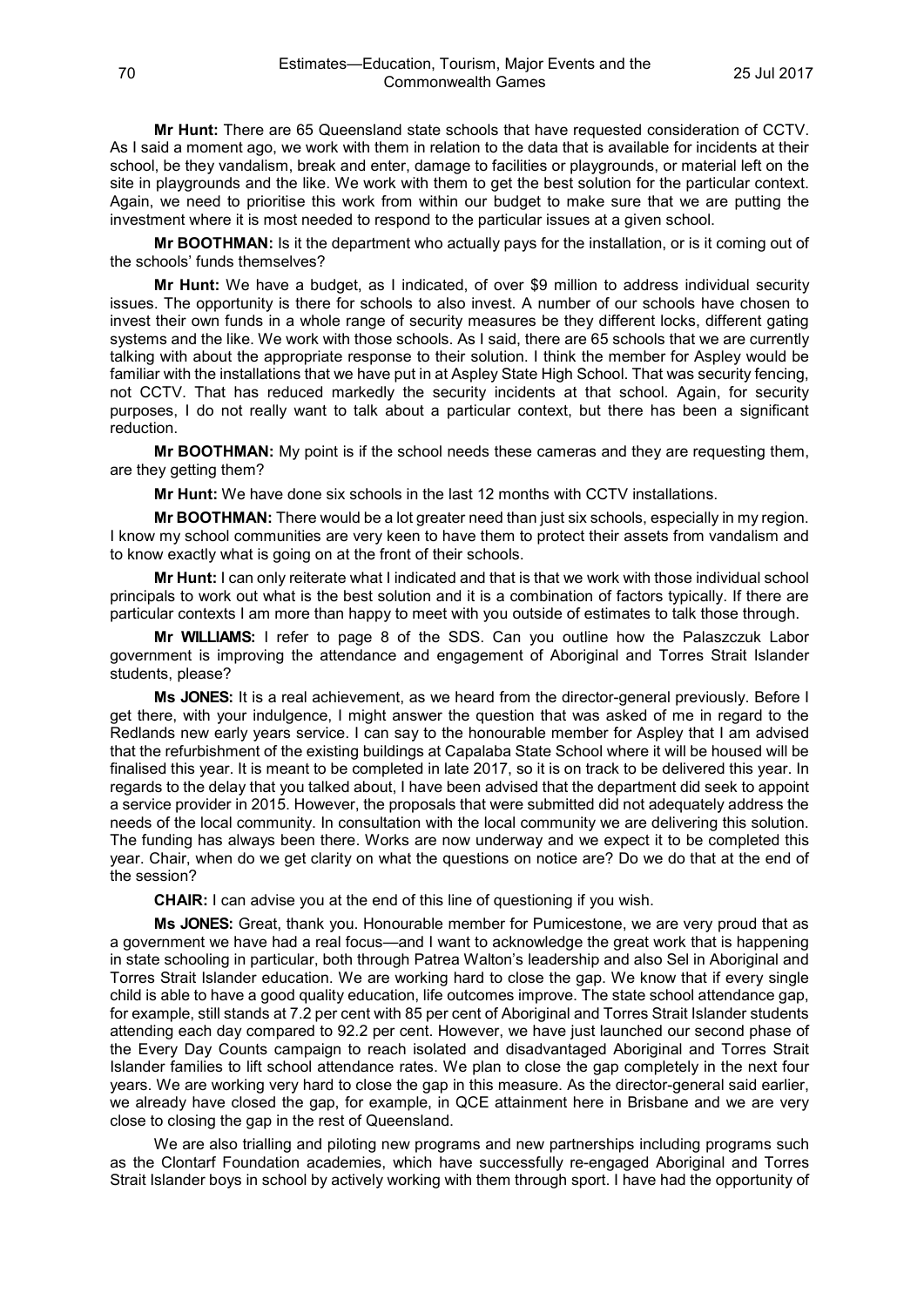seeing this firsthand in Cherbourg. Two years ago the program began in seven Darling Downs south-west schools—Cherbourg State School, Kingaroy, Murgon and Mount Lofty state high school in Toowoomba. There you go; I visited Cherbourg State School. This year we expanded the program to Cairns in semester 1 and Townsville in semester 2, which the honourable chair would be very pleased about. I also want to acknowledge your leadership once again, member for Townsville, in this regard. He lobbied strongly for this support for young Aboriginal and Torres Strait Islander boys to complete their schooling. Our government has now committed more than \$18 million over five years for the Clontarf Foundation, supporting more than 1,700 boys to stay longer in schools. Importantly, we are also delivering engagement strategies with Aboriginal and Torres Strait Islander girls as well in partnership with, for example, the Stars Foundation, the Brisbane Broncos and Netball Queensland. This sports and also art related program is due to start in term 3. This will be supporting almost 600 girls in schooling.

As I have already advised, Queensland has achieved some of Australia's best NAPLAN data when it comes to Aboriginal and Torres Strait Islander students. I want to rephrase that. Our Aboriginal and Torres Strait Islander students have achieved some of the best NAPLAN data in our country. It is because of their work and their determination as students, working closely with our teachers in our schools, that we are seeing this significant lift. Aboriginal and Torres Strait Islander students in all 20 test areas for mean scale scores achieved the national minimum standard in 12 out of the 20 test areas for the upper two bands. As the director-general said in his contribution earlier, our story of closing the gap for Aboriginal and Torres Strait Islander Queensland is one that other states can look to as an example of what we are able to achieve. I mentioned a little bit earlier that, for example, the New South Wales government only has a target of 65 per cent of their Aboriginal and Torres Strait Islander students completing year 12. That is not good enough. We have closed the gap here in Brisbane and we want that to be the experience of all of our Aboriginal and Torres Strait Islander students. In actual fact a couple of weeks ago I was at the opening of our second—we ran one last year and we ran one this year—Aboriginal and Torres Strait Islander education conference which Selwyn Button helps organise. It was a great conference and there were many educators in the room; some of our great principals and teachers were in the room. The goal there was for our Aboriginal and Torres Strait Islander students to be the smartest kids, the highest achieving kids in every classroom, and they should be. That is exactly what all of us should be aiming towards.

**CHAIR:** I have a question for you. With reference to page 3 of the SDS, can the minister outline how the government is enabling more students to stay in the Torres Strait to complete their senior schooling?

**Ms JONES:** I think that most members of parliament have had the opportunity to go to the Torres Strait. It is a beautiful part of Queensland. I know the shadow minister has been there a number of times wearing different hats in her career. It is a beautiful part of the world. I had the opportunity to be there also a number of weeks ago. I want to acknowledge not only the great work that is happening at the school there but also the collaborative approach we have with the federal government. Nigel Scullion, the federal minister for Indigenous policy, has said that he will support us in trying to build a boarding facility there. I went to Thursday Island and Tagai College where we got to meet a number of the students and meet the principal and staff there. We made an announcement that we would be making a \$3 million contribution to building a new college facility there. This will enable students from across the Torres Strait to not have to leave the Torres Strait Islander community to come down to either Cairns, Townsville or Brisbane for secondary school but to stay within the Torres Strait and be closer to their family, friends and connections. When I spoke to the students about what this would mean for them—and I also had the opportunity to go to the primary school campus and talk to some of the year 6 students that are actively making that choice about where they will be completing boarding school. We as a department support all choices. There is a strong tradition in some families for students to go to the boarding school that their mum or their father went to here in Brisbane, Townsville or Cairns. Also there are some families who want to have their little ones—and I still call them little ones because they are only in year six. I cannot imagine my boy going that far. I joke that he can go to the boarding house across the road if he does not behave. We give that choice to families. I am very hopeful that with the announcement of our \$3 million contribution we will also see funding forthcoming from the federal government. I do want to put on the Hansard record today that Nigel Scullion, the federal minister, has been a great advocate in this regard. I am very hopeful that we will be able to deliver a new boarding house facility in this community.

**Mr SAUNDERS:** With reference to education for Aboriginal and Torres Strait Islander students, can the minister update the committee on the situation in Aurukun?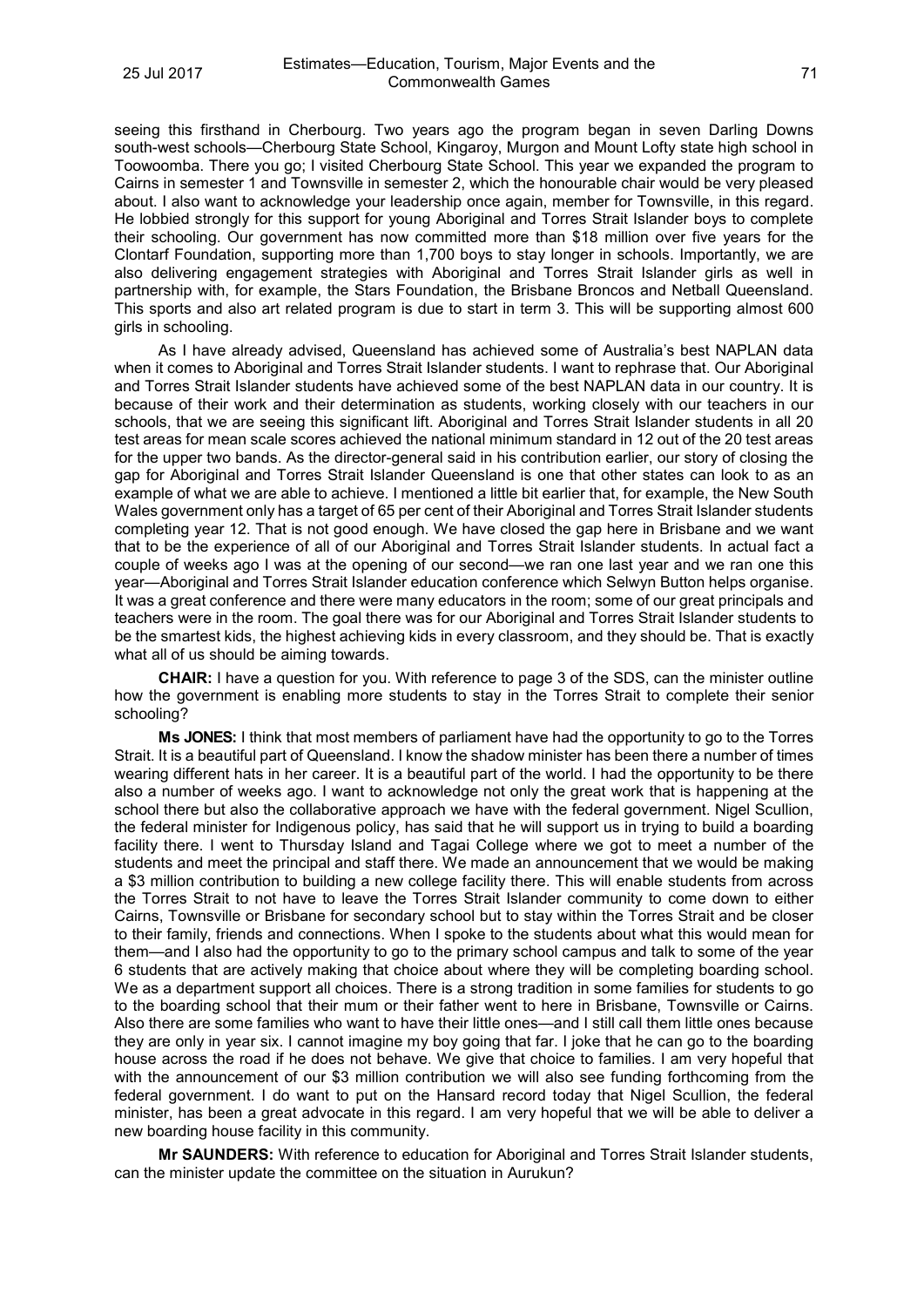**Ms JONES:** As I said, we have been working really hard to improve the learning outcomes for all students across Queensland including in Aurukun. I want to acknowledge up-front the great work of the executive principal there, Michael Ennis. I have received very good feedback about not only his leadership but also his collaborative approach in working with not only elders in the community but also the local council and, really excitingly, the P&C. We have previously talked at this forum about the fact that there was not an active P&C in the past. I am very pleased to advise that we do have an active Parents and Citizens' Association now at the school. They have met five times recently and we are seeing really high numbers of attendance at those P&C meetings as well.

One of the reforms that we introduced following the review that was undertaken in 2016 was the reintroduction of years 7 and 8 to the Aurukun State School. This is something in particular that the council and the mayor raised with me personally saying that they believe that, as I have just talked about with the Torres Strait, Aboriginal students who live in Aurukun have the opportunity to go to school in their local community and also be supported to go to boarding school if that is what their family and the student chooses. They have that flexibility there.

I am very pleased to say that since we have reintroduced years 7 and 8 into schooling up there we have seen 39 full-time enrolments in the secondary years of schooling in Aurukun State School. That figure has now climbed to 47, including two students who were beyond the compulsory age of schooling and have chosen to attend school and participate in learning. In term 1, for example, the 2017 attendance data for Aurukun primary school was 10.5 per cent higher than in term 1 in 2016. We will continue to work with the principal, the Aurukun school community and the parents and citizens of the school to continue to see improved outcomes with regard to teaching and learning in the Aurukun community. I also think it is correct to say that we have full employment of our teacher positions there. We wanted long-term teacher positions there, and that is certainly what we have been seeing.

**Mrs MILLER:** My question is in relation to infrastructure. In relation to Kruger State School, can you advise when the new admin block will be built and when the security fence will be built?

**Mr Hunt:** I do not have that detail to hand, but I will have it very shortly and I will come back to you.

**Ms JONES:** Apparently the security fence is term 3, so that will be delivered in term 3 this year. We will get you advice on the admin block.

**Mrs MILLER:** In relation to Springfield Central State High School, I know that the money has been allocated for their new hall. Can you please advise me about any delays in relation to the construction of that new hall at the high school?

**Mr Hunt:** I think we are in the very early stages of that project at the moment. As the minister indicated, we have just gone out to tender for those hall projects and we will know more if there are. I am not aware of any. I have not been briefed on any specific delays with that particular project but, as I indicated to the member for Aspley a little while ago, there are often delays when we get into the detailed elements of some infrastructure projects, and we will work with vendors and the school communities to deliver as soon as possible and on time and on budget.

**Mrs MILLER:** Maybe I could enlighten you. It is not a delay with the tendering process on behalf of the department; I think it is a delay in relation to the ownership of the land.

**Mr Hunt:** I am not aware of that.

**Mrs MILLER:** If you can take that on notice and get back to me.

**CHAIR:** Minister, are you happy to take that on notice?

**Ms JONES:** Yes, I think the question is: can we get to the bottom of whether there is a delay? We have been advised that there is no delay, but we are happy to have a look at that on the basis of the question.

**Mr WILLIAMS:** Minister, for a number of reasons not all of the more than 540,000 students in Queensland state schools are suited for the mainstream learning environment. Page 4 of the SDS references at-risk disengaged students and supporting them through alternative learning options. Can you inform the committee of these initiatives?

**Ms JONES:** This goes to the heart of what I have been talking about all day. The opening questions from the opposition were all about what is wrong with our schools; I have always been focused on what is right with our schools. Our focus as a department and my focus as a Labor minister has to be how to engage those students who are at risk of falling out of the education system. We have a strong belief in social justice, and we know that students who finish year 12 have much better life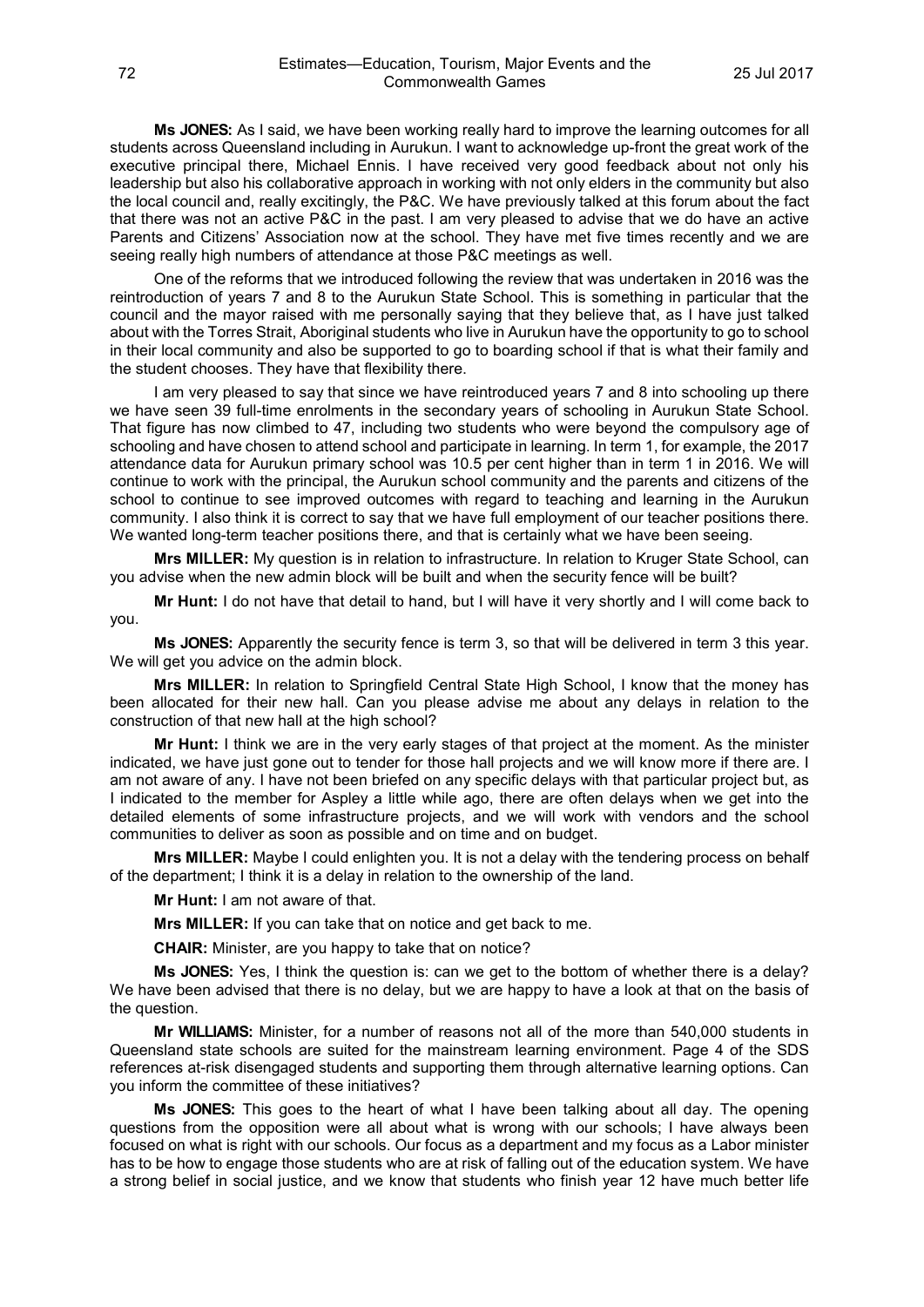outcomes in terms of health outcomes, economic outcomes and overall wellbeing. Even if you do not want to do it from a social justice perspective, which is often where Labor governments come from, if you want to use an economic rationalist's position, which is often the domain of the opposition, we also know that for every dollar invested in re-engaging young people in schools and education we get a \$12 return. Not only is this an investment well worth making for the wellbeing of young Queenslanders; it is also a worthwhile investment with regard to providing good value for money for taxpayers and Queenslanders.

When I was privileged enough to become the education minister, that was one of the very first conversations the director-general and I had when we met and spoke about what our focus would be during our term. I said very clearly up-front—and it was great to have the assurance of the director-general that this is something he is also passionate about—that if we are going to make a difference in someone's life, this is it. We can make a difference when we start to see that a student may not be on the path to success.

I have talked about the success coaches that we have rolled out, and this is a direct consequence of those success coaches in regions. When we identify a student who we think may be at risk of not completing their schooling, we start intervention. We start working with the families, we start working with their home group teacher and we start working with the guidance officer and those other support services we have been putting in place over the last three budgets, because we think it is our No. 1 responsibility to get to those students.

As we said, in 2016 we had a lot of success: 4,146 young people have re-engaged in education. That is something that I know the director-general and I are very proud of, and I think the whole department has a right to be proud because it does take a holistic approach. We estimate that the lifetime economic benefit of this is almost \$500,000 per student and \$2 billion across the education system. Of course there are major community benefits, whether it be reduction in unemployment costs, reduction in health system costs or reduction in crime and justice costs.

Our strategies to re-engage disadvantaged at-risk youth range in a number of ways. One is the provision of additional vocational education and training. As you heard before, one of the most at-risk groups of students, as the honourable shadow minister highlighted in her questioning, is students who are in the juvenile detention system. As the director-general said, one of the reasons there was a spike in that data is that we provided more additional vocational education and training in our juvenile detention centre in Townsville to re-engage those students in learning. There are also pathway colleges at Mount Gravatt, Bundamba, Goodna, Bracken Ridge and now Townsville, as well as the Eagleby Learning College and support campuses at Varsity Lakes. We have also been supporting training and employment pathways for our students through the state government's very successful Skilling Queenslanders for Work program. I will not go into too much detail about Skilling Queenslanders for Work, because I think that Yvette D'Ath does a very good job talking about that whenever possible. Skilling Queenslanders for Work has seen more than 1,350 young people supported in the Get Set for Work and Youth Skills programs.

The other thing is—and I talked a lot about this today because I know all of the senior executive team here today and I think it is critical—looking at how we can better resource our regions to provide education for those students who need it most. The director-general talked about disengaged at-risk students. We know who they are; that is the key thing. We are working on early identification and putting supports in place, like the member for Bundamba talked about, for students who are, for example, suffering from mental illness. We are trying to identify earlier, through additional resources, those students who are at risk and putting supports in earlier. I think that is all I need to say. Director-General, I know that this is something you are passionate about so I do not feel that I can deny you the opportunity to speak.

**Dr Watterston:** I would like to say a few things. First of all, probably the foremost educator in the world, Michael Fullan, says that if every person in an organisation focuses on the same goal then you will always achieve it. We have 86,000 people who work for our department. I think we have energised every single one of them to focus on the ultimate moral imperative. The ultimate moral imperative is to make sure that everyone is able to access their right to a quality education. For lots of different reasons, in a range of different challenging circumstances, people fall out along the way. A lot of our students have been early leavers or for some reason disconnected. It is not always in a school's interest to go back and find those students and bring them in because they lower the achievement rate. Their literacy is not great. What we have done in Queensland is really focus on making sure that we not only bring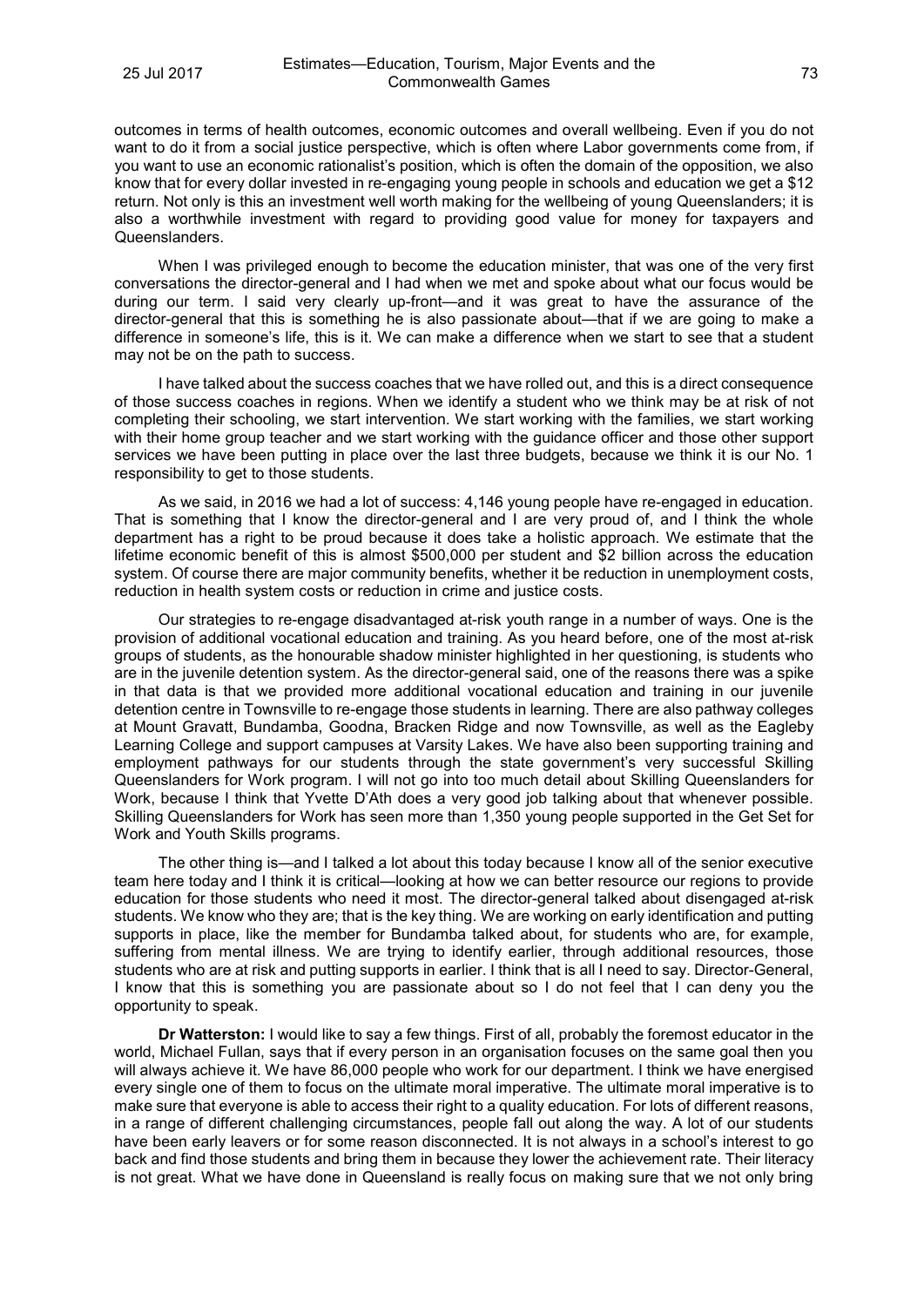those students back in but also wrap services around them, and the whole community strives to make sure that everyone gets a quality chance to be on a pathway that is going to give them success as they get older. As the minister said, there were 4,146 students in 2016 and 1,471 this year.

I wanted to speak at the end of the minister's explanation of what we are doing to thank everyone in our system who has really galvanised their energy behind this most important imperative. I have worked in three other states and territories and, while everyone has cared about students and trying to re-engage them, I have never in my life seen a strategy that has changed the culture of an organisation and has given everyone that warm glow about making sure that those who are the most challenged and marginalised in our society get a second, third or even tenth chance if they need it. That is what life is about. I think everyone makes mistakes or has choices thrust upon them that do not suit them in the long term, and it is so important to know that there is a system here.

I also acknowledge the non-government schools, the alternative settings—there are 19 of them in Queensland—that work hand in glove with our department. We have managed to set up a network of those schools along with our own flexi centres and the regional hubs, so this is a statewide approach. Every single region in Queensland is focusing on making sure they identify who these young people are, and then they find ways to entice them back into formal engagement so we can work with them and meet their needs. To do that you have to make sure that it is more enjoyable inside the fence than outside the fence. I applaud every single principal who has worked hard to make sure they create a setting that welcomes these people back and sustains their focus within the education setting.

There is a lot of work to do. There are still more potential students out there—young people who have disengaged—but everyone now is on task and we are all focused on the same outcome. It is a wonderful department to be the director-general of when you know that so many people are striving to do right by their community.

**CHAIR:** Before we go to the member for Hervey Bay, there is some conjecture around a question which may have been taken on notice about the number of schools requesting internet upgrades.

**Mr Hunt:** In 2016-17 we had 22 requests for broadbrand upgrades, 14 of which have been completed and eight of which are in the process of being completed.

**CHAIR:** What about the recent questions from the member for Bundamba?

**Mr Hunt:** In relation to Kruger State School, the admin block is identified on their school infrastructure plan as their priority. It has not been allocated funding in our capital works program yet, but we are working with the school and that will go through the prioritisation process that we discussed earlier. The Springfield hall is going on council land. We understand that the council contribution towards that project is over \$2 million, and we are working with council. We are in the design phase for that project.

**CHAIR:** According to our records, they are the only questions that need answering.

**Mr SORENSEN:** While we are on the subject of internet, will Hervey Bay schools be hooked up to the internet when the NBN comes through next year?

**Mr Hunt:** The NBN is obviously a great opportunity for us. As I said earlier, albeit Telstra do not run the NBN, we are partnering with them in terms of network architecture and traffic. We certainly are looking forward to the benefits of NBN for additional school internet speed. We will work with those schools again to achieve the speeds they would want to have for teaching and learning purposes. The NBN presents a range of opportunities for us but it also presents a number of challenges, with our copper based telephony systems and the like. We need to reconsider how we go about integrating them in an NBN world.

**Mr SORENSEN:** Is the government looking at continuing to put air conditioning into schools, especially with temperatures reaching about 40 degrees? I have a few schools in Hervey Bay, especially Urangan high school, that have reached that temperature. It makes it very uncomfortable for teachers to teach in those conditions. Would the government put solar panels in to reduce electricity costs when they do that?

**Mr Hunt:** There is a Cooler School Zone that is identified as part of our infrastructure investment. We have allocated \$18.5 million in 2017-18 for air conditioning upgrades and maintenance. You would understand that, as that program rolls through, often that air-conditioning infrastructure wears out and needs servicing and upgrading, particularly in coastal areas, so there is an \$18.5 million allocation for that. In addition to that, any new school that we build has what we call passive cooling design, so it has breezeways and draws the air up and through the buildings to keep them as cool as possible. With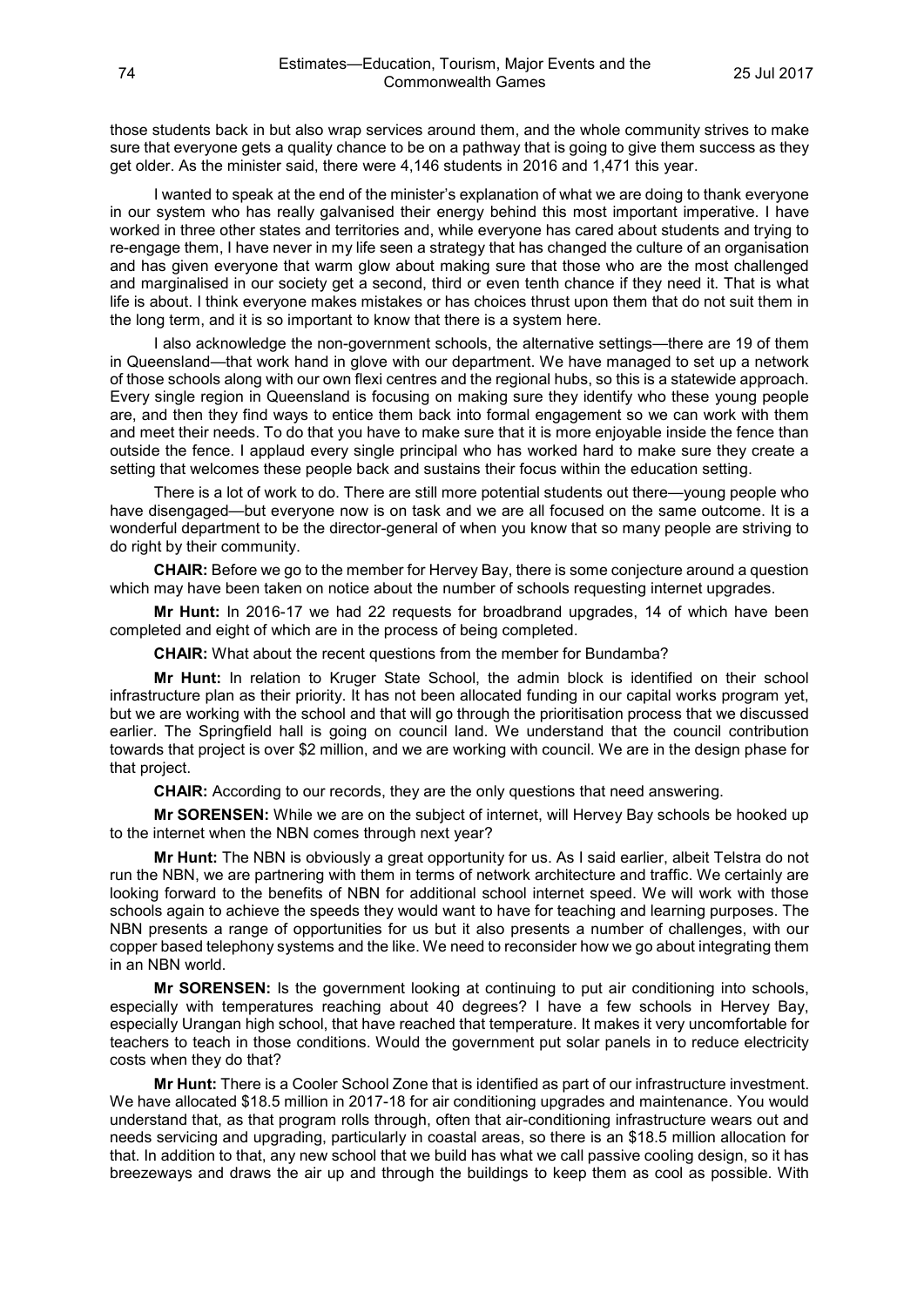regard to the third part of the question in relation to solar energy in schools, almost 100 per cent of our schools have some form of solar installation currently and you might have seen recently that we have just been out for a market sounding process under what we call our ACES program, Advancing Clean Energy in Schools program, and that has been to collect information from the market about how we can best do energy efficiency in terms of anything from energy efficient lighting, coatings that will be reflective through to insulation through to solar through to electricity monitoring and the like—the full gambit of opportunities—and we are currently in the consideration of the feedback that we got through that market sounding process. The short answer to your question is, yes, we are looking at opportunities to enhance energy efficiency in part with solar.

**Mr SORENSEN:** The Urangan school has a program where parents are looking at ways of doing it. I think it is important because it is an older school. It is built on the ground and has very little airflow. It is not like the new classrooms at Hervey Bay High where there is ventilation going through the school and it cools it down. The school at Urangan State High is terrible. The design was not to get that airflow going through the school's classrooms. One teacher nearly fainted there one day.

**CHAIR:** Member for Hervey Bay, with all due respect, do you have a question?

**Ms JONES:** I was enjoying listening to him advocating on behalf of his community.

**Mr SORENSEN:** I am just explaining what is needed.

**Ms JONES:** He can have all the time he wants.

**CHAIR:** Thank you. Do you have a further question, member for Hervey Bay?

**Mr SORENSEN:** No.

**CHAIR:** If not, I call the member for Aspley.

**Ms DAVIS:** Thank you very much, Mr Chair. I want to continue to ask some questions around the CCTV cameras, Mr Hunt. Just to clarify, did you say that you have a budget of \$9 million and in a 12-month period you provided CCTVs for six schools?

**Mr Hunt:** Our budget for security, which includes fencing responses and other installations to enhance school security, is over \$9 million. What I indicated was that we have had 65 requests. We are scoping 20 of those projects and, to answer the member for Albert's specific question, I think there are from memory eight requests from your electorate, two of which we are scoping. We are doing 20 projects out of those 65 during 2017-18. That is what we are looking at.

**Ms DAVIS:** So there is a cap. If 100 schools came to you and said, 'We want CCTV cameras,' you would say, 'No, there's only 20.' Is that what you are saying?

**Mr Hunt:** No. We will continue to work through the prioritisation process. As you indicated earlier, we have made some savings from some other parts of our capital program and from our infrastructure program and that will allow us to reinvest into other installations as we go forward. As I indicated earlier as well, some schools have chosen to—even though they have been classified as low or not requiring immediate attention by us by our prioritisation process and by the data that informs that—make some installations on their own accord which they can do.

**Ms DAVIS:** I visited a school in the last 12 months—and thank you, Minister, for allowing that to happen—and the weekend prior to my visit they had once again been vandalised and the school leadership team had been in contact with whomever it is that deals with putting CCTV cameras in and essentially was told, 'You must pay half.' I imagine there is a process, but are there guidelines? This was not the first time the school had been vandalised—it had been several times—and they were explicitly told that they would have to pay half. I am not a security expert, but whoever came on behalf of the department to scope the school was only prepared to put in one CCTV camera and it was not going to have the span it needed. I am not sure, to be fair, whether that school now has CCTV cameras, but it was interesting for me in that I do not know what else the school had to have happen to it in order for it to receive priority to get CCTV cameras.

**Mr Hunt:** I will go back to my earlier response, and that is that CCTV in itself is not a magic bullet necessarily to solving vandalism or incidents at schools. This is a structured framework where basically we look at the range of solutions that can contribute to overall security, and I guess it is no different to our own homes in terms of alarms, fencing, locks, window protection and all of those things that go towards insuring and assuring schools.

**Ms DAVIS:** Mr Hunt, if you went down there you would see that the CCTV camera is quite isolated. My uneducated guess would have been that that would have been the right response for that school, but thank you very much for clarifying that.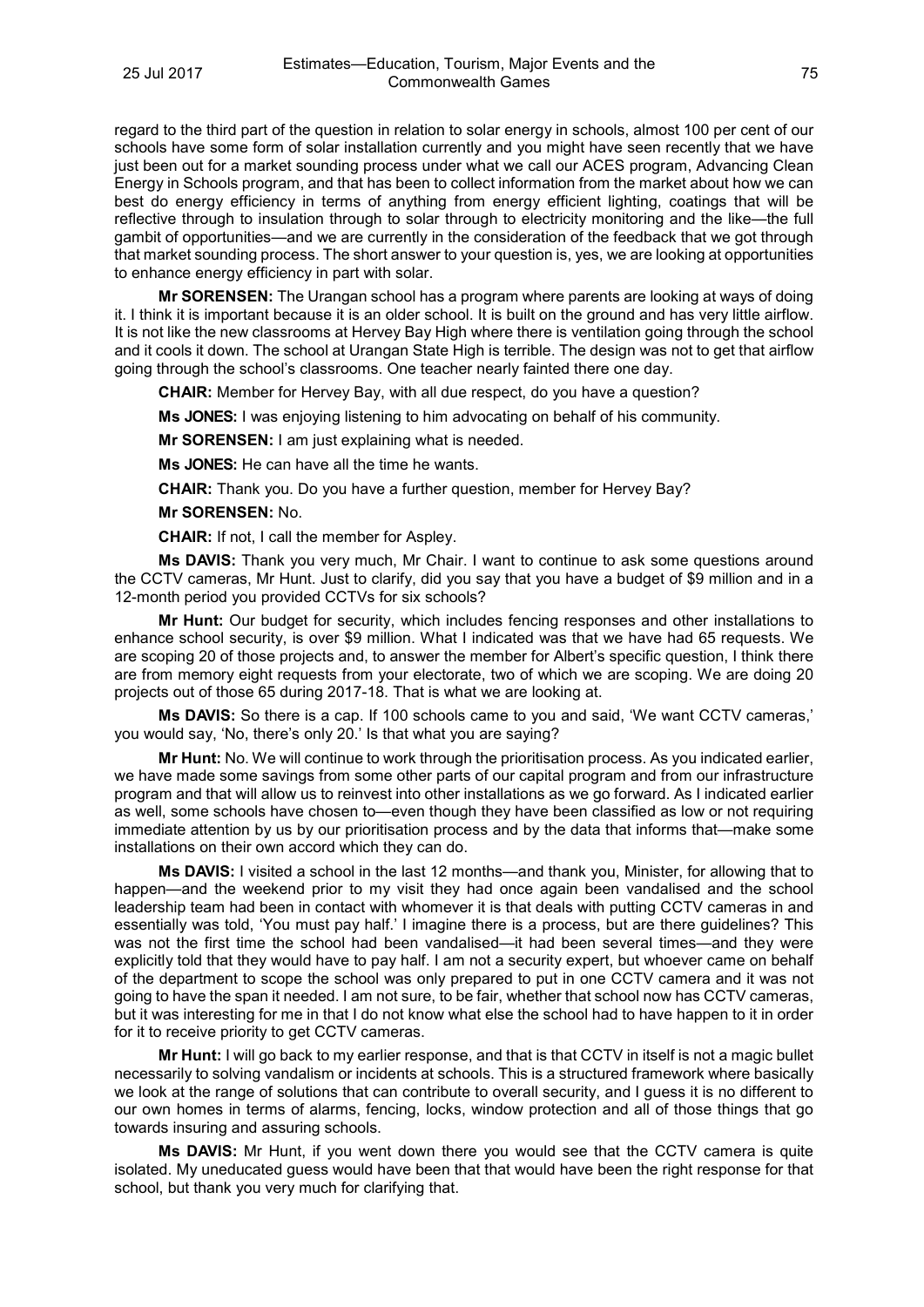**Mr Hunt:** And very happy to talk about that if you would like to.

**Ms DAVIS:** I want to ask some questions around disability education, specifically the Deloitte report. Minister, recommendation 5.3 of the Deloitte disability education report relates to restrictive practices. Given my former role I appreciate the issues that surround restrictive practices, but since the recommendations were accepted by government how many times has the use of a restrictive practice been reported?

**Ms JONES:** I thank the honourable member for her question and I will endeavour to get that information for you, but can I be very clear: I know that the shadow minister has a genuine commitment to improving the support for students with disability and indeed everybody with a disability in our Queensland community. Similar to the shadow minister, when I came into this role, given some of the incidents that we have seen reported, the best thing to do was to do a wide ranging review because that had not been done in Queensland ever and certainly not in the last decade or more. As a consequence of that, as you said, we had a wideranging review. I think there were more than 3,000 submissions or teachers who were interviewed as part of that process, and the recommendations we are working through now. It is also about minimising any restrictive practices but recognising that we have many students that we cater for in schooling that have complex needs. Unfortunately the leader of One Nation has now left, but I want to reject firmly Pauline Hanson's assertion that children with autism do not belong in our schools. Of course they belong in our schools and they deserve the right to be educated like every single other student in Queensland.

For me this is a line in the sand. It is about taking a leadership response that says that we want to upskill our staff and support our staff to provide for all students, including those with a disability. One of the key things that we said was that we needed a new position in our department to drive this reform. Deb Dunstone has now been appointed as a Disability and Inclusion Assistant Director-General to run this role because I think genuinely, and as the shadow minister appreciates, it is about cultural change and reform. As I have said to Stephanie Gotlib, the CEO of Children With Disability Australia, who has been a fantastic advocate on behalf of children with a disability and was also heavily involved in being interviewed as part of this process, I want to provide the resources and leadership to deliver that reform. Did you want to talk about that, Deb, in your new role?

**Ms DAVIS:** Mr Chair, if you do not mind, given that our time frame is reducing—

**Ms JONES:** Yes, but she is trying to answer the question now, sorry.

**CHAIR:** I ask you if you can keep your response quite short.

**Ms Dunstone:** I note the question and, yes, restrictive practices are part of the recommendations that sit in the Deloitte review. We are working hard with school communities and leadership teams to think about inclusive practices and what we need to do as an organisation to build on that. We are currently talking to principals right across the state as part of a state school roadshow that we are conducting with the deputy director-general and I think we are all looking for the least intrusive approach to manage some very complex behaviours for students.

**Ms DAVIS:** Thanks very much for that, Ms Dunstone. As part of that roadshow that you were talking about, will all teachers be trained in the use of restrictive practices or only in special schools or those schools for whom there are—

**CHAIR:** Order! You need to direct your question either to the minister or to the—

**Ms DAVIS:** My apologies. My question is to Ms Dunstone further to her comments.

**Ms JONES:** I am happy for Ms Dunstone to answer again. This is why we created this position exactly for this reason.

**Ms DAVIS:** Will all teachers be trained in this?

**Ms Dunstone:** Yes, and I think as the minister has mentioned before just last week we had the Positive Behaviour for Learning Conference and there were 500 teachers as part of that process. We have had all of the heads of special education recently come in for a two-day meeting to talk to them about the capability development that we want to invest in. There will absolutely be investment and teacher development in this space and we are currently working through the PBL lens, which was one of the recommendations in the Deloitte review, and evidence based practice that certainly leads the work in this way. That is our intent and we will absolutely provide that to staff.

**Ms DAVIS:** Thanks very much. My next question is to the director-general. Director-General, in answer to question on notice No. 510 I was advised that the Department of Education and Training does not collect information on the number of student plans created by schools in terms of students with a disability. Why would that be?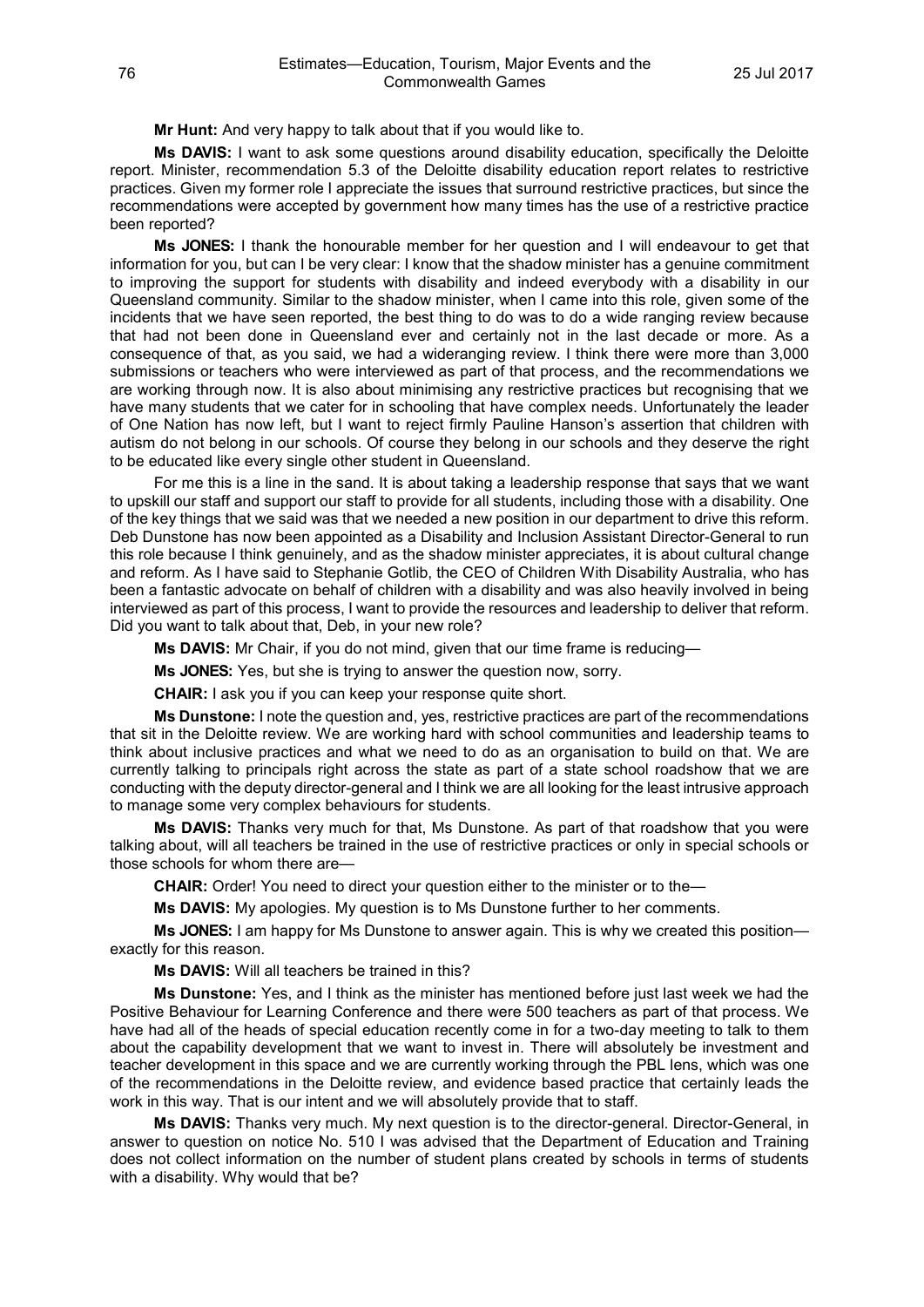**Dr Watterston:** There are school plans obviously and every school has a school improvement and a plan that focuses on the needs of the whole site, but every student who has a disability has a plan.

## **Ms DAVIS:** Is it mandatory?

**Dr Watterston:** Absolutely. For us to collect those would be a redundant task because they are the focus of the school's work. We have assistant regional directors that work in every region. We have increased our number of assistant regional directors from 23 four years ago to about 48 now, so they have a ratio of about 27 schools each and they work across those schools and are the interface, I suppose, with the policy end of the department and making sure the practice meets those needs. Even though we do not collect them, there is quality assurance and there is work that goes right across the system to make sure that those plans are not only constructed around the individual needs of the student but the implementation with fidelity occurs in every case. That is the explanation around the planning, but I think the planning process is incredibly thorough and supported by experts in the field.

**Ms DAVIS:** Director-General, I have had a few meetings with some parents with children with ASD who have told me that at their schools the plans are not mandatory and that there is no conversation between the carer or the parent and the school. Why are schools not implementing or creating these plans if you are saying that they are mandatory because there are parents who are very concerned about this, particularly with the number of kids with ASD? I agree with the minister: I think they have a place in our classrooms, but there needs to be the right support behind it and often times that support can be driven by having a well constructed and considered EAP.

**Dr Watterston:** The plans should be there and from time to time communication is not always perfect and some of those complaints get through to my desk as well. Without knowing the person concerned, they would need to work through their regional office or through their autism coach or through Ms Dunstone's new role to make sure that we can then support the school to ensure that that plan is developed to the level that it should be.

**Ms DAVIS:** But why do not school principals or heads of the special education units know that creating an EAP is mandatory, because it is not just one parent who has come to see me, Director-General; it is a swag of them? We want children to have the very best educational journey that they can, irrespective of ability. That complements and supports their abilities, so if parents are coming and telling me that schools are not doing these plans then I think the message needs to get down from the top that you will create these plans to support these children so that they have the best educational journey in the classroom. I think it is imperative that that occurs.

**Dr Watterston:** I want it noted in *Hansard* that I support your answer to that question.

**Ms JONES:** Bit of leverage there too, Chair.

**Dr Watterston:** I support that entirely and I think that that is what unites us all in this room today that we all do want the very best for children. Where that communication or that practice breaks down exactly as you explained, that message needs to be reinforced.

**Ms DAVIS:** Will you commit to me that you will reinforce that message?

**Ms JONES:** That is Deb's job. That is why I appointed her. That is exactly what her job is.

**Dr Watterston:** That is the brand-new position that we have created.

**Ms DAVIS:** It needs to be done and it needs to be done as a matter of priority.

**Ms JONES:** I can organise a meeting with you and Deb Dunstone in this new role. As I said, I am taking this at face value and am genuine in the sense that we have not done well enough to support students with disabilities in schools across the country. I think that the number of initiatives that we have done go to the heart of that. The autism hub came as a consequence of parents of children with autism coming to me saying, 'We need to do more.' That is why we have done it. The reading centre is there. We have worked with SPELD because parents have said to me, 'We need to do better with children with dyslexia. We have spent \$1 billion a year on supporting children with a disability and upgraded an inclusion and disability coach as a consequence of the wideranging review that I implemented, because I want to do better to support every student, including students with a disability.

**CHAIR:** Thank you, Minister. The time allocated to consider the estimates of expenditure in the Education portfolio has expired. I do not believe that there are any questions on notice.

**Ms JONES:** I thank the committee, all four of my shadow ministers, the Hansard reporters and the staff, as well as the department. Thank you.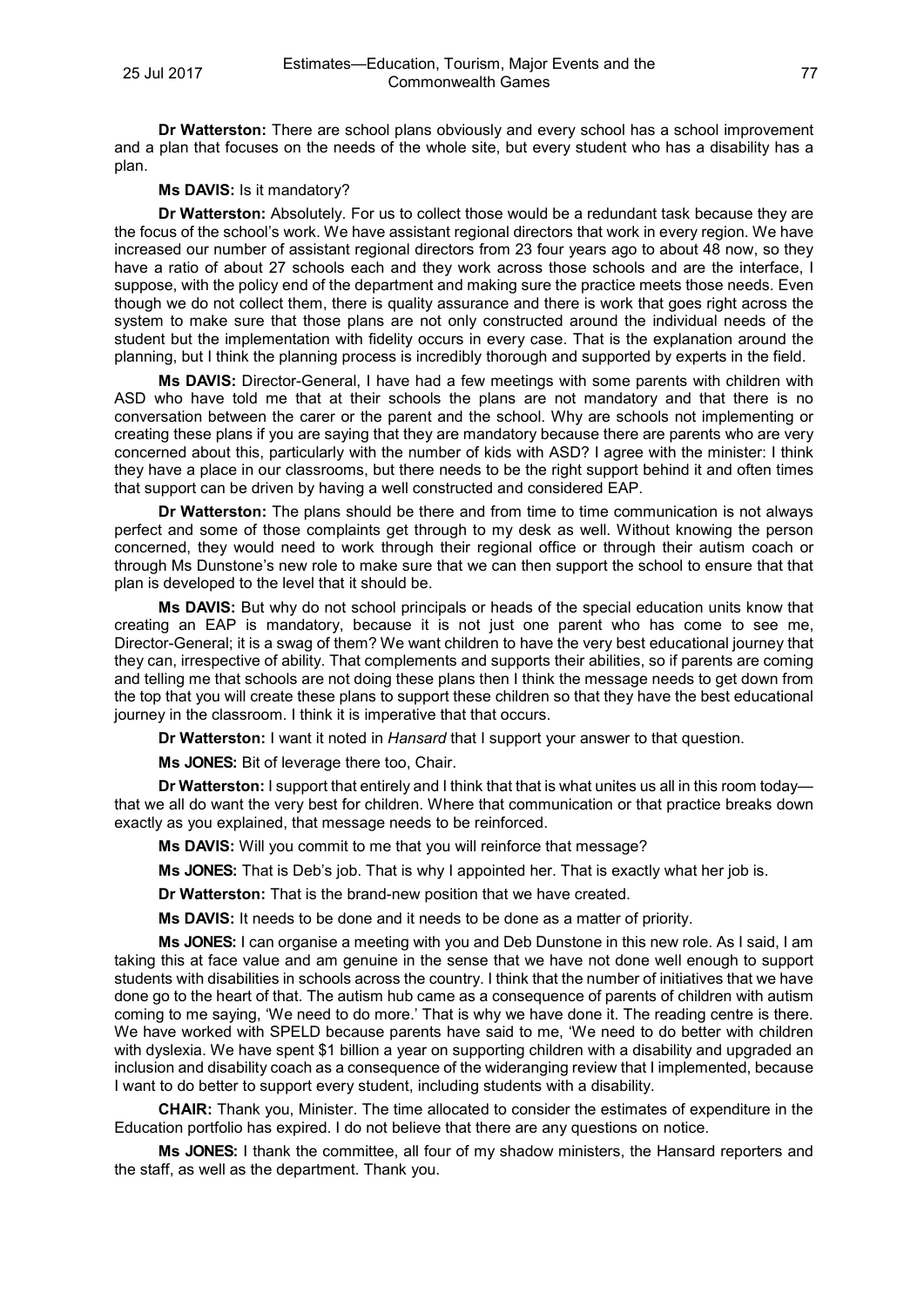**CHAIR:** The transcript of this session will be available on the Hansard page of the parliament's website within two hours. Thank you, Minister, and departmental officers for your attendance.

**Proceedings suspended from 4.45 pm to 4.50 pm**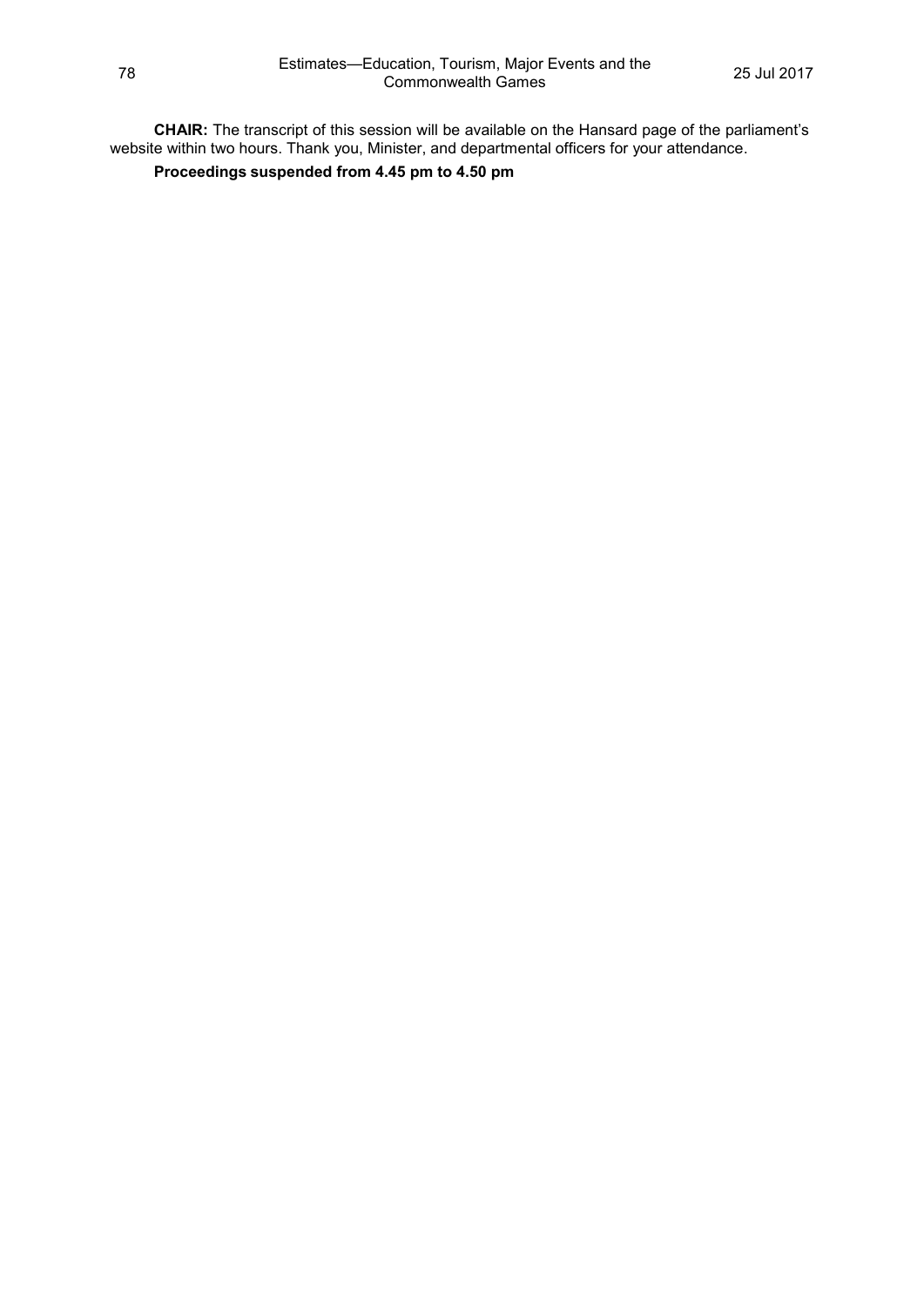## **ESTIMATES—EDUCATION, TOURISM, INNOVATION AND SMALL BUSINESS COMMITTEE—INNOVATION, SCIENCE AND THE DIGITAL ECONOMY**

## **In Attendance**

Hon. LM Enoch, Minister for Innovation, Science and the Digital Economy and Minister for Small Business

Mr D Lato, Acting Chief of Staff

**Department of Science, Information Technology and Innovation**

Mr J Merrick, Director-General

Mr E Hills, Deputy Director-General, Corporate

**Department of Tourism, Major Events, Small Business and the Commonwealth Games** Mr D Walker

**[CHAIR:](http://www.parliament.qld.gov.au/docs/find.aspx?id=0Mba20170725_165215)** The committee will now examine the proposed expenditure in the Appropriation Bill 2017 for the portfolio areas of the Minister for Innovation, Science, and the Digital Economy and Minister for Small Business. The committee will examine the minister's portfolio of Innovation, Science and the Digital Economy until 6.20 pm and the Small Business portfolio from 6.20 pm to 7.20 pm. The visiting members we have with us today are Mrs Tarnya Smith MP, the member for Mount Ommaney and shadow minister for science, innovation the digital economy, and the member for Bundamba, Mrs Jo-Ann Miller.

 $\overline{\phantom{a}}$ 

I remind everyone today that these proceedings are proceedings of parliament and are subject to the standing rules and orders of the parliament. It is important that questions and answers are relevant and succinct. Standing orders 112 and 115 that apply in parliament also apply in this hearing. Questions should be brief and relate to one issue. They should not contain long or subjective preambles, argument or opinion. I intend to guide proceedings so that relevant issues can be explored and there is adequate opportunity for questions from government and non-government members.

On behalf of the committee, I welcome the minister, the Hon. Leeanne Enoch MP, the Director-General of the Department of Science, Information Technology and Innovation, Mr Jamie Merrick, and departmental officers. For the benefit of Hansard, I ask the departmental officers to identify themselves the first time they answer a question referred to them.

I now declare the proposed expenditure for the portfolio areas of Innovation, Science and the Digital Economy, including the State Library of Queensland, and Small Business open for examination. The question before the committee is-

That the proposed expenditure be agreed to.

Minister, I invite you to make an opening statement of up to five minutes.

**Ms ENOCH:** Thank you, Chair and members of the committee. I am proud to come before this committee again to report on progress in my portfolio. Our task is the transformation of our economy, our society and how the government works and interacts with Queenslanders. Through Advance Queensland we are working to position our state for success in a rapidly changing world. We are supporting Queensland innovators, encouraging collaboration between industry and researchers, and shaping the critical skills that are needed to engage in today's knowledge economy.

The direct results for our small businesses, start-ups and entrepreneurs are great, but the wider tangible benefits will improve the quality of life for all Queenslanders. Through Advance Queensland we are assisting researchers seeking cures for cancer and those making the early detection of cerebral palsy in newborns. We are helping to improve the long-term prospects for people suffering from heart disease and providing funding for next-generation wheelchairs to be designed and manufactured here in Queensland. Just as importantly, we are delivering improved environmental outcomes for our waterways and the Great Barrier Reef so that future generations, too, can marvel at our state's unrivalled natural beauty.

Across all regions of our state there are hundreds of examples of where our \$420 million whole-of-government Advance Queensland initiative is working. As at 30 June 2017, our government has committed more than \$205 million of this investment to back 1,650 innovators across Queensland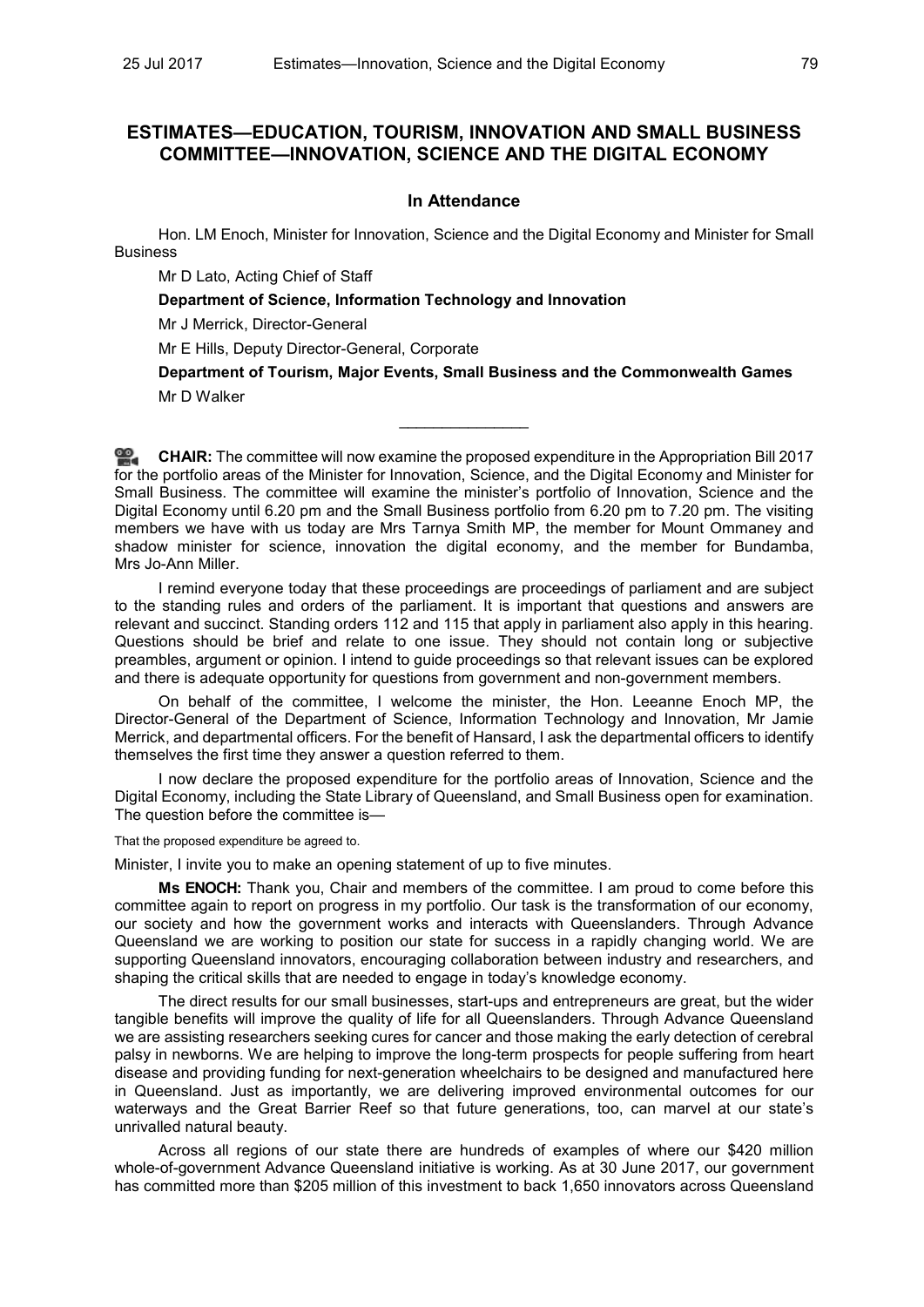whose projects. I am proud to say, are driving 4,821 jobs. We are powering the innovators, the entrepreneurs and the small businesses. We are powering the great ideas of Queenslanders because that is the future.

I would like to take this opportunity to pay tribute to the staff of my department for the role they played in particular to support the community through Cyclone Debbie. This ranged from deploying ocean buoys to track the path of Cyclone Debbie to answering over 100,000 SES and community recovery calls and making 64,000 community payments. We contributed to the 24/7 recovery efforts over a number of weeks and helped families, businesses and communities get back on their feet.

My agency is also at the heart of improving government services and operations to deliver the next generation of digital government. Through the one-stop-shop program the Queensland government is now delivering more than 400 online services. Visits to qld.gov.au increased from 33.4 million in 2015 to 62.9 million in 2017. We are committed to designing services around the needs of Queenslanders to bring simplified and personalised experiences to citizens and businesses. DSITI has completed the delivery of some of the most complex ICT programs in recent history, including the government wireless network and the 1 William Street ICT integration.

QSS has migrated eight agencies from legacy finance solutions into a single consolidated and supported solution now shared by 19 agencies. QSS has also upgraded the core payroll system, supporting 34,000 public servants. This is in addition to successfully migrating the Inspector-General Emergency Management and Queensland Corrective Services staff from the Lattice to the Aurion system throughout the HRIS program.

Meanwhile, through CITEC we have maintained an industry-leading 99.98 per cent availability of services. CITEC has successfully protected our government against 36 denials of service as big as or bigger than the one that impacted last year's census. The growing importance of CITEC, as our front line in cyber resilience, demonstrates how right we were to retain CITEC in government ownership.

These results show that we are not just talking; we are also delivering new services for Queenslanders and major savings for customer agencies. We continue to open up new opportunities for Queensland SMEs and start-ups to contribute. Eight agencies are now part of the Advance Queensland Testing Within Government program. Following on from last year, when we doubled the number of SMEs the department is doing business with, I am proud to say that we have more than doubled that number yet again. That is good for taxpayers and it is good for jobs in Queensland.

We are making the government smarter, more efficient and more responsive to the changing needs of Queenslanders. We are delivering a truly digital government—one that best supports Australia's most entrepreneurial state, Queensland.

**CHAIR:** Thank you, Minister. I call the member for Mount Ommaney for her series of questions.

**Mrs SMITH:** Thank you, Chair. Thank you to the committee for allowing me to participate today and thanks for coming along, Minister. I refer to page 7 of the SDS. Minister, can you outline the importance of the Public Records Act 2002 and the importance of maintaining official public records by all public servants, ministers and their officers?

**Ms ENOCH:** I thank the member for the question. As the member would be aware, we have a State Archives facility in Runcorn where some of the most important stories of Queensland are held. This is an historic capture of our state from its inception and before. This information that we are able to gather as public records is incredibly important for the story of Queensland. In terms of the importance of public records with regard to members et cetera, of course, this continues to tell a story of what is happening today in terms of decision-making so that we can have an accurate portrayal of the story of Queensland into the future.

**Mrs SMITH:** Thank you, Minister. Minister, again, referring to page 7 of the SDS, have you ever used a personal email account to conduct government business?

**Ms ENOCH:** I thank the member for the follow-on question. In keeping with the Public Records Act, I have not conducted any ministerial business with third parties via personal email.

**Mrs SMITH:** Thank you, Minister. Since the State Archivist is not allowed to be here today, can the director-general advise how widespread the use of public email accounts for ministerial business is in the Palaszczuk government ministry?

**CHAIR:** Can I just ask the member to be clear about who she is directing the question to? I am happy to talk about the fact that the state—

**Mrs SMITH:** That was to the director-general.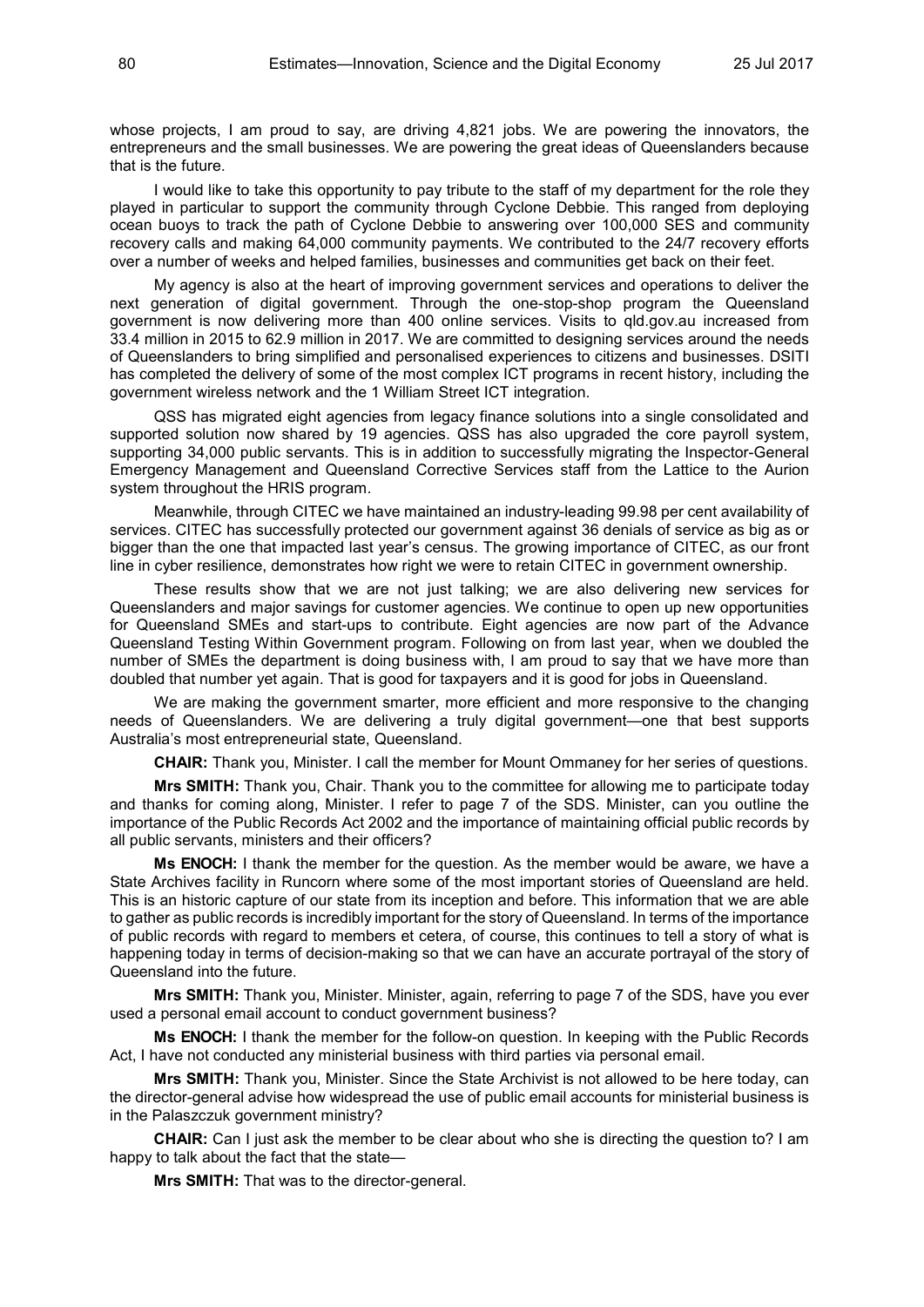**Ms ENOCH:** Just checking, because at the beginning it was not clear.

**CHAIR:** The question is to the director-general. The member for Mount Ommaney can ask questions of the director-general. Director-General, do you need the question asked again, or are you happy to answer?

**Mr Merrick:** I would request that the question is asked again just so that I can understand the question.

**Mrs SMITH:** Can you advise how widespread the use of private email accounts for ministerial business is in the Palaszczuk government ministry?

**Mr Merrick:** I thank the member for the question. I think it is important to note in relation to the functions and powers of the State Archivist, conferred under the Public Records Act, that matters relating to the disposal of records or records management are covered under the independent statutory role of the State Archivist. I am not in a position personally to answer that question. That is a matter for the State Archivist. In relation to such matters, I would reinforce that the State Archivist is independent from any direction from either me or the minister in relation to those sorts of issues.

**Mrs SMITH:** That is a question you cannot answer because it is not in your portfolio or arena?

**Mr Merrick:** I think, just to clarify as well, the question was about the use of personal emails. The jurisdiction of the State Archivist is around public emails and they are separate matters.

**Mrs SMITH:** Do they answer to you, just out of curiosity?

**Mr Merrick:** The State Archivist and the Archives answer to me operationally, yes, but as I have explained, in terms of matters in relation to disposal and retention of public records, that role is independent of me.

**Mrs SMITH:** Given the warning of the CCC that the use of private email accounts by government officials presents a corruption risk, will you advise the committee if the State Archivist is undertaking an audit of private emails used by Palaszczuk government ministers?

**Mr Merrick:** Can I thank the member for the question and, sorry, can I just seek clarification of the question again because you mentioned public servants in the preamble but then the question relates to ministers?

**Mrs SMITH:** No, I actually said the CCC, that the use of private email accounts by government officials presents as a corruption risk and would you be able to advise the committee if the State Archivist is undertaking an audit of private emails used by government ministers? I would think that that would fall under operational.

**Mr Merrick:** The issue of private email accounts as used by ministers is a matter under the ministerial code of conduct and that is out of the jurisdiction of this agency.

**Mrs SMITH:** Are you aware of any audit being undertaken?

**Mr Merrick:** With respect, the State Archivist would not per se be undertaking an audit of the use of private emails. The State Archivist is concerned with public records. The use of private emails is dealt with matters outside of this agency.

**Mrs SMITH:** SDS on page 7 states—

To provide citizens and businesses with simple and easy access to integrated Queensland Government services and to ensure Queensland public records are preserved for the benefit of current and future generations.

I would have thought that ministerial email accounts would fall under that jurisdiction.

**Ms ENOCH:** Through the chair, obviously, as I have already said, public records come from various different places. They are the stories of our state and the State Archives, the facility, is the facility that holds those stories.

**Miss BARTON:** Point of order. I understood that the question was put to the director-general. Any member is able to put a question to the director-general. I am wanting clarification, is the minister attempting to answer for the director-general?

**Ms ENOCH:** I think, through the chair, my view is that the director-general has answered this question in a number of ways now. I am trying to help the member understand that public records are many things. As the member would be fully aware, the use of private emails is actually not a breach of the Public Records Act and so it is not within the domain of the State Archivist.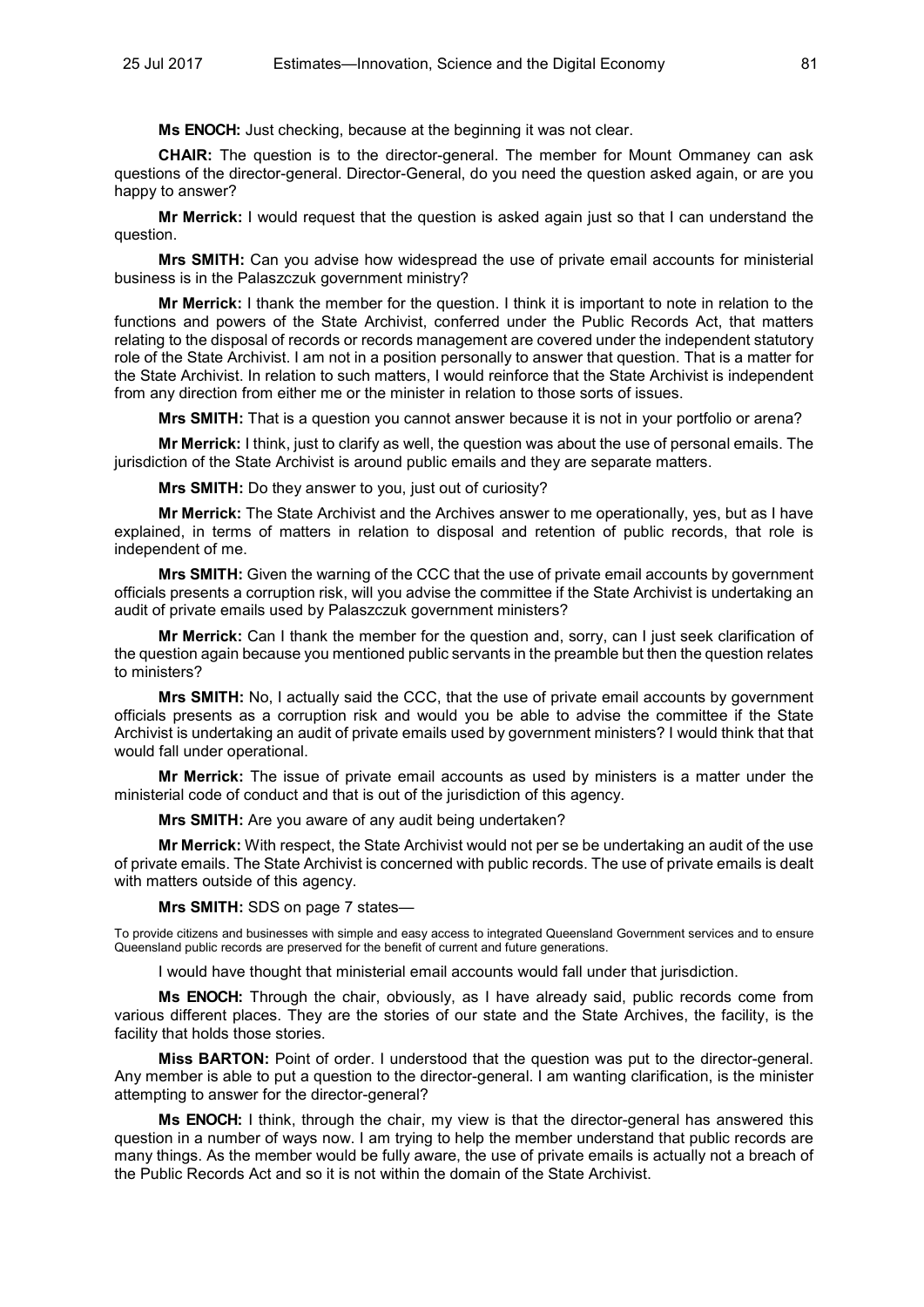**Miss BARTON:** Potentially it would be if ministers were conducting government business and I think that is where the member for Mount Ommaney is going, because obviously that would be an important public record that would need to be maintained in terms of ensuring that Queenslanders have free and open access to appropriate government records.

**CHAIR:** With regard to your point of order, member for Broadwater—

**Miss BARTON:** I was simply seeking to understand—

**CHAIR:** Member for Broadwater, I am answering your point of order. There is no point of order. I think what the minister is saying is that the director-general has already answered that question and so I will ask the member for Mount Ommaney if she could rephrase or move on to the next question.

**Mrs SMITH:** I will move on. My next question is to the director-general. What dedicated resources does the State Archivist have to undertake his investigation into Minister Bailey's alleged breaches of the Public Records Act?

**Mr Merrick:** Can I thank the member for the question. Obviously the matter has been referred to the State Archivist from the CCC. The State Archivist has been in consultation with the CCC about the scope and conduct of the next stage of that investigation. The State Archivist has prepared and has been planning thoroughly for that investigation, including the resources necessary. That team will be drawn from the specialist capability of the State Archives, supplemented by additional technical or legal support that will be required. On 20 July I wrote to the State Archivist confirming that whatever resources or funding he needs to conduct that review, both effectively, robustly, rigorously and in a timely way, will be provided to the State Archivist to do that.

**Mrs SMITH:** How will that actually be funded? That would not be included in these budget papers, would it?

**Mr Merrick:** We will ensure that that investigation is fully funded from within departmental resources and we would reallocate funding to do that and I have given assurances to the State Archivist that that will take place.

**Mrs SMITH:** Also could you advise if there is a timeline on the investigation? Are you aware of any timeline or time frame that will be on that investigation?

**Mr Merrick:** I think it is important to note that I am not party to that investigation. It is being conducted by the State Archivist in the context of his statutory independent role. That said, I understand that the CCC has provided specific time frames for reporting back, given that the review is still being conducted under the auspices of the CCC. Those time frames have been set by the CCC.

**Mrs SMITH:** Will that become public knowledge?

**Mr Merrick:** In terms of the time frames?

**Mrs SMITH:** The time frames and when that can be expected?

**Mr Merrick:** That is a matter for the CCC and the State Archivist.

**Mrs SMITH:** Justice delayed, justice denied; you would have heard that terminology?

**CHAIR:** Member for Mount Ommaney, I think the director-general has indicated on several occasions that that lies outside of his portfolio area. I will ask you to move on to the next question.

**Mrs SMITH:** Thank you very much. Mr Chair, I seek leave to table an email. It is from the Director of Ethics in the Department of State Development that advises the opposition in response to an RTI request.

**CHAIR:** Member for Mount Ommaney, the secretariat will scan through that before we table it.

**Miss BARTON:** The member can continue to put her question while that is considered?

**CHAIR:** I am happy for that to occur.

**Mrs SMITH:** The RTI request is that Mr Lynham has been using a private email account to progress ministerial business. Additionally, that there are over 8,000 emails on this private account and to comply with mailbox size limits Minister Lynham has been regularly deleting emails. How many public records has the State Archivist provided approval for Minister Lynham to destroy?

**Ms ENOCH:** Through the chair, it is not clear who the question is for, but I am happy to take that question.

**Mrs SMITH:** That was for you, Minister.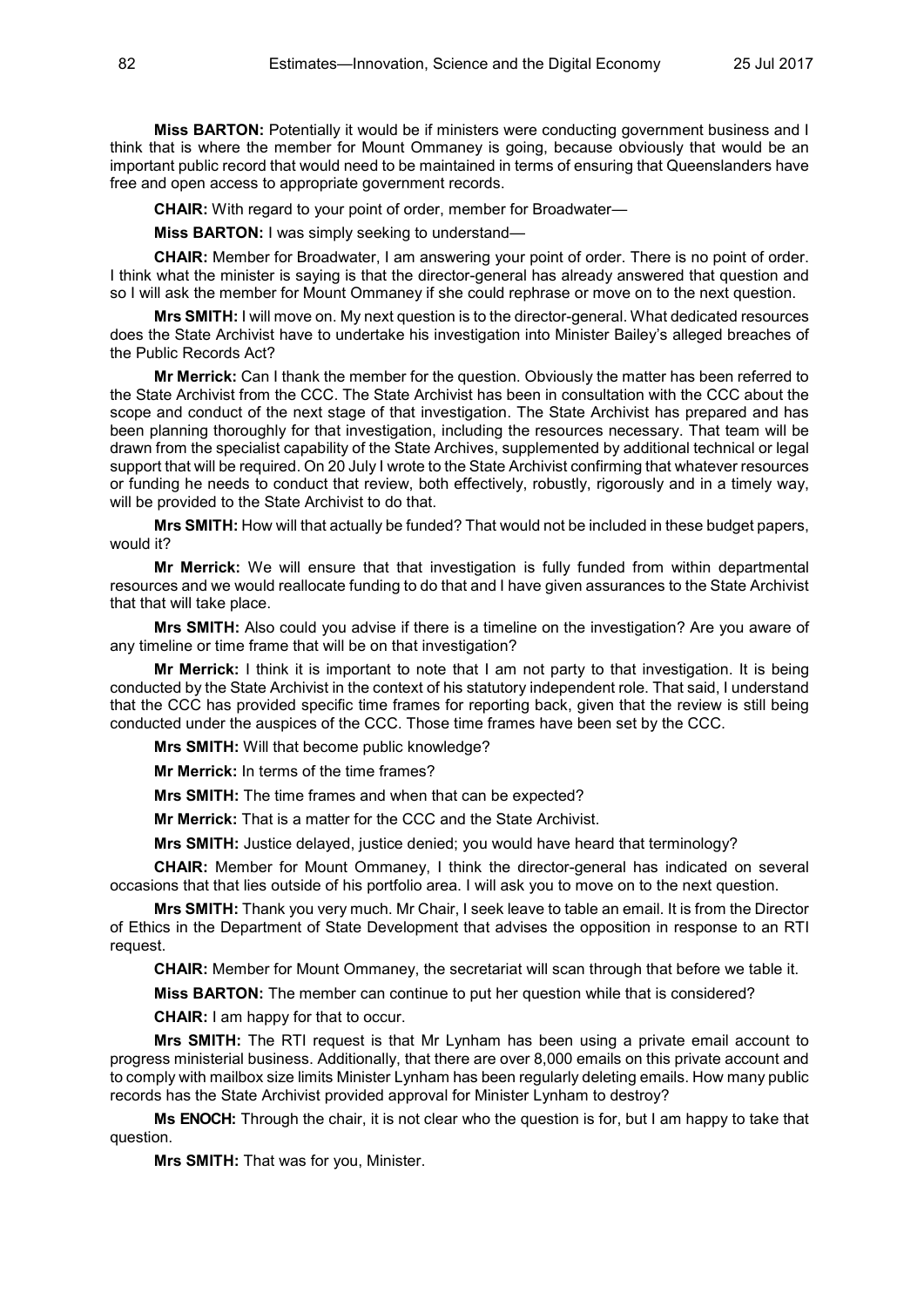**Ms ENOCH:** As I have already made clear on this matter, from the information available to date the State Archivist has indicated that there does not appear to be a breach of the act. The member would be aware that the use of personal email is not a breach of the Public Records Act. Ministers and their senior staff are responsible for ensuring ministerial records are captured in ministerial record keeping systems.

**CHAIR:** One moment, if I may interrupt. We have had the secretariat check through that and it has been deemed to be suitable to table. Leave is granted to table the document. I encourage you now to continue now, Minister.

**Ms ENOCH:** The advice I was given was that Minister Lynham's actions in ensuring emails identified as potential ministerial records are forwarded to his office to be logged would appear to be in keeping with the Queensland State Archives guidelines. In terms of that question, it has already been made clear that there does not seem to be a breach of the act.

**Miss BARTON:** Point of order, Mr Chair. The question was not necessarily about how someone may or may not maintain records; the question was how many records had the minister been given approval to delete. That was the very specific question, and I ask that you draw the minister back to that question so that she can answer it and we can move on to the next question.

**Mr SAUNDERS:** Point of order. The minister was answering the question. Can we let the minister get on and do her job.

**Miss BARTON:** She was not.

**CHAIR:** The minister may answer the question in whichever way she sees—

**Miss BARTON:** It still needs to be relevant.

**CHAIR:** Excuse me. The minister may answer the question in any way she sees fit but, Minister, I will also say you need to remain relevant and on topic, thank you.

**Ms ENOCH:** Thank you, Chair, for your guidance. The act, of course, is with regards to public records and the State Archivist has given us advice about the fact that personal emails—

**Mr SAUNDERS:** Point of order. Can the opposition stop talking while the minister is. I am very interested in this, Chair. I want to listen to it. Could they stop interrupting the minister.

**CHAIR:** Thank you, member for Maryborough. Member for Broadwater, your interjections are not being taken. Can I ask you to cease.

**Miss BARTON:** It was not an interjection, it was a conversation with a colleague.

**CHAIR:** Minister, I will get you to continue.

**Ms ENOCH:** It is very clear that personal emails are not a breach of the Public Records Act. The State Archivist is concerned with public records, not with the use of personal emails.

**Mrs SMITH:** Minister, are you aware whether the State Archivist provided approval or not?

**Ms ENOCH:** That question is a matter for the State Archivist in his independent role.

**Mrs SMITH:** If the State Archivist had been allowed to come along today we may have been able to get through some of these questions.

**Ms ENOCH:** In helping the member understand, the State Archivist is not a witness today because it is convention for the DG and the direct reports and CEOs of related entities to be listed. The State Archivist is neither a direct report or a CEO of a related entity and according to standing orders, schedule 7, and I will refer the member to that, the State Archivist is not listed as a person who can be directly questioned anyway.

**Mrs SMITH:** There has been a bit of interest in what the State Archivist has been doing. It would have been prudent probably that he did attend today if we were going to keep with openness and transparency.

**Ms ENOCH:** Through the chair, it is also prudent to follow conventions and to follow standing orders.

**CHAIR:** Thank you, Minister. The next question?

**Mr WILLIAMS:** Minister, with reference to page 3 of the SDS, can you please provide an overview of the impacts of the Palaszczuk Labor government's Advance Queensland initiative?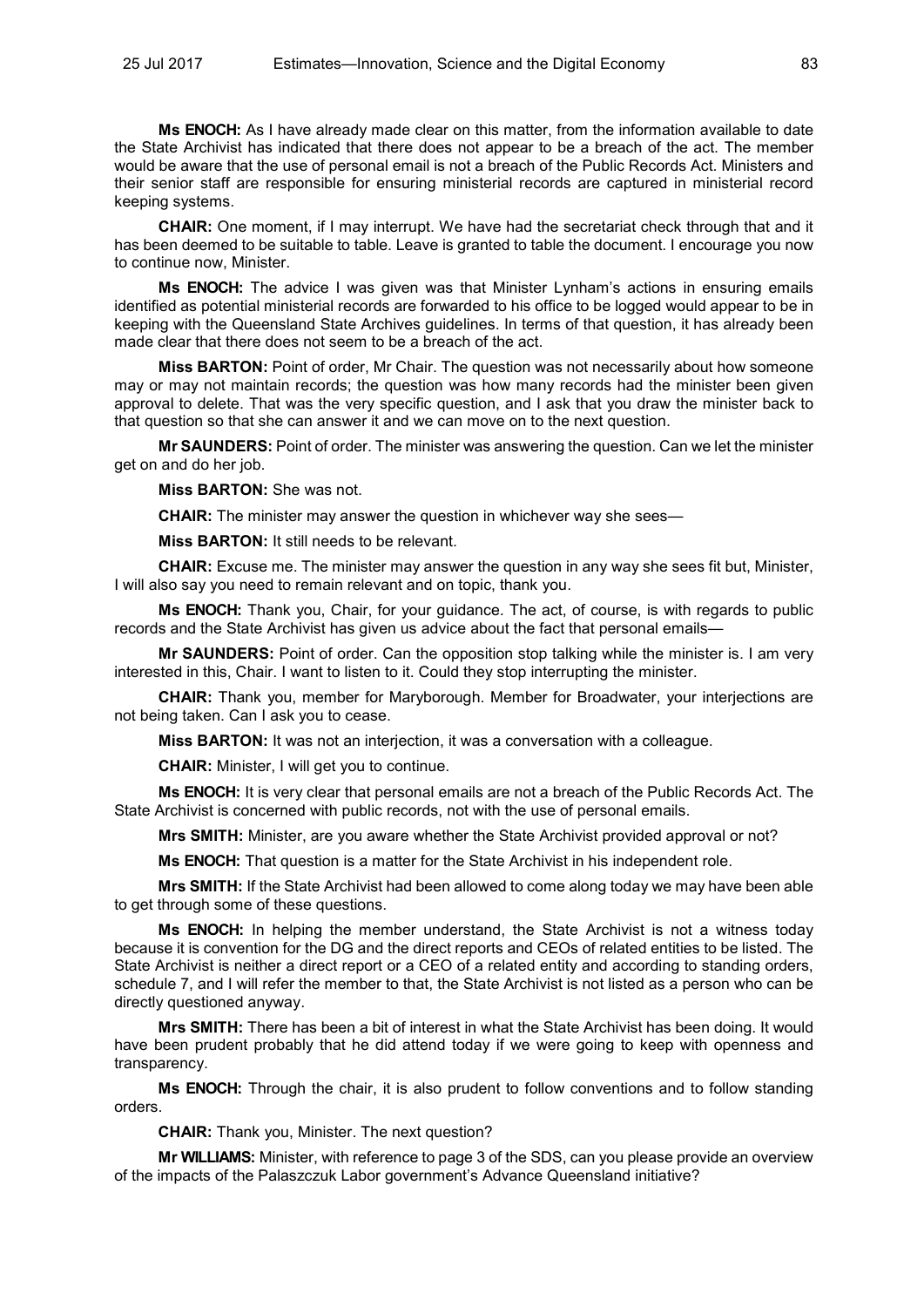**Ms ENOCH:** I am absolutely delighted to update the committee on the progress and impacts of the Advance Queensland initiative, which is continuing to drive economic growth, create jobs and improve the lives of Queenslanders by backing cutting-edge innovation projects. Recently we celebrated the second anniversary of Advance Queensland. All the indicators show that our initiative is on target and gaining further traction.

Since July 2015, 2,780 applications have been received for funding through DSITI Advance Queensland programs. As I have already said, as a government we have invested more than \$205 million and backed 1,650 innovators. Their projects will drive 4,821 jobs. Through my department alone, we have committed \$117 million and backed 705 innovators whose projects will drive 2,740 jobs. Those innovative projects are being supported right across the state, from Norman River to Noosa and from Townsville to Toowoomba. We are getting behind great ideas in manufacturing, mining and agriculture, and we are encouraging new industries like biofuels and, of course, drones. More direct and indirect jobs will flow on from this investment and the increasing focus on turning ideas into action across the state. This is a solid foundation for our long-term vision of diversifying our economy and investing in our innovators as they create new jobs for our workforce.

This is a stark contrast to the record of the previous Newman-Nicholls government. In two years of Advance Queensland—

**Miss BARTON:** Point of order. Mr Chair, the Speaker has been very clear about the appropriate use of titles. I ask that you provide the minister with guidance.

**CHAIR:** Thank you, member for Broadwater. Minister, you need to refer to the previous government in its appropriate form, as already indicated by the Speaker.

**Ms ENOCH:** Thank you for your guidance, Chair. This is in stark contrast to the record of the previous LNP government. In two years of Advance Queensland, we have invested more than three times the amount the LNP government invested in three years. That funding is creating more than 33 times the number of jobs. While we are talking about jobs, I remind the committee of the LNP government's record on jobs. Over 14,000 jobs were cut from the Public Service. That is 14,000 people who lost their jobs because of the ideological bent of an arrogant and out-of-touch LNP government. That meant 14,000 families lost an income, crushing confidence in Queensland. While the LNP's approach to governing is to slash, burn and tear down, the Palaszczuk government is investing and building a bright new future for Queenslanders. Importantly, we are driving future economic and employment growth.

Not only do those projects have economic benefits; they are also making life better for Queenslanders. To the 195,000 Queenslanders who live with a cancer diagnosis, research backed by the Palaszczuk government is giving hope. For the one in three men and one in five women who will suffer heart disease, innovation can help them survive and recover. For the one in 70 Australians affected by coeliac disease, we are backing new approaches that can help improve their daily lives. The global economy is on the cusp of great change, with huge advances in science and technology, including the rise of artificial intelligence, the internet of things as well as major advances in medical science and biotechnology.

Advance Queensland is positioning Queensland to take advantage of those opportunities and build on our traditional strengths while also creating new pathways for our workforce. There is still more work to be done, but we know that we are on the right track with Advance Queensland, our strategic long-term investment in Queensland's future.

**Mr WILLIAMS:** Minister, with reference to page 10 of the SDS, how is the government delivering ICT and corporate services through CITEC?

**Ms ENOCH:** Innovation and digital capability are not just things for the private sector to embrace. Government must be an exemplar when it comes to digital service delivery if our state is to grasp the opportunities presented by a growing digital economy, but it is not just about services. Customers must also trust that they can access those services when they want and on any device and that their data is secure.

In 2015 I announced that CITEC will remain a Queensland government owned information and communications technology provider and that we were committed to upholding our employment security policy for Queensland public servants. I firmly stand by that commitment. We know that the former LNP government spent \$3.3 million on preparation for the divestment of CITEC—a move that would have Queensland jobs lost interstate and overseas. We also know that that move sent negative signals to many Queensland government agencies and information brokerage clients, leading to a decline in CITEC's financial performance.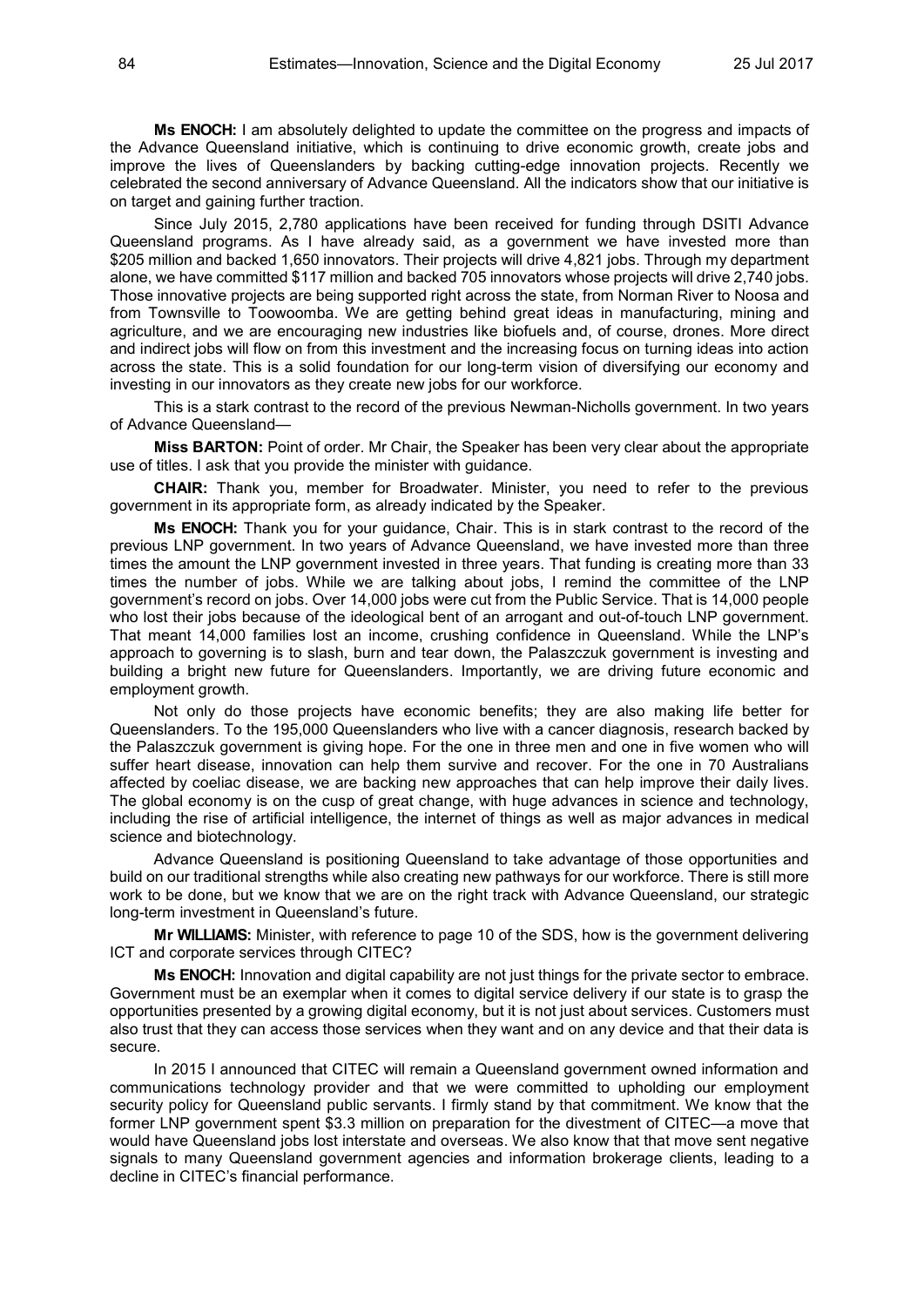However, through continued support and the implementation of a new business operating model, CITEC is making an incredible contribution towards a digitally enabled Queensland government. This includes moderating 25 terabytes of secured internet data every day, processing an estimated 19 billion government business transactions every week worth over \$40 billion per year, and stopping denial-of-service attacks such as WannaCry, which crippled the UK health system. In fact, as I have already said, during the past 12 months 36 attacks have been stopped by CITEC. Those 36 mitigated attacks were of a similar magnitude to the UK's WannaCry. CITEC also provides security intelligence through the collection of analytics of, on average, eight million logged events per day from over 130 sources. It maintains an industry-leading 99.98 per cent availability and reliability over 22,590 network devices, 1,800 servers, 1,925 terabytes of stored data and 2,800 kilowatts of data centre power and it resolves 100 per cent of incidents within agreed time frames. CITEC is reshaping its business, putting customers at the centre of service design and delivery. CITEC will continue to play an important role in this commitment.

**Mr SAUNDERS:** Minister, in your response to question on notice No. 3 you made reference to Hot DesQ, which is also in the SDS at page 3. Can you update the committee on the progress that recipients are making?

**Ms ENOCH:** Queensland's global reputation as the start-up state in Australia continues to gain momentum. That reputation has been strengthened as start-ups, attracted to our state from around the world through the Hot DesQ program, choose to make Queensland a long-term business base. Already, nine of the 10 start-ups that have completed their six-month stay under the Palaszczuk government's Advance Queensland Hot DesQ program have chosen to continue their presence in Queensland.

The program's first round supported 25 start-ups to relocate to Queensland for a minimum of six months. All have contributed to our innovation ecosystem by mentoring and creating new connections for local start-ups. They have particularly focused on regional Queensland. The new start-ups that stay will leverage off our proximity to the Asia-Pacific, as well as our sectorial strengths and growing industries in agricultural technology, health, education, tourism and robotics.

The Queensland Chief Entrepreneur, Mark Sowerby, said the 25 first-generation recipients of the Advance Queensland Hot DesQ program have made a significant impact on the local innovation ecosystem and that we must make interstate and international connections to be able to help our entrepreneurs crack global markets. Queensland start-ups and scale-ups learn and grow from the Hot DesQ teams. International experts such as Josh Lerner from Harvard have categorically told us that those programs are needed and that they work. In her response to the Palaszczuk government's 2017-18 budget, the shadow minister said—

We—

I assume she means the LNP—

fail to see the value in luring overseas companies to Queensland...

This is despite the LNP's own 2013 science and innovation action plan committing to promote our knowledge industries' trade and investment opportunities by attracting 'international investment and businesses that grow the sector and create more jobs'. The LNP might prefer to play politics and develop their own policies, but what they are doing is an insult to the hardworking entrepreneurs and innovators who have become partners in our journey to build a dynamic and sustainable industry here in Queensland. Those entrepreneurs include inaugural Advance Queensland Hot DesQ recipient and Australian expat Flow Pay, which will permanently relocate from Silicon Valley to Queensland to continue to build its interests, after hiring three Queensland based team members. Flow Pay founder Manfred Neustifter spent two years working on his new payments technology in Silicon Valley before moving to Queensland. He said that he was impressed by the local start-up community. He said—

Our start-up will remain based in Queensland because we have begun building a team here, and because this is a fantastic place to grow a business.

Following that testimonial, I trust the shadow minister has a better understanding of why the Hot DesQ program is included in the Advance Queensland portfolio of initiatives. The Palaszczuk government's \$420 million whole-of-government Advance Queensland initiative is a long-term vision, encouraging Queenslanders to embrace new ways of thinking and to back their own ideas, helping generate growth that creates employment.

**Mrs MILLER:** Can I call Ms Christine Williams, the Assistant Director-General for Science?

**CHAIR:** Member, you will need to direct your question to either the minister or the director-general.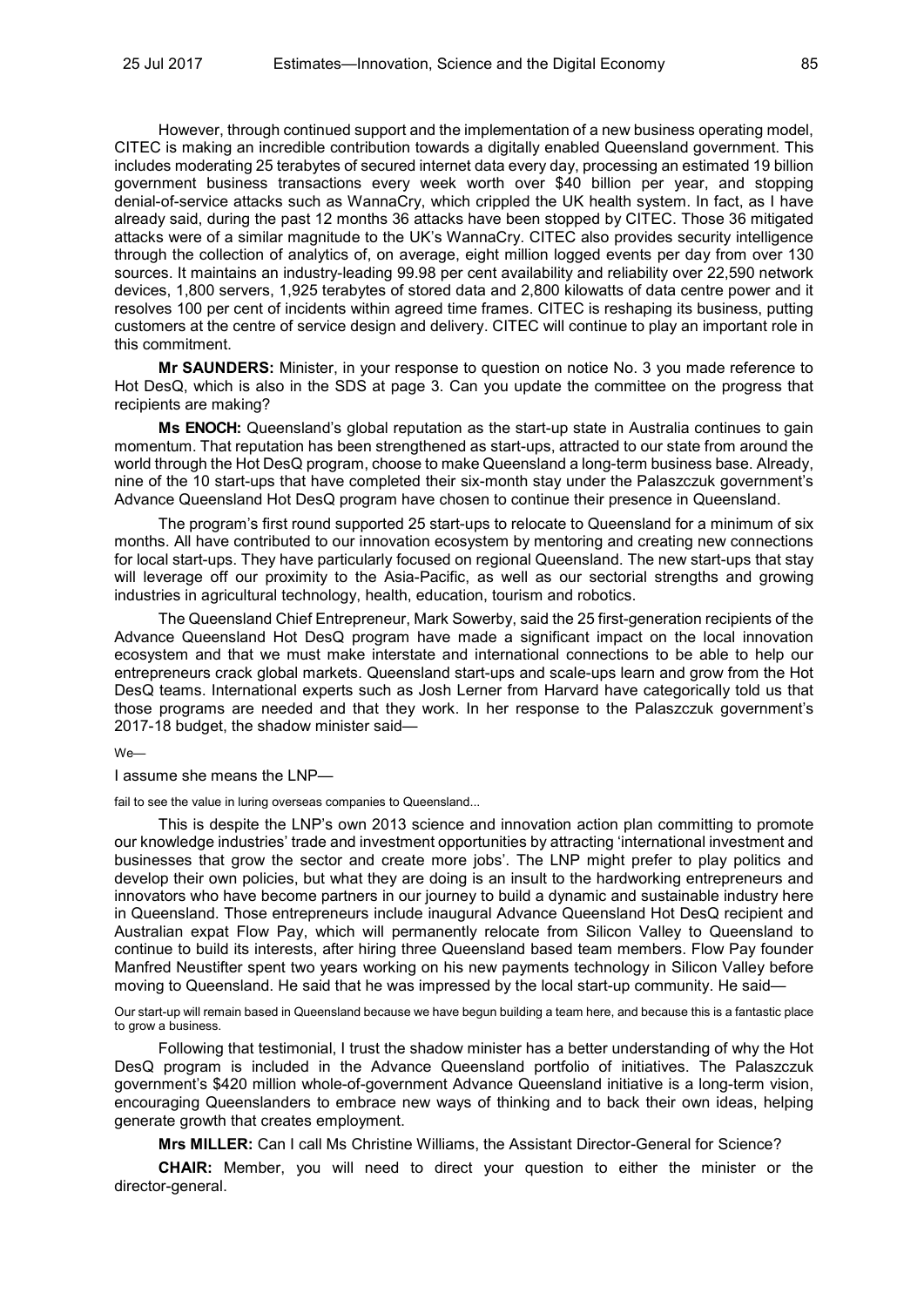**Mrs MILLER:** No, I do not. This is a list of witnesses.

**CHAIR:** I will seek clarification for that through schedule 7.

**Mrs MILLER:** The research director gave us this list of witnesses earlier today.

**CHAIR:** Standing order 181(d) states—

a committee member may ask the Minister, Director-General or Chief Executive Officer questions;

Standing order 181(f) states—

advisers may answer questions referred to them by the Minister, Director-General or Chief Executive Officer;

**Mrs MILLER:** Chair, your research staff have got this wrong.

**CHAIR:** Standing order 181(f) states—

advisers may answer questions referred to them by the Minister, Director-General or Chief Executive Officer;

**Mrs MILLER:** So why do I have this list, which was placed before me by the research director, which says 'List of witnesses' for the Innovation, Science and the Digital Economy portfolio and specifically has 'Ms Christine Williams, Assistant Director-General, Science' and also the Acting Queensland Chief Scientist? I am happy to table that document. I seek leave to table it.

**CHAIR:** I am happy to table the document. Is leave granted? Leave is granted. In reference to that, that document lists the names provided to us by department staff. Again, under the standing orders, which I have read a couple of times now, 181(d) states—

a committee member may ask the Minister, Director-General or Chief Executive Officer questions;

Standing order 181(f) states—

advisers may answer questions referred to them by the Minister, Director-General or Chief Executive Officer;

**Mrs MILLER:** Chair, given the standing orders, the department has messed it up.

**CHAIR:** I am not going to get into a debate with you about what has happened.

**Mrs MILLER:** Those are the facts of the matter. I will ask the director-general, but this particularly relates to the Office of the Chief Scientist. I want to know: what is the role of the Corporate Administration Agency within the Chief Scientist's area?

**Mr Merrick:** The Corporate Administration Agency sits under the Department of the Premier and Cabinet and not under this agency.

**Mrs MILLER:** It provides services to the Chief Scientist. I want to know what those services are and how much it costs.

**Mr Merrick:** I am not aware that the Corporate Administration Agency provides services to the Office of the Chief Scientist at all.

**Mrs MILLER:** How does the Corporate Administration Agency provide services to your agency, the department or the agencies within the portfolio?

**Mr Merrick:** I will refer the answer to the Deputy Director-General, Corporate. In terms of primary corporate services for our agency, that is provided by Queensland Shared Services. I will defer to the director-general.

**Mrs MILLER:** Are you sure of that?

**Mr Merrick:** Yes, absolutely. It sits within the agency.

**Mr Hills:** I will clarify that through the course of the proceedings. My understanding is that the Corporate Administration Agency would provide a small support role in relation to the electronic document records management system and support to DSITI. With the minister's approval, I will take that on notice and provide that specifically.

**CHAIR:** Minister, can you acknowledge that you will take that on notice?

**Ms ENOCH:** I am happy to take that on notice.

**Mr Merrick:** Can I also provide a further point of clarification that the Corporate Administration Agency is the shared service provider for the Queensland Museum and not the Office of the Queensland Chief Scientist.

**Mrs MILLER:** What role does the CAA provide to the Museum and how much does it cost?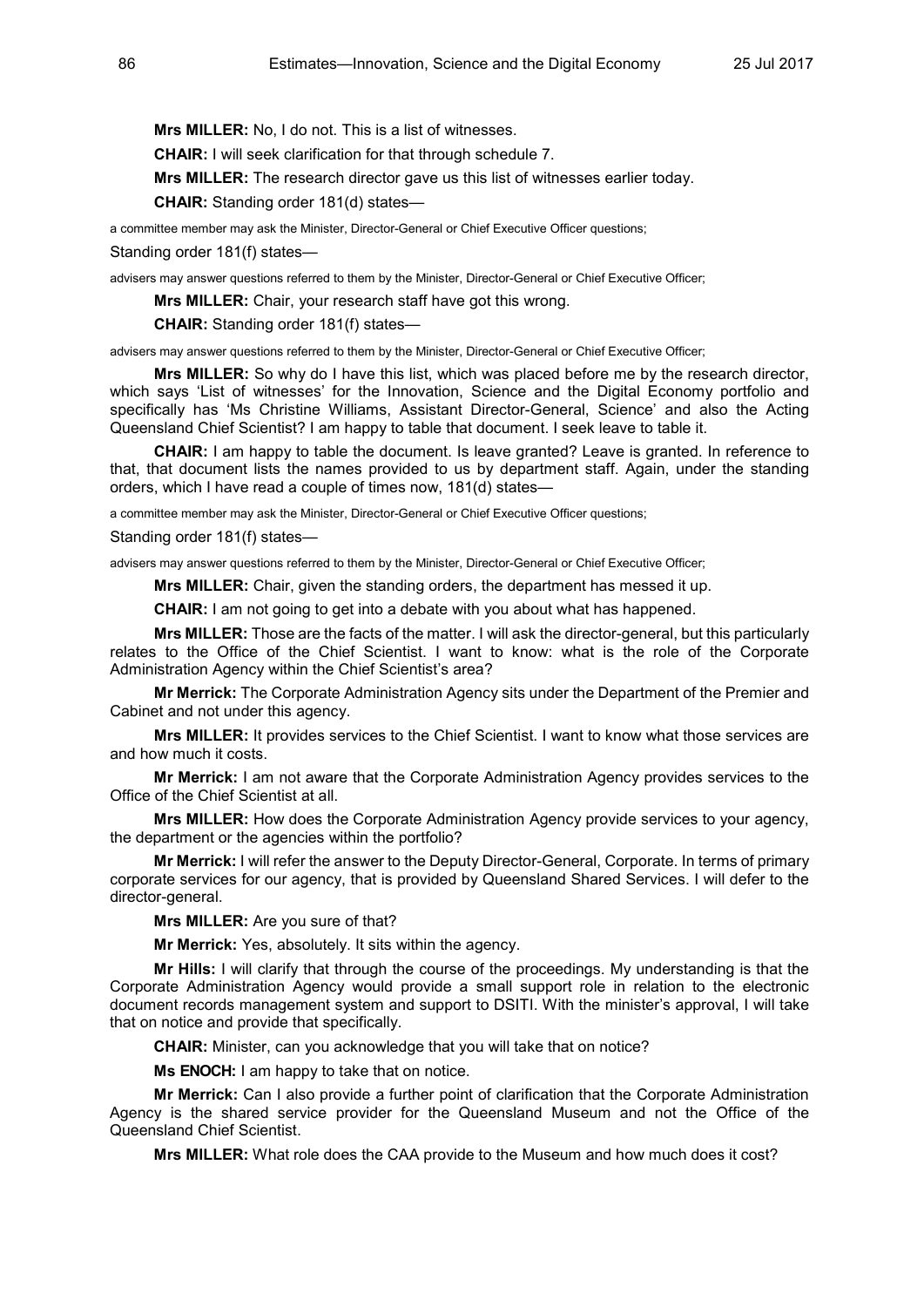**Mr Merrick:** With respect, that is outside of our portfolio. The Queensland Museum sits within the portfolio of the Minister for the Arts.

**Mrs MILLER:** So the CAA has basically no role within the portfolio except for what the deputy director-general said?

**Mr Merrick:** Except for the role that was outlined by the deputy director-general.

**Mrs MILLER:** I think you need to check that.

**Mrs SMITH:** My question relates to page 7 of the SDS and is to the director-general. Can you guarantee that all public records on the private email accounts of Palaszczuk government ministers have been handled in accordance with the Public Records Act, including section 13 of the Public Records Act regarding the disposal of records?

**Mr Merrick:** The issue of the proper disposal of public records and the management of public records is governed by the act and is within the jurisdiction and the responsibility of the State Archivist under the relevant sections of the act. The proper treatment of those records is dealt with in the relevant retention and disposal schedules of individual agencies that apply to those agencies alongside the general retention and disposal schedules. It is a matter for agencies around their particular compliance with the schedules and ministers around compliance with the schedules that their records fall under.

**Mrs SMITH:** Director-General, is Minister Lynham also under investigation by the State Archivist for the deletion of government records in breach of the Public Records Act?

**Mr Merrick:** I think there is imputation in the question, Mr Chair.

**Mrs SMITH:** No, I am genuinely asking whether he is under investigation.

**CHAIR:** Can I ask you to repeat that question.

**Mrs SMITH:** Is Minister Lynham also under investigation by the State Archivist for the deletion of government records in breach of the Public Records Act?

**CHAIR:** Could you answer the question for me.

**Mr Merrick:** The disposal of records is fine as long as it is consistent with the relevant retention and disposal schedules that are set out that cover the portfolio of the minister in question. At this stage, I am not aware of any suggestion that there has been disposal which is not consistent with the schedules. That is certainly the advice that has been provided.

**Mrs SMITH:** I go back to the document that I tabled earlier. You might like to have a read of that document.

**Mr Merrick:** This comes back to the separation of public records from the medium within which they are being stored or transferred. The medium itself is not the issue it is that there is proper compliance with the general retention and disposal schedules and any particular departmental retention and disposal schedules that apply to any potential public records. In this case, my understanding is that because the public records were being captured within a ministerial system they were being managed in accordance with the retention and disposal schedules that apply.

**Mrs SMITH:** I am just trying to understand the difference between the actions of Minister Bailey and the actions of Minister Lynham?

**Mr Merrick:** I am not party to the detail of the issues in relation to Minister Bailey. That is an independent investigation being undertaken by the State Archivist under the auspices of the CCC.

**Mrs SMITH:** Minister, I refer to the SDS at page 7 which states that a service area highlight for 2017-18 is—

Work with agencies to meet the needs of modern government to improve the standards of recordkeeping across government, to ensure that records are available for present and future generations.

I would view what has been highlighted as nonnegotiable and that the actions of Minister Bailey and Minister Lynham have made a mockery of that statement. The real question is: how can Queenslanders have confidence in your ability to do something about this when it should have been fixed from the start?

**Mr WILLIAMS:** Point of order, Mr Chairman. We have gone around in circles. How many chances does the member get to ask the same question? Is it not clear to her that it is a matter between the CCC and the State Archivist? She has gone around in circles. How many times do we have to do this?

**CHAIR:** Minister, can I get you to answer that question. Member for Mount Ommaney, if we continue to go down this road I will ask you to move to the next series of questions.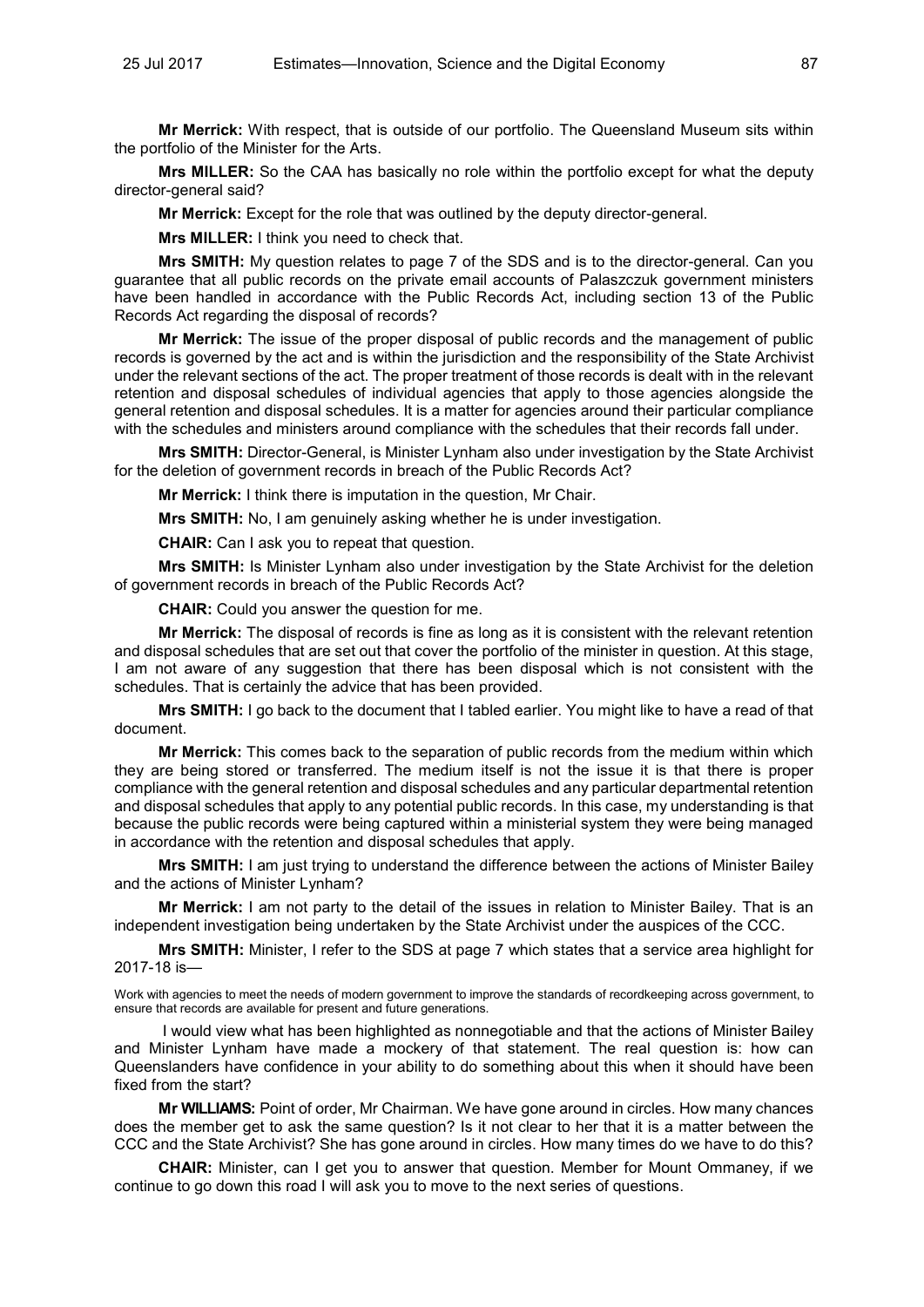**Ms ENOCH:** The member is asking for opinions. However, what I can say is that the work that we are doing in terms of ensuring that we have the records and story of our state kept for this generation and beyond is of the highest priority. Right now we are working on the digital archives project which will see the hard copies of various public records of varying natures digitised for future generations.

We have kilometres of facility at Runcorn and we have kilometres and kilometres of documents, from pieces of legislation through to great stories of the way that developments were created hundreds of years ago. These are great stories that we keep right now. One of the things that we have been working very hard on is our digital archives project. We will digitise our history, our stories and our public records for not just this generation but for generations to come. That will allow people to understand the story of this state for decades to come.

**Mrs SMITH:** How can Queenslanders have confidence that records are being kept after we have all of this scandal surrounding this current government? Queenslanders need to have confidence that government records are being kept and stored correctly.

**CHAIR:** Thank you member for Mount Ommaney. Your question is seeking an opinion from the minister. I ask you to kindly rephrase your question or we will go on—

**Miss BARTON:** How is asking a minister to give the people of Queensland confidence seeking an opinion?

**CHAIR:** Excuse me. I am making a judgement call. You will wait until I have finished, thank you. I kindly ask you to rephrase your question or go onto the next question.

**Miss BARTON:** Point of order, Mr Chair. Asking a minister to give confidence that her agency is able to do what they are expected to do is not seeking an opinion; it is asking a minister to confirm that they are doing their job.

**CHAIR:** I have made a ruling. I interpret it as asking for an opinion or expressing an opinion and I am not going to debate this further. Please rephrase your question or move onto the next question.

**Mrs SMITH:** This question is for the director-general. How many kinds of investigations like this has the State Archivist undertaken before?

**Mr Merrick:** I am obviously aware that the State Archivist is currently undertaking an investigation under the auspices of the CCC that has been referred to him. Beyond that, I am not aware of any other investigations that the current State Archivist has undertaken. I am happy to take that on notice with the minister's permission.

**CHAIR:** Are you happy to take that on notice?

**Ms ENOCH:** I am happy to take that on notice, absolutely.

**CHAIR:** You may come back and answer that later in the evening if you find the answer to that.

**Ms ENOCH:** We will do our best to go through the history of that.

**Mrs SMITH:** Was the State Archivist consulted in relation to the terms of reference for the investigation into Minister Bailey's alleged breach of the Public Records Act?

**Mr Merrick:** I think I answered this question earlier. The State Archivist has been engaged with the CCC in relation to the terms of reference scope of this stage of the investigation, for which responsibility has been referred to him by the CCC.

**Mrs SMITH:** Was this before or after the terms of reference were finalise by DPC?

**CHAIR:** I think that is the same style of question that you just asked. The director-general actually informed you that it was outside of his portfolio area.

**Mr Merrick:** Just to clarify that there have been two stages. There was the first stage which was the original audit where the State Archivist worked alongside the Department of the Premier and Cabinet. There was liaison with the CCC in relation to the scope of that inquiry. In terms of the matter that has subsequently been referred back to the State Archivist, the State Archivist has worked with the CCC in terms of the scope of that next stage of work.

**Mrs SMITH:** One thing I am wanting to raise with you is what steps are being put in place to ensure the State Archivist does not come under any pressure to ensure he comes up with the right outcome in this investigation?

**Mr Merrick:** I think I have answered that matter on a number of occasions. The State Archivist is independent of any direction from me, the minister or anyone else in relation to matters around the retention or disposal of records. That is set out under the legislation.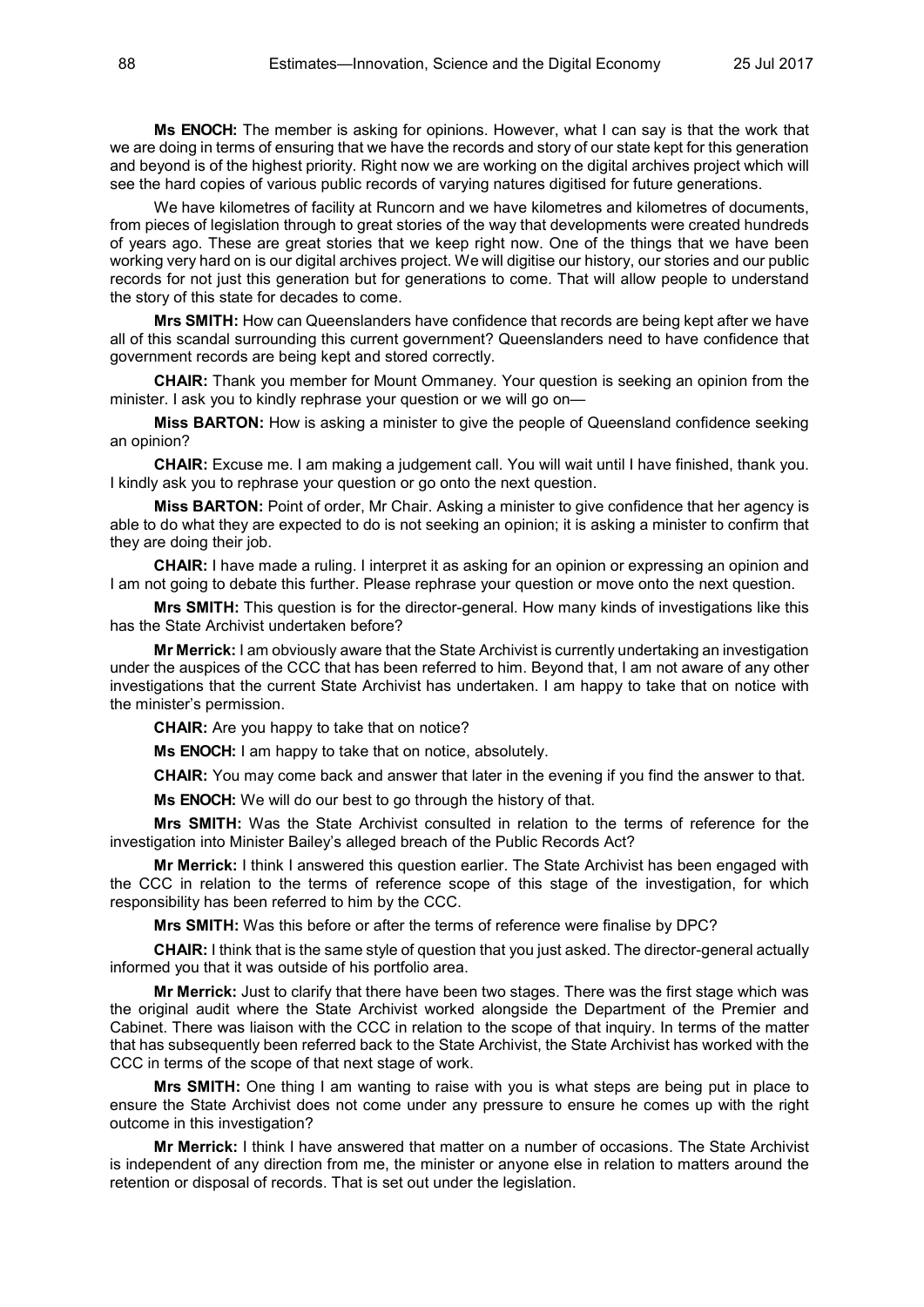**Mrs SMITH:** How many emails and attachments has the State Archivist been unable to retrieve from Mark Bailey's deleted email account?

**CHAIR:** I believe that that sits out of the minister's portfolio area. Can I ask you to move onto your next question.

**Mrs SMITH:** Are any of these emails and attachments that have been unable to be retrieved considered to be public records?

**Ms ENOCH:** This matter is to be investigated by way of a public interest review under the Crime and Corruption Act. This is an investigation that is underway. I think we are having a line of questions that is actually interfering with a process that I take quite seriously.

**Miss BARTON:** Not serious enough to produce the State Archivist.

**CHAIR:** Your interjections are not being taken, member for Broadwater. I do not need you to add anything in there.

**Mrs SMITH:** I think it is a very serious matter. I think the member for Broadwater does make a point that these questions could have been put to the State Archivist if the State Archivist had been allowed to attend today.

**Mr SAUNDERS:** Point of order, Mr Chair. We have been through this before. We know why the State Archivist did not turn up. Can we just move on. I have constituents who would like to find out more about the digital economy and what is happening.

**Miss Barton** interjected.

**Mr SAUNDERS:** I do not appreciate the member for Broadwater trying to talk over me. I will ask you once more to not talk over me, thank you very much—show some manners.

**CHAIR:** Thank you, member for Maryborough. Can we move on to a question?

**Mrs SMITH:** Did the State Archivist uncover any emails between Mark Bailey and public servants relating to government business?

**Ms ENOCH:** That is within the remit of the State Archivist in his statutory role. That would not be revealed to me or the DG. That is something that is being reviewed and under investigation through the CCC in their relationship with the State Archivist. That is a matter for that investigation. This is an estimates hearing on the Appropriation Bill. This is not a CCC investigation hearing.

**Miss BARTON:** We are not talking about the CCC investigation.

**CHAIR:** Thank you, member for Broadwater. The minister is answering the question. I ask you not to interject. Do you have anything further to add, Minister?

**Ms ENOCH:** I will call on the director-general to add to that.

**Mr Merrick:** Just for clarity, in relation to the original audit work that was done, neither the minister nor I have been party to that audit, so we would be unable whatsoever to answer that question. It is a matter for the State Archivist acting independently in their statutory role. It is very clear under section 27 of the act that we have no authority in relation to the disposal of records. We have not been party to any of the investigation work to date or ongoing.

**Mrs SMITH:** Can I call the Chief Scientist, Professor Suzanne Miller, to the table for questioning?

**CHAIR:** Member for Mount Ommaney, I have read standing order 181 to the member for Bundamba and explained to her that you can only ask the minister or the director-general or the CEO any questions. Your questions need to be directed to those people.

**Mrs SMITH:** So the Chief Scientist is not here today to make an appearance?

**CHAIR:** You need to direct your questions to either the minister or—

**Mrs SMITH:** Minister, is the Chief Scientist here today to make an appearance?

**Ms ENOCH:** The witness list has been made available to the committee. The Acting Chief Scientist is available.

**Mrs SMITH:** Minister, are you able to advise the committee what the Chief Scientist's total wage package is?

**Ms ENOCH:** I will take some advice on that. I thank the member for the question. That is an operational question. However, from advice from the director-general, we will take that on notice because that is in some other documents.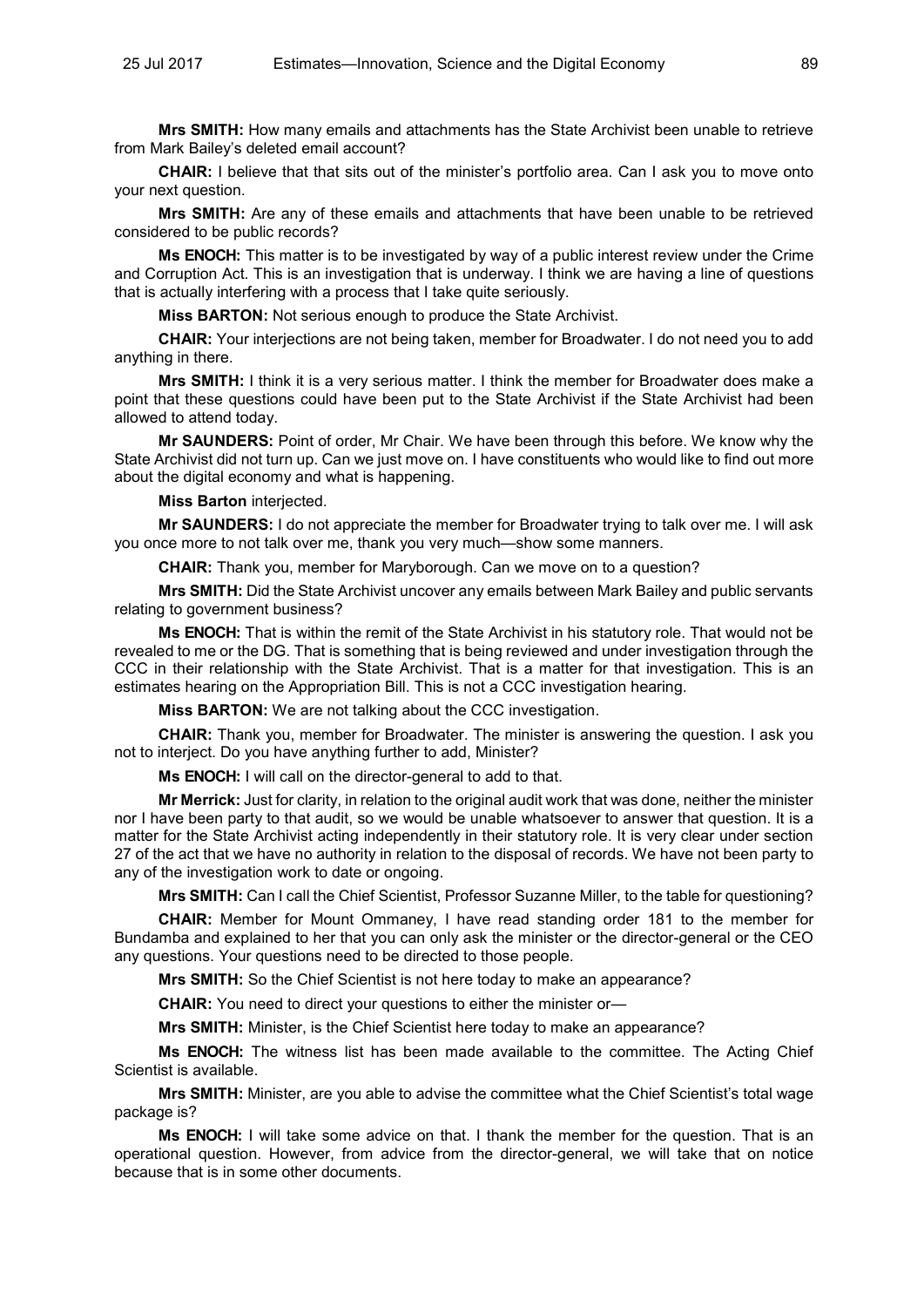**CHAIR:** You are happy to take that on notice? Minister, you have the opportunity to report back later if it comes to hand.

**Ms ENOCH:** We will do our best.

**Mrs SMITH:** Minister, when the Premier chose Professor Miller as the Chief Scientist, did she seek your advice? What was your advice in relation to her appointment?

**Ms ENOCH:** I thank the member for the question. With respect to the member for Mount Ommaney, the Premier did not choose the Chief Scientist. There was a full merit process that was undertaken in the selection of the Chief Scientist.

**Mrs SMITH:** Does Professor Miller have your full confidence, Minister?

**Ms ENOCH:** With respect, what page of the SDS is the member referring to?

**Mrs SMITH:** I am referring to page 1 of the SDS and the Office of the Queensland Chief Scientist.

**Mrs MILLER:** I raise a point of order, Chair. The Speaker, on the advice of the Clerk, ruled about SDS issues at the Finance and Administration Committee's first meeting. Just for your benefit, Chair, the ruling was that you do not have to refer to SDS pages anymore.

**CHAIR:** I take your point of order. You do not have to name it in your question, but you need to make sure that your question is relevant to the consideration of the estimates budget which is the purpose here. That is under standing order 181(g). I remind members under standing order 181(g) that questions must be relevant to the Appropriation Bill being considered. Member for Mount Ommaney, can you explain to the committee how your question is relevant to our consideration of the budget estimates?

**Mrs SMITH:** I am interested to know whether the minister has full confidence in Professor Miller, who is listed as the Chief Scientist—a very highly regarded position in the Queensland government and in the minister's portfolio.

**Ms ENOCH:** I thank the member for the question. I acknowledge that the member is correct. It is a highly regarded position. The Chief Scientist is a very important position for our state. It is one that puts science at the forefront of our conversations as a government and obviously as a community across the state. That is why it plays such an important role in what we do—in everything that we do. In terms of Ms Miller, there is an ongoing investigation that is before the courts. Any comment we make here would be inappropriate.

**CHAIR:** With that, I might also add that it may relate to sub judice under standing orders 223 and 115(c) (iii). I remind all members that they should exercise care about matters that may invoke the sub judice rule. I give a little word of warning there. I call the member for Pumicestone.

**Mr WILLIAMS:** Minister, I would like to talk about good news. I refer to page 4 of the SDS. Can the minister tell the committee how investing in global industry leaders is helping to support Queensland's small and medium sized enterprises?

**Ms ENOCH:** I thank the member for the question. Attracting international investment into Queensland is an important part of diversifying our economy and ensuring our state can leverage its existing strengths to develop new industries. An example of this approach can be seen in Queensland's partnership with global aerospace giant the Boeing company through the Platform Technology Program. The partnership has great synergy, with Boeing and Queensland both considered leaders in relation to remotely piloted aircraft systems technology. More than a third of Australia's RPAS industry is located in Queensland, providing services to a range of industries including LNG, agriculture and mining. The global market for remotely piloted aircraft was valued at \$US10.1 billion in 2015 and is expected to account for \$US14.9 billion by 2020. The Palaszczuk government is determined to ensure Queensland gets it fair share of that market.

Twelve months ago our government invested \$1 million in a project being delivered by Boeing in conjunction with QGC and Telstra to develop and test cutting-edge RPAS technologies right here in Queensland. This investment had to be spent in Queensland and, importantly, 40 per cent of that investment had to be spent with Queensland small to medium sized enterprises. This morning I got to see firsthand the impact our investment has made in just one year. I joined six Queensland small and medium sized enterprises that have already been engaged to provide systems engineering support and to develop and manufacture hardware for the high-tech project. I am pleased to advise the committee that over the past year 60 staff have so far worked on the project. I can also advise that, as a result of this engagement with Boeing, 29 of those jobs are new positions, with nine inside Queensland's small and medium sized enterprises.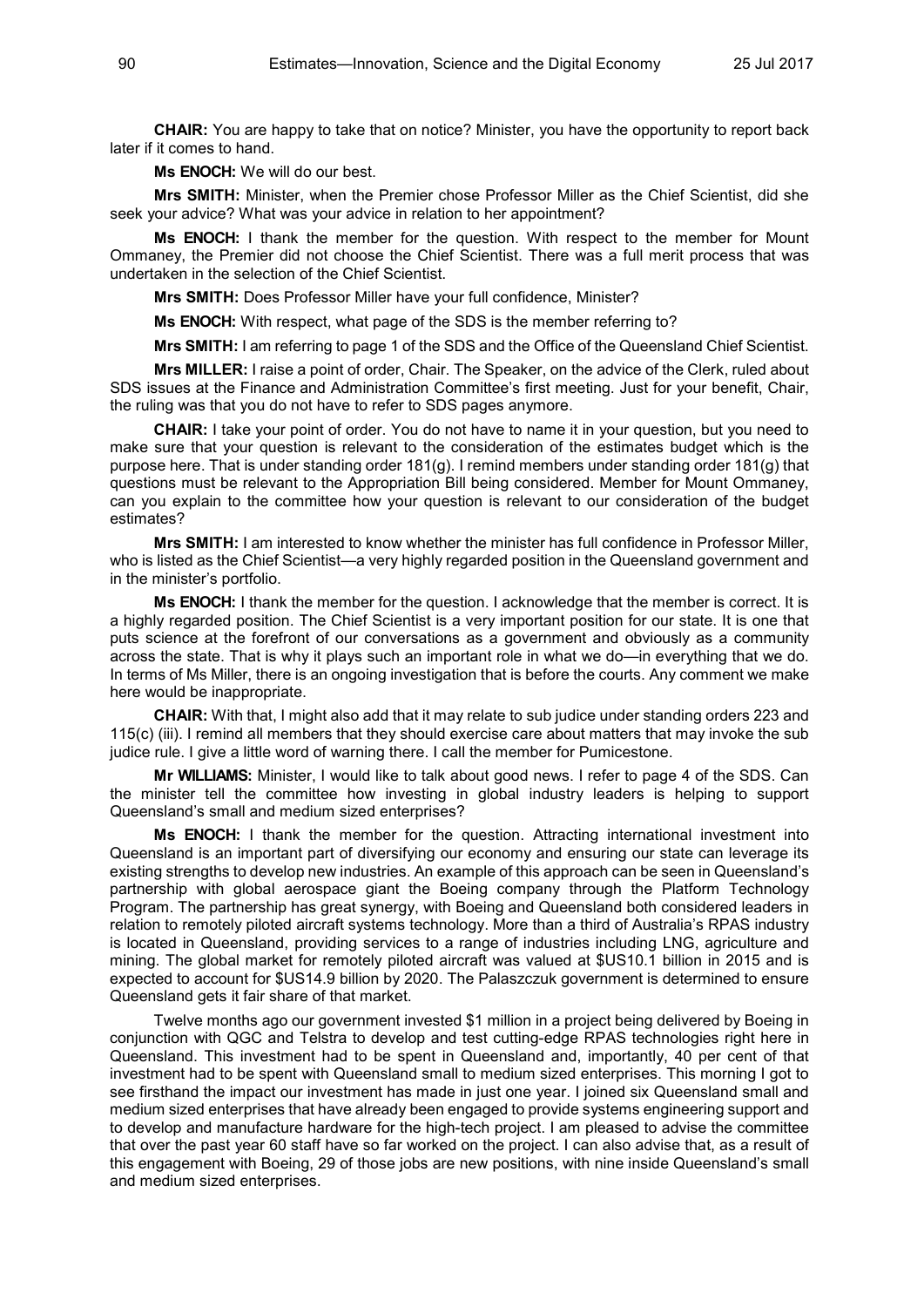One of the ambitions of the project team is to export the technology which, of course, will be a big win for Queensland and the local SMEs involved in developing the prototype system. That ability to support that supply chain right here in Queensland for what is a massive growing industry is a great win for Queensland. You do not have to just take my word for it about the positive impact the investment is having. RF Technologies Director Michael Symes said the project had been a tremendous enabler for his business. I caught up with the team from RF Technologies this morning. They have just moved from Sumner Park, I understand, in the member for Mount Ommaney's area. He said that this project had been a huge enabler for his business, requiring its traditional design and manufacturing capabilities blended with innovative technical concepts to suit the demanding application and prominent customer. Mr Symes said—

The potential to extend our reach into global markets and the association with Boeing came at a good time for RF Technologies, following our business relocation to a wholly-owned, larger facility coupled with an investment in additional skills and technologies.

By building these strong links with global industry leaders, we are not only opening up new opportunities for Queensland SMEs but also continuing to position our state as an attractive destination for investment.

**CHAIR:** Page 4 of the SDS refers to start-ups in Queensland. Can you please tell me how the Chief Entrepreneur is supporting the growth of the start-up ecosystem?

**Ms ENOCH:** Chair, I thank you for your question. The Office of the Queensland Chief Entrepreneur is the first of its kind in Australia and is already making a significant impact on Queensland's start-up sector. The office was established to encourage others to back themselves, become entrepreneurs and turn their ideas into commercial success. The Palaszczuk government put the office in place because we know that start-ups present a huge opportunity for employment growth in our state. Figures from the Australian government's Office of the Chief Economist have shown that between 2006 and 2011 the largest contribution to job creation in Australia—around 40 per cent—came from young SMEs that had been operating for five years or less.

In October 2016 Mark Sowerby commenced as the inaugural Queensland Chief Entrepreneur. He is performing this role pro bono for one year. Our Chief Entrepreneur believes that anyone can be an entrepreneur. Mark came to the role with a wealth of experience as an investor, but just as importantly he has brought a passion that is inspiring a culture of entrepreneurialism and another voice promoting our great start-up and entrepreneurial talent to local, national and international audiences. Through his role he has been able to share the kind of advice that only comes from experience to help our Queensland entrepreneurs to scale and develop their products and services. He has also been connecting investors to opportunities, educating new and emerging investors, as well as attracting national and international investors to Queensland.

His dedication to the role and to our state cannot be questioned—for example, in March this year Mark took six of Queensland's most successful entrepreneurs and businesspeople on a regional tour to inspire the next wave of talent in Queensland. During the tour, more than 1,300 people from 10 regional locations listened to and engaged with Mark and other inspirational speakers. This is just one of the activities he has delivered to support and grow our developing start-up sector. Mark also provides insights, analysis and constructive advice to government on how we can continue to make the most of our investment through the Advance Queensland initiative. Put simply, the Chief Entrepreneur has strengthened our sector to ensure all areas of Queensland can share in the opportunities created by the Advance Queensland agenda and a diversifying economy.

**Mr SAUNDERS:** Minister, I refer to page 4 of the SDS. How is the Ignite Ideas program helping Queensland businesses turn their ideas into commercial outcomes?

**Ms ENOCH:** I thank the member for the question. Ignite Ideas is probably one of our most successful programs. The Ignite Ideas Fund represents a significant investment in diversifying the Queensland economy and driving future employment growth. Ignite Ideas promotes the commercialisation of ideas into innovative products and services in Queensland. Its focus is on encouraging early-stage and high-growth firms in key industries and supporting small businesses to prove the feasibility of their new ideas. It is helping Queensland firms identify new customers, attract investment and launch into global markets.

Ignite Ideas has proven to be one of the most popular programs in the Advance Queensland portfolio and has received extremely positive feedback from businesses and start-ups across Queensland. In the first two rounds alone we received 817 applications. Round 3 was announced on budget day and closed on 13 July. Over the first two rounds of Ignite Ideas, the Palaszczuk government has committed more than \$16.5 million in commercialisation funding for 119 businesses. This represents a significant co-investment in those innovative small and medium sized enterprises to enable them to further develop their ideas and contribute to more knowledge based jobs in the future.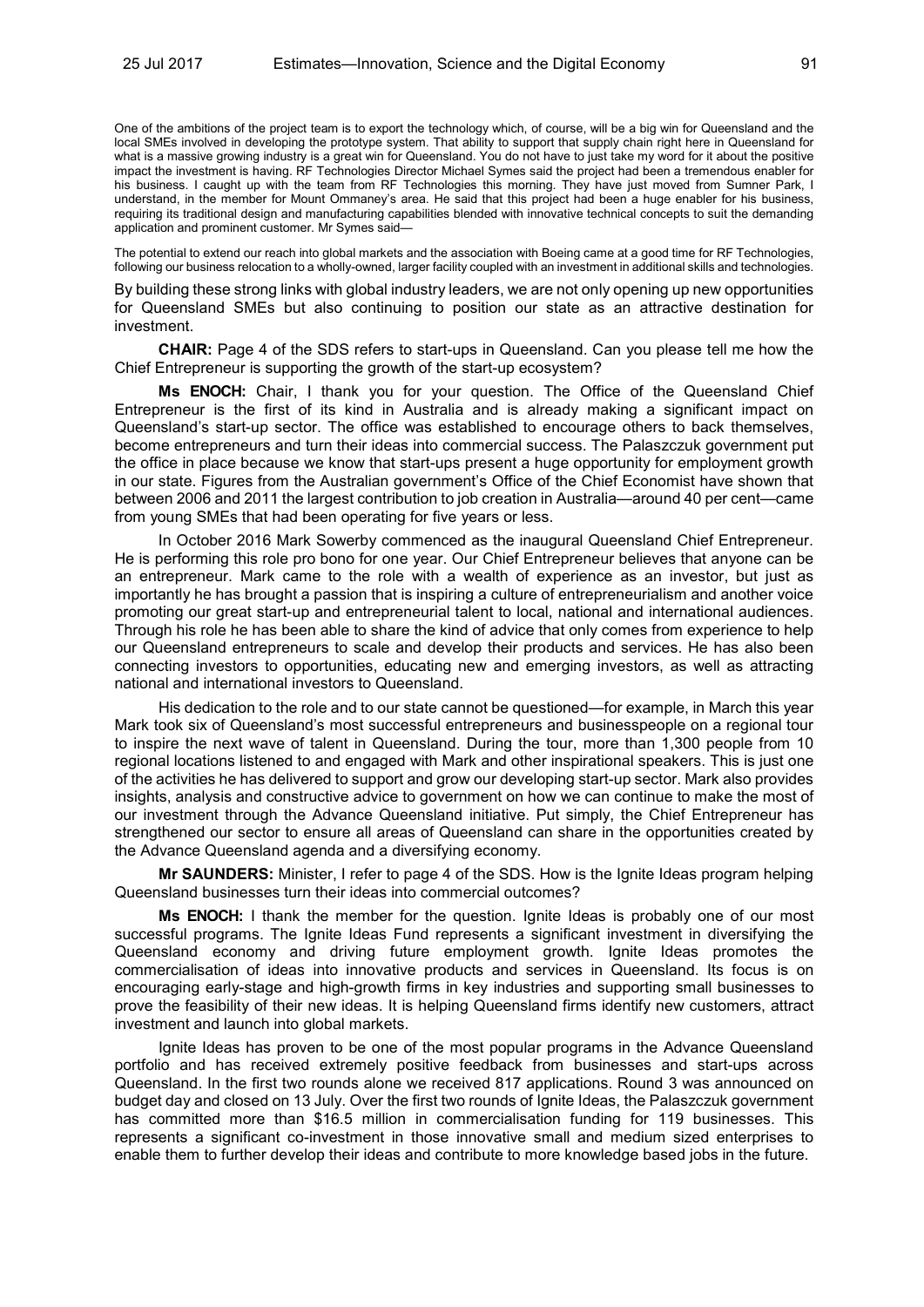When the shadow minister in her budget reply mentioned the so-called 'innovation agenda', she demonstrated just how little she understands about the rapid change that is happening in our economy. Those comments give me little faith in the LNP's ability to take advantage of the opportunities available to innovative Queensland businesses in a rapidly changing global economy. Their one policy so far is a proposal to build a \$1 billion aquarium beside the Brisbane River—definitely not exactly in the space of innovation and definitely not a game changer when it comes to diversifying the Queensland economy and driving future employment growth.

One example of the ingenuity and game-changing innovations Ignite Ideas is enabling is the development of lighter and stronger power wheelchairs. Local business Next Generation Mobility is putting our funding to work to develop wheelchairs using the latest aerospace materials. If that is not already innovative enough, these wheelchairs can be remotely driven by a carer's smart phone, allowing the carer the option to completely override all controls of the wheelchair, if needed, in safety or fatigue environments. These wheelchairs, being designed and manufactured by Queenslanders on the Gold Coast, will be used by people all over the world. This is just one of the many great innovations coming out of Queensland right now. This program is about tapping into these significant ideas and supporting them to become successful commercial outcomes.

**Mrs MILLER:** My question is to the director-general. I assume the State Archivist is an SES officer under contract. Can you please tell us what level the SES officer is and when the State Archivist's contract is due to conclude?

**Mr Merrick:** I can confirm that it is an SES level 3 contract. I just have to take on notice when that contract is due for renewal.

**CHAIR:** Minister, are you happy to take that on notice?

## **Ms ENOCH:** Yes.

**Mrs MILLER:** I again ask the director-general: will the State Archivist be given whatever budget is required for the investigation? If there is not going to be a special budget given to the State Archivist, will special funding be sought from Treasury like an unforeseen expenditure, or do you intend to cut other programs to pay for the investigation?

**Mr Merrick:** I think I answered that question that I wrote to the State Archivist on 20 July confirming that whatever budget is required we will provide for him to conduct that investigation in a thorough and timely way. That will be found from reallocation of resources from within the department. We will not be culling other services to do that.

**Mrs MILLER:** How can you reallocate other resources within your department? I know a department gets a global figure. How can you reallocate resources that go into other programs without cutting other programs, either cutting staff or cutting those programs? In other words, why do you not go back to Treasury and ask for the money? That is the simple way.

**Mr Merrick:** I am advised by the State Archivist that the primary resources required are existing resources in terms of the staffing of the QSA and the additional resources required may be additional technical or legal support and they can be encompassed by finding efficiency savings within the agency. We have an overall global budget of \$777 million, so we are talking very much on the margins of that overall budget to provide the resources necessary to complete the next stage of work.

**Mrs MILLER:** You must have an expected budget of what this investigation may be then. If you believe that you can fund it internally, you might have some ballpark figure. If so, do you know what that is?

**Mr Merrick:** I have not been provided a figure to date by the State Archivist, but he assures me that primarily, in terms of costs, it is from within the existing staffing complement of the State Archives. The State Archives has 78 FTE this financial year budgeted and that is an increase to budget this year.

**Ms ENOCH:** Just to clarify, earlier I talked about Ignite Ideas and round 3, and I said that it was launched on budget day. However, it was the day after budget day on 14 June.

**Mrs SMITH:** Will the director-general produce to the committee the register of interests signed by the Chief Scientist, Professor Miller?

**Mr Merrick:** I will have to take that one on notice. I am happy to do that. Chair, can I clarify an answer to a question from earlier that we agreed to take on notice?

**CHAIR:** Can we do that at the end of this line of questioning? Thank you. We will give you that time.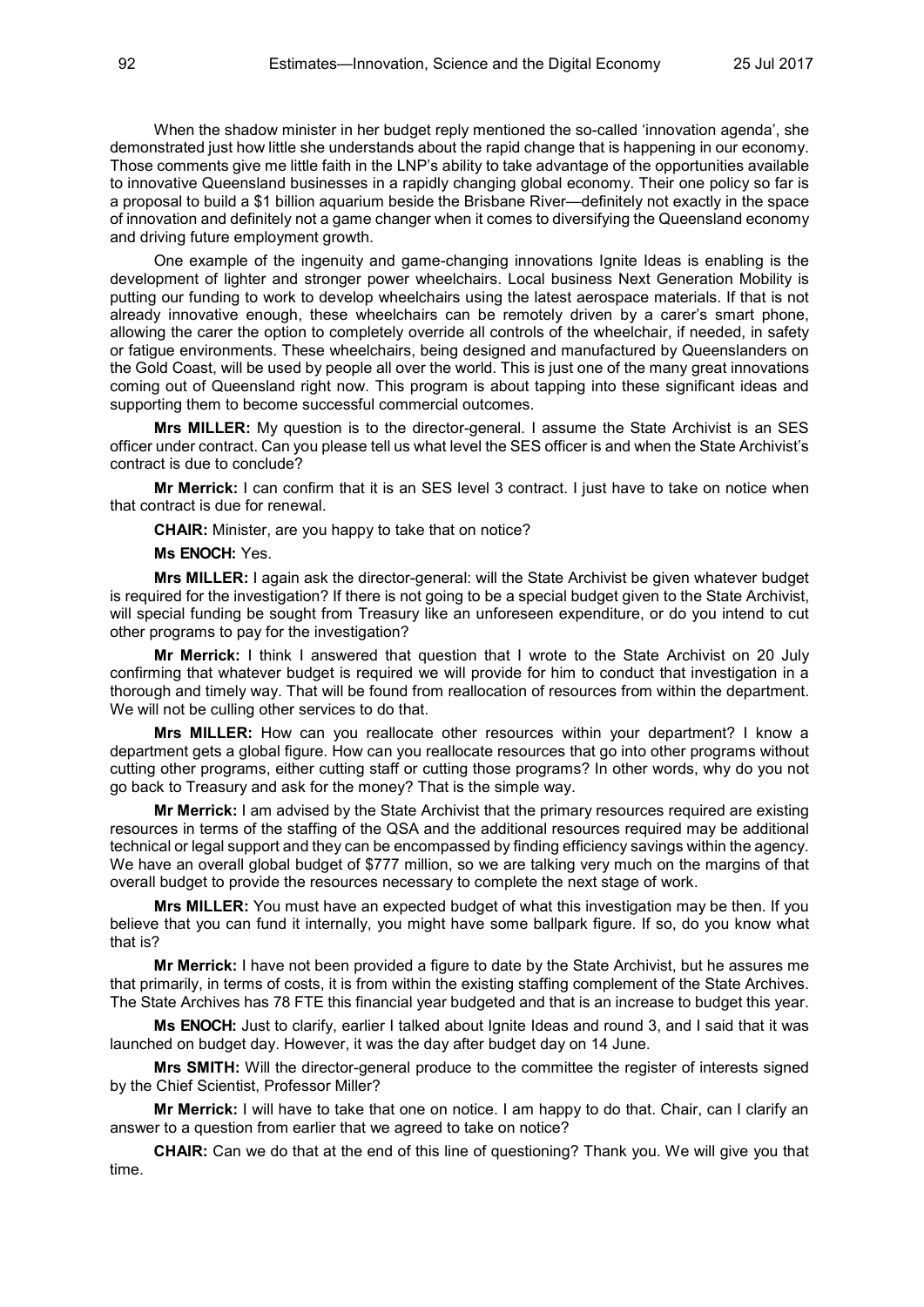**Mrs SMITH:** Minister, who appointed the current Chief Scientist?

**CHAIR:** We have actually had this question answered.

**Mrs SMITH:** No.

**Miss BARTON:** Was it a cabinet appointment or—

**Mrs SMITH:** I would just like to have a bit more information on the process—who appointed and what was the process.

**CHAIR:** Just clarifying that, it is around the process.

**Ms ENOCH:** As I have already said, there was a full and proper merit process as you would expect for any senior role. I am happy to defer to the DG as an operational matter with regard to how that merit process was undertaken.

**Mr Merrick:** The Queensland Chief Scientist, as the minister said, was appointed through an open, merit based process in accordance with the recruitment and selection directive and is in employment of the department. The position was advertised widely and there was thorough engagement with the research community in terms of that process. The selection panel included very senior representation from government, the then acting Public Service Commissioner and a very eminent Queensland scientist. The decision of the panel was unanimous. As I said, the Chief Scientist is employed by the department.

**Mrs SMITH:** Is that a cabinet appointment? Does it ultimately go to cabinet for the tick off?

**Mr Merrick:** In terms of the Chief Scientist, I advise the minister and there is additional advice to the Premier about the appointment, but it is not actually a position that is approved through cabinet.

**Mrs SMITH:** I refer to SDS page 4. I would like to get the minister to explain the intent, purpose and benefits of Advance Queensland in the simplest of terms?

**Ms ENOCH:** We know—and I think we all know this instinctively—that the world is changing at an ever increasing pace. We know that that is happening in large part due to the rapid change of technology. That is why right now we understand that that is making huge shifts in our traditional industries and that new industries are being created as a result of this rapidly changing world.

We know as a government the importance of work and the dignity of work. We want to make sure that we have the jobs that are being created now and that are on the horizon; we want them to be available for our kids and their kids. That is why diversifying our economy is such an important task for our generation and for this government right now and for any government in this country and in other developing countries. It is incredibly important. That is why Advance Queensland has been initiated. It is to ensure that we are able to meet that transformation and prepare Queensland right now for the jobs of the future. We know that that is changing and we want our children and our workforce right now to be ready for those changes. Ultimately, that is what Advance Queensland is all about: transforming Queensland, diversifying our economy, making lives better of course in the meantime and meeting some of those massive global challenges that we are all faced with. We are doing that through a whole series of programs to make sure that we are fully prepared for what is on the horizon.

**Mrs SMITH:** Minister, earlier I think you made the claim that through Advance Queensland 4,821 jobs had been created.

**Ms ENOCH:** Just to clarify, my words were that we have backed a number of innovators in our state and they are driving, through these programs in which we have been able to invest Advance Queensland funding—yes those innovators and entrepreneurs, small businesses, start-ups and industries are driving those jobs.

**Mrs SMITH:** Advance Queensland is designed to create sustainable jobs. Are the 4,821 jobs all, if you will, real jobs, so they are created from customers purchasing a service or a product, or are these created due to a government grant?

**Ms ENOCH:** There is a great body of evidence from various sources across the globe that give us an indication that the nature of these jobs that the Advance Queensland initiative is supporting are knowledge based, high-skill jobs in areas of massive growth, which makes them more likely to last. Evidence from the United States has shown that for every high-tech job, five additional jobs are created outside of the high-tech sector, both in skilled and unskilled occupations. That means not only—

**Mrs SMITH:** Excuse me, Minister, can we talk about Advance Queensland and how many actual jobs have been created? I just want to keep it relevant, Mr Chair, considering the limited time. Evidence in America is good, but I do not think it is relevant to a question about Advance Queensland and the actual number of jobs created, given that the amount was quoted—4,821.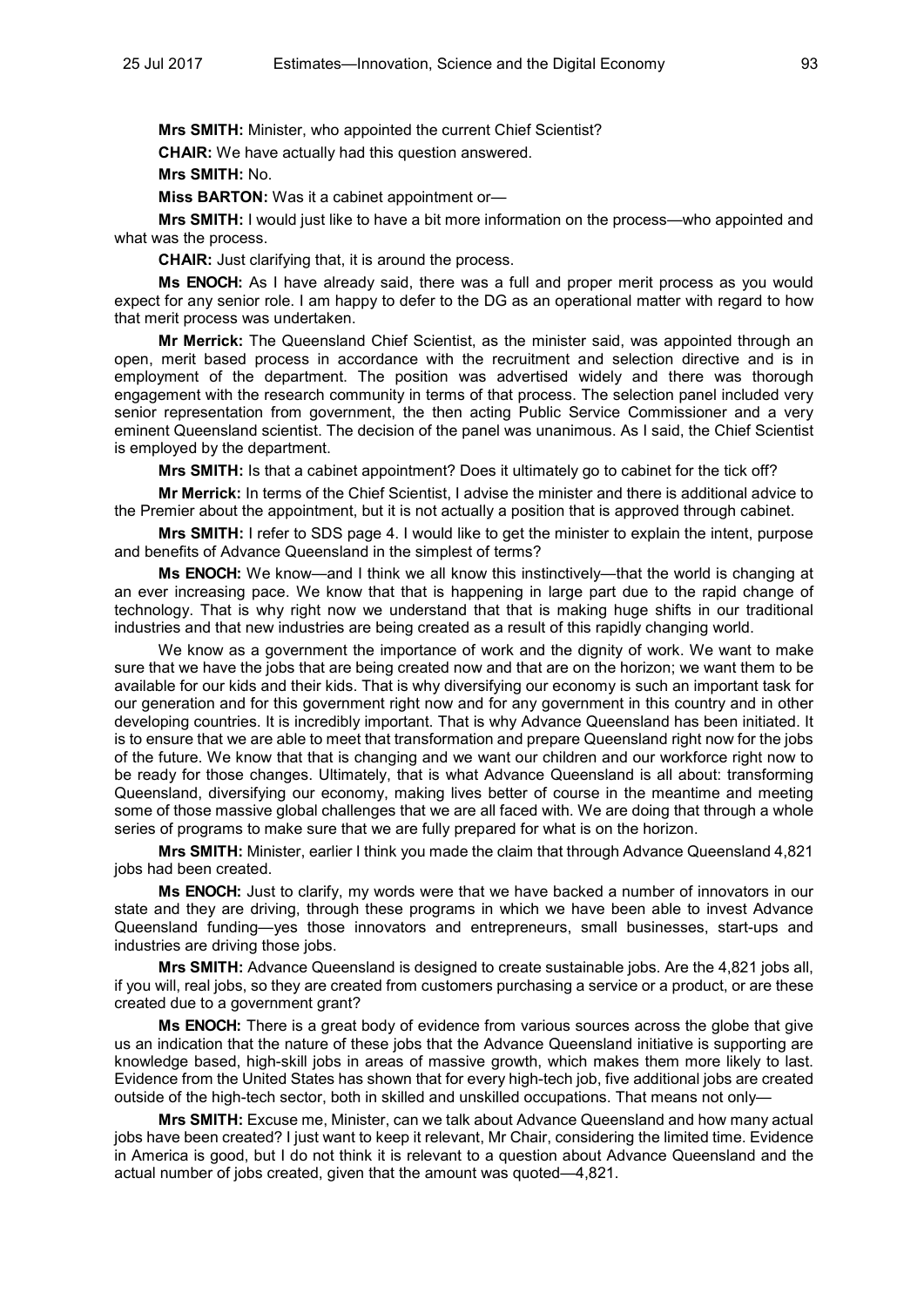**CHAIR:** Again, I will say that the minister can answer the question whichever way she may choose to do so. Having said that, Minister, I guide you to make sure it is relevant to the question.

**Ms ENOCH:** Thank you. I would argue that this is relevant. Advance Queensland has been developed and co-designed based on world best practice and what we are seeing in terms of understanding where the greatest growth is happening. That is what we want for our kids. That is why I explained how important Advance Queensland is right now for our future.

In terms of the number of jobs, I could give multiple case studies of how Advance Queensland funding and our Advance Queensland investment is supporting jobs right now. For instance, Elevare Energy is doing a whole heap of work in the smart battery system area. The funding of this project has enabled the company to expand and has resulted in the addition of 13 new jobs. That is double the size of the company. I talk about the research—this massive body of research that has been made available to us, that we have sought out. That is why we are investing in this space. We know that this kind of investment sees massive growth very quickly for the support of jobs. These are jobs that have long-term impacts on our economy.

I could go through a number of these if you wish. Natural Evolution won gold in the food and beverage category of the Edison Awards in 2017. They were one of the first recipients of our Ignite Ideas Fund. They report that they have already put two extra people on and will see six more to come. Gruntify, another Ignite Ideas recipient, does a lot of work in the real-time incident and report management platform. They report that they have already established 10 new jobs right now and expect to grow again. This is the kind of investment that we know gives us this very quick acceleration in terms of jobs.

**Mrs SMITH:** How is that actually being measured from the department? What are the measurements? How are you measuring the jobs that are being created?

**Ms ENOCH:** In terms of the Advance Queensland funding, the applicants make clear in their proposals the number of jobs that the investment from the Queensland government will support. I am happy to defer to the director-general for the operational aspects of that process if the member needs to understand further. I can say that we are seeing evidence of jobs being created right now and jobs in the pipeline that are absolutely going to fire up our state. We are now seeing our state recorded as the most entrepreneurial state in Australia. We have seen our state overtake Victoria to be second in the country for the number of start-ups. We are absolutely positioning Queensland in terms of being able to attract that talent and grow talent in this state to ensure that we get our fair share of the new industries and the new jobs that are already here and that are on the horizon. It is incredibly important. Everybody is in a race for this and we are already positioning ourselves in a very, very positive way. In terms of the operational aspects, I am happy to defer to the DG.

**Mr Merrick:** As the minister said, the great majority of our programs require applicants to state the jobs impact upfront when they apply. Clearly, in relation to those programs that are around training schoolchildren about STEM education we do not hold that—and you can understand why. The numbers are initially derived from the ex ante appraisal of applications. They are tested through the process. For many of our programs we have independent experts who are party to that assessment process. The assessors then advise government of which projects to fund. Projects selected are those with the most potential within the available budget envelope.

It is important to note that jobs in many of these projects will accrue in a staged way as R and D and other projects mature. If I take the example of a company that was just touched upon in the software space, the jobs may initially be in the R and D software development stage. That may give rise to business development, sales, distribution, after-care, manufacturing et cetera as products develop and the company sees traction in the marketplace. What we also have is a regular process of monitoring grants. Companies or applicants are required to provide completion reports. They are very detailed in terms of the nature of the jobs that are generated through the projects, both those that were forecast in the original application and any additional jobs that accrue. We have also been working with Deloitte Access Economics in terms of the development of a robust and rigorous evaluation framework which builds on Treasury guidance and international best practice in terms of the evaluation of innovation programs. That is a consistent framework to be applied across the whole of the Advance Queensland initiative and it will look at the gross and net jobs created, any additionality from these projects and potentially indirect and induced jobs as well.

**Mrs SMITH:** After two years, with all of those measurements in place, do you have an actual number of jobs that have been created after the grant money has been spent and utilised? Do we have those figures?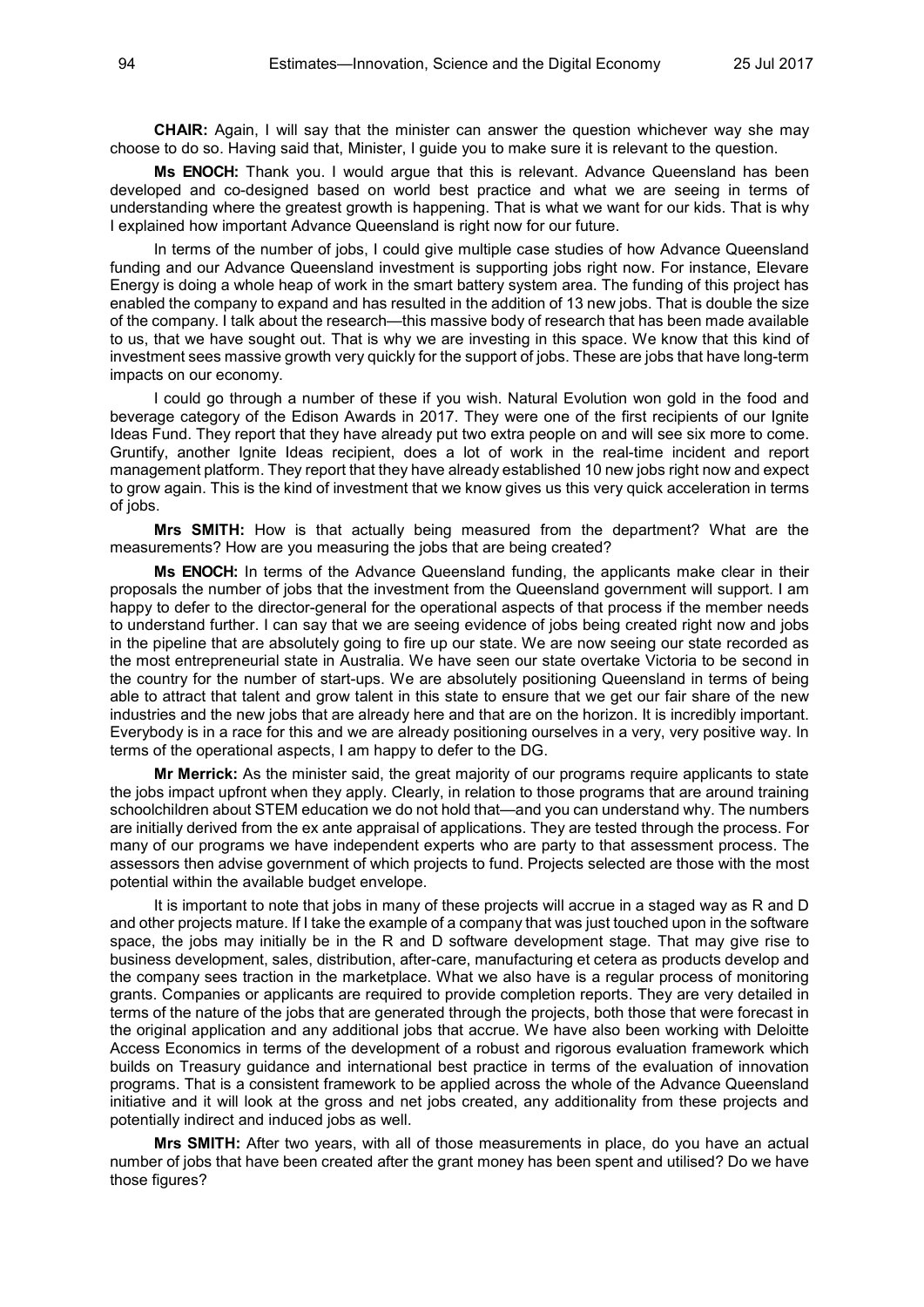**Mr Merrick:** It is worth saying that the projects themselves vary in length, so some projects may be short term and other projects may take place over four years. In terms of the cycle of measuring the jobs impact, it will be over the lifetime of individual projects. We do aggregate monitoring. The issue is that at a single point in time we will only ever have a partial picture because different programs have different frequencies of getting monitoring reports from applicants.

**Mrs SMITH:** Going to page 5 of the SDS, I am very interested to understand how success is being measured. Under subnote 6, claim for return on investment of \$1.25 for every dollar invested under Advance Queensland, you have said that has improved from last year. Because we have used best practice around the world, the director-general would be aware that under the UK Knowledge Transfer Partnership for every one dollar spent there is \$7.50 returned; under the UK Smart Funding for every one dollar spent there is \$5 returned; and even under the Bligh-Beattie government and the Smart State investment for every one dollar spent there was \$4.53 returned. When you look at the return on investment for every one dollar spent being \$1.25, it really is not good betting odds, is it?

**Mr Merrick:** I think there is some confusion in relation to what that is measuring. The measure in the SDS is the direct other funding leveraged, so what other partners are putting into the projects. The figures you are citing are from the evaluation of programs overseas, which are actually the total economic impact from the dollar invested. Earlier I referred to a valuation framework, and that will produce equivalent figures to the sorts of figures you are citing from overseas. It is actually a different measure. It is not a direct comparison at all.

**Mrs SMITH:** It is comparing apples and oranges? They are both completely different measures?

**Mr Merrick:** Absolutely, yes. One is the direct measure of the additional funding that partners are bringing in the SDS; the other figures you are citing are the total economic impact of the dollars invested. They are different figures.

**Mrs SMITH:** The \$420 million that has been spent in the Advance Queensland overall, that has been—

**Ms ENOCH:** The whole-of-government initiative so far. So far, \$205 million has been invested.

**Mrs SMITH:** \$420 million whole-of-government—

**Ms ENOCH:** Over the life of the project.

**Mrs SMITH:**—over the life of the project. At the end of the day all of the measurements that are in place are really are quite flimsy, aren't they? For that amount of taxpayers' money we really only see very different—

**Ms ENOCH:** When you consider—

**Mrs SMITH:** Minister, may I finish the question?

**CHAIR:** Allow the member to ask the question.

**Mrs SMITH:** For that amount of Queensland taxpayers' money there is no amount of jobs that you can point to. We have a lot of quantitative measurements that at the end of the day do not pull it all together to give us an idea of exactly where we are going.

**CHAIR:** Member for Mount Ommaney, do you have a question in there?

**Mrs SMITH:** Yes. The measures that have been reported and adopted are quite flimsy given the amount of money being spent. I am saying that Queensland taxpayers should have a better way of measuring the \$420 million that has been spent.

**CHAIR:** Unfortunately, we have run out of time.

**Ms ENOCH:** I was happy to talk about the LNP's \$58.3 million investment in 142 jobs!

**CHAIR:** The time allocated for consideration of estimates of expenditure of the portfolio in the area of innovation, science and the digital economy has now expired. There are a number of questions that have been taken on notice. There were two questions from the member for Bundamba taken on notice and the member for Mount Ommaney had three questions taken on notice. Unfortunately, we do not have time for you to respond. We will have to get you to respond by 5 pm on Thursday, the 27th. To those officials who are leaving us, on behalf of the committee I thank you for your attendance.

The committee will now examine the estimates for Small Business. Visiting members are the Hon. Scott Emerson MP, the member for Indooroopilly and shadow minister for small business, and Mrs Jo-Ann Miller MP, the member for Bundamba. Minister, you may make an opening statement of no more than five minutes.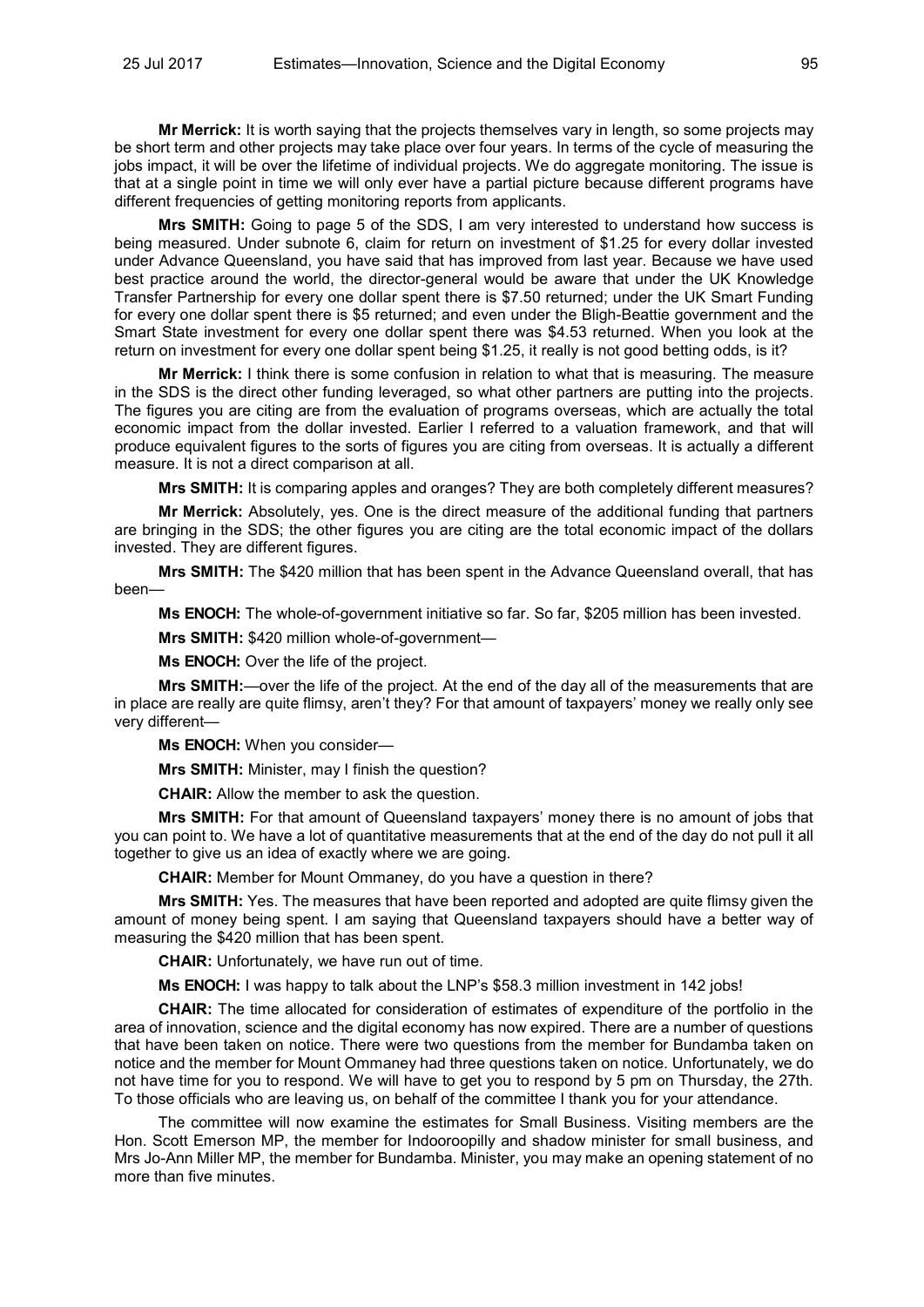**Ms ENOCH:** As the Queensland Minister for Small Business, it is a privilege to work with and support so many of our state's outstanding small businesses. Small business employs 44 per cent of Queensland's private sector workforce and contributes over \$110 billion to our state. Small businesses are not only key economic drivers in our cities; they also stand as the lifeblood of our suburbs, towns and regional centres. A strong small business sector means more jobs for Queenslanders, which is why the Palaszczuk government is focused on creating the right environment for small businesses to start, grow and employ.

The 2017-18 Queensland state budget demonstrates our commitment to maintaining high levels of business confidence in our state. It features a range of measures and investments to support small business and stimulate our economy. This includes \$50 million for our Back to Work Regional Employment Package, a \$27.5 million extension of that package to South-East Queensland over the next three years, and doubling the payroll tax rebate for hiring apprentices and trainees to 50 per cent. The Palaszczuk government has also allocated more than \$22 million over three years to deliver targeted, practical and innovative initiatives that support and empower small business. Our hard work is paying off, with Queensland business confidence at its highest level since 2014.

We have achieved a great deal since we launched our Advancing Small Business Queensland Strategy 2016-2020 and opened the Office of Small Business. Over the past financial year more than 600 small businesses have benefitted from around \$3.1 million in grant funding. We have built strong partnerships with local chambers and consulted to develop programs around advancing women and Aboriginal and Torres Strait Islander people in small business.

We have also shown that this is a government that listens to small business, and when they need us we respond. After Cyclone Debbie devastated areas of Queensland, our Office of Small Business staff were on the ground to assist just days after the event. In addition, we allocated \$4 million to affected small businesses as part of our tourism and small business recovery package.

In this area of connectivity, small businesses need an operating environment that allows them to be strong, profitable and globally competitive. To help achieve this we are working to implement the recommendations of the Red Tape Reduction Advisory Council's report which was submitted to government last year. After seeing how red tape increased under the previous LNP government, we have committed to reducing operational burdens for small business. We have taken action on all of the report's 14 recommendations, which include improving online resources for small business and facilitating the adoption of the Commonwealth government's SmartForms platform to make doing business with government easier.

This morning I announced the Business Impact Statement Project, which will see an Australian first with the establishment of small business consultation panels to provide government departments with easier access to experienced small business owners and operators when developing policy and legislation. The intent of this project is to complement the current regulatory impact assessment process. This work is an important part of the Queensland government's broader efforts to put in place a business-friendly regulatory environment and make it easier to do business in Queensland.

We know that small business success depends on a balanced regulatory environment. That is why we formed the Better Regulation Taskforce, to guarantee that we as a government are receiving the best possible advice when it comes to removing barriers to entry and stimulating growth. With small business numbers increasing and survival rates up, there is no better state in Australia to be a small business owner than Queensland. The Palaszczuk government is committed to seeing small business thrive. Small business in Queensland has a big future, and by working together we will unlock that full potential to create and keep more jobs in Queensland.

**Mr EMERSON:** Minister, can you outline how many times you have written to the federal small business minister on small business matters?

**Ms ENOCH:** I have had interactions with various iterations of small business ministers but I do make the point that, at least in this government in this state, there is a small business minister inside the cabinet. At the federal level there is nobody in the inner cabinet as the small business minister. I have had various interactions with ministers who have been responsible for small business–

**Mr EMERSON:** Point of order, Mr Chair. The question was very specific. The question was: how many times has the minister written to the federal small business minister?

**CHAIR:** I think the minister is answering the question and getting to the specifics.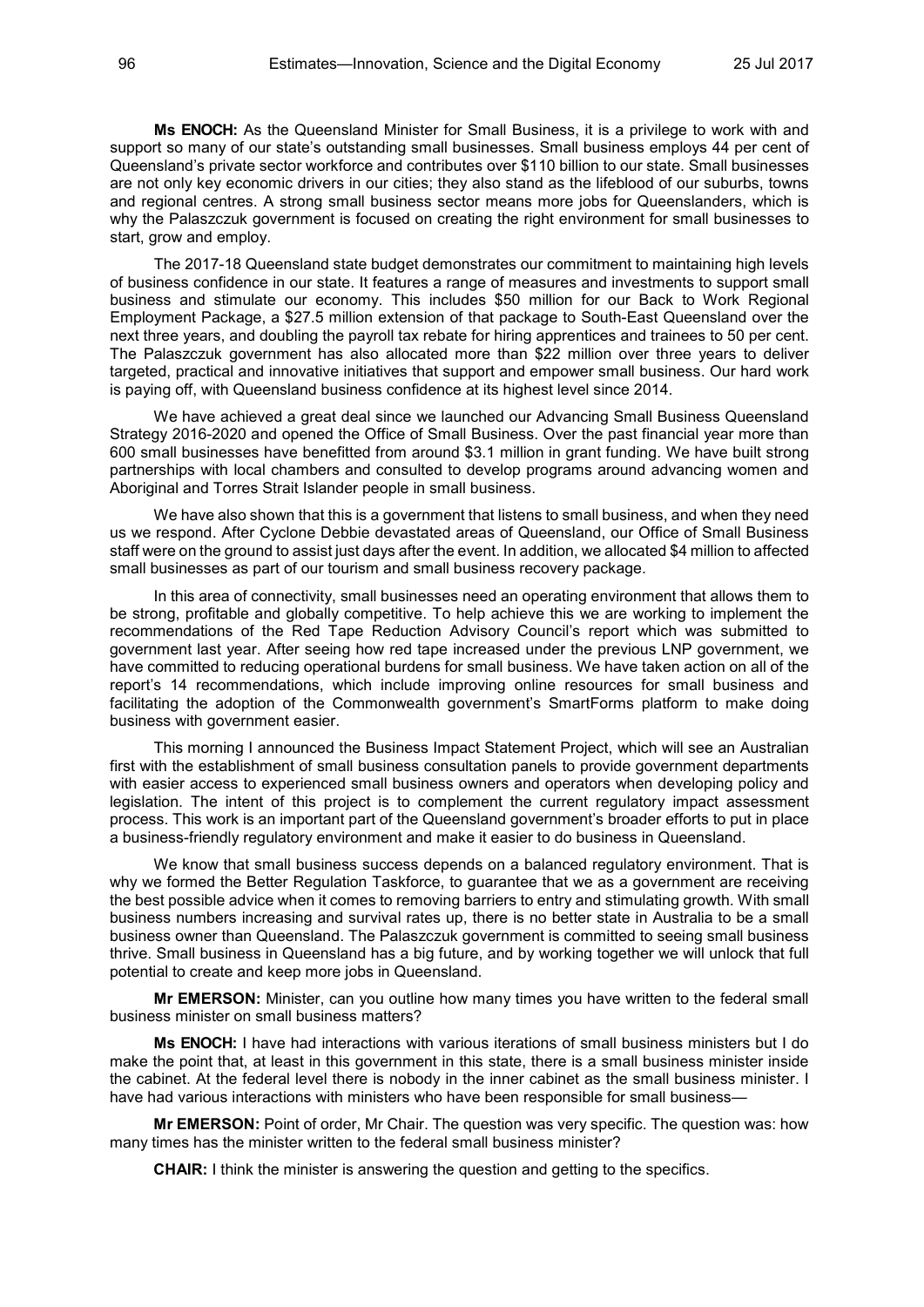**Ms ENOCH:** I have had various meetings, of course, over the telephone et cetera, but on top of that I have written to the Prime Minister with regard to small business and not directly to the small business minister. Given that the small business minister is not in the inner cabinet, I wrote to the Prime Minister, Malcolm Turnbull, to discuss small business issues.

**Mr EMERSON:** The answer is no, you have not written to the small business minister; is that correct, Minister?

**Ms ENOCH:** Given that there is no small business minister in the inner cabinet of the Turnbull government, I wrote to the Prime Minister in lieu.

**Mr EMERSON:** Let us be very clear. The question is very simple: have you written to the federal small business minister? Yes or no?

**CHAIR:** Member for Indooroopilly, the minister has actually answered that question.

**Miss BARTON:** She is obfuscating.

**CHAIR:** Member for Indooroopilly, the minister has answered that question. I ask you to move on to the next question.

**Mr EMERSON:** All right, Mr Chair. Given her answer is, no, she has not written to the federal small business minister, can the minister advise how many times she has written to the federal Treasurer about issues relating to small business who is in the cabinet?

**Ms ENOCH:** I thank the member for the question. As I have already said, I have written to the Treasurer's boss, the Prime Minister of Australia, with regard to small business in Queensland.

**Mr EMERSON:** Again, I ask the question: you have not written to the Treasurer at all about small business matters; is that correct?

**Ms ENOCH:** I have written to the Prime Minister of Australia with regard to small business in Queensland.

**Mr EMERSON:** Mr Chair, I am sorry, but the question is fairly straightforward. The minister can run down the clock all she likes. The question is very clear: has she written to the Treasurer? Yes or no?

**CHAIR:** And, member for Indooroopilly, the minister has actually answered that question.

**Mr EMERSON:** No, Mr Chair. With all due respect, she has answered the question that she has written to the Prime Minister. She has not answered the question that was asked. The question was very clear: has she written to the Treasurer?

**CHAIR:** Thank you, member for Indooroopilly. I am not going to debate this with you tonight. The minister has answered the question. We will move on to the next question please.

**Mr EMERSON:** Thank you, Mr Chair. As we have just heard from the minister, given you have not written to the small business minister and you have not written to the Treasurer, what conversations have you had with the federal government in relation to the \$300 million on the table for the states that are prepared to remove unnecessary regulatory barriers?

**Ms ENOCH:** Sorry, but I was distracted for a moment there and if the member could ask the question again.

**Mr EMERSON:** I will start the question from the beginning. Given that she has not written to the small business minister and given that she has not written to the Treasurer, what conversations has the small business minister had with the federal government in relation to the \$300 million on the table for the states that are prepared to remove unnecessary regulatory barriers?

**Ms ENOCH:** I thank the member for the question. With respect to the member, of course these are conversations that the Treasurer of Queensland, as are other treasurers across the states and territories, is having with the Treasurer at a federal level and that is the responsibility of the Treasurer with regard to that.

**Mr EMERSON:** Minister, given the fact that this relates to regulatory barriers, why would you not write to the Treasurer or at least contact the Treasurer about this? Would that not seem to be the obvious task as the small business minister in Queensland to contact—speak to—the Treasurer about these issues?

**Ms ENOCH:** Again, those negotiations with regard to that particular matter are with the Treasurer of Queensland, so that is where that responsibility lays. What I can say is that the work that we are doing in the Office of Small Business has seen some incredible outcomes. We now have more small businesses in Queensland than we have had in over three years. We have 414,000 small businesses in Queensland. We have had a rise of 2.1 per cent in small businesses—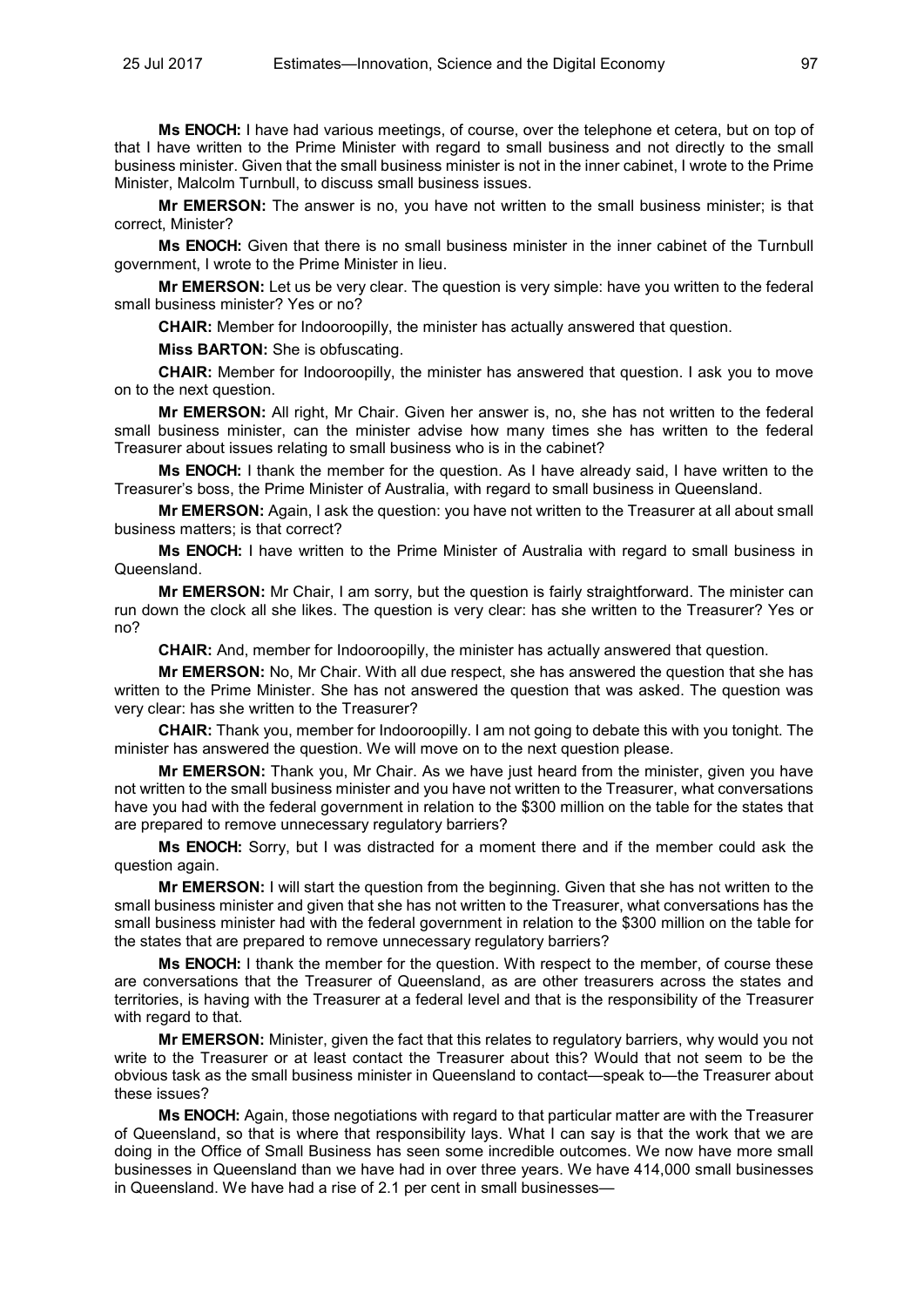**Miss BARTON:** Point of order: Mr Chair, the minister does still have a responsibility to be relevant to the question. The question was very specific about conversations the minister had had with respect to regulatory burden in Queensland. If the minister wishes to obfuscate, I am sure we can move on to the next question.

**CHAIR:** Thank you, member for Broadwater. The minister is actually answering the question and, as I have already highlighted several times today during the estimates hearing, can answer in any way she chooses to. However, Minister, I ask you to also remain relevant to the question. Minister, do you have anything more to add?

**Ms ENOCH:** No problems. As I have said, in terms of the negotiations with regard to that matter, that is the remit of the Treasurer of Queensland. Perhaps the member should have asked that of the **Treasurer** 

**Mr EMERSON:** Minister, given that you have not written to the federal small business minister, given that you have not written to the federal Treasurer and given that you have not had any conversations about regulatory barriers with the federal government, what do you do? You seem to have outsourced your entire job to someone else by not contacting your relevant counterpart at the federal level?

**Ms ENOCH:** I thank the member for his passionate question. I have said already that I have had numerous conversations with various members of the federal government with regard to small business. In fact, I have had conversations with Minister Hunt and with Minister Sinodinos. I have actually written to Minister Sinodinos now that I make some recollections and those conversations have been about particular projects, in particular the National Business Simplification Initiative which we have been able to progress in Queensland. So I have—

**Mr EMERSON:** But you never felt it necessary to write to the small business—

**CHAIR:** Member for Indooroopilly, thank you. The minister is answering your question. You do not need to interject while she is answering your question. Minister, you have the call.

**Ms ENOCH:** Thank you, Chair. To be clear, I have written to the Prime Minister of Australia with regard to small business in Queensland. I have written and had conversations with Minister Hunt and Minister Sinodinos. I have engaged in those conversations at the national level to ensure that the projects that we are supporting here and working on with regard to our advancing small business strategy are being supported at that level.

**Mr EMERSON:** So, Minister, your engagement at the federal level—at the national level, to quote your words—does not involve contacting your federal counterpart the small business minister, Michael McCormack?

**Ms ENOCH:** Again, just to be clear, unfortunately for Australia the LNP federal government does not have small business in the inner cabinet. I want to get as greater influence as we can to support small business in Queensland, so I have written directly to the Prime Minister with regard to small business in this state. I have spoken to and written on occasions to Minister Hunt and Minister Sinodinos—inner cabinet members—to ensure that Queensland small businesses are represented and that we have the ability to collaborate on particular high-level strategic projects.

**Mr EMERSON:** Can the minister advise how many days a week the Small Business Champion works?

**Ms ENOCH:** I thank the member for the question. As the member would be aware, the Small Business Champion is a part-time position and the Small Business Champion is required under her contract to work 10 days per month.

**Mr EMERSON:** Ten days per month, so how many per year does she normally work or work on average in the last couple of months? How many days would she have worked over the last couple of months since her appointment?

**Ms ENOCH:** Ten days per month is what she is contracted—

**Mr EMERSON:** So 120 days she will work at least; 120 days per year?

**Ms ENOCH:** That seems like the math.

**Mr EMERSON:** How much is she paid?

**Ms ENOCH:** I thank the member for the question. As I have been advised, that is a question on notice and I am happy to read that to the committee if that is what the member would require.

**Mr EMERSON:** I just thought you would know how much she gets paid for 10 days a month.

**Ms ENOCH:** Yes, I do, but it is a question on notice and I am happy to read that.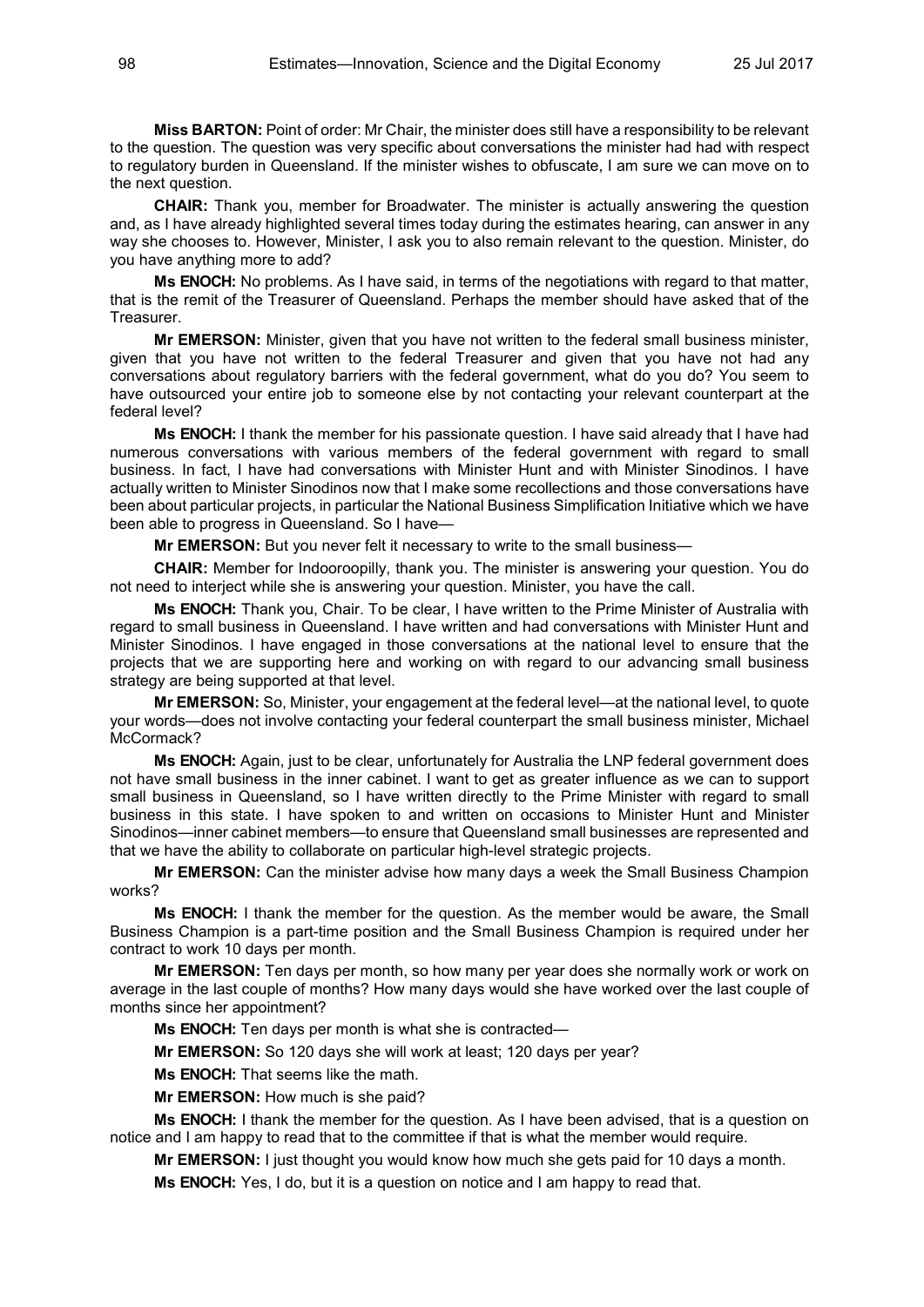**CHAIR:** Thank you, Minister. You can refer to your question on notice thanks.

**Ms ENOCH:** Thank you. The response to the question on notice with regard to this matter states—

The Queensland Government appointed Ms Maree Adshead to the role of Queensland Small Business Champion on 21 December 2016. Ms Adshead's appointment ensures that Queensland's more than 414,000 small businesses have a voice on issues affecting them at a national level, working with fellow mainland State Small Business Commissioners, the Federal Government and other jurisdictions.

**Miss BARTON:** Point of order, Mr Chair.

**CHAIR:** One minute, Minister.

**Miss BARTON:** The question was the salary, so I would have thought it would have been a dollar amount.

**Ms ENOCH:** It continues—

The Queensland Small Business Champion is remunerated—

**CHAIR:** Minister, thank you; continue.

**Ms ENOCH:** I am reading the response to the question on notice as I flagged at the beginning—

as a professional service contractor and receives \$150,000 per annum ... The professional service contractor payment was determined by the Department of Tourism, Major Events, Small Business and the Commonwealth Games after undertaking research with regards to other contractual positions within Government, reviewing against other states (noting roles vary between jurisdictions) and seeking advice from the recruitment agency.

Specific responsibilities that are fulfilled by Ms Adshead include:

• representing Queensland small business at the national level by attending inter-jurisdictional meetings—

**Mr EMERSON:** I got my answer, Mr Chair: \$150,000 a year.

**CHAIR:** Thank you, Minister; yes, I think you have answered the question quite adequately.

**Ms ENOCH:** As I said at the beginning, I am just using the—

**CHAIR:** Thank you. Member for Indooroopilly, your next question.

**Mr EMERSON:** So \$150,000 a year I think plus another \$50,000 on top of that is possible; is that correct?

**Ms ENOCH:** I hope that you have read the response to the question on notice—

**Mr EMERSON:** I am asking you, Minister; is that correct?

**Ms ENOCH:** That is what is in the response to the question on notice.

**Mr EMERSON:** So \$200,000 a year for 10 days work a month; is that correct?

**Ms ENOCH:** There is a nominal further allocation of \$50,000 per annum available, if required, for travel and other miscellaneous support costs, but this funding is at the discretion of the department.

**Mr EMERSON:** So 10 days a month and \$150,000 at least. Given the amount being paid to the Small Business Champion, it appears you have outsourced your own task here by paying someone else \$150,000 to advocate on behalf of small business. Is that not your job to be advocating for small business?

**Ms ENOCH:** I thank the member for the question, but this is from a member that was part of a government that axed the Small Business Commissioner, leaving Queensland absent—

**Miss BARTON:** It is not about history, Minister; it is about this estimates and this budget.

**CHAIR:** Order! Member for Broadwater, the minister was responding to the question asked by the member for Indooroopilly. I ask you to cease your interjections please. Minister, I ask you to continue with your response.

**Ms ENOCH:** Thank you, Chair. Abolishing the Small Business Commissioner left Queensland absent from the national Small Business Commissioners network. That meant that we were the only mainland state in Australia that was not present at that national table—a table where we see key issues being discussed with regard to national regulation programs and legislation. This national table is one where elected officials are not able to attend, but we were able to negotiate with the chair of that table to get our position back on there. Let us be clear: we saw ourselves missing as a state from those conversations for many years as a result of the decision by the former government. The establishment of the Small Business Champion is to ensure that we have the ability to be at that table.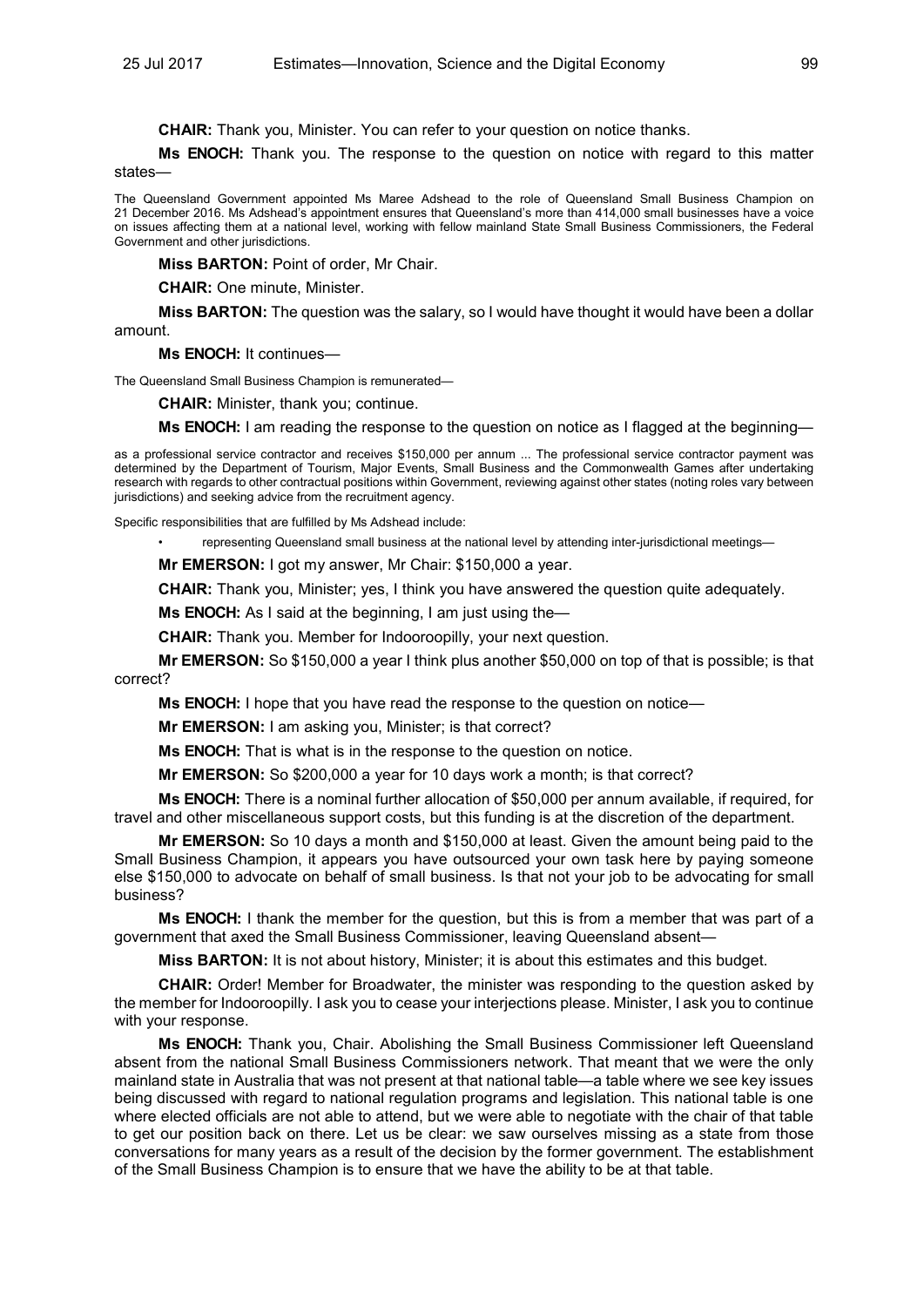**Miss BARTON:** I think we have got the answer, Mr Chair.

**Mr EMERSON:** Minister, do you think most small businesses out there would think that \$150,000 a year at least for 10 days of work a month is a pretty good deal?

**CHAIR:** Member for Indooroopilly, you have sought the minister's opinion in your question. I ask you to rephrase your question or we will have to move on to the next one.

**Mr EMERSON:** Minister, would there be many small businesses out there earning \$150,000 a year for 10 days work a month?

**Ms ENOCH:** What I do know is that small businesses across Queensland want to make sure that their views are represented at that national table. Kate Carnell, the Australian Small Business and Family Enterprise Ombudsman, said that the appointment of Queensland's first Small Business Champion meant that Queensland had taken a positive step in the right direction. That is directly from Kate Carnell. She said that the Queensland Small Business Champion provides another strong voice for small businesses in the state and specifically Ms Carnell said that the more voices we have standing up for small business the better.

**Miss BARTON:** Point of order: Mr Chair, the question did not go to what the federal Ombudsman said but went to the number of small businesses in Queensland that might be paying people, effectively, \$1,250 a day.

**CHAIR:** Thank you, member for Broadwater. I believe that the minister is answering the question in response to what was asked by the member for Indooroopilly.

**Ms ENOCH:** Thank you, Chair. I also say that representatives of small businesses—heads of chambers et cetera—also had positive things to say about the fact that we had appointed a Queensland Small Business Champion, including Marie-Claude Brown from the Townsville Chamber of Commerce, who I know the chair knows very well. She said that upon the Small Business Champion's appointment the Queensland Small Business Champion, Maree Adshead, initiated contact with the Townsville chamber and has been listening to the issues of their members, mostly small businesses, ever since and that Ms Adshead is genuine in her interest to progress the agenda of small business issues for Queensland at that national level.

These are representatives of small businesses who see the importance of this role. We saw the small business commissioner axed under the former government and our absence from that national network table became a real issue.

**Mr SAUNDERS:** Can you outline how the accelerate small business program, delivered through the Advancing Small Business Queensland Strategy, is helping small businesses?

**Ms ENOCH:** I thank the member for the question. Queensland supports more than 414,000 small businesses throughout the state. As we are all aware, the first few years of starting a small business can be really tough. The Palaszczuk government recognises these trials and difficulties. That is why we developed the \$22.7 million Advancing Small Business Queensland Strategy to deliver a suite of small business assistance programs. The Queensland government committed \$12 million over three years to three grant programs. Over the past 12 months, 2,749 businesses have applied for support through the suite of grants. More than 600 small businesses were successful.

I am really excited about the level of interest that has been shown and also the positive engagement from small businesses that have come on board to participate in the suite of programs developed and being delivered by the Office of Small Business. These grant programs are designed to support the creation of new businesses, help existing businesses to work smarter and be more resilient, and assist business with high-growth aspirations to grow and employ.

One program in particular is the Accelerate Small Business Grants Program, which provides grants of up to \$10,000 for businesses with high potential to grow and employ. Three million dollars has been allocated over the next three years to enable Accelerate grant recipients to engage an advisory board or independent adviser for between six and 12 months.

This grant program has truly hit the mark. Redzed Cookies Australia is a luxury biscuit manufacturer at Arundel that quickly developed a loyal following by supplying cafes and restaurants and eventually moving into wholesale distribution. RedZed's owner said that the grant could not have come at a better time and that they were extremely grateful for this Queensland government initiative. The business had grown quickly and it needed advice to make sure that it had the right structure to meet increasing demand. The business will use the funding provided to engage with a mentor and grow their operations further.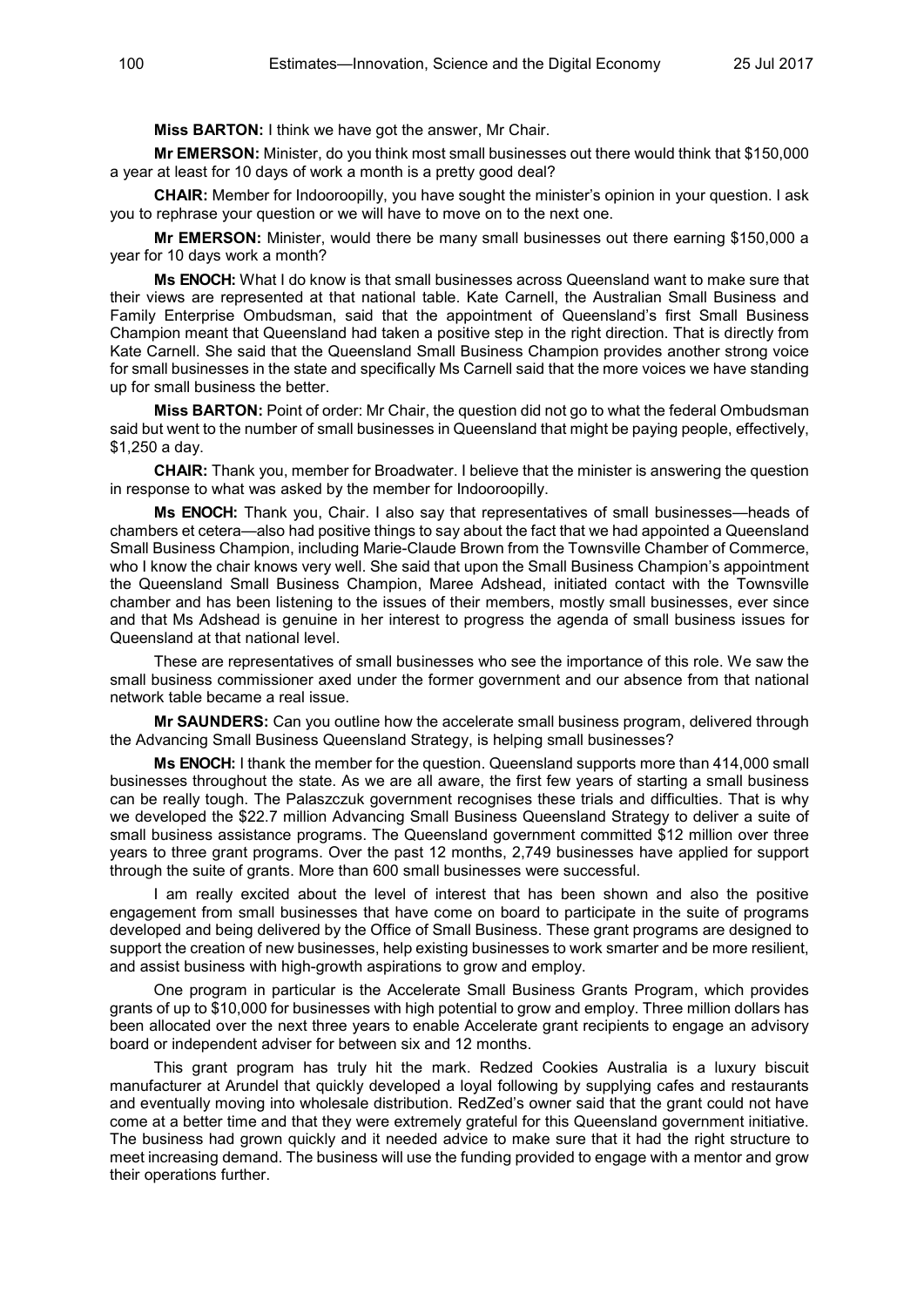These examples and others show that the Palaszczuk government is committed to seeing Queensland small business thrive. Small business success strengthens our economy now and for the future and ensures that more operators have the confidence to start, grow and employ.

**Mr WILLIAMS:** How is the Small Business Entrepreneur Grants Program supporting small businesses in Queensland?

**Ms ENOCH:** I thank the honourable member for the question. As I have already stated a number of times, there are now 414,000 small businesses throughout Queensland. There has been a very welcomed growth in that sector. As we are all aware, the first few years after starting a small business can be really challenging. The suite of programs administered as part of the Advancing Small Business Strategy includes the Small Business Entrepreneur Grants Program, which has a budget allocation of \$3 million over three years.

Under the entrepreneur grants program, newly started small businesses are able to access professional advice and support during those critical early stages of establishing a business. The program has already assisted 148 budding Queensland entrepreneurs, including travel agency owner Mandy Wilson. Ms Wilson is a small business entrepreneur grant recipient who is using her funding to develop a promotional strategy for her Springfield Lakes business. Ms Wilson started her business in January this year, offering destination weddings as a special service. Since receiving her grant funding she has reported—

I'm experiencing growth and already have part-time staff who will convert to full time in the near future. I need a solid plan to create sustainable brand awareness and digital marketing engagement and I am now able to do this because of the small business entrepreneur grant.

The Palaszczuk government's Small Business Entrepreneur Grants Program is about encouraging entrepreneurship in every region of our state and increasing overall business capability and skills in our workforce. The targeted approach of this program is essential to help small business owners and operators such as Ms Wilson to start, grow and employ.

One of the things that I find through speaking to the thousands of small business operators who I get to speak with across Queensland is that it is not uncommon for me to come across small business operators who find themselves in difficulty in those first few years. You discover that there have been times when they have not even had a business plan. This small business entrepreneur's grant makes sure that people who are starting off in business have all the tools they need to be able to get that right start, to get through those challenging times and to help them be able to grow and employ, as we have seen with Ms Wilson's example.

**Mrs MILLER:** I am a bit intrigued with the opposition's questioning in relation to the Small Business Champion. I direct my question to the director-general. It has been stated here today that the Small Business Champion is a half-time full-time-equivalent position at \$150,000 a year. If you double that, which is full time, it is \$300,000 a year, which would be equivalent to a lower level director-general or CEO. Then you add on the 40 per cent on-costs. Director-General, where do you fit in this? Does the Small Business Champion, in effect, earn more than you do as a director-general?

**Mr Walker:** I thank the member for the question. There are probably a number of parts to that question. Where do I fit in? I am the director-general of a broad portfolio but, I must say, with a particular focus on small business. I regularly meet with small businesses. I regularly meet—

**Mrs MILLER:** No, in relation to the Small Business Champion.

**Mr Walker:** I was providing some context.

**Mrs MILLER:** In relation to the Small Business Champion. You have now said that you spend a lot of your time with small business, and I accept that. Why do we need a Small Business Champion costing, I would think, close to the equivalent of \$400,000 a year with on-costs?

**Mr Walker:** The decision to engage a Small Business Champion is to further provide a voice for small business. You are right: I certainly provide a voice within government for small business. The minister provides a voice for small business, but Ms Adshead, an owner of a small business, someone who is well respected in the small business arena, is able to provide engagement with the small business sector in Queensland and, in particular, focus the issues that she hears in that federal arena, as the minister mentioned.

**Mrs MILLER:** Can you provide the committee with your own duty statement as director-general and also the duty statement of the Small Business Champion?

**Mr Walker:** Can I provide it?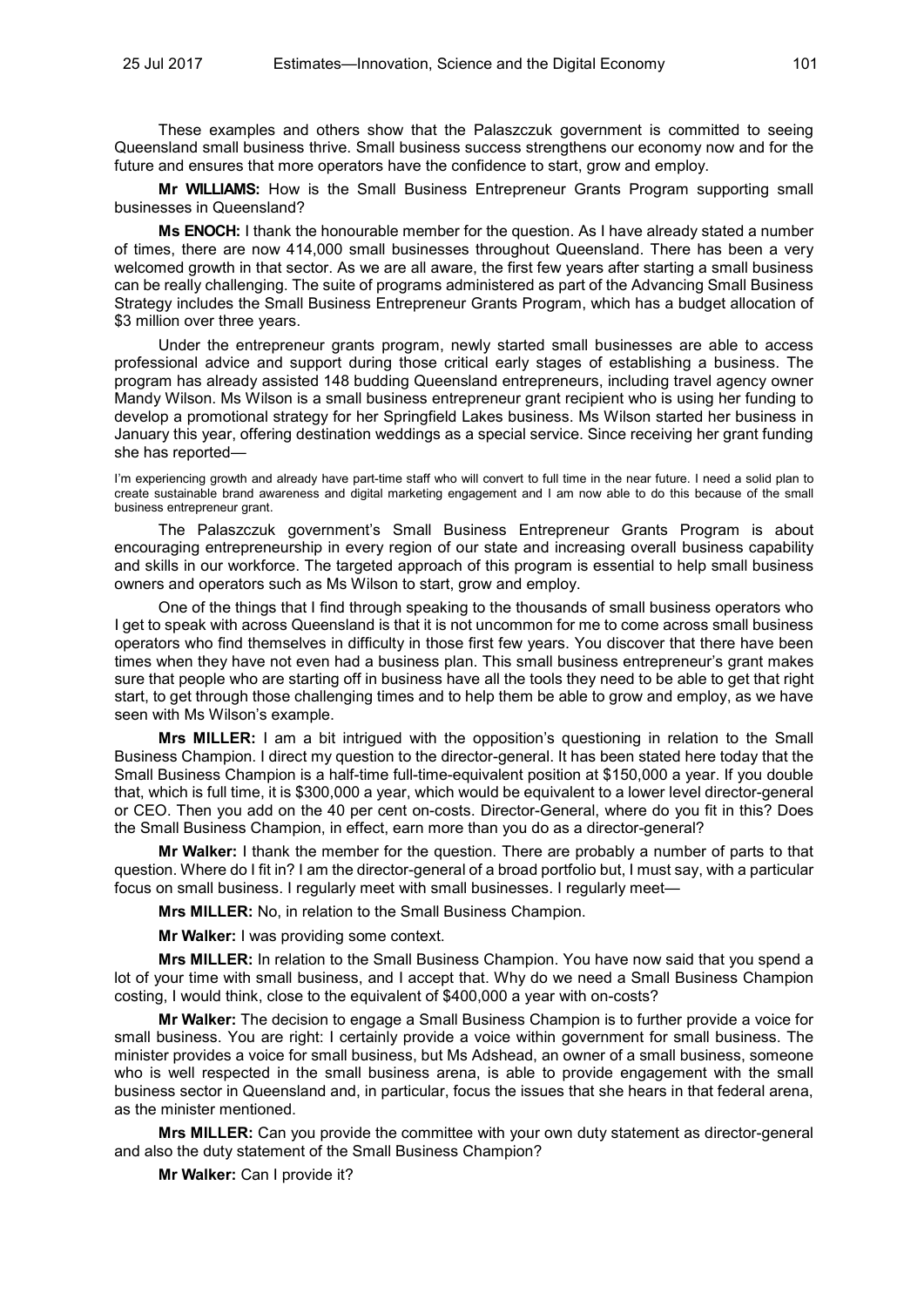**Mrs MILLER:** Can you provide that on notice to us, please?

**Mr Walker:** I am happy to talk to some aspects of it now, in particular the role of the—

**Mrs MILLER:** No, I am happy for it to come on notice.

**Mr Walker:** Can I talk to some aspects of it now perhaps? Would that be useful?

**Mrs MILLER:** No, I am happy to read it later on, thanks.

**CHAIR:** It may be best to provide it tonight as part of the estimates hearing.

**Mrs MILLER:** I am specifically interested in the duty statements and the key performance indicators. That will be quite detailed.

**Mr Walker:** Perhaps if I can clarify for the member, we have a professional services contract with the Small Business Champion. It is not classically a duty statement as you framed in the public sector nature of things, but we certainly have a number of objectives that we require the Small Business Champion—

**Mrs MILLER:** Was the position advertised, Director-General?

**Mr Walker:** Yes, it was indeed, publicly.

**Mrs MILLER:** There would have to be a duty statement attached to that advertisement.

**Mr Walker:** Certainly a description as to what the role would need to fulfil.

**Mrs MILLER:** Yes, but there are Public Service standards and guidelines in relation to any approved position, whether that be SES or not. Is this position an SES position or equivalent to a CEO position?

**Mr Walker:** It is, as I mentioned earlier, a professional service contract.

**Mrs MILLER:** No, I am not interested in that. What I want to know is: is it equivalent to a CEO position?

**Ms ENOCH:** I am happy to take that on notice, member for Bundamba, and to provide the duty statements. Can I add this: the Small Business Champion provides a very vital role. Every other state and territory in mainland Australia is present at a national small business network where there are some key issues discussed at that federal level. It is absolutely vital that Queensland is present at that table. Not only does the Small Business Champion attend those meetings on behalf of Queensland, which is important; the Small Business Champion is also the chair of the Better Regulation Taskforce.

I can say that she has attended some 66 small business engagement opportunities. She has met with my office five times. She meets with industry representative bodies, regional chambers of commerce, including chambers in the regions, she participates in small business and industry events and, as I said, she is the chair of the Better Regulation Taskforce, which is able to bring all of those issues and take them to that national table, which it is critical that Queensland is present at.

**Mrs MILLER:** Why can't—

**CHAIR:** I call the member for Maryborough.

**Ms ENOCH:** Sorry, the member for Bundamba asked why an elected official cannot be present at that national network meeting.

**Mrs MILLER:** No, I said why can't the director-general do that?

**Ms ENOCH:** In negotiations with Kate Carnell, who is the chair of that group, we had to have a like position separate from an elected official and separate from a director-general position. This is where we were negotiated to—

**Mrs MILLER:** And paid for as a CEO?

**Ms ENOCH:** I would say that, after we saw the small business commissioner axed, cut—another job cut from this state—it is absolutely essential that we are able to be at that table. Kate Carnell has been incredibly supportive publicly of our ability to be there once again.

**Mr SAUNDERS:** Minister, can you update the committee on the key industry indicators that demonstrate the outcomes from the support that the Queensland government is providing Queensland small businesses?

**Ms ENOCH:** I thank the honourable member for the question. In the past year, the number of small businesses operating in Queensland, as I said, has grown to 414,000—an increase of more than 8,000 small business on the previous year. This growth is testament to the Palaszczuk government's commitment to supporting small businesses and the delivery of our Advancing Small Business Queensland Strategy.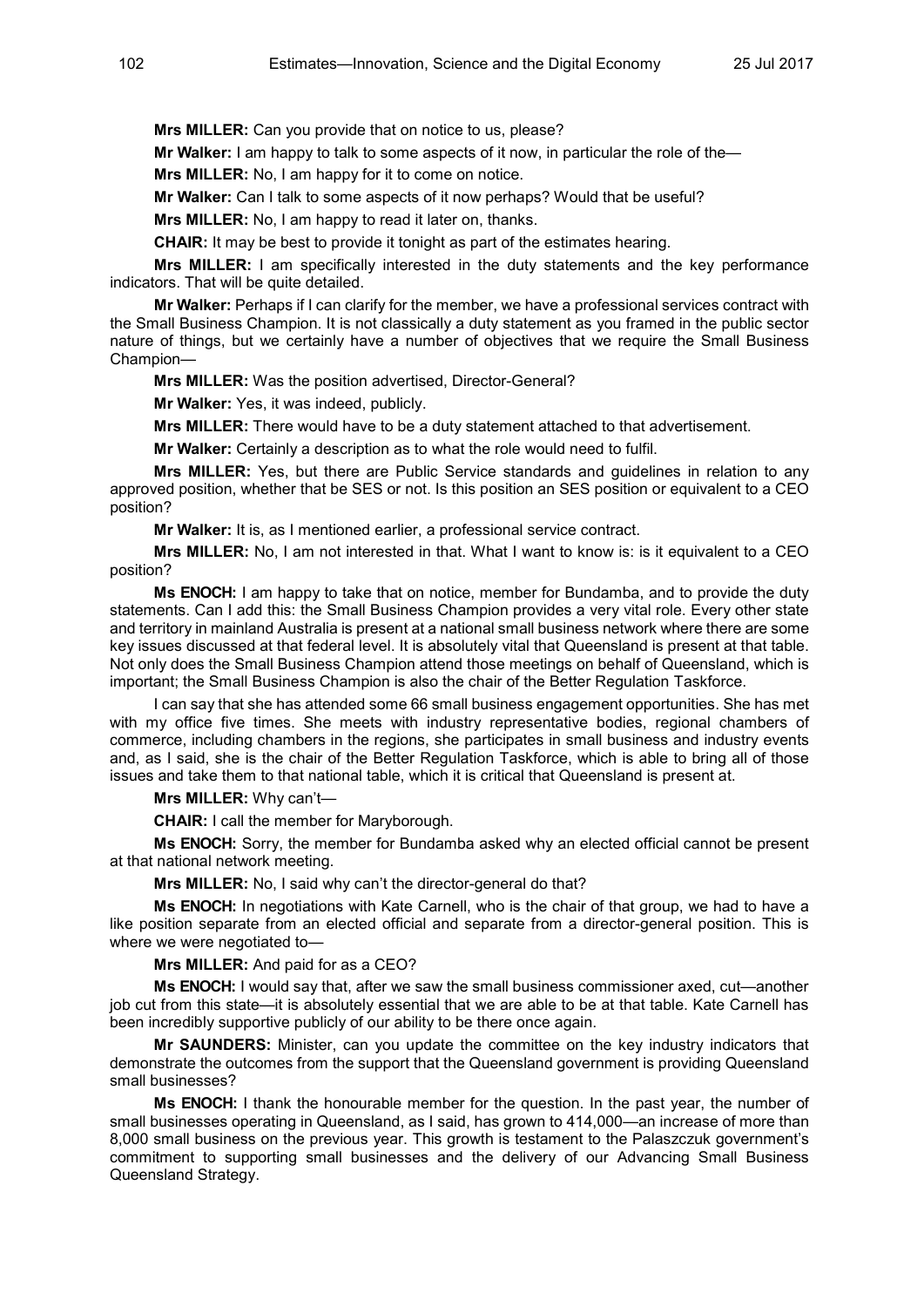The strategy is designed to create the right environment for small businesses to start, grow and employ. The numbers are already showing the impact it is having on the small business sector. For example, the National Australia Bank Monthly Business Survey for June 2017 shows that business confidence in Queensland has remained positive, at plus 13, being the second highest among all states. Meanwhile, the March 2017 CCIQ Pulse survey showed that Queensland's business confidence has recorded a rise of 1.7 points and is now at 49.4 points—its highest level since December 2014. These figures prove that the work that our government is doing in delivering targeted grants programs, providing extra mentoring sessions and reducing the burden of red tape is generating the results that are needed for our small business sector to thrive.

Our work and positive results are in stark contrast to the environment that we saw created for small business under the previous government. We know that the LNP government slashed 14,000 jobs from the Public Service and pushed the state's unemployment rate to its highest level in over a decade. The effect of this reckless behaviour on Queensland's small business was huge, as evidenced by the loss of 14,034 small businesses throughout the state in the 2012-13 financial year. That is an average of 269 small businesses lost per week in the first year of the LNP government.

Those types of losses took their toll on the confidence of the Queensland small business sector and impacted communities right across the state. It has taken the Palaszczuk government's dedication and hands-on commitment to develop the groundwork needed to properly support small business and boost their confidence once again.

**Mr EMERSON:** Director-General, when was the Small Business Champion appointed?

**Mr Walker:** It was December last year.

**Mr EMERSON:** That is, what—eight months ago? In eight months the Small Business Champion has met with your office, according to the minister a moment ago, five times?

**Ms ENOCH:** Sorry, just to be clear, I was referring to my office—the ministerial office, five times.

**Mr EMERSON:** Has met with the minister's office just five times in eight months?

**Mr Walker:** The appointment was made in December. The Small Business Champion commenced in January—I think, towards the end of January.

**Mr EMERSON:** Five times in seven months. I was being generous with the eight months.

**Mr Walker:** The point to make too is the other meetings that the Small Business Champion has been having also in that period of time.

**Mr EMERSON:** With the department or with the minister?

**Mr Walker:** Many meetings with the department, but certainly and most importantly meetings with the small business community.

**Mr EMERSON:** To the minister, I refer back to your previous answer a moment ago where you cited the CCIQ pulse survey and business confidence. Can you clarify? You said that was the highest business confidence since when was that?

**Ms ENOCH:** I have been advised the highest level since December 2014. That is what I have been advised.

**Mr EMERSON:** It was the highest since the LNP government was in power so it has been below that ever since.

**Ms ENOCH:** Right now—

**Mr EMERSON:** Can I clarify that?

**Ms ENOCH:** Through the chair, the fact that what we saw was the ongoing impact of when you cut 14,000 jobs practically overnight from the Public Service and the knock-on effect of that, we saw that eventuating—

**Mr EMERSON:** Mr Chair, the minister is not answering the question.

**Miss BARTON:** Point of order. This question goes directly to confidence levels since December 2014. The minister might like to give a history lesson. She was not there. We were. This is about her budget now. The minister is refusing to answer the question. It is about confidence levels since December 2014 not before then.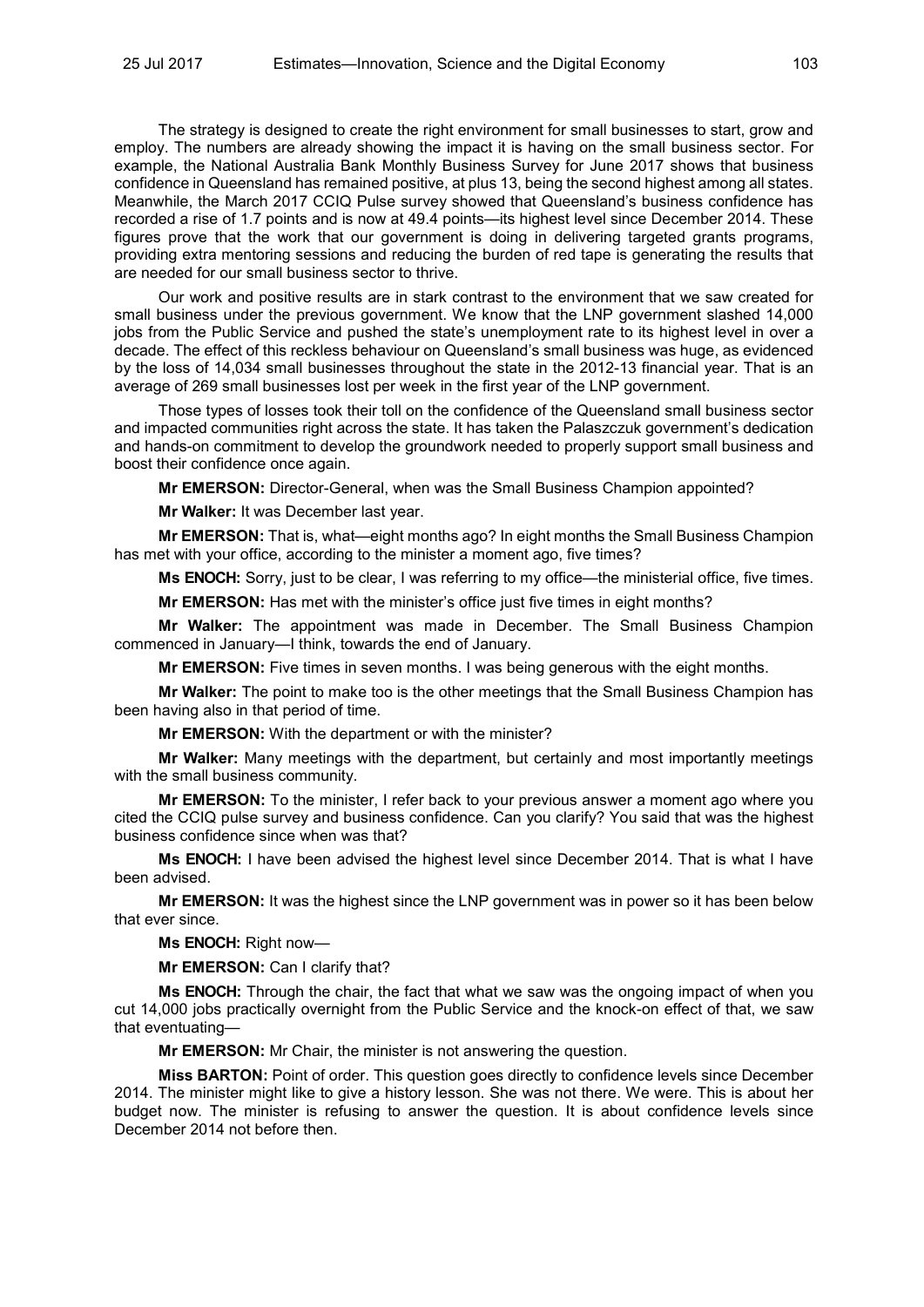**CHAIR:** The minister is not refusing to answer the question. The minister is, in fact, answering the question that was asked by the member for Indooroopilly and will continue to do so in the way that she chooses to do so. You may not like the answer.

**Miss BARTON:** She still needs to be relevant.

**CHAIR:** Excuse me. You may not like the answer, but the minister will answer the question how she sees fit and again, Minister, I will also add, by making sure that you are relevant to the question asked.

**Ms ENOCH:** Thank you, Chair. Of course, what we need to understand is that we saw the decline of the number of small businesses in this state. When you literally take out that kind of economic buying power from the ecosystem what you see is small businesses hurting. What we have seen in just the last 12 months is an increase of 8,000 small businesses, now 414,000 small businesses, as a result of our interventions with regard to the Advancing Small Business Queensland Strategy.

**Mr EMERSON:** Minister, going back to your answer previously, is it not a fact, based on what you have just said, that the CCIQ pulse survey has had business confidence at a lower level throughout the Palaszczuk Labor government's time in office compared to the previous LNP government?

**Ms ENOCH:** Let me provide the member with some other information.

**Mr EMERSON:** No, can I ask you that question?

**Ms ENOCH:** The March quarter Sensis business index also recorded Queensland's business confidence—

**Mr EMERSON:** Mr Chair, I specifically asked, quoting from the minister, who referred to the CCIQ pulse survey, about that survey. She is now going on to other surveys. It cannot be relevant to the question. I am relating it back to the minister's own question from her own members. She quoted the CCIQ pulse survey. She pointed out that the pulse survey is now the highest it has been since December 2014. It is now a fact, is it not, Minister, that it is now lower than it was under the LNP?

**CHAIR:** You have made your point of order. The minister was attempting to answer the question very early on in her response. We will allow the minister to continue to respond, which will answer your question I am sure. Thank you, Minister.

**Ms ENOCH:** Thank you, Chair. I can also point to the CCIQ pulse survey in March 2017 that also profitability rose by 6.4 points in this quarter to 49.5 and its highest level since September 2007. There are multiple aspects of what we are seeing in terms of growth and confidence in small business. There are multiple surveys that are indicating growth in confidence and growth in small businesses in this state, something that we should all be very proud of. There are more than 8,000 more small businesses in this state. We know that they are an important part. A lot of people talk about small business and it being the backbone of our economy and it is true, but we also know that big business is not employing the way that it used to and that small business and medium sized enterprises is where we will see the highest job growth into the future. That is why we are supporting small business through our Advancing Small Business Queensland Strategy ensuring that we have small business advocates at every level to get the voices of our small businesses into every part of the way that we create legislation, programs, policies and processes so that small businesses can thrive in this state.

**Mr EMERSON:** The CCIQ pulse survey, which you cited a short time ago, has listed business confidence in Queensland at negative levels every single quarter since the Labor government was elected in 2015. I am interested in the fact that you have cited that survey. Do you agree with the fact that most small businesses surveyed by CCIQ have viewed your government negatively?

**Ms ENOCH:** The member is asking for an opinion. However, what I will say is this: one year ago we launched the Advancing Small Business Queensland Strategy recognising that small businesses had been through the wringer under the LNP. When you cut 14,000 people from the Public Service it is a shock to the system. Many small businesses were struggling a great deal with regard to that extraction of consumable income in their areas. Regional Queensland was particularly hard hit. One year ago we established our Advancing Small Business Queensland Strategy and I am very pleased to be able to report to the committee again this year on the positive impact that we are seeing as a result of the work that we are doing.

**Mr EMERSON:** Why was, under the CCIQ pulse survey, business confidence higher under the LNP than it has ever been under the Palaszczuk Labor government and your time as small business minister?

**Ms ENOCH:** Can I just be clear for the member—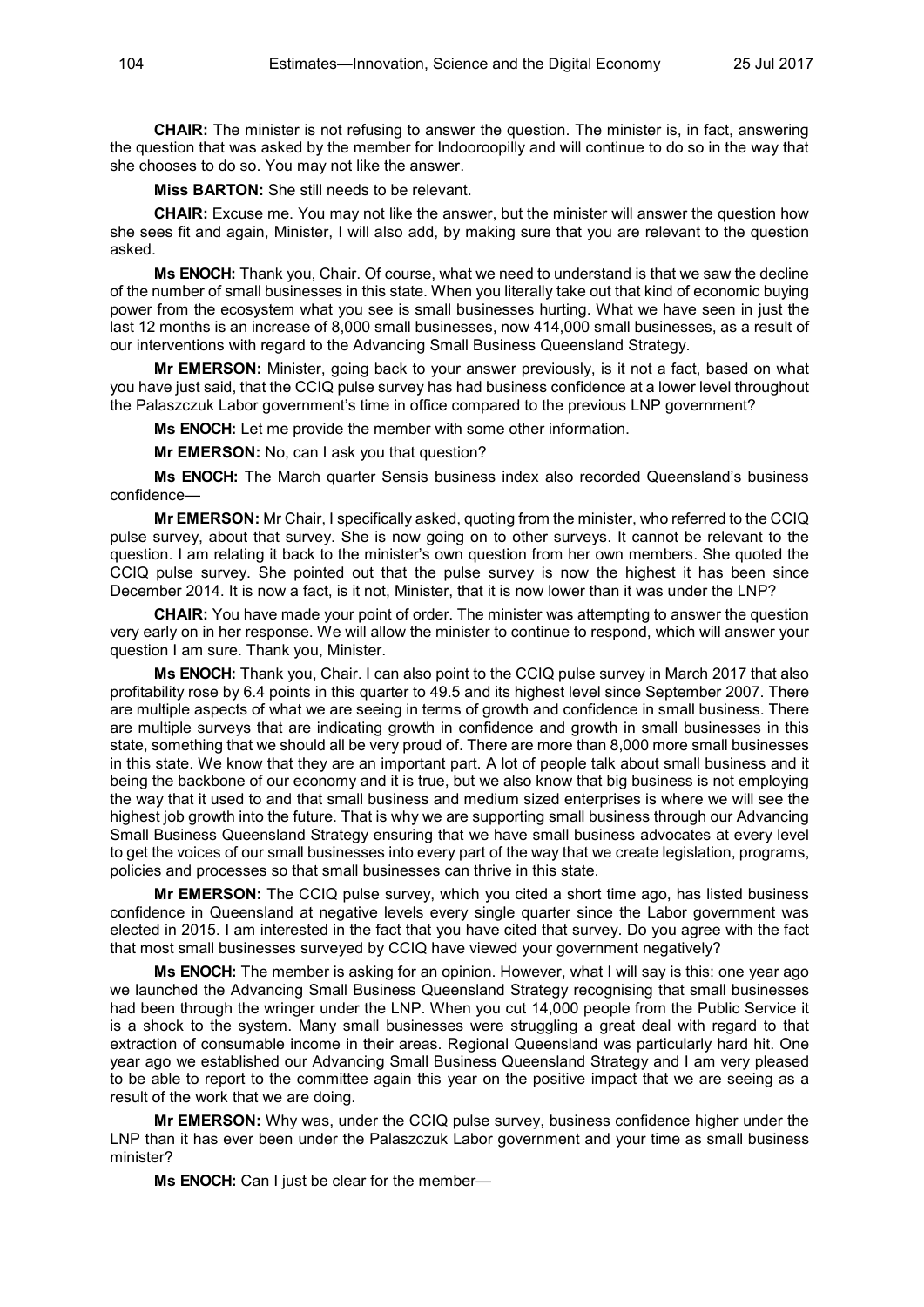**CHAIR:** Before you answer that question, member for Indooroopilly, your question is actually seeking an expression of opinion.

**Mr EMERSON:** I asked a question: why.

**CHAIR:** I am not going to debate it with you. Member for Indooroopilly, can you rephrase your question, please?

**Mr EMERSON:** Why was business confidence higher under the LNP than it has ever been under the Palaszczuk Labor government?

**Ms ENOCH:** Through the chair, of course I mentioned the CCIQ pulse survey, but there are many other surveys that indicate that small businesses had gone through the wringer under the LNP. One year ago, not long after I had become the Minister for Small Business, we established—

**Mr EMERSON:** Point of order. I asked a very specific question. The minister is not talking about the pulse survey, the same survey that she quoted from. I have quoted from it. I am asking her a very specific question regarding the pulse survey which the minister herself cited before I even mentioned it.

**CHAIR:** Thank you, member for Indooroopilly. If you were listening to the minister's response she actually did refer to that survey.

**Mr EMERSON:** No, she referred to other surveys, the Sensis survey and other surveys.

**CHAIR:** Thank you, member for Indooroopilly. I am not going to debate it with you. What I will say is that the minister is actually responding to your question, cited that survey as you had highlighted and continued to cite other surveys in her response. Minister, I will ask you to continue if you have anything further to add.

**Ms ENOCH:** I thank the chair for his guidance. As I have already said, I know firsthand, and I do not need to read a survey, to be honest, from the conversations that I have been having with small businesses right across this state that they absolutely had been devastated by the way that the LNP had cut public servants, which had impacted their businesses as a result of that. One year ago we established our Advancing Small Business Queensland Strategy: \$22.7 million to support small businesses in this state to start to grow and employ. We are seeing the benefits of that strategy: 414,000 small businesses. We are up 2.1 per cent with regard to the number of small businesses we have in this state. That is the highest increase in three years.

**Mr EMERSON:** Minister, according to information from the Australian Financial Security Authority, Queensland has led the nation in business related bankruptcies every single quarter since Labor was elected. As the Minister for Small Business, why are businesses finding it so hard to survive in Queensland on your watch?

**Ms ENOCH:** I thank the member for the question, but I will point again to the fact that we have seen incredible growth of small businesses in this state. We have seen a 2.1 per cent increase in the number of small businesses. In fact, we are also seeing an increase in the survival rate of small businesses. The survival rate in terms of a business that exists after four years of operation has increased. The actual number that the member is using is actually with regard to all businesses not just small businesses. In fact, what we have seen from the ABS data is an increase in survival rates of small businesses in Queensland—that is the area that we are discussing—and we have seen an increase in the number of small businesses in this state. Again, the number that the member is referring to is all businesses.

**Mr EMERSON:** Again I make the point that every single quarter since Labor was elected we have led the nation in business related bankruptcies. Given that you are involved in this government, you are part of this government, why is Queensland leading the nation in business related bankruptcies?

**CHAIR:** Member for Indooroopilly, I believe that is the same question that you asked in your last question.

**Mr EMERSON:** I did not really get an answer last time.

**CHAIR:** You may not have liked the answer that the minister gave you, but the minister actually very clearly articulated a response that related directly to your question so I ask you to please move on to your next question as it was repetitious.

**Mr EMERSON:** Thank you, Mr Chair. Can the minister explain why wholesale electricity prices have increased by 70 per cent in the last two years, increasing power costs for small business?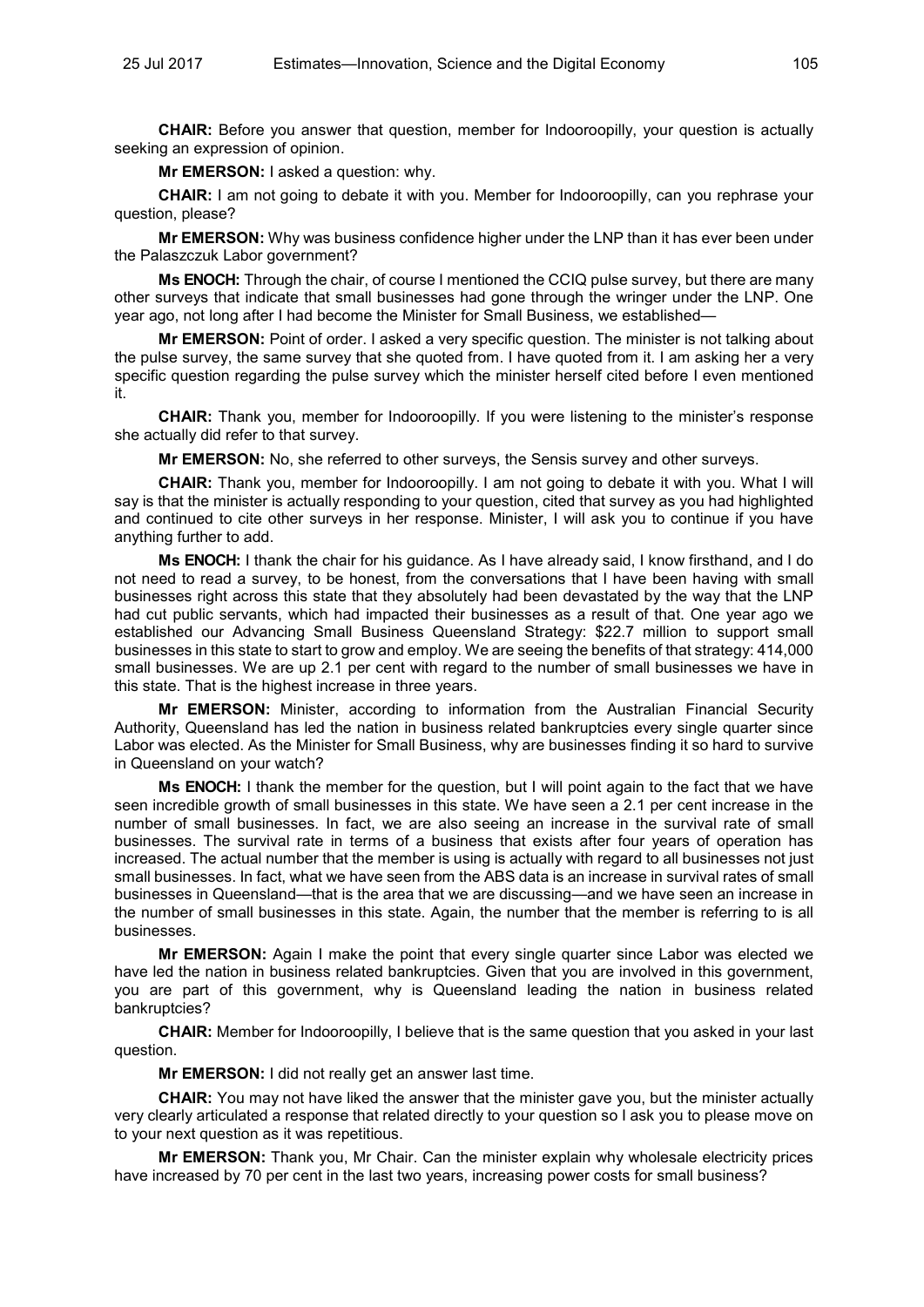**CHAIR:** Is this an area of your portfolio?

**Ms ENOCH:** I thank the member for the question and the chair. The specific aspect of the question is outside of this portfolio so I will take your guidance.

**CHAIR:** Member for Indooroopilly, would you like to rephrase your question?

**Mr EMERSON:** Given that small businesses cite rising electricity costs as one of the major factors in whether they survive or not, why have wholesale electricity prices gone up by almost 70 per cent under your government in the last two years if you are so much a supporter of small business?

**CHAIR:** I invited you to rephrase it. I think you have just asked the question again. That falls outside of the minister's portfolio area. You may argue with me. However, you have asked about the increase in prices to wholesale electricity which the minister clearly has no direct responsibility for.

**Miss BARTON:** Point of order. The minister is clearly responsible for making sure that small business is able to operate effectively in this state. The costs of operating small business are absolutely relevant to the minister's portfolio and the minister's estimates. Absolutely this question is relevant and should be put to the minister. It goes to her ability to be able to conduct her portfolios and the confidence of small business.

**Mr SAUNDERS:** Point of order, Chair. Can anyone on this committee or anyone else tell me if the Minister for Small Business in Queensland sets our electricity prices?

**CHAIR:** Thank you, member for Maryborough. Member for Indooroopilly, I will invite you to rephrase your question so it fits within the minister's portfolio area.

**Mr EMERSON:** The Chamber of Commerce and Industry Queensland have cited that electricity costs are the number one issue for small business and that 20 per cent of businesses may have to cut staff in the wake of rising electricity costs under the Palaszczuk Labor government. What are you doing about that?

**Ms ENOCH:** I remind the member that under the former government we saw a 43 per cent increase in power prices. As I said earlier, small businesses have indicated to me that they went through the wringer under the LNP. That 43 per cent increase in electricity prices was just one of the knockout punches for some of those small businesses in our state. We have been able to stabilise electricity prices to a 1.9 per cent increase per year on average, compared to that whopping 43 per cent increase under the term of the LNP.

**Mr EMERSON:** For small business?

**Ms ENOCH:** I also say this, seeing as the member for Indooroopilly wishes to interject: acknowledging that the impact that cost increases can have on individual small businesses, especially those costs that are essential to running a business, the Palaszczuk government recently announced our \$1.16 billion Powering Queensland Plan, to put downward pressure on wholesale energy costs, deliver new jobs and investment, mostly in our regions, and lead the transition to a clean energy future in a responsible and affordable way. Inside that plan is a \$771 million electricity affordability package. One aspect of that is \$10 million for the regional business customer support package. We understand that we need to act to be able to support all Queenslanders and businesses by seeing electricity prices stabilising in the state.

**Mr EMERSON:** Minister, you have cited rising electricity prices. Again, 85 per cent of businesses surveyed by CCIQ indicate that bills have gone up by 50 per cent in the past two years, not the one to two per cent that you quoted a moment ago. Is CCIQ wrong in citing a 50 per cent increase in costs to businesses for electricity over the past two years?

**Ms ENOCH:** I think we all acknowledge the pressure that electricity prices have on all Queenslanders and small businesses. The 43 per cent increase that we saw under the former government hit everybody—every family, every small business and every major business in this state. It was a huge impediment to growth. As I have already said, we are looking at ways to support small business and Queenslanders to be able to stabilise electricity pricing in their households and in their businesses.

Again, \$10 million for the regional business customer support package is looking at a tariff trial for small agricultural customers to better understand how the price signals on standard tariffs affect small-customer bills. There is an awareness campaign to better explain the bill impacts of different tariff options. There is a deployment of digital meters to large customers to help them understand the way they use electricity and a large-customer adjustment trial to test the case for government co-contributions to help fund step changes in customer operations and equipment to lower bills. This is part of the \$1.168 billion Powering Queensland Plan, which is funding a number of these initiatives.